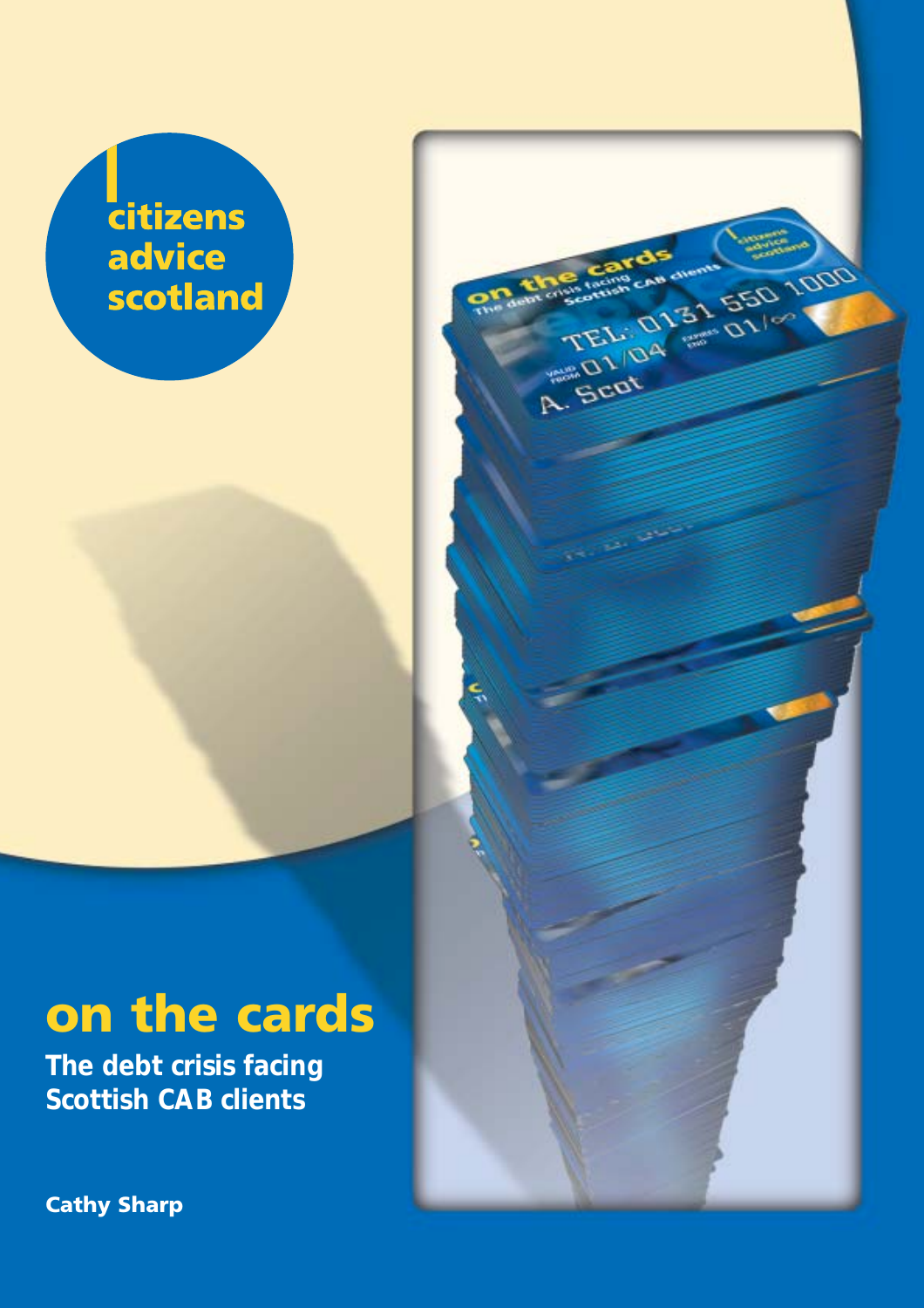# Citizens Advice Scotland

Scottish Association of Citizens Advice Bureaux



# On the cards

# The debt crisis facing Scottish CAB clients

### By Cathy Sharp

Citizens Advice Scotland and its 70 CAB offices form Scotland's largest independent advice network. CAB advice services are delivered through 192 service points throughout Scotland, from the islands to city centres.

The CAB Service aims:

to ensure that individuals do not suffer through lack of knowledge of their rights and responsibilities, or of the services available to them, or through an inability to express their need effectively

and equally

to exercise a responsible influence on the development of social policies and services, both locally and nationally.

The CAB Service is independent and provides free, confidential and impartial advice to everybody regardless of race, sex, disability or sexuality.

Citizens Advice Scotland Spectrum House, 2 Powderhall Road Edinburgh EH7 4GB Telephone: 0131 550 1000 Fax: 0131 550 1001 Email: [info@cas.org.uk](mailto:info@cas.org.uk) Web: [www.cas.org.uk](http://www.cas.org.uk/)

Copyright © Citizens Advice Scotland, January 2004

No part of this publication may be reproduced without prior permission except for purposes of review or referral.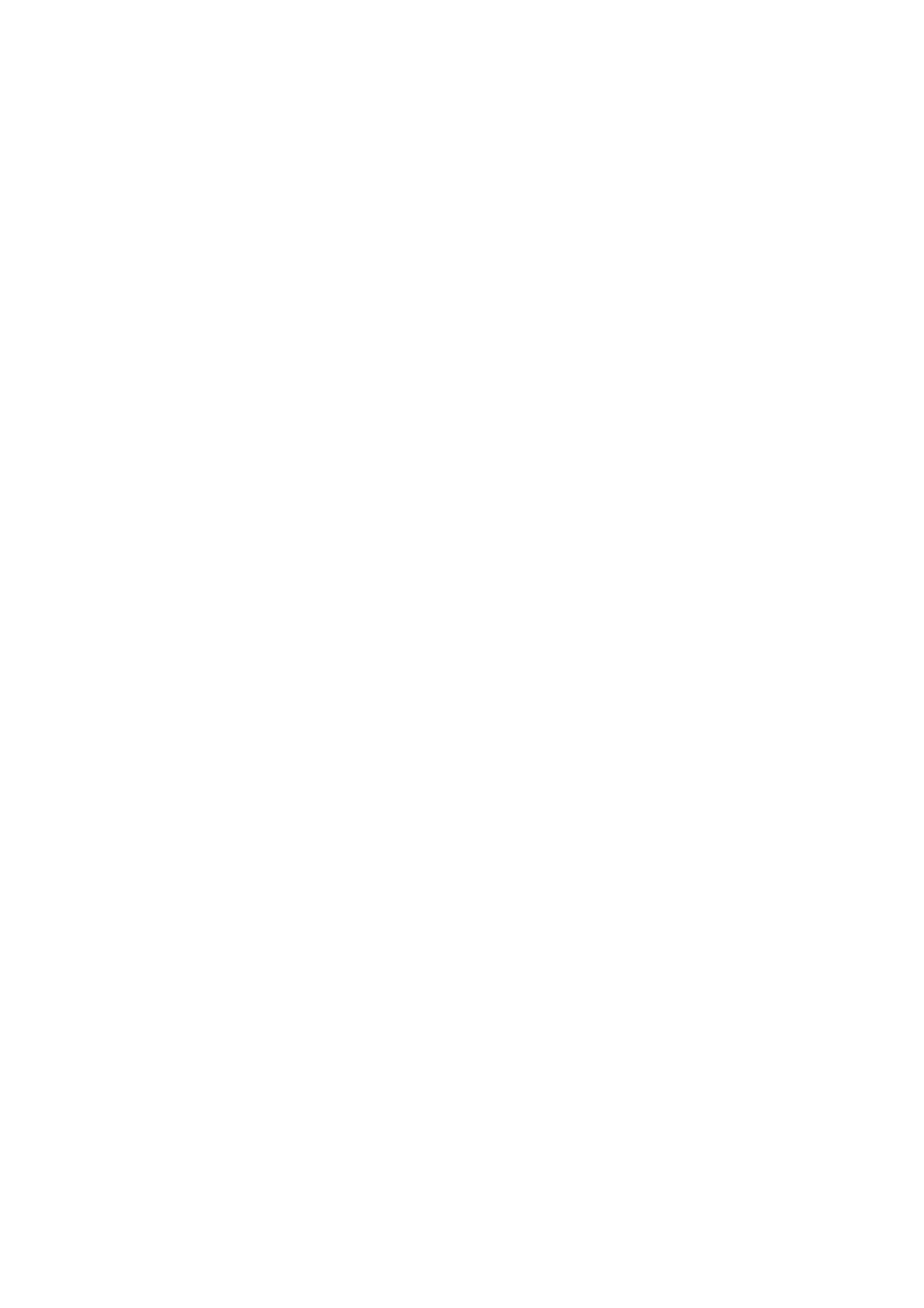<span id="page-3-0"></span>This report has relied on the goodwill and co-operation of CABx debt clients and advisers at a stressful and demanding time. Citizens Advice Scotland would like to thank all of you:

| Airdrie CAB               |
|---------------------------|
| Argyll and Bute CAB       |
| Clydesdale CAB            |
| Dundee CAB                |
| East Dunbartonshire CAB   |
| <b>Falkirk CAB</b>        |
| Glasgow - Easterhouse CAB |

Glasgow – Greater Pollok CAB Hamilton CAB Inverness CAB Motherwell and Wishaw CAB Shetland CAB Skye and Lochalsh CAB

A special mention is also due to the following:

Members of the Debt Research Working Group (see Appendix 1, page 83):

Margaret Anderson, Anne Burke, Sheena Campbell, Gavin Dempster, Isobel Hall, Gill May, Catriona Maclean, Joy Melville, Jimmy Rafferty, Iain Russell, Brenda Tambarinni, Helen Timbrell, Sylvia White.

Members of the Advisory Group (see Appendix 1, page 84):

Mark Berman, Graham Blount, Robbie Clyde, Mike Dailly, Douglas Ellis, Luska Jerdin, Tracy Moore, Jane Marnie, Anita Morrison, Sarah O'Neill, Barbara Powell, Beccy Reilly, Simon Stockwell.

Also: Derek Jones (Office of Fair Trading)

Abigail Bremner, Kirsten Cameron and the admin team, Iain Davie, Lindsay Isaacs, David McNeish and Susan McPhee at Citizens Advice Scotland.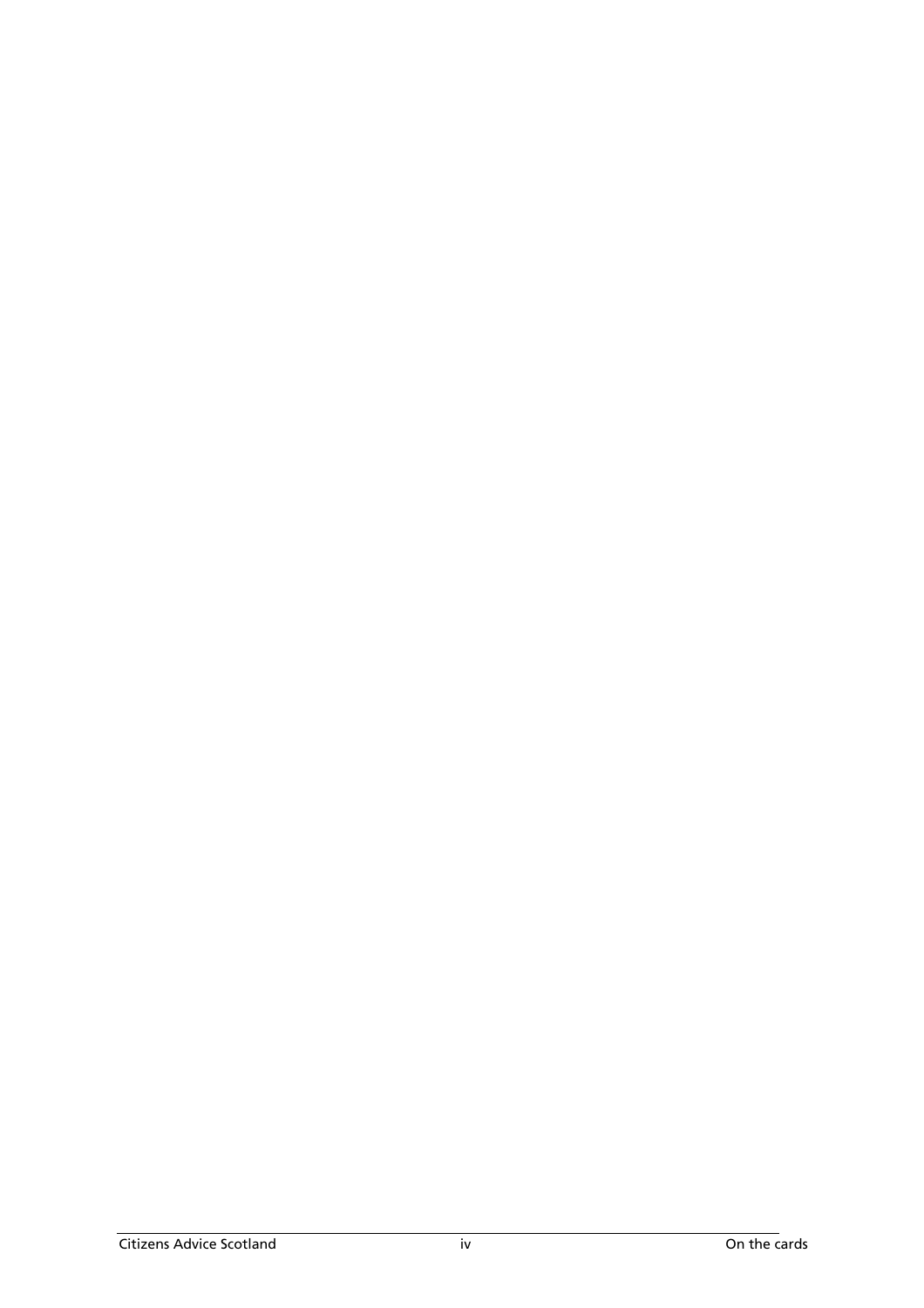# <span id="page-5-0"></span>Contents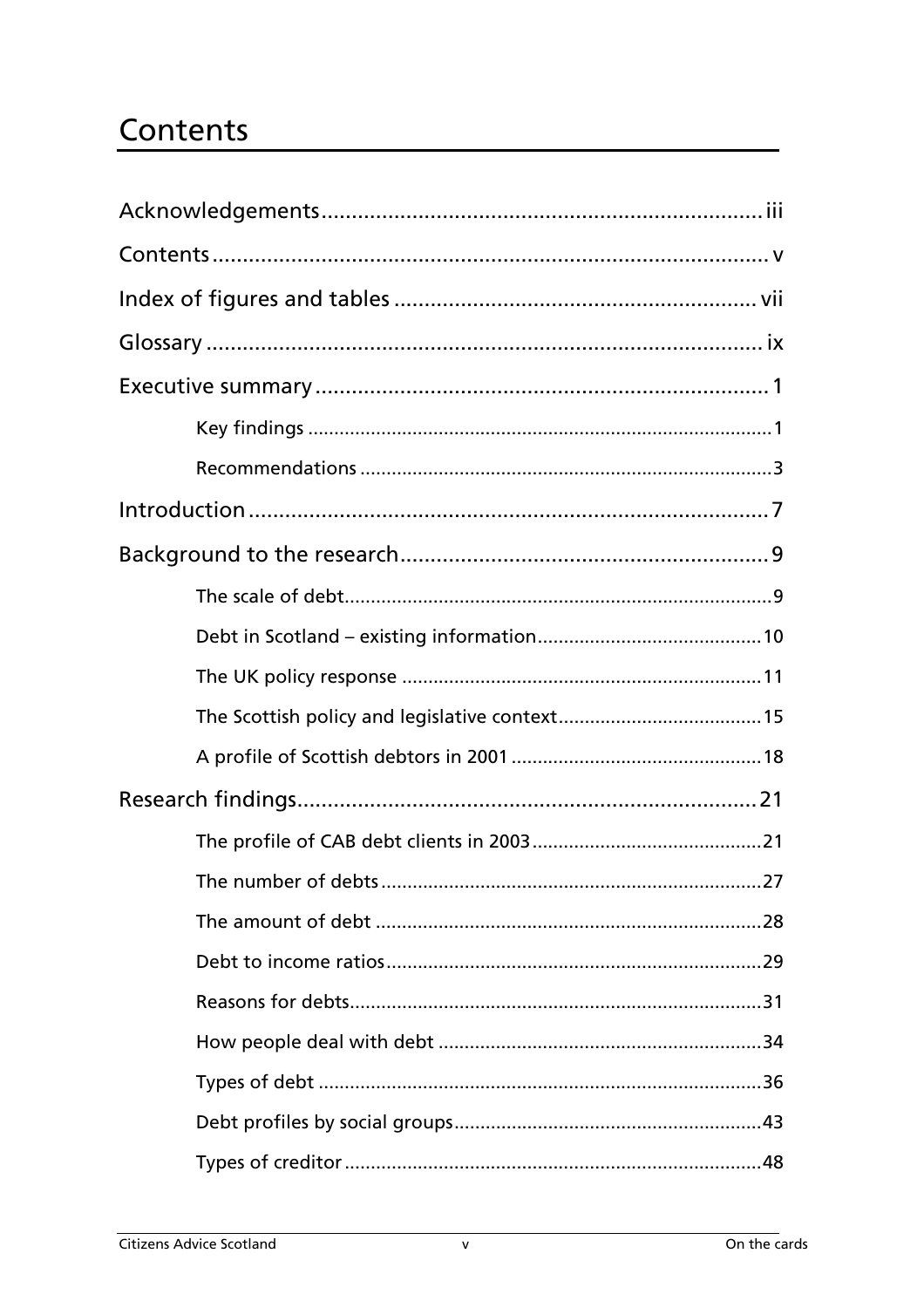| Payment protection insurance for consumer debts 67 |  |
|----------------------------------------------------|--|
|                                                    |  |
|                                                    |  |
|                                                    |  |
|                                                    |  |
|                                                    |  |
|                                                    |  |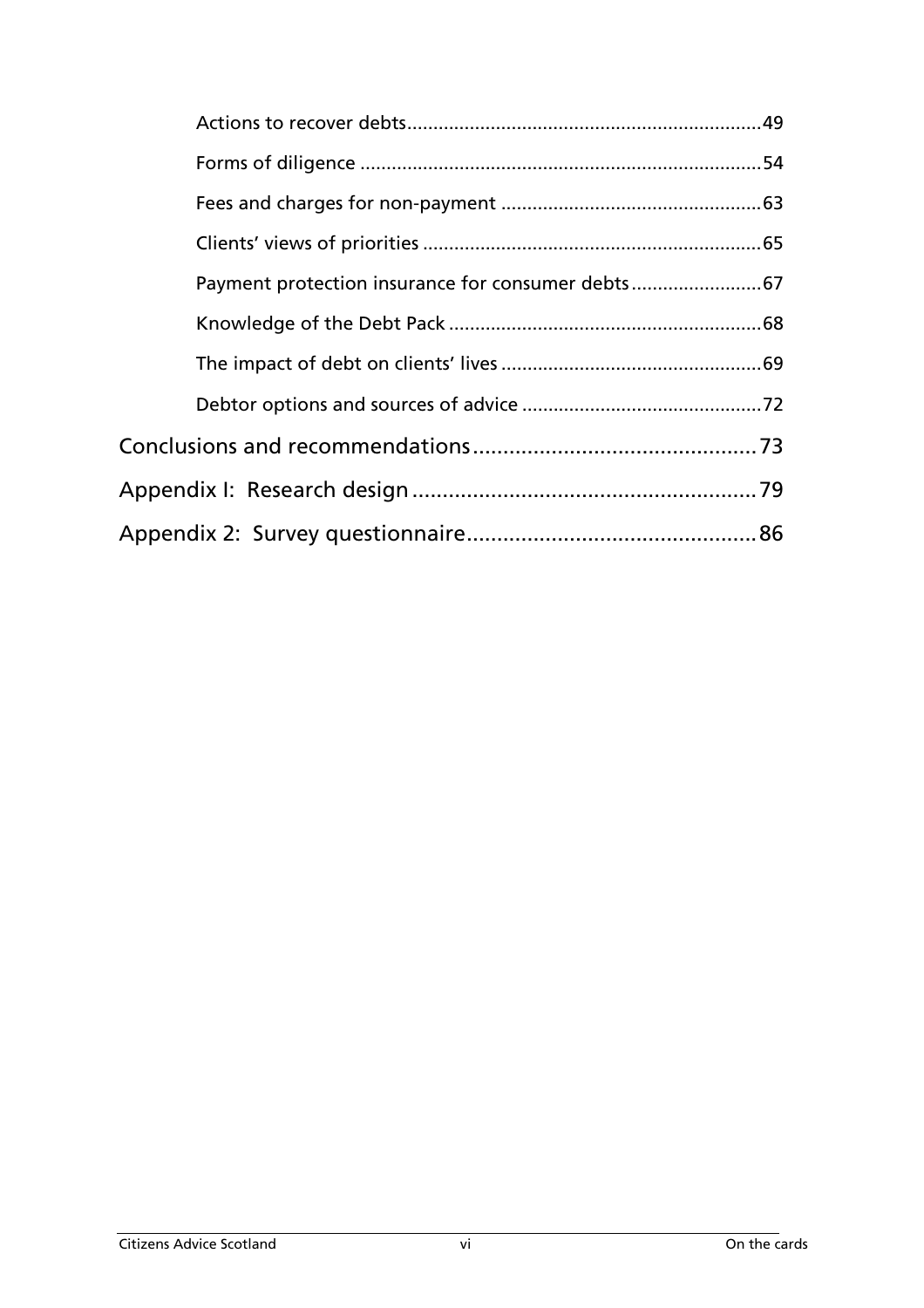# <span id="page-7-0"></span>Index of figures and tables

|           | Figure 2: Monthly net household income of CAB debt clients 2003  25 |
|-----------|---------------------------------------------------------------------|
| Figure 3: | CAB debt clients distribution of average debts 2003  28             |
|           |                                                                     |
| Table 1:  | Gender distribution of CAB debt clients compared to all CAB         |
| Table 2:  | Age distribution of CAB debt clients compared to all CAB clients    |
| Table 3:  |                                                                     |
| Table 4:  | Tenure distribution of CAB debt clients compared to all CAB         |
| Table 5:  | Employment status of person liable for debt compared to the         |
| Table 6:  | Average net monthly incomes by key social groups  24                |
| Table 7:  | Distribution of reported monthly net income of CABx debt clients:   |
| Table 8:  | Annual income - CAB debt clients compared with population of        |
| Table 9:  |                                                                     |
| Table 10: |                                                                     |
| Table 11: | A profile of debts, household income and debt to income ratios      |
| Table 12: | Distribution of total debts and debt to income ratios  30           |
| Table 13: | Reasons for debt – prompted and unprompted responses given 32       |
| Table 14: |                                                                     |
| Table 15: |                                                                     |
| Table 16: |                                                                     |
| Table 17: |                                                                     |
| Table 18: |                                                                     |
| Table 19: |                                                                     |
| Table 20: | Last action undertaken by creditor at the time client sought        |
| Table 21: | Other forms of creditor conduct: Informal and other actions  52     |
| Table 22: | Type of formal recovery action taken by creditor at the time        |
| Table 23: |                                                                     |
| Table 24: |                                                                     |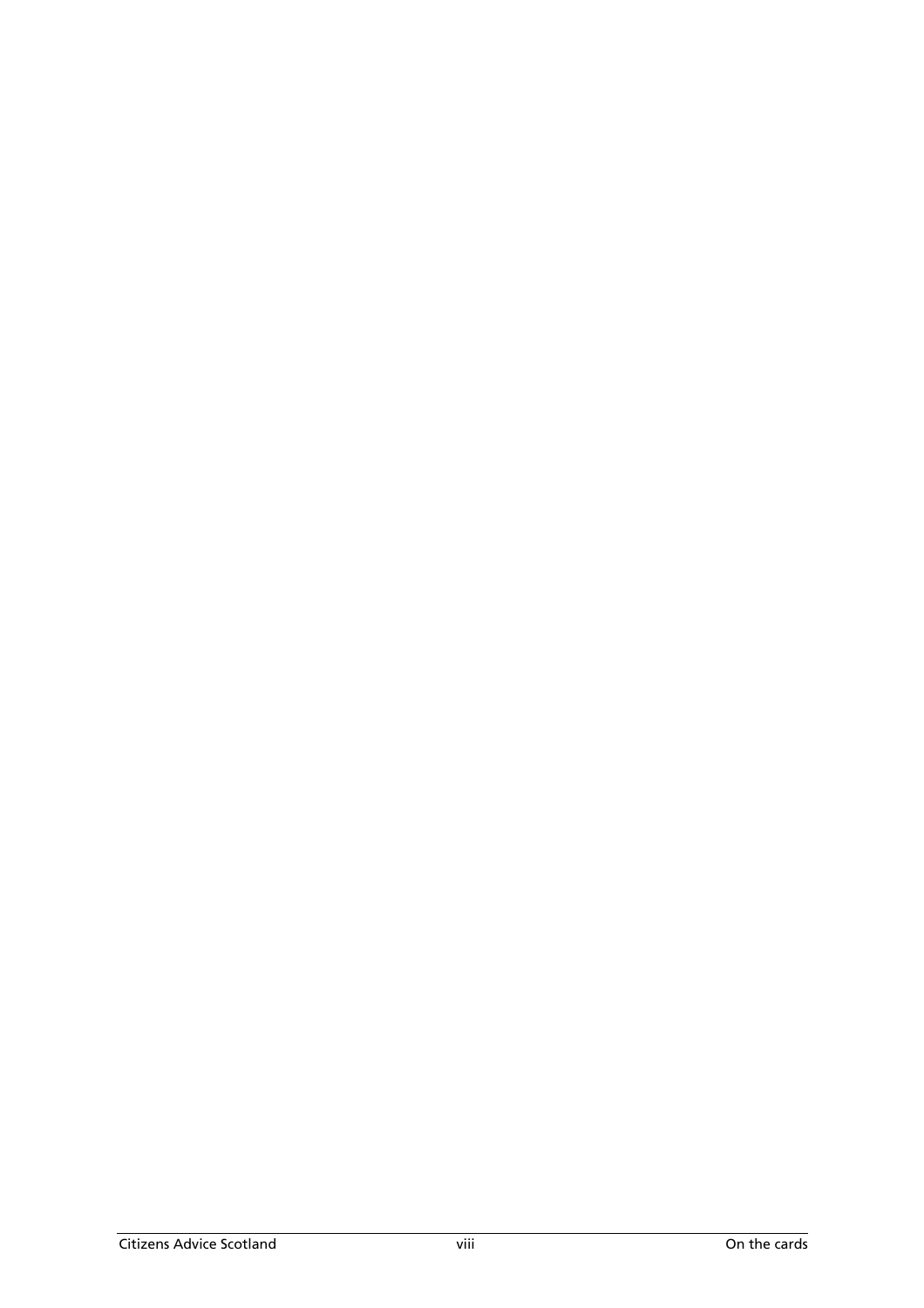# <span id="page-9-0"></span>Glossary

#### Apparent Insolvency

A debtor petitioning for their own sequestration is required to demonstrate that they are apparently insolvent under the terms of the Bankruptcy (Scotland) Act 1985. This can be done, for instance, where a creditor has taken formal steps to pursue diligence for a debt owed by the debtor.

#### Attachment Order

A form of diligence that replaced poindings and warrant sales under the Debt Arrangement and Attachment (Scotland) Act 2002. An Attachment Order involves valuing the moveable goods held by a debtor *outside* their home and ultimately selling them. Note the differences between this and an [Exceptional Attachment Order.](#page-10-0) 

#### Bank Arrestment

A form of diligence that freezes a debtor's bank account, prior to either debtor agreement to pay the creditor or, failing that, a court order requiring the bank to pay money to the creditor. Bank details are not necessary to do a bank arrestment. A Sheriff Officer can present the name and address of the debtor to a bank and the bank is responsible, at its own cost, for establishing whether an account is held with them.

#### Benefit Debt

Debts relating to the payment of social security benefits are classified as benefit debts by CAB advisers. The main categories of benefit debt are loans from the discretionary social fund and overpayments of social security benefits.

#### Consumer Debt

Various forms of consumer credit or loans now in arrears whether or not the original credit or loan was directly linked to the purchase of consumer goods. Consumer debt includes personal or unsecured loans, cash loans, secured loans, hire purchase agreements, consolidation loans, overdrafts, credit cards, store cards and catalogue debts.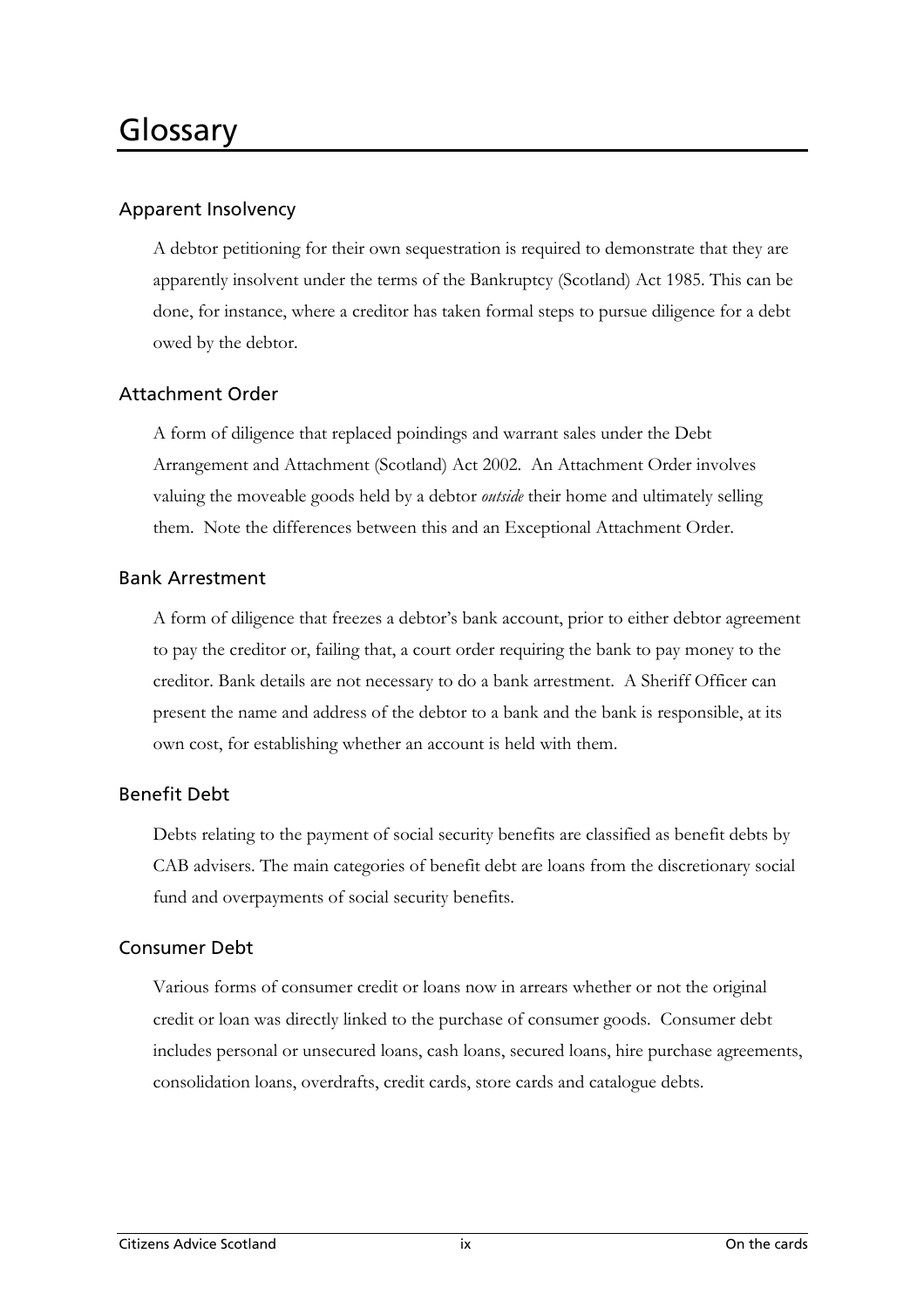#### Credit Card

A credit card can be used to access a wide variety of credit facilities including purchasing goods on credit. Unlike store cards, their use is not limited to a particular retailer or group of retailers.

#### Debt Management

Organising repayment of multiple debts owed to creditors on orderly and regular terms agreed by all parties - often with the assistance of an adviser and usually by facilitating a plan for repayment by instalments which is calculated according to the debtor's means and the relative priority of the debts.

#### Debt Arrangement Scheme

A statutory scheme put in place by the Debt Arrangement and Attachment (Scotland) Act 2002 by which a debt repayment plan compiled during debt management may be formally approved and diligence prohibited while it is operating. Note that this is not yet in operation but is expected to be in force later in 2004.

#### **Diligence**

The legal procedures by which orders of the civil courts are enforced. In the case of debt, the procedures are available to a creditor awarded a decree for payment of a sum of money or to a local authority in pursuant of a summary warrant. Different forms of diligence apply to different types of property.

#### Earnings Arrestment

A form of diligence against a debtor's earnings, which allows a fixed proportion of the debtor's salary to be paid by the employer directly to the creditor in payment of the debt.

#### Employment Debt

A debt would be classified by a CAB adviser as an employment debt where it related to the client's employment. A typical example would be an overpayment of wages by the client's employer.

#### <span id="page-10-0"></span>Exceptional Attachment Order

A form of diligence which replaced poindings and warrant sales under the Debt Arrangement and Attachment (Scotland) Act 2002. An Exceptional Attachment Order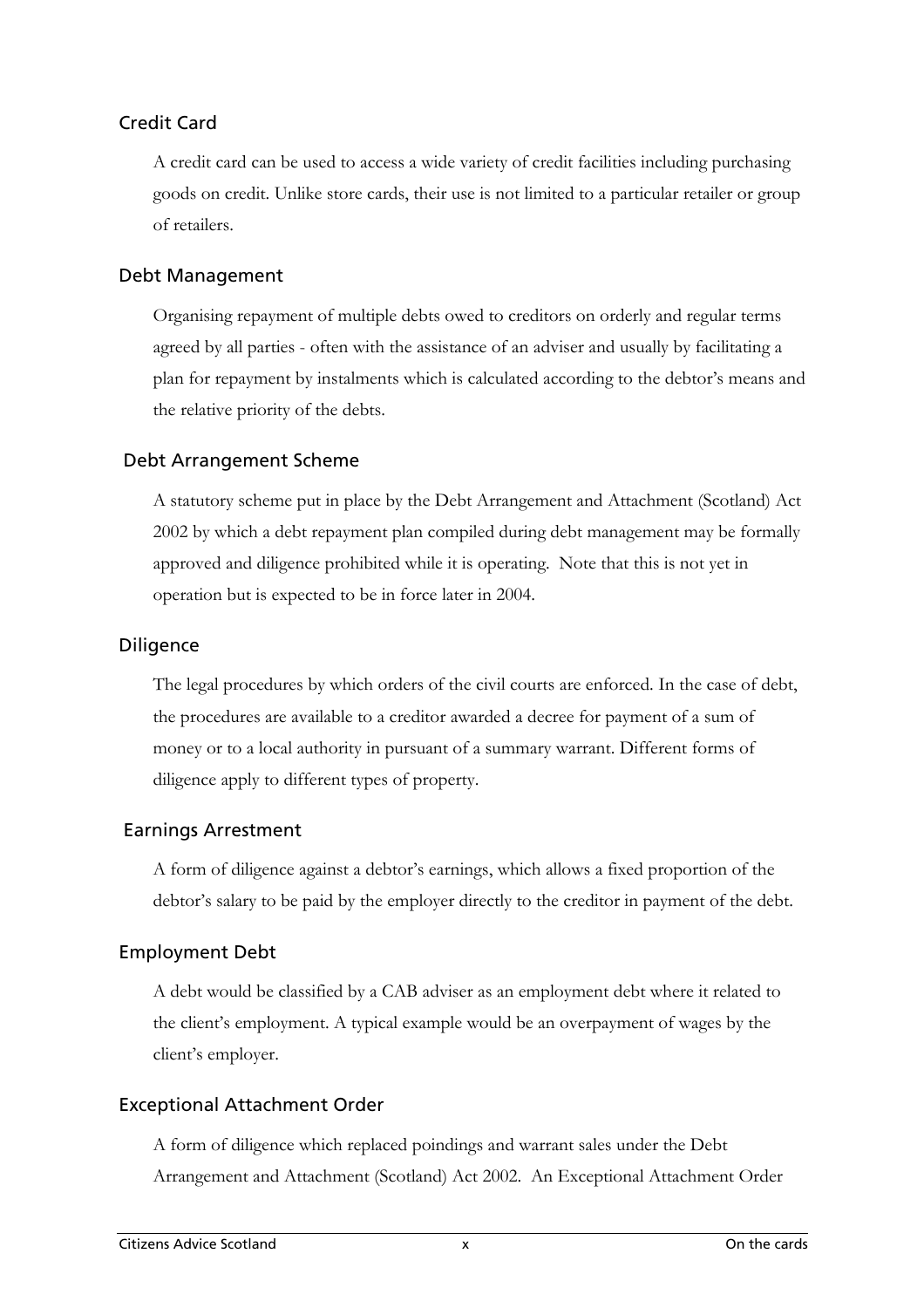involves valuing a debtor's non-essential<sup>[1](#page-11-0)</sup> moveable goods from *within* a dwelling and ultimately selling them. Note the difference between this and an Attachment Order.

#### Housing Debt

Rent arrears, mortgage arrears and mortgage shortfall debts are classified as housing debt by CAB advisers.

#### Legal Debt

A debt is classified by a CAB adviser as a legal debt where it relates to the legal process. Typical examples would be Legal Aid debt or court-imposed fines.

#### Money Advice

A series of tools and professional strategies used by advisers to counter the problems encountered by clients in debt, which includes:

- a commitment to independent, impartial and high quality advice with financial problems
- a problem solving approach which recognises the respective rights and obligations of the parties to transactions which the client has entered into
- a holistic or 'whole person' attitude to the problems of the individual which takes into account factors such as health, housing conditions etc.
- a participative approach involving the individual in solving their problems and learning from the experience
- a professional attitude towards those credit companies and agencies, with whom advisers require to negotiate, which recognises the need for consistency and endeavours to build mutual respect.

This service achieves greater effectiveness when it is sensitive to, aware of, and can advise and assist with a range of other issues like employment, housing, relationship problems, disability, ill-health or substance abuse, which may contribute to - or be the root cause of a debt problem itself.

<span id="page-11-0"></span> $\overline{a}$ 1 'Non-essential assets' are defined in Schedule 2 to the Debt Arrangement and Attachment (Scotland) Act 2002.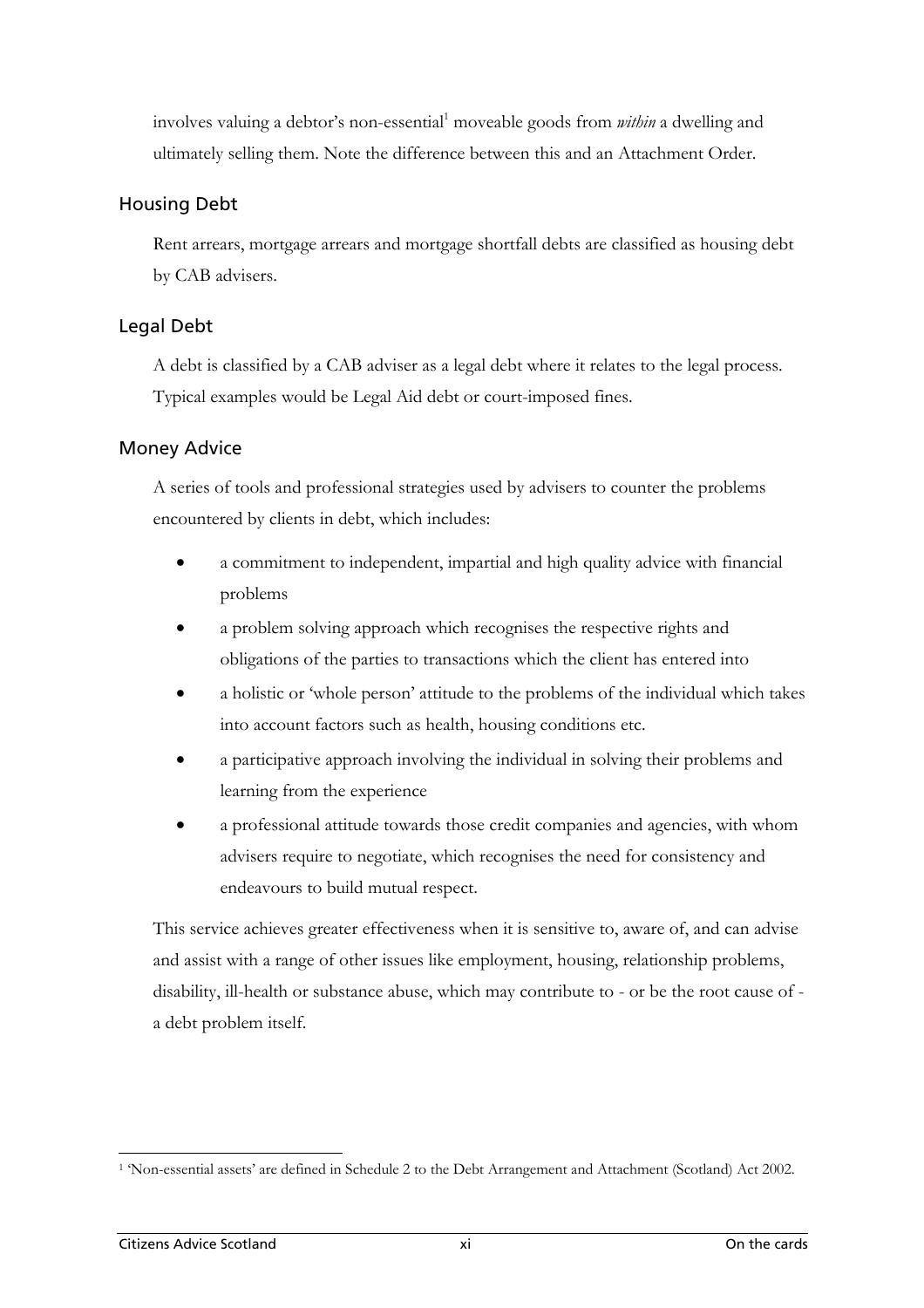#### Non-status Lenders

Non-status or sub-prime lenders lend to those who may find it difficult to get credit from mainstream sources, such as people in casual work, non-home owners and those with impaired credit ratings. They include doorstep lenders (lenders which operate a home collection service) and other licensed money-lending companies. Non-status lenders generally charge high interest rates. The term mainstream is used to apply to other lenders.

#### Ordinary Creditors

Term used to differentiate between local authority creditors and other creditors.

#### Payment Protection Insurance

Insurance taken out in relation to a credit agreement which is intended to provide continued payment of the contractual instalments for a limited period of time should the debtor lose their job or be unable to work through sickness or disability.

#### Poinding (pronounced 'pinding')

A process conducted by a court officer by which moveable property was valued with a view to the sale of the property at public auction (warrant sale) to recover debt or transfer ownership of the property to the creditor. This procedure has now been abolished.

#### Priority Debts

Category used by CAB advisers. Usually council tax, rent and mortgage arrears and utility debts where non-payment risks loss of the home, disconnection of fuel supplies or repossession of essential goods.

#### Protected Trust Deed

Protected trust deeds were introduced by the Bankruptcy (Scotland) Act 1985. Debtors with surplus income can grant a protected trust deed in favour of a trustee, who will administer their assets for the duration of the deed. After successful completion, the debtor's liability for any remaining debts is discharged.

#### Sequestration

The process of bankruptcy in which control of a person's assets is transferred to a trustee who sells the property and distributes the proceeds amongst creditors.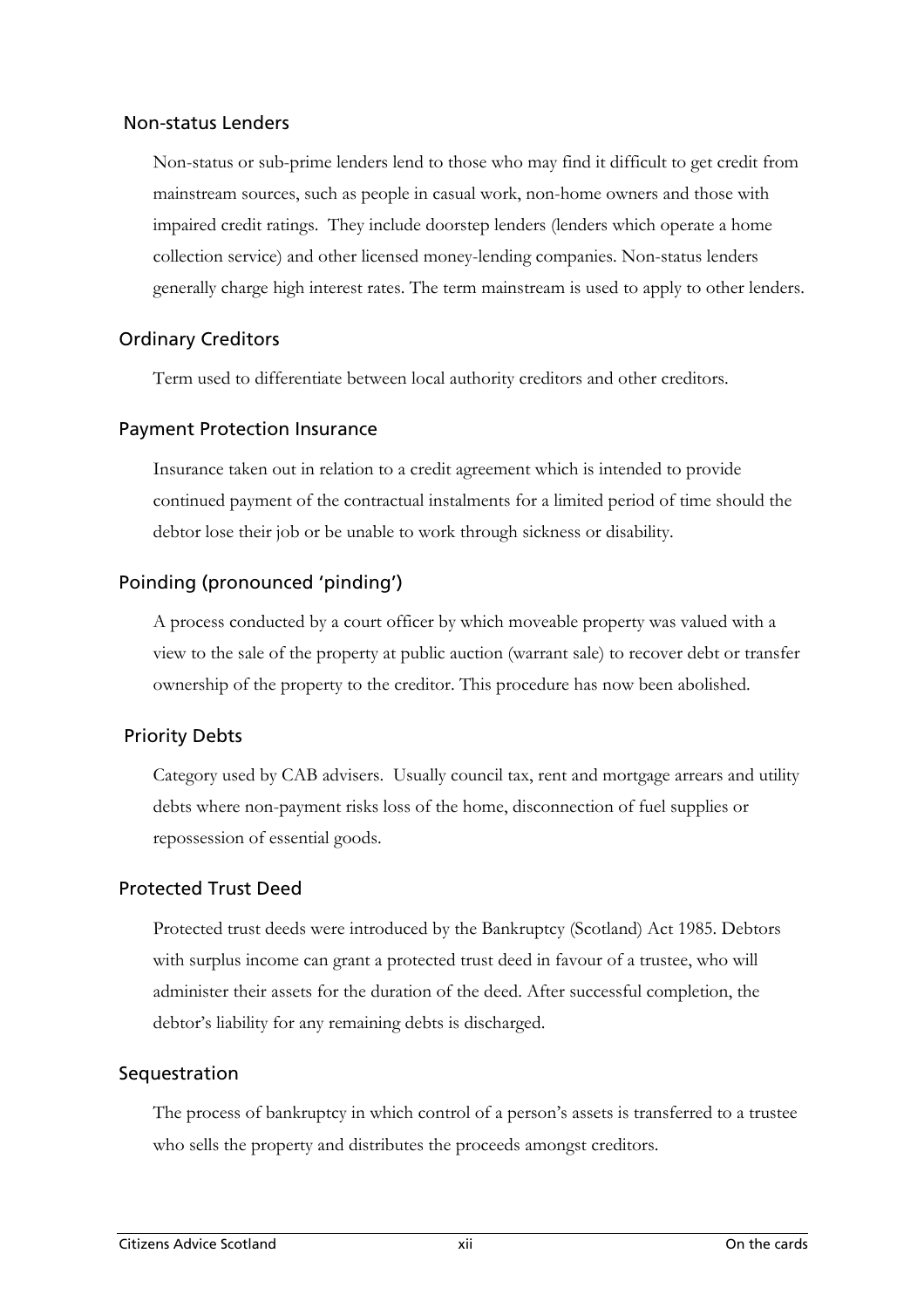#### Sheriff Officer

An officer of court appointed to carry out all warrants issued by the Sheriff Court, including warrants to do diligence. The officer is authorised to do so within a geographical area in which the court is located.

#### Storecard

A storecard provides access to credit with a particular retailer or group of retailers. Storecard agreements are usually entered into at the point of sale and generally have higher interest rates than credit cards.

#### Summary Warrant

A warrant issued by the sheriff court, in respect of payment assessed as liable by central and local government, which authorises specified forms of diligence.

#### Tax Debt

A debt is classified by CAB advisers as a tax debt if it relates to government tax matters. Where the term tax debt appears in the report, it mainly indicates council tax debt.

#### Utility Debt

A debt is classified by CAB advisers as a utility debt if it relates to gas, electricity or water supply or the use of telephone services, including mobile phones.

#### Warrant Sale

A process of removal of a debtor's goods (following a poinding) and sale of poinded articles authorised by a warrant of sale. This procedure has now been abolished.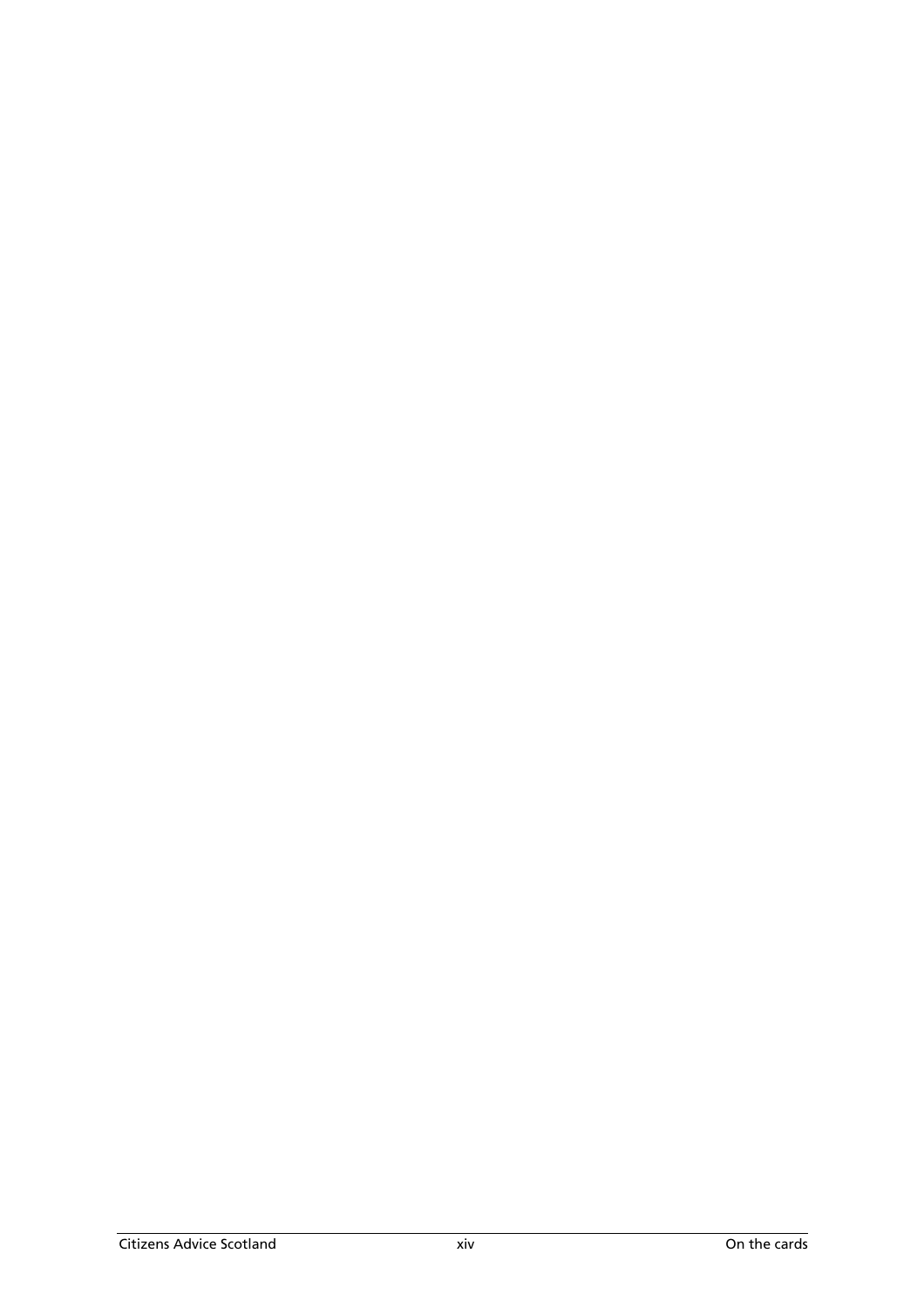<span id="page-15-0"></span>Personal debt is at record levels in the UK. Consumer debt is consistently the biggest single issue that clients in Scotland bring to their local CAB and there has been a steep rise in consumer debt enquiries in the last two years. Government concern about this rising debt is reflected at UK level in recent proposals for new regulation of consumer credit. In Scotland, the abolition of poinding and warrant sales, changes to the legal processes by which debt can be enforced and forthcoming debtor protection in the form of a statutory Debt Arrangement Scheme make this research particularly important. It builds on previous research undertaken in 2001, which examined the extent and type of debts amongst CAB clients across the UK<sup>2</sup>. The scale of debt, high debt to income ratios and the prevalence of multiple debts all have implications for the operation of the Debt Arrangement Scheme and other policy developments at both the UK and Scottish level.

# Key findings

- Scottish CAB clients are in substantially greater debt than in 2001. Debt clients owe an average of £13,380, a 64% increase in the average level of client debt in Scotland since 2001. Over one in five clients have debts of more than  $f(20,000)$ .
- Consumer debt is almost universal amongst CAB debt clients in Scotland<sup>3</sup>. Over eight out of ten debts are consumer debts and nine out of ten clients have some form of consumer debt. Over half of all clients have at least one credit card debt and a similar number have a personal or unsecured loan. One in four clients has at least one storecard debt.
- The average number of debts is just over five. Only a fifth of clients have just one debt and over a fifth have more than eight debts.
- Council tax debt, rent and mortgage arrears and utility debts are still significant and impact on clients' ability to service all their debts and the way they prioritise debts. Nearly nine out of ten debts are owed to mainstream creditors.

<span id="page-15-1"></span><sup>2</sup> *In too deep, CAB clients' experience of debt*. Citizens Advice and Citizens Advice Scotland, May 2003

<span id="page-15-2"></span><sup>&</sup>lt;sup>3</sup> Consumer debt includes personal or unsecured loans, cash loan, secured loans, hire purchase agreements, consolidation loans, overdrafts, credit cards, store cards and catalogue debts.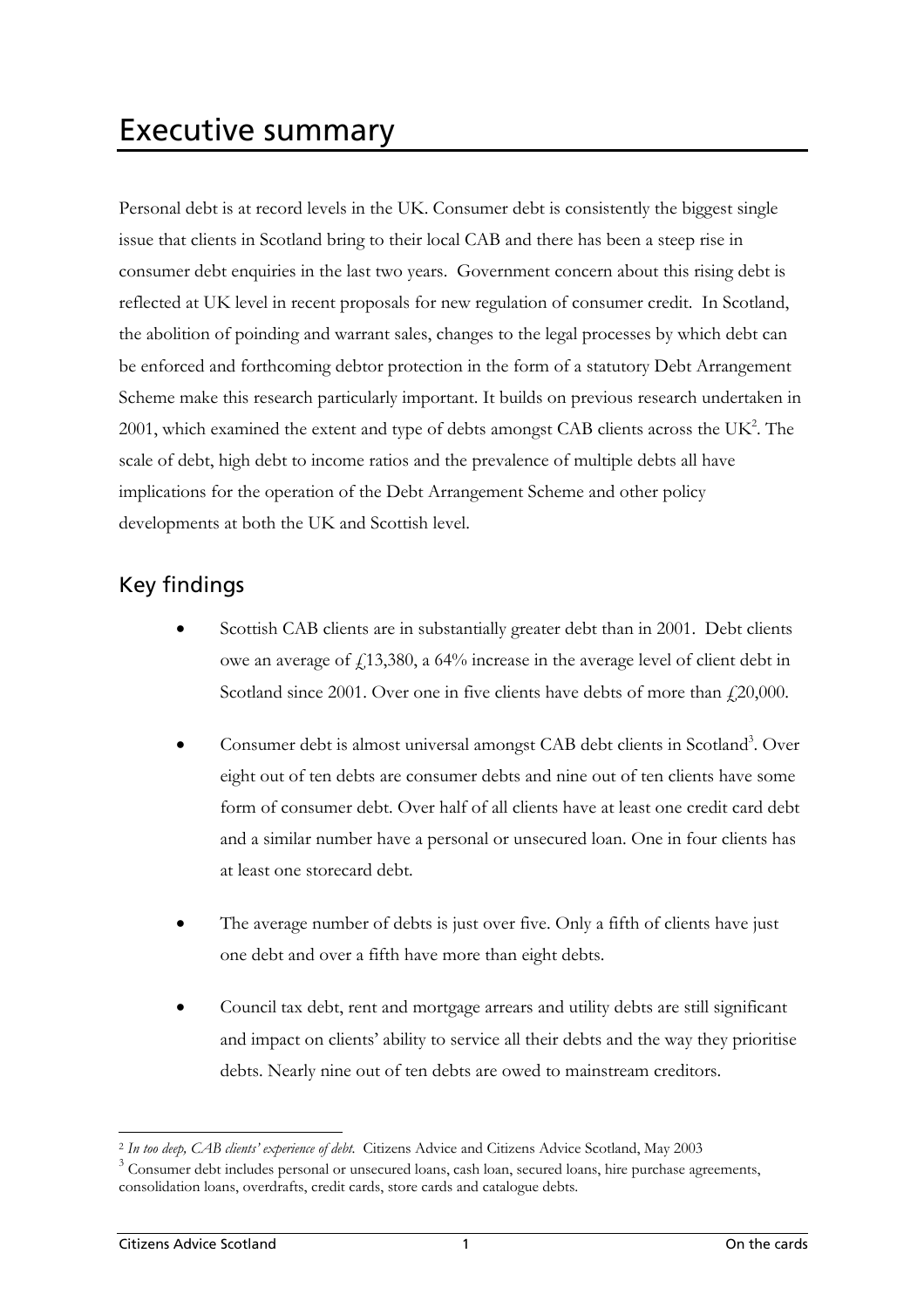- Credit card debt dominates and is spread across all social groups amongst CAB clients. The extent of consumer debt may reflect the use of credit and loans to pay off other debts, including priority debts such as rent or mortgage arrears and utility bills. Credit card debt is as much a debt of poverty as a tool of financial management.
- Average incomes amongst clients in debt have risen slightly since 2001 and there is now a greater spread of income amongst debt clients. While debt is not just an issue for the poorest, over half of CAB debt clients have monthly incomes of less than  $\dot{f}$ ,800, and almost one quarter have incomes under  $\dot{f}$ ,400. CAB debt clients are considerably poorer than the population of Scotland as a whole. Over half of CAB debt clients have no income other than pensions or benefits. Nearly half are social housing tenants, and clients are more likely to be unemployed, sick or disabled than the population as a whole.
- Debt stress has increased significantly since 2001. The average debt to income ratio is now 21.9 compared to 11.5 in 2001. This means that for every  $f<sub>1</sub>1$  of monthly income clients owe nearly  $f(22)$ . The median debt to income ratio is now 12.1 compared with 6.8 in 2001<sup>[4](#page-16-0)</sup>. This means that half of all clients have debts of up to twelve times their monthly income and half greater than that.
- Many people do blame themselves for their debts, but for others the situation is connected to low income, a drop in income, job loss and illness or disabilities. A drop in income and a low income have become more common reasons for debt than in 2001. These factors reflect both lower Scottish incomes than the UK as a whole and debtors' exposure to unanticipated changes in circumstances.
- Lenders must also share the responsibility. Easy access to credit, irresponsible lending and high credit charges also contribute to the situation. Over a third of clients mention easy access to credit as a reason for debt and over one in seven say that high interest rates or credit charges are a cause of debt. More than half of clients face regular charges for being in arrears, which exacerbate the problem. In addition, arrangement fees for repayment plans penalise those who are trying to deal with their debt responsibly.

 $\overline{a}$ 

<span id="page-16-0"></span><sup>&</sup>lt;sup>4</sup> This gives a more accurate picture of the relationship between debts and income than the average.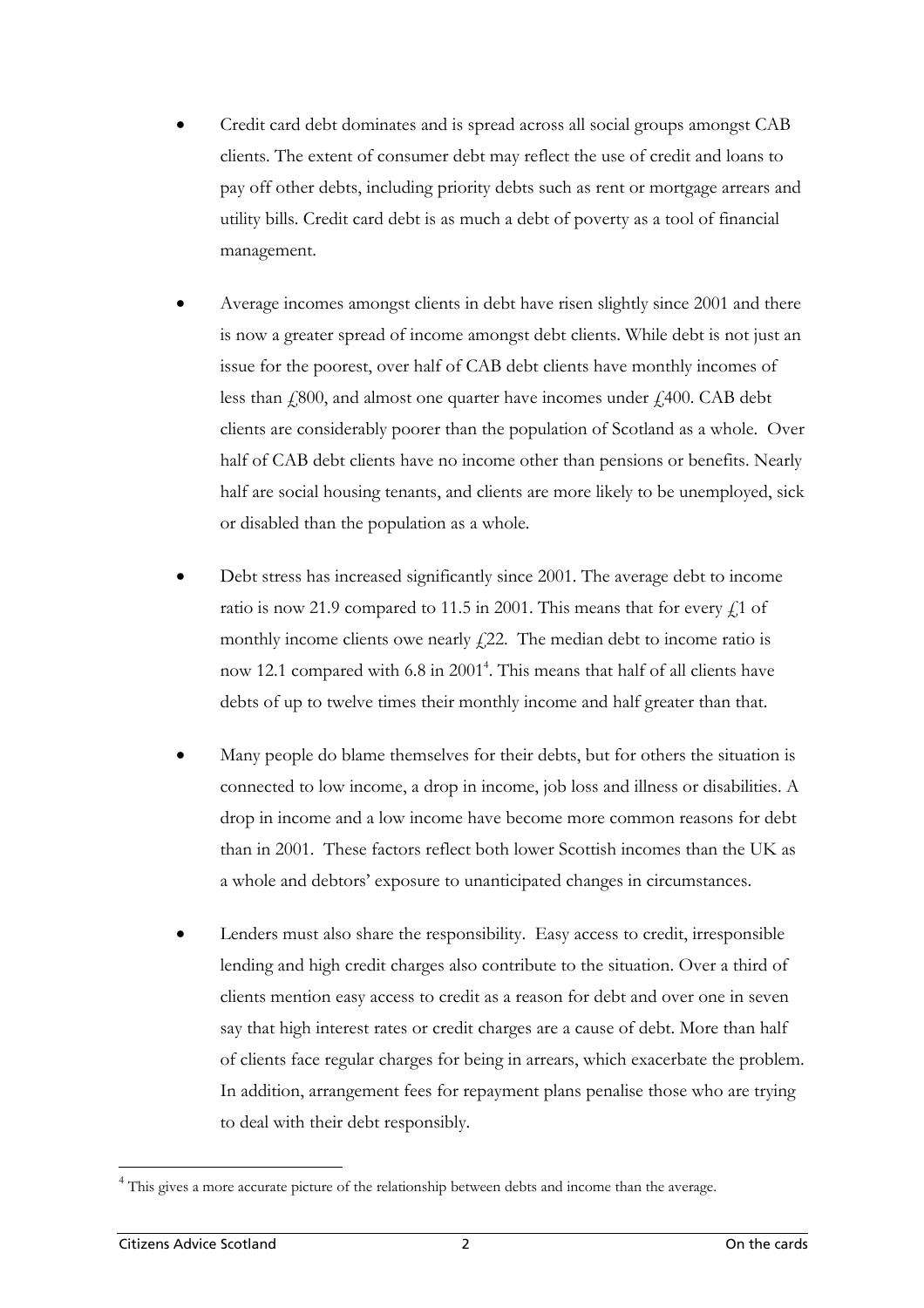- <span id="page-17-0"></span>• Creditors are more likely to be taking some action to recover debt by the time the client seeks advice than in 2001, and this is particularly true in cases of priority debts. However, over a fifth of creditors had taken no steps to recover the debt at the time the client sought advice.
- One in four clients reported that they had experienced behaviour or language that sought to pressurise them and one in six had been threatened with formal debt recovery action without court authority. Clients are also frequently under pressure to take on further borrowing. These kind of actions can be very distressing for clients.
- There were few examples of the use of bank arrestments and earnings arrestments, suggesting that most creditors prefer informal recovery methods. There is some case evidence that Sheriff Officers, in particular, are using the threat of attachment to elicit payment in the same way that they used the threat of poindings and warrant sales, relying on debtors' ignorance of the new protections.
- The Scottish Executive's Debt Pack is not yet reaching its target group; fewer than one in five of debt clients that should have seen the Debt Pack had done so.
- Debt is a stressful experience. Whilst CAB clients want to repay what they owe, it is evident that some clients will not be able to repay their debts due to their sheer scale and number. More older people now have debt than previously and either age or the lack of a prospect of an improvement in financial circumstances means that some people will never be able to repay in full.
- Given the scale and complexity of debt in Scotland and the debtor protection provisions of the Debt Arrangement Scheme, existing pressures on advice services are likely to continue.

### Recommendations

The scale of debt, high debt to income ratios and the prevalence of multiple debts have widespread implications for policy at UK and Scottish level and for the operation of the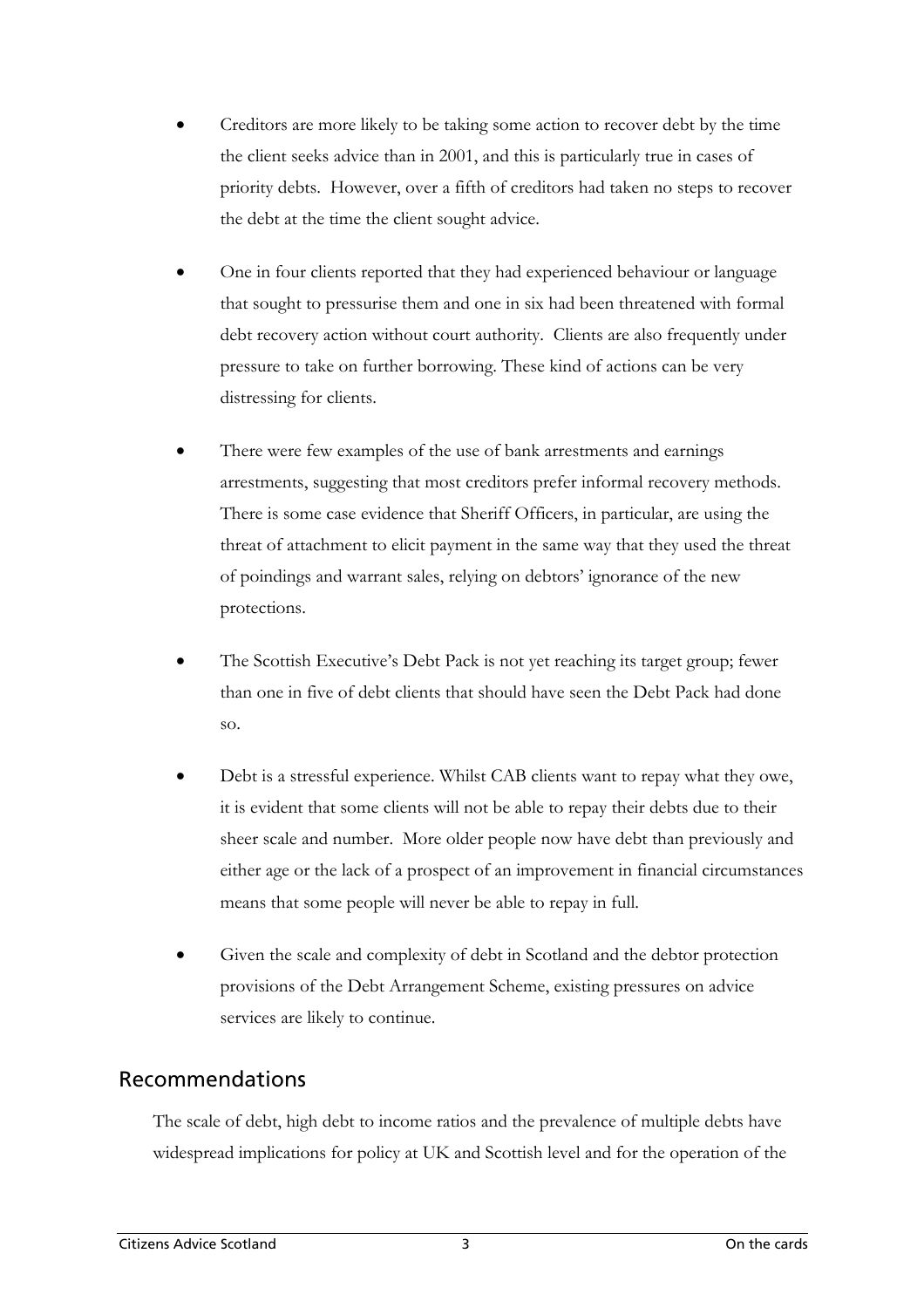Debt Arrangement Scheme (DAS). On the basis of this evidence, a number of recommendations are made as follows:

- There is clearly a need for greater consumer protection, particularly for low income clients. We hope that the proposals developed following the recent White Paper on the consumer credit market will address these issues. Creditors should consider all the available evidence about existing commitments as a whole, before extending new credit or increasing the limits on existing facilities. It is important that debt is treated holistically in situations where multiple debt is a common situation.
- We welcome guidance issued by the OFT on debt collection and expect it to be stringently enforced and regularly reviewed.
- The Scottish Executive should review the arrangements for the statutory Debt Arrangement Scheme which will be inaccessible to low income debtors as they are unlikely to have sufficient surplus income to make repayments. They should introduce pilots, as permitted by the legislation, to address the issues raised in this report.
- The Scottish Executive should clarify the circumstances in which creditors are required to distribute the Debt Pack and keep this under review to ensure those facing a debt crisis have access to the information they need.
- The proposal that applicants to the Debt Arrangement Scheme should have access to free money advice to negotiate and prepare applications will stretch existing resources. The Scottish Executive should ensure that there is sufficient provision of high quality money advice, keep this under review and guarantee that resources are made available to cope with the increased demand.
- There is a need for the development of alternatives to high-cost credit. Financial institutions should develop simple and straightforward credit products which meet the needs of low income consumers. This could be in partnership with Credit Unions, social landlords and other agencies.
- Extensive reform of the Social Fund is needed to improve access to the fund and to ensure that it provides help for people when they need it most. Eligibility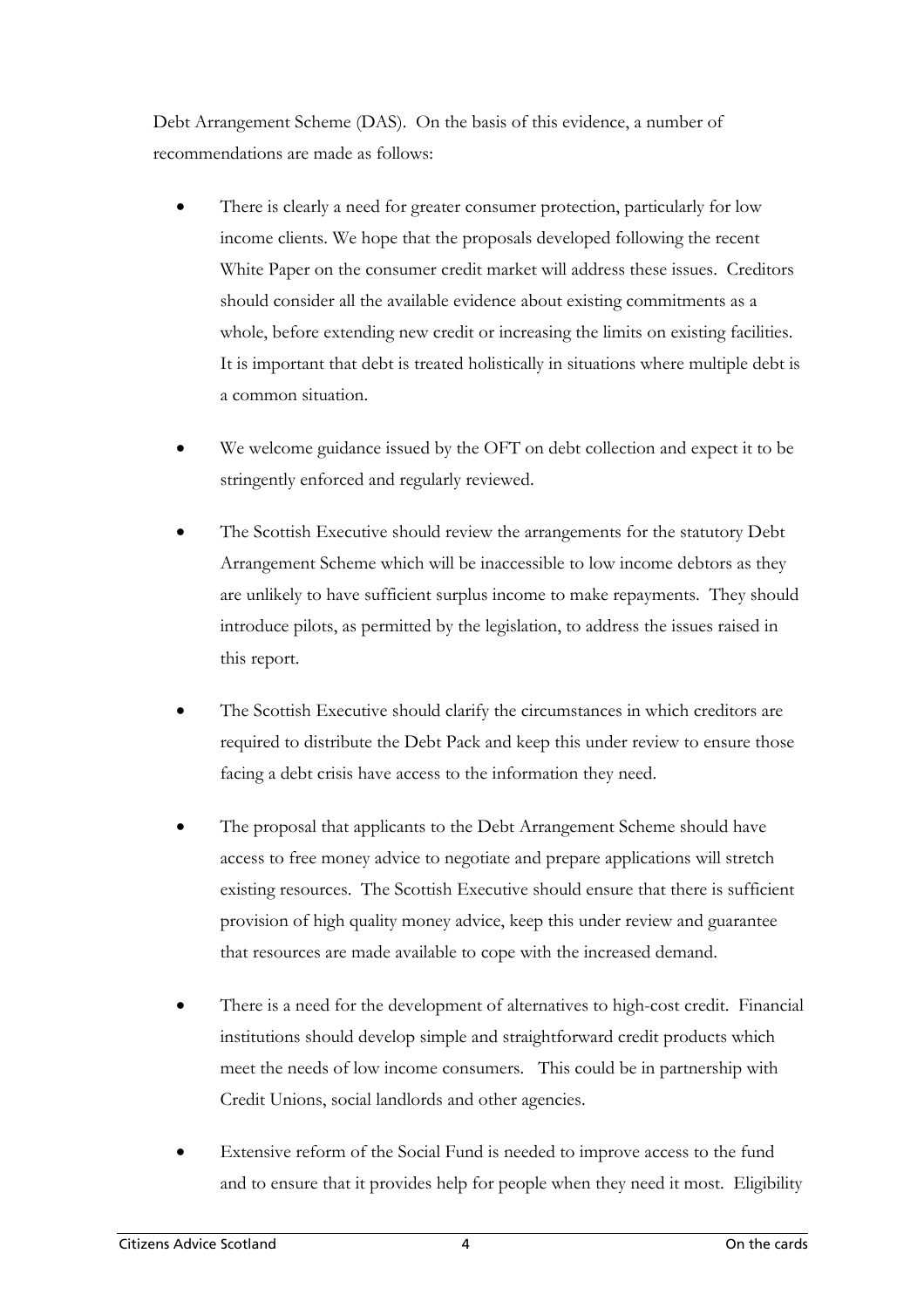should be extended for community care grants and budgeting loans to enable them to better meet the needs that arise at particular life events, with repayment permitted at modest rates.

- Some form of social lending is needed as in other European countries, and as suggested by previous research<sup>[5](#page-19-0)</sup>. This could provide credit to people who would otherwise tend to use extortionate credit. Both the Social Fund and Credit Unions have the potential to give low income households access to cheap credit.
- In drafting relevant new legislation, both Parliaments should look for opportunities to encourage and signpost people to seek advice at the earliest opportunity.
- Both the UK government and Scottish Executive should publicise the debtor protection measures. This should include reference to OFT guidance and the debt protection element of the Debt Arrangement and Attachment (Scotland) Act 2002. There should also be on-going publicity about the need to seek advice at the earliest opportunity particularly where circumstances change.

#### About the research

This research for Citizens Advice Scotland explores the scale and nature of debt amongst Citizens Advice Bureaux (CABx) clients. It is based on a survey (see Appendix 2) of debt clients during September-October 2003 in a sample of 13 CABx across Scotland and supplemented by case evidence that demonstrates the impact of debt on clients.

<span id="page-19-0"></span> $\overline{a}$ <sup>5</sup> *Extortionate Credit in the UK - A report to the Department of Trade and Industry,* Elaine Kempson and Claire Whyley - June 1999, available at:<http://www.dti.gov.uk/ccp/topics1/extortionate.htm>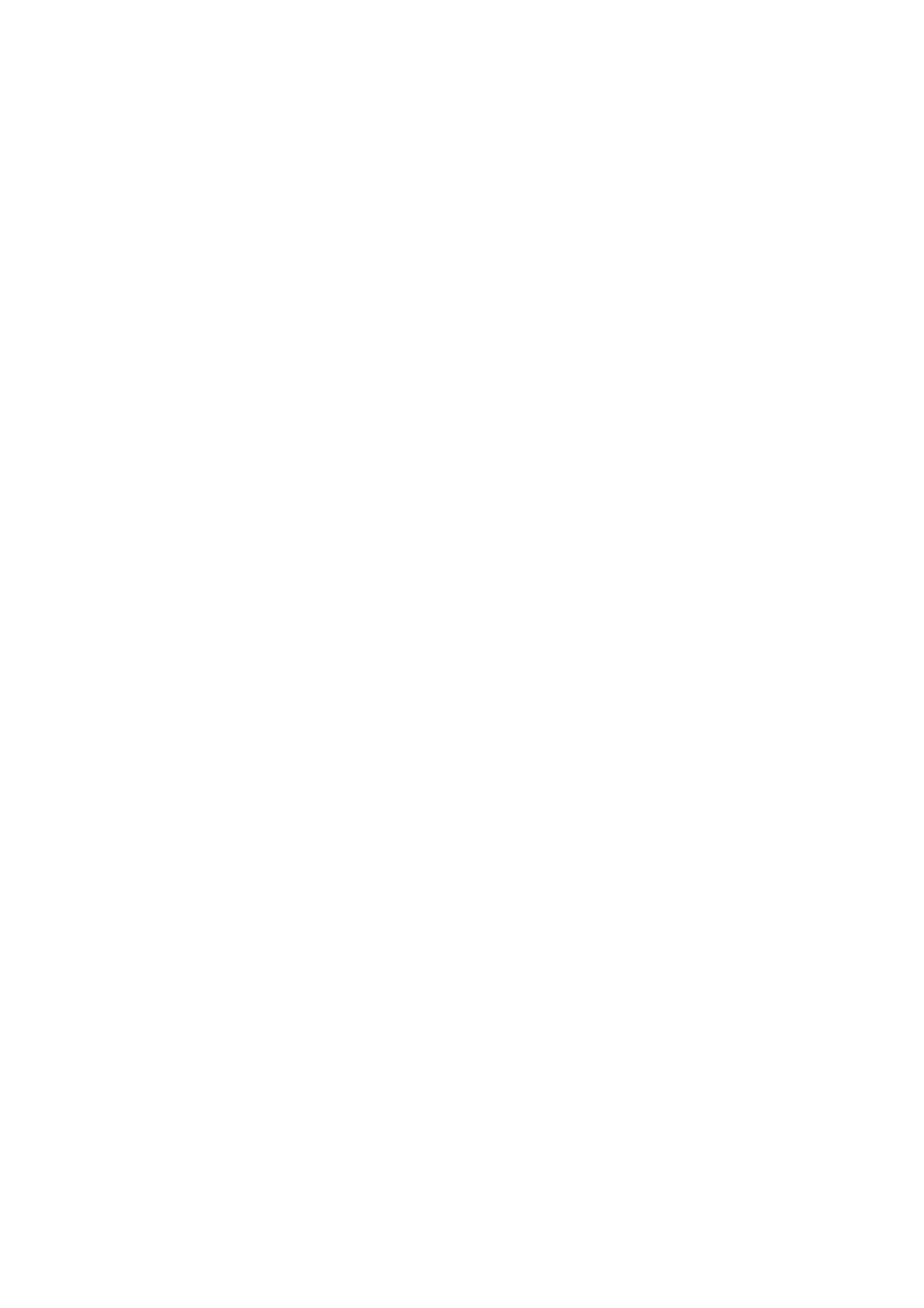# <span id="page-21-0"></span>Introduction

- 1. Citizens Advice Scotland (CAS) is the umbrella organisation for Scotland's network of 70 Citizens Advice Bureau (CAB) offices. These bureaux deliver frontline advice services throughout the country. This report is based on the findings of recent research by CAS which explores the scale and nature of debt amongst CAB clients in Scotland and examines client experiences of debt recovery in the new environment created by the Debt Arrangement and Attachment (Scotland) Act 2002.
- 2. It is based on a survey of debt clients in Scotland during September-October 2003. In addition, evidence is drawn from CABx social policy statistics and anonymised case evidence submitted to the CAS social policy team, based on local cases that indicate wider concerns and problems. Full details of participating CABx and the methodology are in Appendix 1.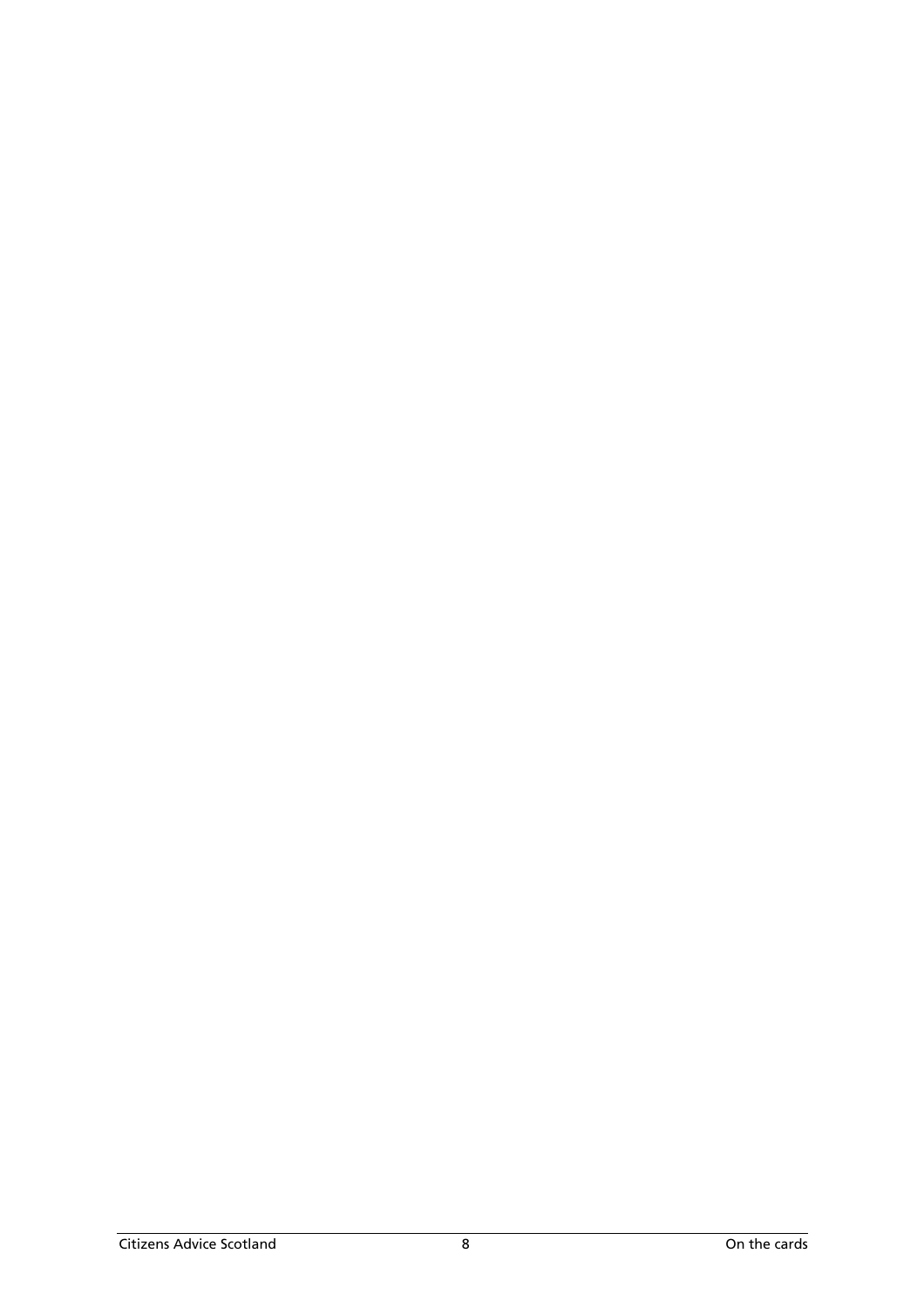## <span id="page-23-0"></span>The scale of debt

- 3. Personal debt is at record levels in the UK. Consumer credit outstanding to individuals rose from £52.3 billion in October 1993 to £168.1 billion ten years later. Of this, credit card debts rose from  $f(9.9)$  billion in October 1993 to  $f(52.4)$  billion in October 2003<sup>[6](#page-23-1)</sup>.
- 4. These amounts do not include sums outstanding in unpaid council tax, rent and mortgage arrears, utility bills and other debts. Whilst comprehensive information is not available for all of these outstanding debts, there are some indicators of the difficulties that exist. Recent research by the Scottish Executive addresses the lack of information on mortgage arrears and repossessions in Scotland<sup>[7](#page-23-2)</sup>. This produced an estimate of about 3,800-4,000 repossession cases in 1999 and suggests that a Council of Mortgage Lenders figure of a 70% increase in repossessions between 1994-1999 may be a reasonably reliable estimate. The research also notes that low income borrowers are particularly at risk of repossession.
- 5. Council tenants' rent arrears have also continued to rise. There was a 10% increase from the  $\text{\emph{L}}37.4$  million outstanding in 1999/00 to  $\text{\emph{L}}42$  million at the end of 2000/01<sup>8</sup>. Audit Scotland reported that in 2001/02,  $\text{\textsterling}29$  million<sup>9</sup> in rent was in arrears at the end of that year<sup>10</sup>. Figures for housing association arrears suggest that at least  $\ell$ 29.3 million was outstanding at March 2003, although again this figure is not based on comprehensive data<sup>11</sup>. Some indication of difficulties in paying for utility services can be gleaned from figures that show there has been a twenty-fold increase in electricity and gas disconnections for debt in Scotland, from 40 disconnections in 2001 to 735 in the first nine months of  $2003^{12}$ .

<span id="page-23-7"></span>12 Energywatch, press release, 3 December 2003 see [http://www.energywatch.org.uk/news\\_room/release.asp?article\\_id=526&article\\_type\\_id=3](http://www.energywatch.org.uk/)

<span id="page-23-2"></span><span id="page-23-1"></span><sup>&</sup>lt;sup>6</sup> Bank of England figures, net unsecured lending to individuals <http://213.225.140.30/statistics.htm> <sup>7</sup> *Mortgage Arrears and Repossessions in Scotland*, Social Research Scottish Executive, 2002. Available at: <http://www.scotland.gov.uk/library5/social/mars.pdf>

<span id="page-23-3"></span><sup>8</sup> Accounts Commission 2002, see page 12, [http://www.audit](http://www.audit-scotland.gov.uk/publications/pdf/2003/publist.pdf) $scotland.gov.uk/publications/pdf/2003/public$ 

<span id="page-23-4"></span><sup>&</sup>lt;sup>9</sup> note this figure excludes Glasgow City Council.

<span id="page-23-5"></span><sup>10</sup> see [http://www.audit-scotland.gov.uk/news/Press%20releases/rentarrears03.pdf](http://www.audit-scotland.gov.uk/news/Press releases/rentarrears03.pdf)

<span id="page-23-6"></span><sup>11</sup> see<http://www.communitiesscotland.gov.uk/communities36/Web/Site/Whatwedo/StatisticalInformation.asp>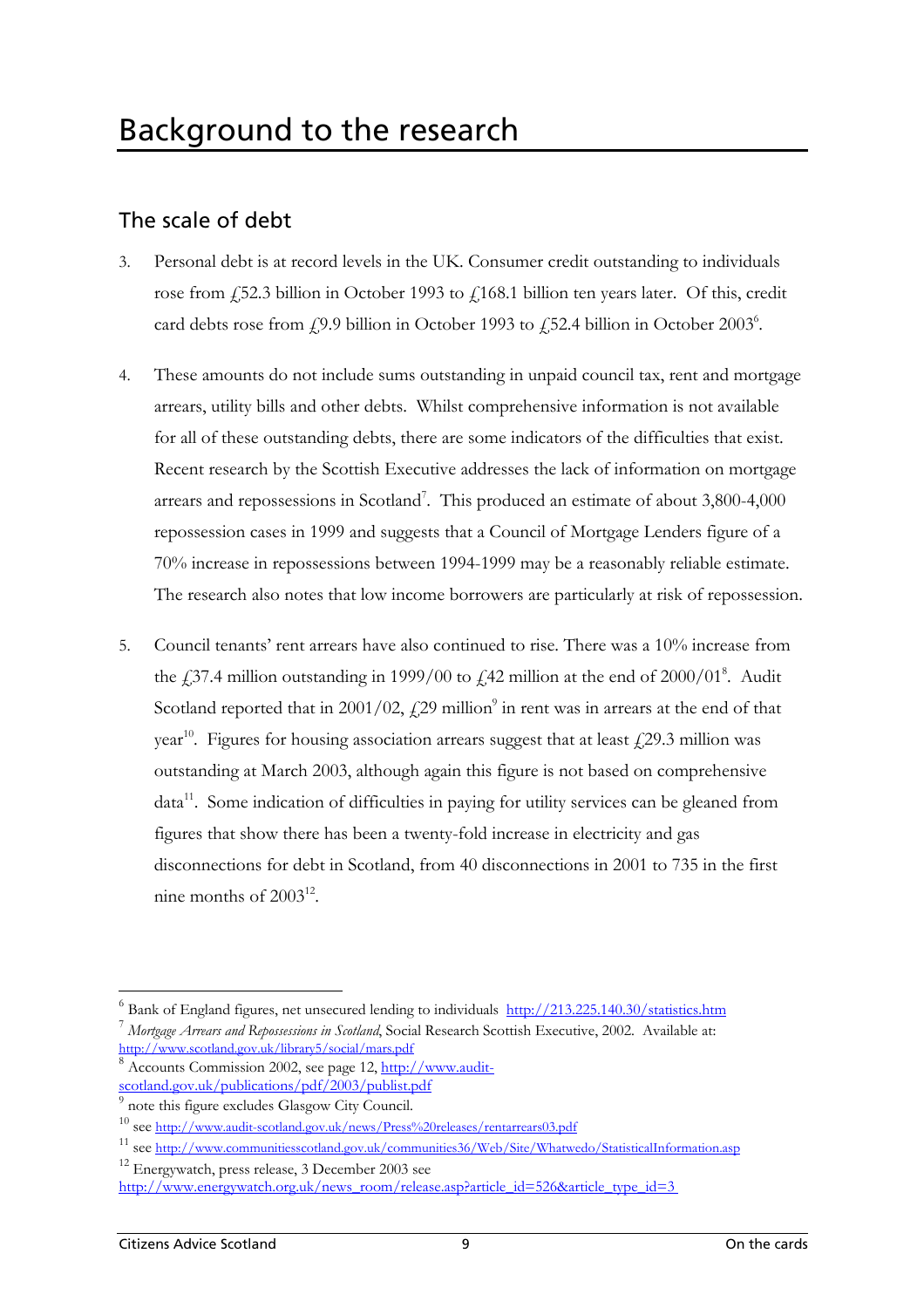<span id="page-24-0"></span>6. Recent figures published by the Accounts Commission show that over  $\hat{f}$  554m council tax remains outstanding for the period  $1996-2003^{13}$ . As at 30 June 2003, there is also  $\sqrt{443m}$ of uncollected community charge<sup>14</sup>, which local authorities are not permitted to write off.

### Debt in Scotland – existing information

- 7. Analysis of the CAB Service's social policy statistics (which records the nature of every enquiry made to a CAB in Scotland) shows that in 2001/02, 14.7% or one in seven of all enquiries related to debt, a figure which has been increasing over the previous years. Figures for the first two quarters of 2003/04 show that this has now risen slightly to 15.7%. Consumer debt is consistently the biggest single issue that clients in Scotland bring to their local CAB<sup>15</sup>. In 2001/02, consumer debt accounted for 62.1% of all debt enquiries. The following year, this had risen to 67.1% and, by the first two quarters of 2003, consumer debt made up 68.6% of all debt enquiries, demonstrating a steep rise in consumer debt enquiries in the last two years.
- 8. The increase in debt enquiries may partly reflect the greater capacity of CAB to deal with such enquiries as particular funding becomes available for specialist money advisers. In 2002, £0.824 million was made available for money advice in 46 CABx in 20 local authority areas across Scotland<sup>16</sup>. There is mixed provision of money advice across the country. Debt enquiries are dealt with by CAB advisers and in some places there are dedicated money advisers.
- 9. Figure 1 shows the breakdown of different types of debt enquiries made to CABx in 2002/03, the last full year for which figures are available.

<span id="page-24-1"></span><sup>13</sup> Corporate management Performance Indicators 2002/03 Comparing the performance of Scottish councils, Audit Scotland, 2004 available at: http://www.audit-scotland.gov.uk/publications/index.htm

<span id="page-24-2"></span><sup>&</sup>lt;sup>14</sup> Source: Local Government Finance Statistics, Scottish Executive, personal communication 19.01.04

<span id="page-24-3"></span><sup>&</sup>lt;sup>15</sup> *What's at issue?* A breakdown of the enquiries that people brought to Scotland's Citizens Advice Bureaux in 2001/02, CAS.

<span id="page-24-4"></span><sup>16</sup> See Appendix 3: Additional resources for local money advice provision, in *Enforcement of Civil Obligations in Scotland – a response from Citizens Advice Scotland*, Susan McPhee, CAS, July 2002.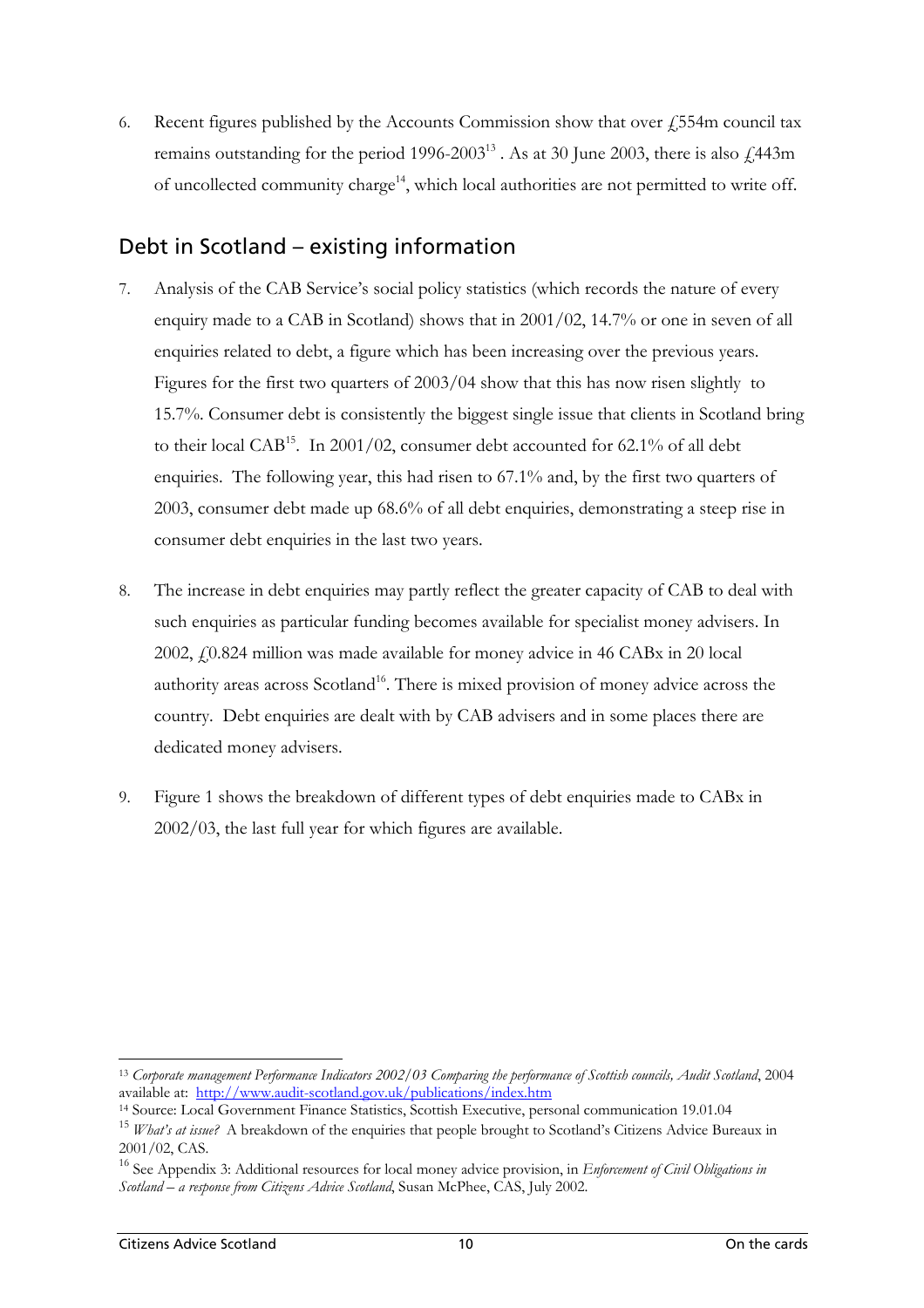<span id="page-25-0"></span>



Base: 61,386 enquiries

10. In 2002/03, consumer debt accounted for over two thirds of all debt enquiries. Housing and tax debts (largely council tax), accounted for one in ten debt enquiries each. Utility, benefit, relationship, legal, and employment debts each represent a very small proportion of total debt enquiries. The nature of the credit industry and the wide range of different types of consumer debt mean that it is important to explore the distinctions and differences contained within the broad category of consumer debts. This encompasses both mainstream and non-status lenders and a wide range of credit products including secured and unsecured loans, cash loans from doorstep lenders, overdrafts, credit cards, catalogues, storecards, consolidation loans and hire purchase agreements.

# The UK policy response

11. Concern about this rising debt is reflected at Government level through a number of policy initiatives over recent years. The Department of Trade and Industry (DTI) Task Force on Overindebtedness was set up in October 2000 to address concerns about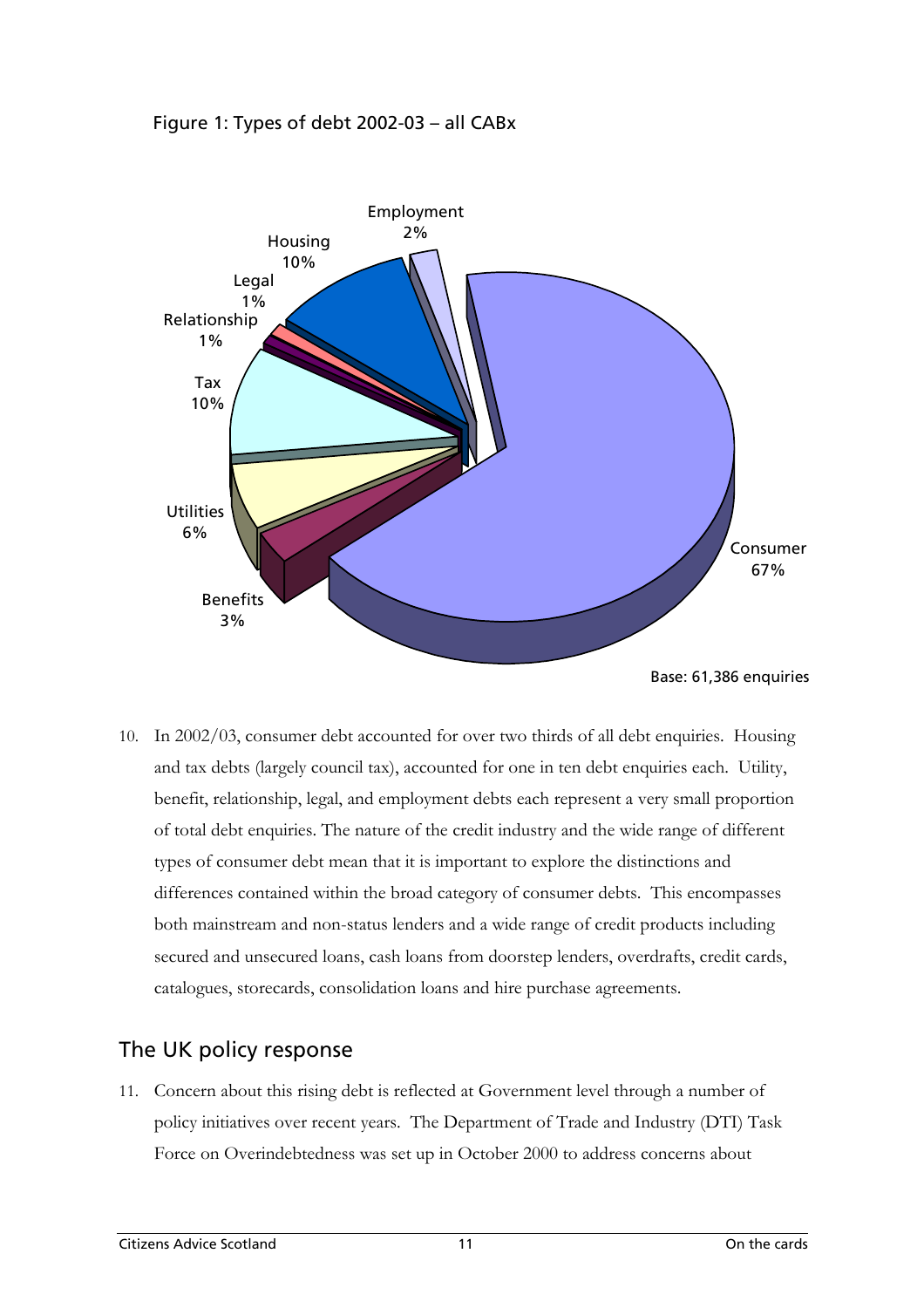consumer debt in the UK by considering ways of achieving more responsible lending and borrowing.

- 12. The first report of the Task Force in July 2001 noted "a cultural change in society in recent generations from a *'save first, spend later'* approach to one of *'borrow now and repay later'*". The report identified a lack of recent research into the extent and nature of consumer debt and overindebtedness<sup>17</sup>. Subsequently the DTI has commissioned research into the causes, extent and effect of overindebtedness<sup>18</sup>. Compared with a similar survey in 1989, this found that more households had credit facilities but the proportion actually using those facilities to borrow was about the same. Most households used credit modestly and as a tool to facilitate budgeting. However, the research found that the amounts owed by credit users were significantly higher. Whilst high levels of borrowing are problematic for only a small number of people, a far greater number than previously would be at risk of debt in an economic downturn, or if there are sustained increases in interest rates.
- 13. A second report of the Task Force was issued in January 2003<sup>19</sup>. This reported the findings of the working groups set up in response to recommendations in the first report and the findings of qualitative research undertaken for the working groups. This report highlighted the need for lenders to ensure that they consider all the available evidence about consumers' commitments as a whole before extending new credit facilities or increasing the limits on existing facilities. Consumers are also encouraged to assess how their income and commitments weigh up in the light of the likely risks increased by the extent of existing credit commitments and the proportion of income already spent on servicing consumer credit.
- 14. However, concerns about lending practices and financial difficulties caused by overcommitments have to be seen in the broader economic context in which creditfuelled spending is key to the state of the economy. This was well expressed recently in an Independent on Sunday article:

<span id="page-26-0"></span><sup>17</sup> *Report by the Task Force on Tackling Overindebtedness*, Consumer Affairs Directorate, July 2001. Available at: <http://www.dti.gov.uk/ccp/consultpdf/review.pdf>

<span id="page-26-1"></span><sup>&</sup>lt;sup>18</sup> *Household Survey on the Cause, Extent and Effects of Overindebtedness*. MORI and the University of Bristol, November 2002, available at: http://www.dti.gov.uk/ccp/topics1/overindebtedness.htm

<span id="page-26-2"></span><sup>&</sup>lt;sup>19</sup> Second Report of the Task Force on Tackling Overindebtedness, Consumer and Competition Policy Directorate, Department of Trade and Industry, January 2003 available at: <http://www.dti.gov.uk/ccp/topics1/pdf1/2ndreport.pdf>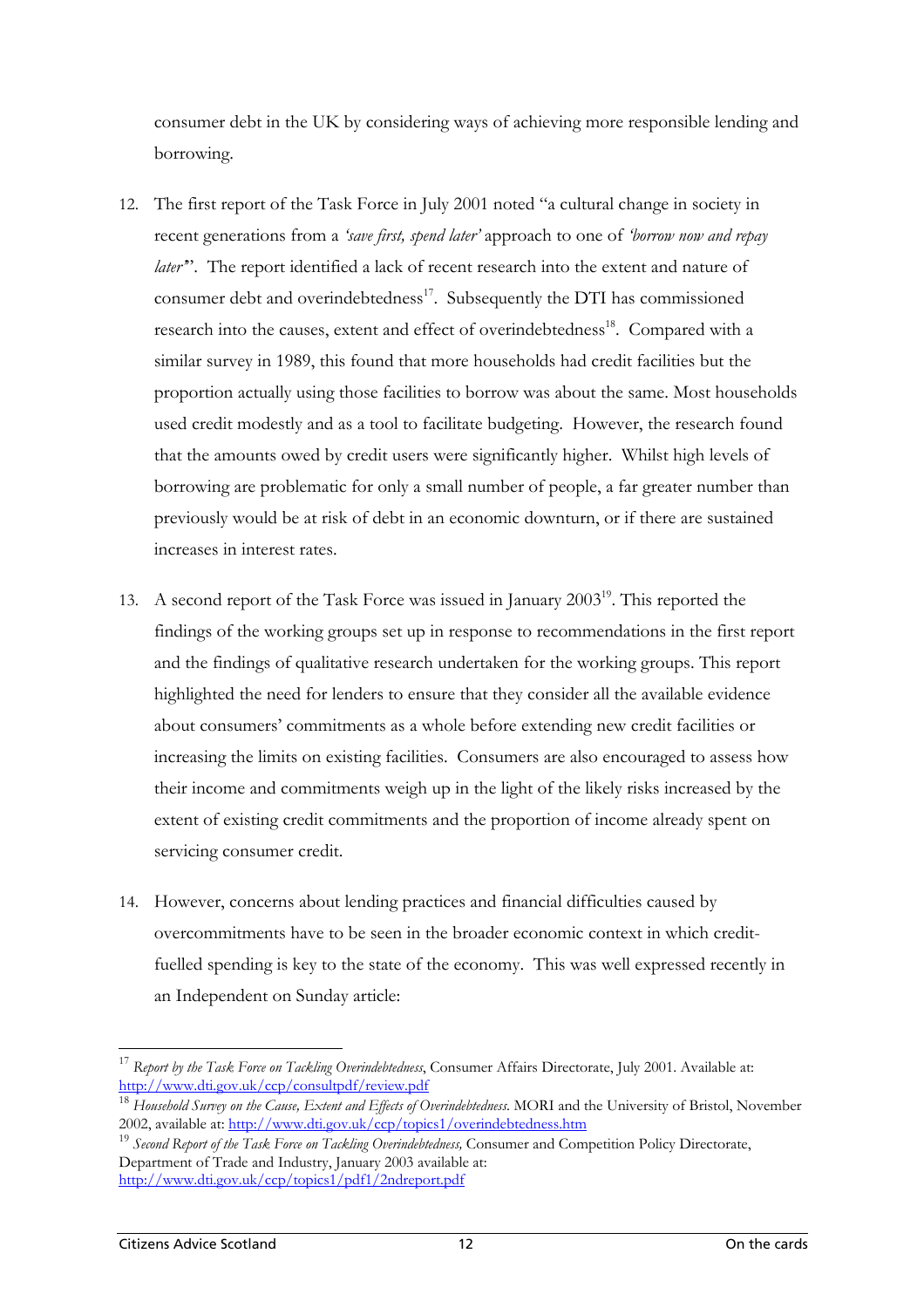*"Consumer credit helped keep the UK out of the latest recession which swept across most of the developed world, and if all those loans were suddenly called in, the high streets and shopping centres would turn into ghost towns".* [20](#page-27-0)

15. Whilst the use of credit is universal, the growth in demand for credit has been a factor in the development of the non-status credit market. The DTI commissioned research to determine whether extortionate credit is a significant problem for consumers in the UK, which consumers are most vulnerable to it and what steps could be taken to alleviate the problem. This found that extortionate credit was not the preserve of non-status lenders;

> *"Only a relatively small number of people have loans whose costs terms and conditions would be considered extortionate, these are, however, the most vulnerable people in society who are prey to unscrupulous lenders. In addition, however, several million more people have loans with specific terms and conditions that could be considered extortionate, even though they are dealing with reputable companies"*[21](#page-27-1)*.*

16. The DTI research also highlighted the deficiencies of the existing legal framework and found inadequacies at all levels of the enforcement process, with both trading standards departments and the Office of Fair Trading (OFT) unable to collect the level of proof required to revoke a licence or to prosecute unlicensed lenders:

> *"On the whole, the Consumer Credit Act 1974 has proved inadequate to deal with many of the current extortionate practices. Few cases are brought to court, because the onus rests with borrowers to initiate proceedings. The wording of the Act is too imprecise and the judicial decisions have been based on a restrictive interpretation of its provisions. The penalties of the Act are inadequate for dealing with extortionate bargains, with persistent offenders or with unlicensed lenders".*

17. Coinciding with the first Task Force report, the DTI announced a major package of proposals. This included a review of the Consumer Credit Act (1974) and proposals for extra powers for the OFT and the courts to clamp down on loan sharks that prey on

<span id="page-27-1"></span><span id="page-27-0"></span>

<sup>&</sup>lt;sup>20</sup> Andy McSmith, <u>Independent on Sunday</u> 7 December 2003<br><sup>21</sup> *Extortionate Credit in the UK - A report to the Department of Trade and Industry*, Elaine Kempson and Claire Whyley -June 1999, available at:<http://www.dti.gov.uk/ccp/topics1/extortionate.htm>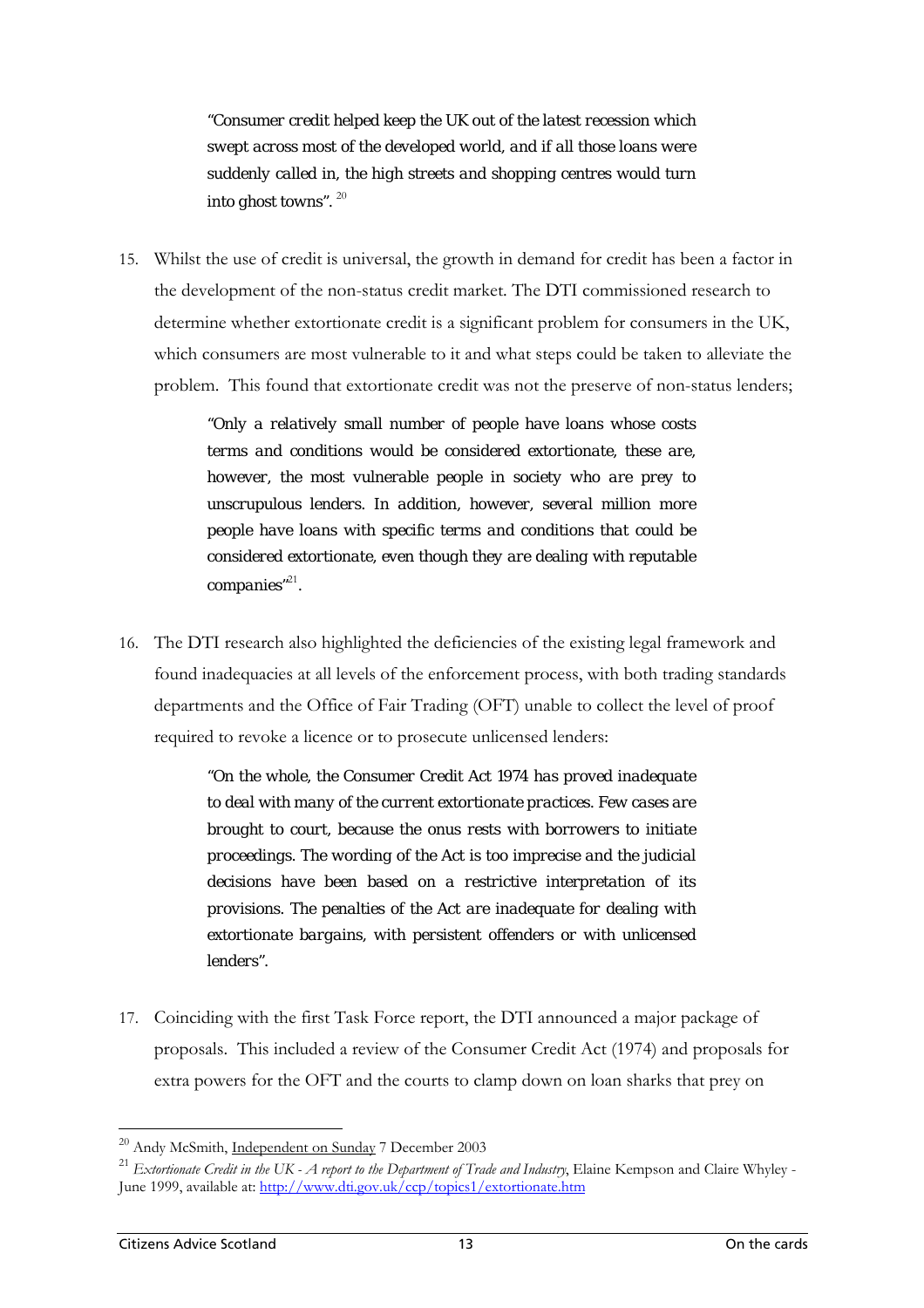vulnerable consumers<sup>22</sup>. CAS welcomed these proposals and provided evidence on the need for changes in the licensing regime, extortionate credit, responsible lending, marketing, consolidation loans, early settlement regulations and other areas for reform<sup>23</sup>.

- 18. Citizens Advice Scotland later produced an evidence report on creditor behaviour that examined the problems which CABx clients face when creditors try and recoup debts informally, rather than going through formal court processes. This highlighted problems of harassment and threats of legal action that could not happen because of a lack of court authority as well as threatened action in the English courts<sup>24</sup>. CAS has also responded both to the OFT consultation on guidance for consumer credit licence holders and applicants<sup>25</sup> and the DTI consultation on the licensing regime of the Consumer Credit  $Act^{26}$ .
- 19. The overall response to the consultation on reform of the Consumer Credit Act demonstrated strong support for the extension of consumer protection and, since that time, there have been a number of further consultation papers issued on detailed proposals, culminating in the publication of the recent White Paper<sup>27</sup>. This proposes new regulation of consumer credit to strengthen the provisions governing credit licences, putting debt management companies and rogue moneylenders under closer scrutiny. The OFT will have the power to fine moneylenders and conduct surprise raids on debt companies. Lenders will have to provide comparable information on interest rates and penalties and there will be a single method for calculating the annual percentage rate.
- 20. There is also a further consultation process on the draft regulations detailing the changes proposed for consumer credit advertising, the form and content of credit agreements, the early settlement of credit agreements and facilitating the conclusion of credit agreements over the internet. This is due to complete in March 2004.

<span id="page-28-0"></span><sup>&</sup>lt;sup>22</sup> *Tackling loan sharks - and more*...Consultation Document on Modernising The Consumer Credit Act 1974, Department of Trade and Industry, July 2001

<span id="page-28-1"></span><sup>&</sup>lt;sup>23</sup> Tackling loans sharks and more. A response from Citizens Advice Scotland, Susan McPhee, CAS, September 2001

<span id="page-28-2"></span><sup>24</sup>*Would you credit it? – creditor behaviour in Scotland*: a report by Citizens Advice Scotland, CAS, December 2001

<span id="page-28-3"></span><sup>&</sup>lt;sup>25</sup> Debt Collection Guidance for Consumer Credit Licence Holders and Applicants: a consultation paper response by Citizens Advice Scotland, CAS, February 2003

<span id="page-28-4"></span><sup>&</sup>lt;sup>26</sup> Review of the Consumer Credit Act 1974: Consumer Credit Licensing – the evidence of Citizens Advice Bureaux clients in Scotland. CAS, May 2003

<span id="page-28-5"></span><sup>&</sup>lt;sup>27</sup> Fair, Clear and Competitive: the Consumer Credit Market in the 21st Century, Department of Trade and Industry, Cm 6040, December 2003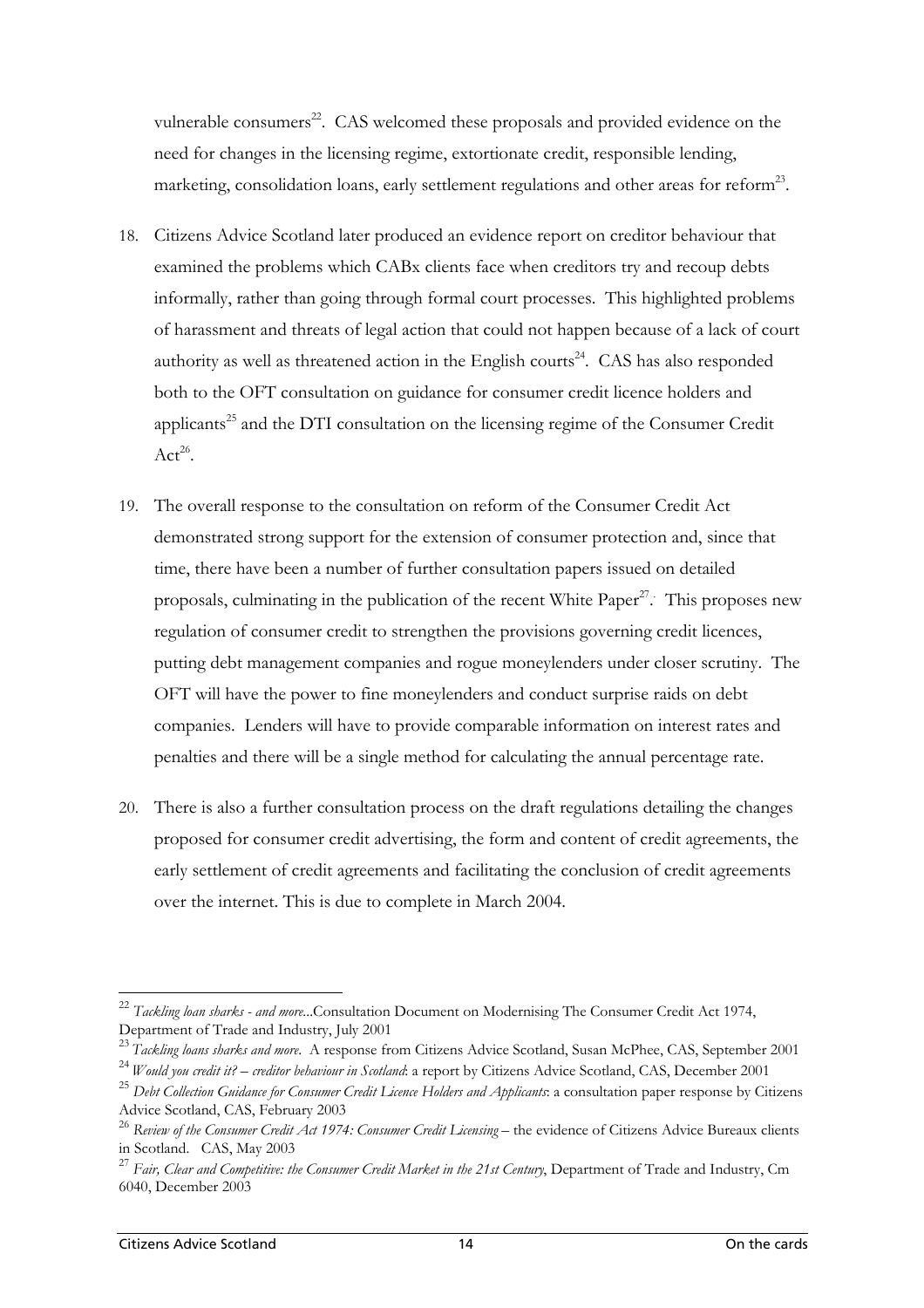## <span id="page-29-0"></span>The Scottish policy and legislative context

- 21. In the midst of these UK wide policy developments there have also been recent policy developments and legislative changes in Scotland that make this research particularly timely.
- 22. A Member's Bill to abolish the diligence of poinding and warrant sale was brought forward early in the Scottish Parliament. Diligence is the legal process by which orders of the civil courts in relation to debt are enforced. The procedures are available to a creditor awarded a decree for payment of a sum of money. The Scottish Executive established a broad-based working group, on which CAS was represented, to look at alternative forms of diligence. The group's remit was:

*"To identify a workable and humane replacement diligence against moveable property to that of poinding and warrant sale and to make recommendations for implementing legislation to be brought forward during the Parliamentary session 2001/02.*[28](#page-29-1)*"* 

- 23. The working group reported in July 2001, with CAS recording its opposition to some of the proposals in the report, particularly the introduction of Exceptional Attachment Orders.[29.](#page-29-2) The Debt Arrangement and Attachment (Scotland) Bill, issued in May 2002, implemented the main recommendations of the working group in order to provide an alternative to poindings and warrant sales<sup>30</sup>. The Scottish Executive also issued a consultation document on the law of diligence in Scotland in April 2002 which set out proposals for reform of court-based debt recovery procedures and organisation of the enforcement system<sup>31</sup>. This includes details of the proposed statutory Debt Arrangement Scheme, reform options for bank arrestments and recognition of the need for advice and information as a way of combating debt problems.
- 24. The Debt Arrangement and Attachment (Scotland) Act 2002 has changed the legal processes by which debt can be enforced in Scotland, by abolishing poindings and warrant sales and introducing two new forms of enforcement –Attachment Orders (AOs) and

<span id="page-29-1"></span><sup>28</sup>*Striking the Balance: a new approach to debt management*, Scottish Executive July 2001, available at: <http://www.scotland.gov.uk/library3/justice/stbf-03.asp>

<span id="page-29-2"></span> $29$  Op cit.

<span id="page-29-3"></span><sup>&</sup>lt;sup>30</sup> See SPICE briefing 02/60, 23 May 2002 for a full explanation of the existing law and proposed reforms. Available at: [http://www.scottish.parliament.uk/S1/whats\\_happening/research/pdf\\_res\\_brief/sb02-60.pdf](http://www.scottish.parliament.uk/S1/whats_happening/research/pdf_res_brief/sb02-60.pdf)

<span id="page-29-4"></span><sup>31</sup> *Enforcement of Civil Obligations in Scotland — a consultation document*, Scottish Executive, April 2002 available at: <http://www.scotland.gov.uk/consultations/justice/CivOb.pdf>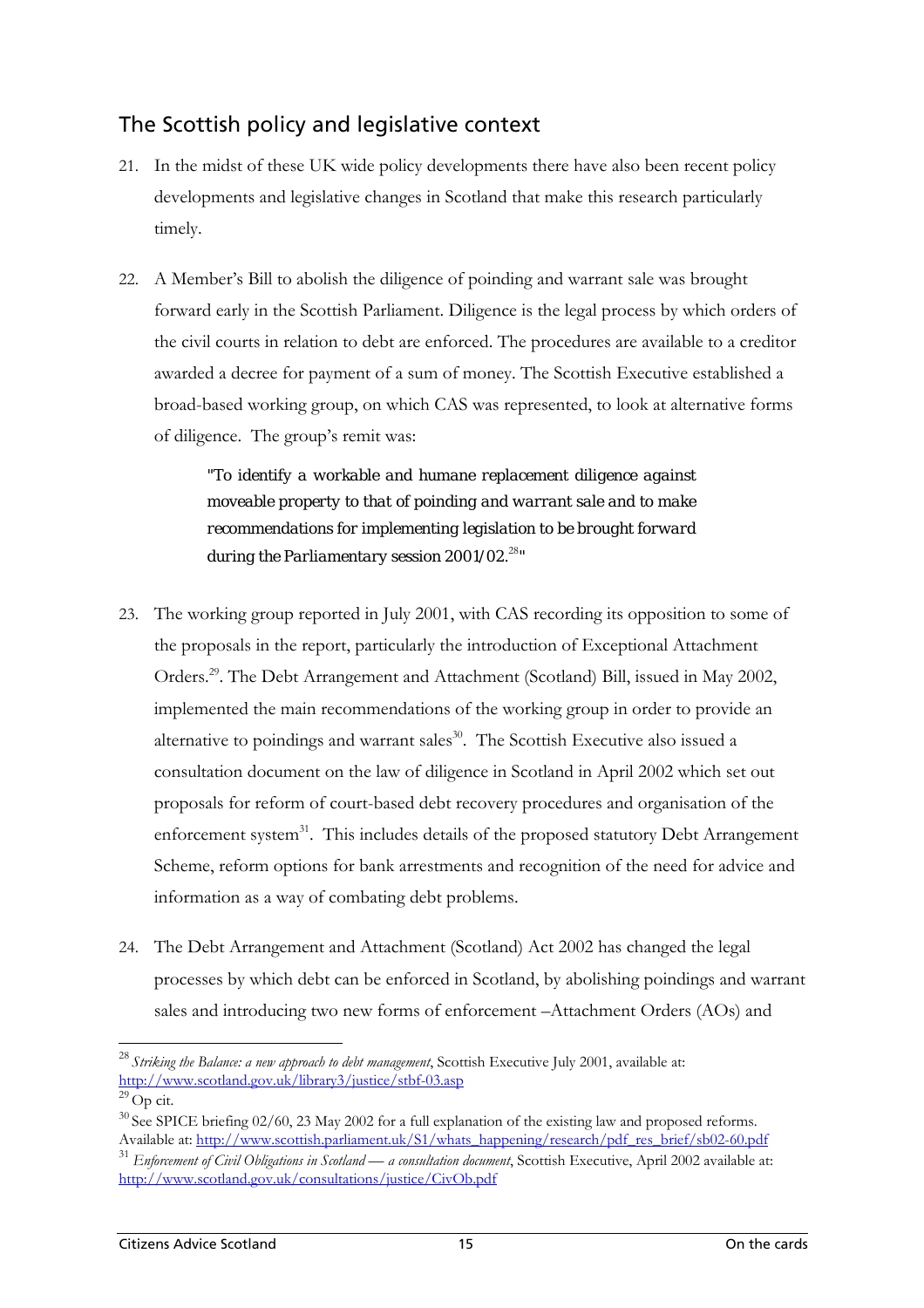Exceptional Attachment Orders (EAOs). The legislation also introduced various forms of debtor protection designed to encourage debtors to seek advice and to prevent EAOs being used against those who cannot afford to pay their debts.

- 25. The Act introduced an outline framework for a debt arrangement scheme, developed through consultation on draft regulations. CAS has been an advocate of debt arrangement schemes for some time and submitted a proposal for creating one to the Scottish Executive in 2001 $^{32}$ . The statutory Debt Arrangement Scheme will be the last part of the 2002 reforms to come into place. The *Enforcement of Civil Obligations in Scotland* consultation sought views on the proposed structure of a debt arrangement scheme and an initial analysis of responses was published in November 2002<sup>33</sup>. A secondary consultation on the draft regulations that will govern the scheme was completed in October 2003, as the present research was underway. It is intended that the Debt Arrangement Scheme will allow debtors with multiple debts to repay them, and provide a bargaining tool to ensure that creditors co-operate. However, CAS has highlighted a number of concerns, not least that the main scheme will not be accessible to those on very low incomes<sup>34</sup>. The Debt Arrangement Scheme is not yet in operation, and this research gives an indication of whether it may be expected to assist CAB clients in debt.
- 26. There are a number of details in the way that the new legislation works that may change wider debt enforcement practice, and this research examines whether and how these provisions are being deployed by creditors to recover debt. One of the protections introduced in the EAO process is that creditors should have tried to obtain a bank or earnings arrestment before moving to an EAO. Earnings arrestments are a form of diligence against a debtors earnings. The practical effect of a bank arrestment is to freeze a debtor's bank or building society account, prior to either debtor agreement to pay the creditor or, failing that, a court order requiring the bank to pay money to the creditor. Other developments may also influence the use of bank arrestments. Increasingly social security benefits are paid directly into bank accounts and the Department for Work and Pensions intends that all benefits will be paid directly into bank accounts by 2005. Tax

<span id="page-30-0"></span><sup>32</sup> *Enforcement of Civil Obligations in Scotland – a response from Citizens Advice Scotland*, Appendix 2, Susan McPhee, CAS, July 2002

<span id="page-30-1"></span><sup>33</sup> *Enforcement of Civil Obligations in Scotland: Analysis of Consultation Responses*, Scottish Executive Social Research 2002 available at: <http://www.scotland.gov.uk/library5/justice/ecos.pdf> 34

<span id="page-30-2"></span>[http://www.cas.org.uk/Change/CAS\\_comments/Debt\\_Arrangement\\_Scheme/debt\\_arrangement\\_scheme.html](http://www.cas.org.uk/Change/CAS_comments/Debt_Arrangement_Scheme/debt_arrangement_scheme.html)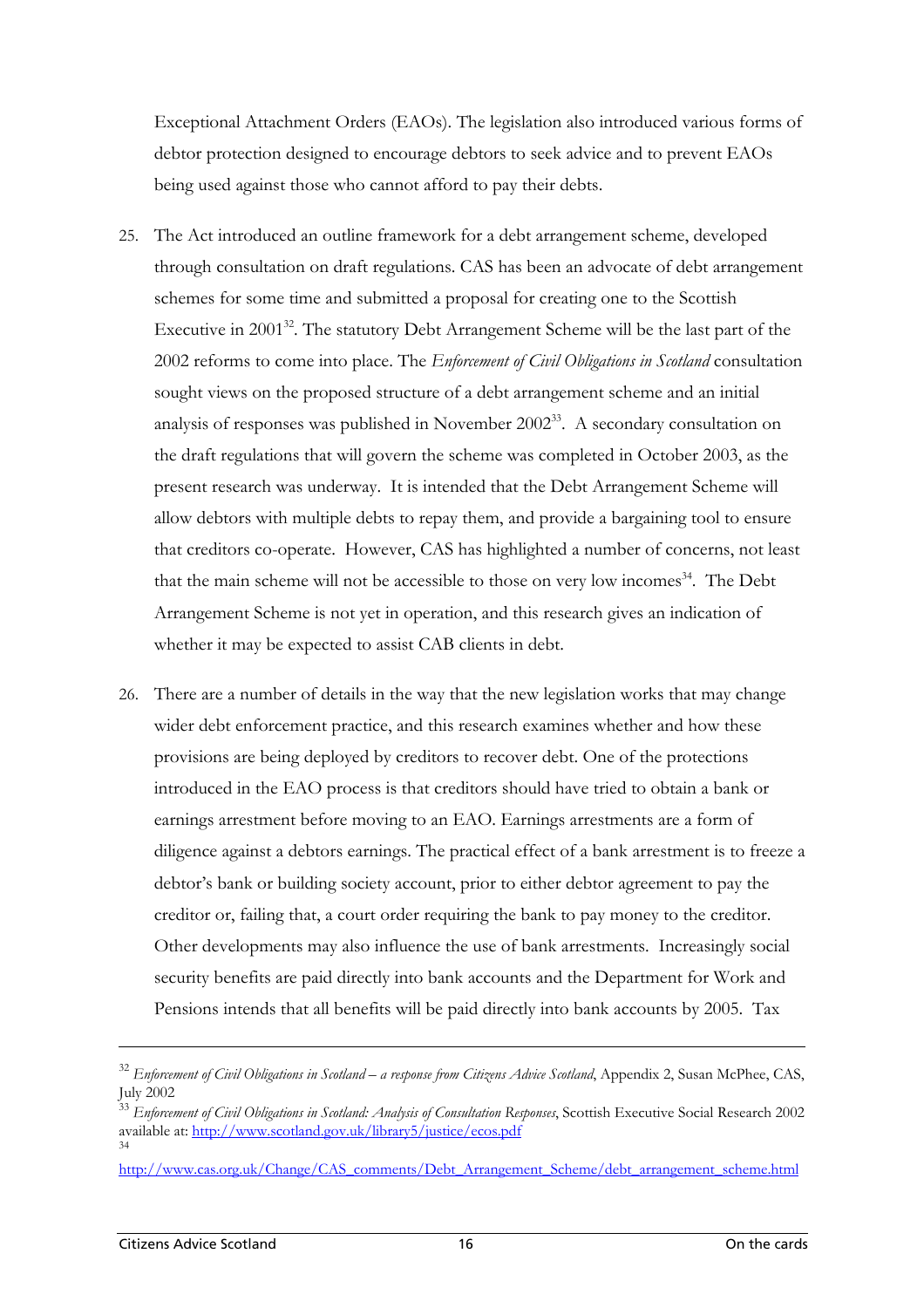credits are also paid directly into bank accounts. Given that the administrative burden of effecting a bank arrestment falls on the bank rather than the creditor, these factors may increase the use of bank arrestments.

- 27. Although earnings arrestments can be an effective way of recovering money from debtors, they require a creditor to be in possession of current employment details, which is not always the case. In addition, other creditors can apply for a share of money recovered through an earnings arrestment, in what is called a 'conjoined arrestment'. At present, bank and earnings arrestments are generally used by local authority creditors and it seems likely that this pattern will continue, unless they see either a threat of or actual sequestration as a better option to recover debts. Indeed, despite the perceived stigma, sequestration may be a better option for a debtor, especially if they have no assets and are not home owners. Given that local authorities are required to pursue debts as far as possible before writing them off, it may be that there will be more sequestration actions, or that at least the threat of them will be used increasingly.
- 28. Attachment Orders can be used by any creditor to seize goods *outwith* the dwelling, such as cars (where permitted by legislation) and garden furniture, which are then sold to recover the debts. At present, these are generally used by local authority creditors and CABx experience suggests that they are of limited use due to the fact that many people do not have such goods. Exceptional Attachment Orders relate to the attachment of articles *within* a dwelling and are only meant to be used in exceptional circumstances. The EAO procedures involve the courts to a greater degree than poindings and warrant sales and are intended to catch debtors who are wilfully not paying, rather than those that cannot pay. Because of the greater number of procedural steps involved in an EAO, they may not be used very often and this may influence creditors' willingness to negotiate with debtors before moving to enforcement action.
- 29. One of the key recommendations of the working party that advised the Scottish Executive on the Debt Arrangement and Attachment (Scotland) Bill was that debt advice and information should be made freely available to debtors at the earliest opportunity. The Scottish Executive has published a debt advice and information pack (entitled 'Dealing with Debt') which is referred to as the Debt Pack, designed to meet this ai[m35.](#page-31-0) This signposts debtors to free money advice services and encourages the debtor to seek

 $\overline{a}$ 

<span id="page-31-0"></span><sup>&</sup>lt;sup>35</sup> see <u>http://www.scotland.gov.uk/library5/justice/dwdl-00.asp</u>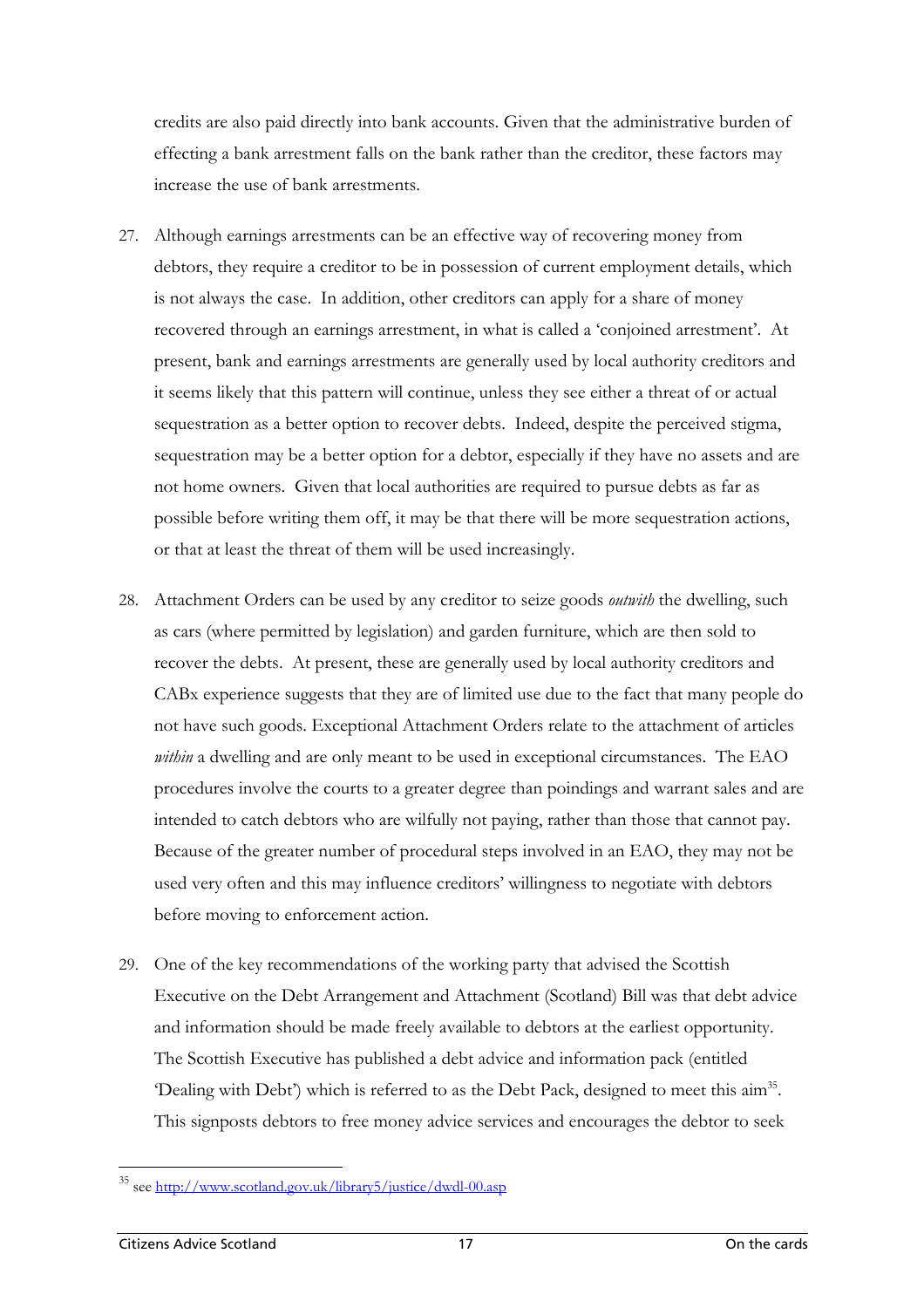<span id="page-32-0"></span>help and advice and to communicate with their creditors with a view to avoiding court action where possible. It is intended that creditors should distribute the pack when seeking to take formal action to recover debt. It was issued in December 2002 and is the subject of an on-line discussion forum until June  $2004^{36}$ . This research examines the initial reach of the Debt Pack amongst the target group. The Scottish Executive proposes to undertake an evaluation of the Debt Arrangement and Attachment (Scotland) Act 2002 and the Debt Arrangement Scheme during 2004.

30. Most recently, proposals for new legislation to modernise and improve the bankruptcy system in Scotland have been published for consultation<sup>37</sup>. These proposals aim to reduce the stigma of bankruptcy and *'encourage responsible risk-taking',* whilst providing protection from fraud . They also encourage people to seek debt advice early to avoid the serious consequences of bankruptcy. Additionally, it is likely that there will be reform of bank arrestments to be brought before the Scottish Parliament in the current legislative term.

### A profile of Scottish debtors in 2001

- 31. In 2001, CAS took part in joint research on debt with the Office of Fair Trading, the National Association of Citizens Advice Bureaux (now known as Citizens Advice) and the Northern Ireland Association of Citizens Advice Bureaux<sup>38</sup>. Sixty-two CABx across the UK took part in a survey of new debt clients during May 2001, including six CABx in Scotland. The survey aimed to examine the extent and types of debts owed by clients in response to reported substantial increases in the number of debt enquiries across the UK. This previous research is referred to many times in the present research, for comparative purposes. It is always referred to by the title of the final report, *In too deep.*
- 32. *In too deep* showed that there had been a dramatic shift in the type of debts that clients sought advice about over the previous ten years. A decade before, CABx were typically dealing with clients who had as many priority debts as credit debts. Non-payment of priority debts risks loss of the home, disconnection of fuel supplies or repossession of essential goods. But the research found that by 2001, CABx were dealing with people

<span id="page-32-1"></span><sup>36</sup> see<http://www.scotland.gov.uk/library4/JD/AJDEC-Dilig/00017647.aspx>

<span id="page-32-2"></span><sup>37</sup> *Personal bankruptcy reform in Scotland: a modern approach*, Scottish Executive 2003, available at: <http://www.scotland.gov.uk/library5/justice/pbrs-05.asp>

<span id="page-32-3"></span><sup>38</sup> *In too deep, CAB clients' experience of debt.* Citizens Advice and Citizens Advice Scotland, May 2003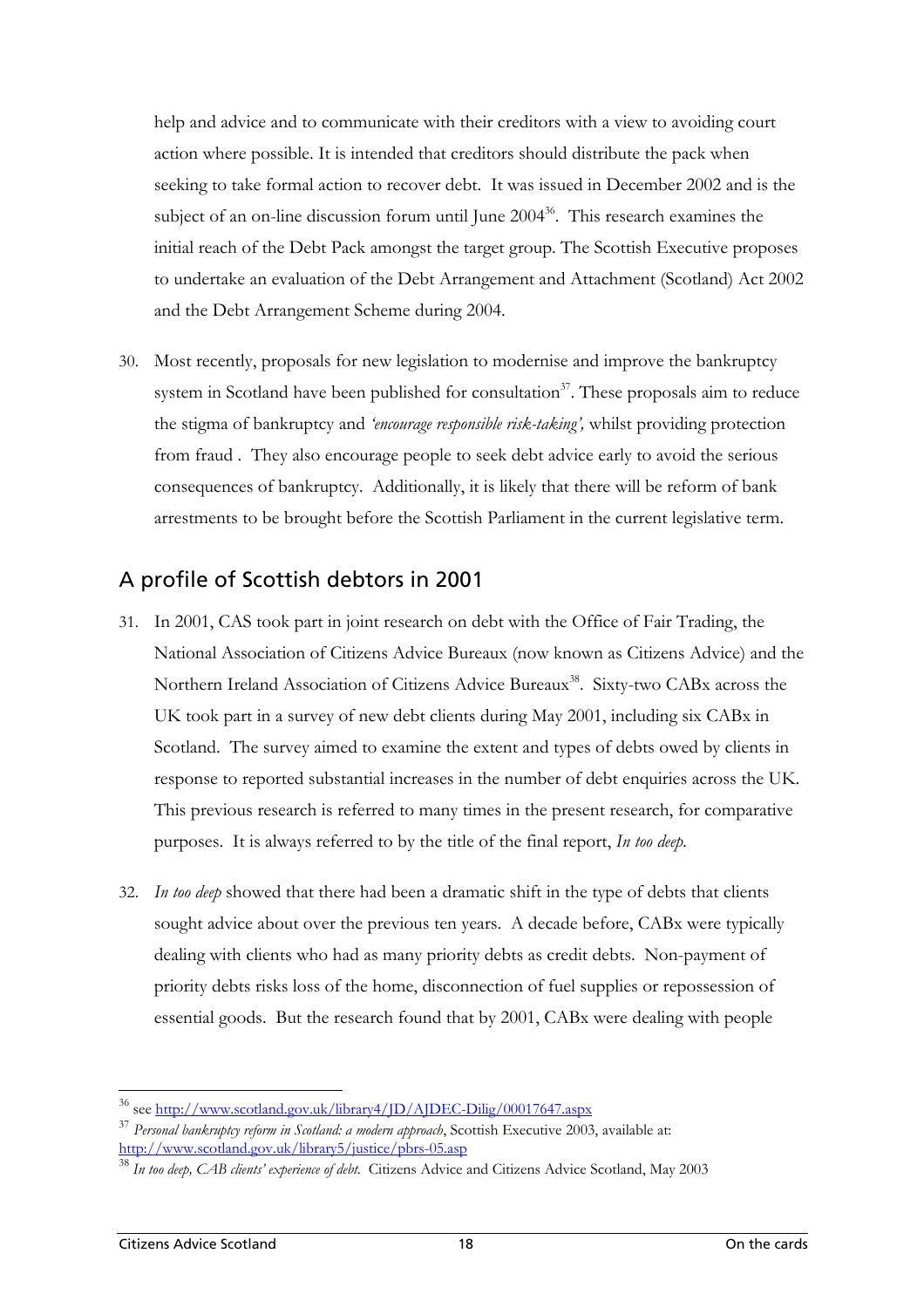who had considerably higher numbers of credit debts, including mortgage arrears, council tax arrears, credit card debts and personal loans.

- 33. *In too deep* also provided an insight into the distinctive circumstances of Scottish debtors. The average total debt of the sample of Scottish clients was lower and Scottish clients had slightly fewer debts. Scottish incomes were also lower than in the UK as a whole, although a similar proportion was unwaged. Debt to income ratios were also lower in Scotland than in the UK as a whole, reflecting both lower incomes and fewer debts.
- 34. At that time, more Scottish clients in debt were council tenants and fewer were homeowners, which may affect access to mainstream credit. Scottish CAB clients were particularly more likely to attribute their debts to low income, job loss and a drop in income than elsewhere. Despite this, Scottish clients were more likely to have taken on further borrowing or made greater use of existing credit to manage their budgets. The use of further credit, particularly extortionate credit, may be an indicator of poverty. Some people on low incomes may use small loans to tide them over, whilst others may be looking to consolidate their debts. Such strategies have been called '*necessitous borrowing for the management of poverty rather than the facilitation of affluence'[39.](#page-33-0)*
- 35. For those on low incomes there are few sources of credit that might avoid debt problems becoming unmanageable. Most credit products are not specifically designed with the needs of low income consumers in mind. The failure of the Social Fund to help the poorest in society has been demonstrated<sup>40</sup>. The House of Commons Social Security Select Committee examined the role of the Social Fund in tackling financial exclusion and expressed concern at the extent to which poor people are trapped in the alternative credit market, effectively kept in poverty by high levels of debt. The Committee concluded that the Social Fund needed '*urgent overhaul and an injection of funds'*<sup>41</sup>*[.](#page-33-2)* The recommendations of the Social Exclusion Unit PAT14 report on access to financial services that access to the Social Fund should be widened were also supported by the commitee.*<sup>42</sup>***[.](#page-33-3)**

<span id="page-33-0"></span>39 OFT, 1991 quoted in *Extortionate Credit in the UK - A report to the Department of Trade and Industry by Elaine Kempson and Claire Whyley* - June 1999. Available at:<http://www.dti.gov.uk/ccp/topics1/extortionate.htm><br><sup>40</sup> Unfair and Underfunded – CAB evidence on what's wrong with the Social Fund. Citizens Advice. October 2002.

<span id="page-33-3"></span><span id="page-33-2"></span><span id="page-33-1"></span><sup>&</sup>lt;sup>41</sup> Select Committee on Social Security – Third Report. 27<sup>th</sup> March 2001. Available at: [http://www.parliament.the](http://www.parliament.the-stationery-office.co.uk/pa/cm200001/cmselect/cmsocsec/232/23202.htm)[stationery-office.co.uk/pa/cm200001/cmselect/cmsocsec/232/23202.htm](http://www.parliament.the-stationery-office.co.uk/pa/cm200001/cmselect/cmsocsec/232/23202.htm) 42 Op. cit.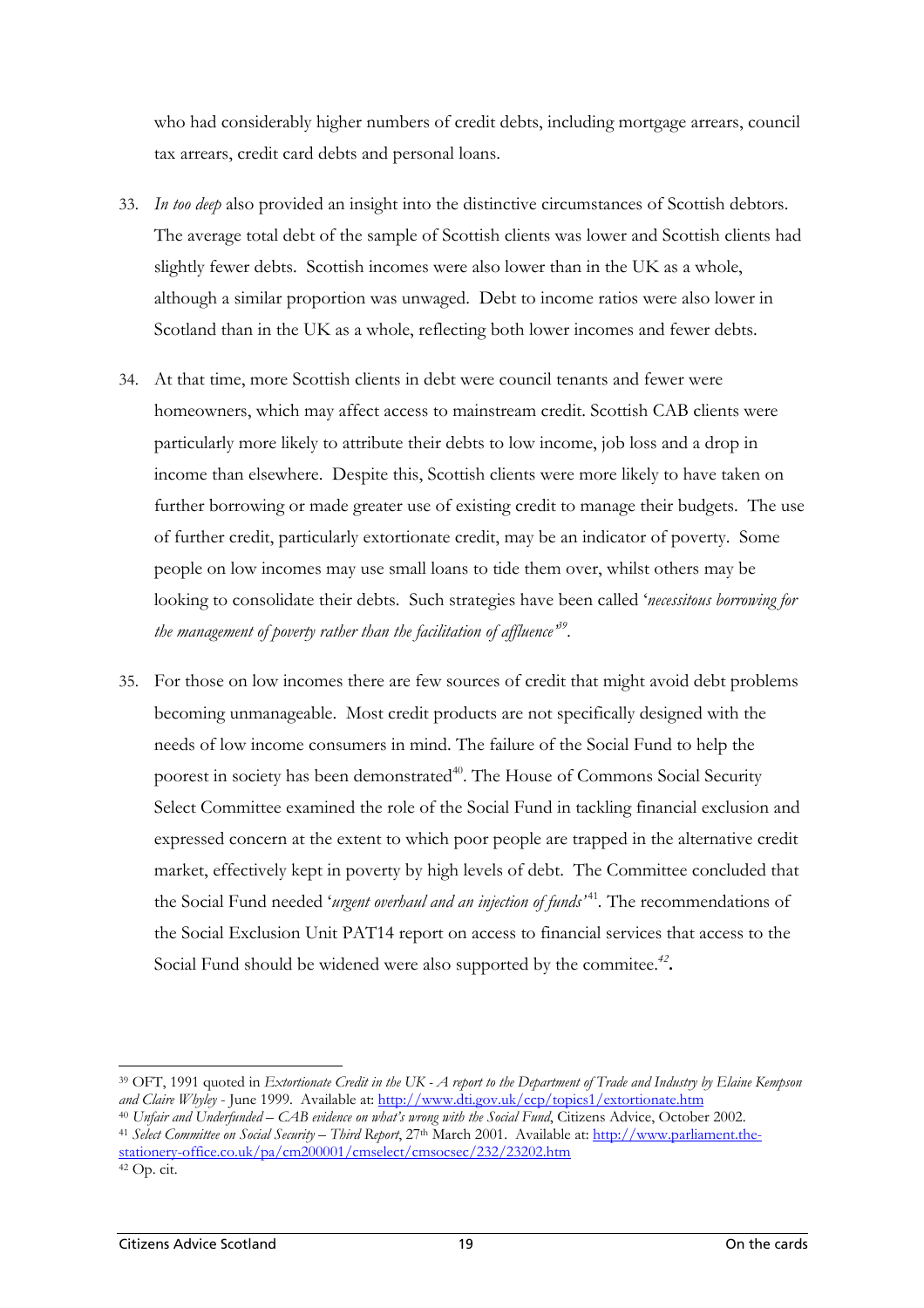36. As well as the continued increase in the number of debt enquiries, the incidence and changing nature of debt is worth further investigation and suggests that it is timely to build on existing research and evidence to provide a more detailed profile of debt amongst CABx clients in Scotland. This update of the nature of debt and the circumstances of debtors in Scotland will be valuable in assessing the initial impact of the recent legislative changes and the likely impact of the introduction of the debt arrangement scheme and other policy developments at both the UK and Scottish level.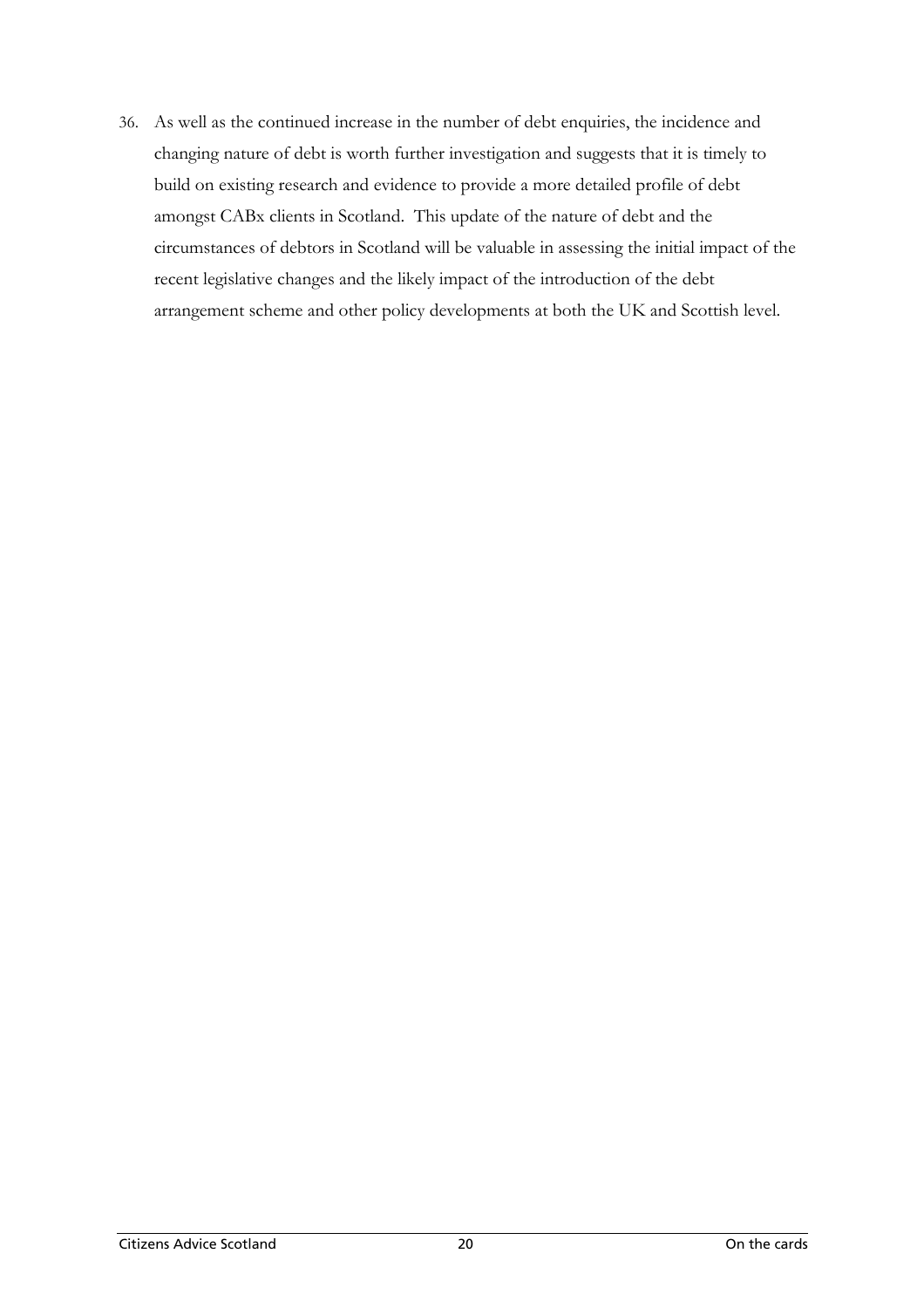## <span id="page-35-0"></span>The profile of CAB debt clients in 2003

- 37. This section examines the profile of Scottish CAB debt clients, by age, gender, disabilities, household type, housing tenure and income<sup>43</sup>. This allows comparisons between CAB clients and the population as a whole, to see whether debt problems affect some groups more than others<sup>44</sup>. Where possible the findings will also be compared with those of the *In too deep* survey of debt clients undertaken across the UK in May 2001<sup>45</sup>.
- 38. Service-wide CABx statistics show that the profile of CAB clients<sup>46</sup> closely resembles that of the Scottish population, reflecting that there are more women in the adult population in Scotland than men. However, Table 1 shows that men and women sought advice about debt in equal proportions, which suggests that men are more likely to have debt than women.

#### Table 1: Gender distribution of CAB debt clients compared to all CAB clients and the Scottish population

| Gender | 2003 % | CAB debt clients General CAB client SHS<br>profile % | 2001/02 % |
|--------|--------|------------------------------------------------------|-----------|
| Male   | 50     | 45                                                   | 44        |
| Female | 50     | 55                                                   |           |

- 39. Table 2 shows that, in terms of age, debt clients also differ both from all CAB clients and from the population of Scotland as a whole. Debt clients were slightly more likely to be of working age or aged between 16-24 years old than all CAB clients and considerably more likely to be in these age groups than the population as a whole.
- Table 2: Age distribution of CAB debt clients compared to all CAB clients and the Scottish population

| Age       | 2003 % | CAB debt clients General CAB SHS 2001/02<br>client profile % | $\frac{0}{0}$ |
|-----------|--------|--------------------------------------------------------------|---------------|
| $16 - 24$ | 13     |                                                              |               |
| 25-59     |        |                                                              | 59            |
| $60+$     | 14     | 18                                                           |               |

<span id="page-35-1"></span><sup>&</sup>lt;sup>43</sup> In over 75% of cases the person making the inquiry at the CAB is the one with legal liability for the debts in question. In 20% of cases, the debts are the joint liability of the client and their spouse or partner or the sole liability of that partner. In around 3% of cases, the debt is that of a former spouse or partner or another person. 44 Based on the Scottish Household Survey 2001/02

<span id="page-35-3"></span><span id="page-35-2"></span><sup>45</sup> *In too deep, CAB clients' experience of debt*. Citizens Advice and Citizens Advice Scotland, May 2003

<span id="page-35-4"></span><sup>&</sup>lt;sup>46</sup> Figures for general CAB client profiles (ie all CAB clients, as opposed to the debt clients interviewed in this research) are taken from the CAB Service client profile 2000/01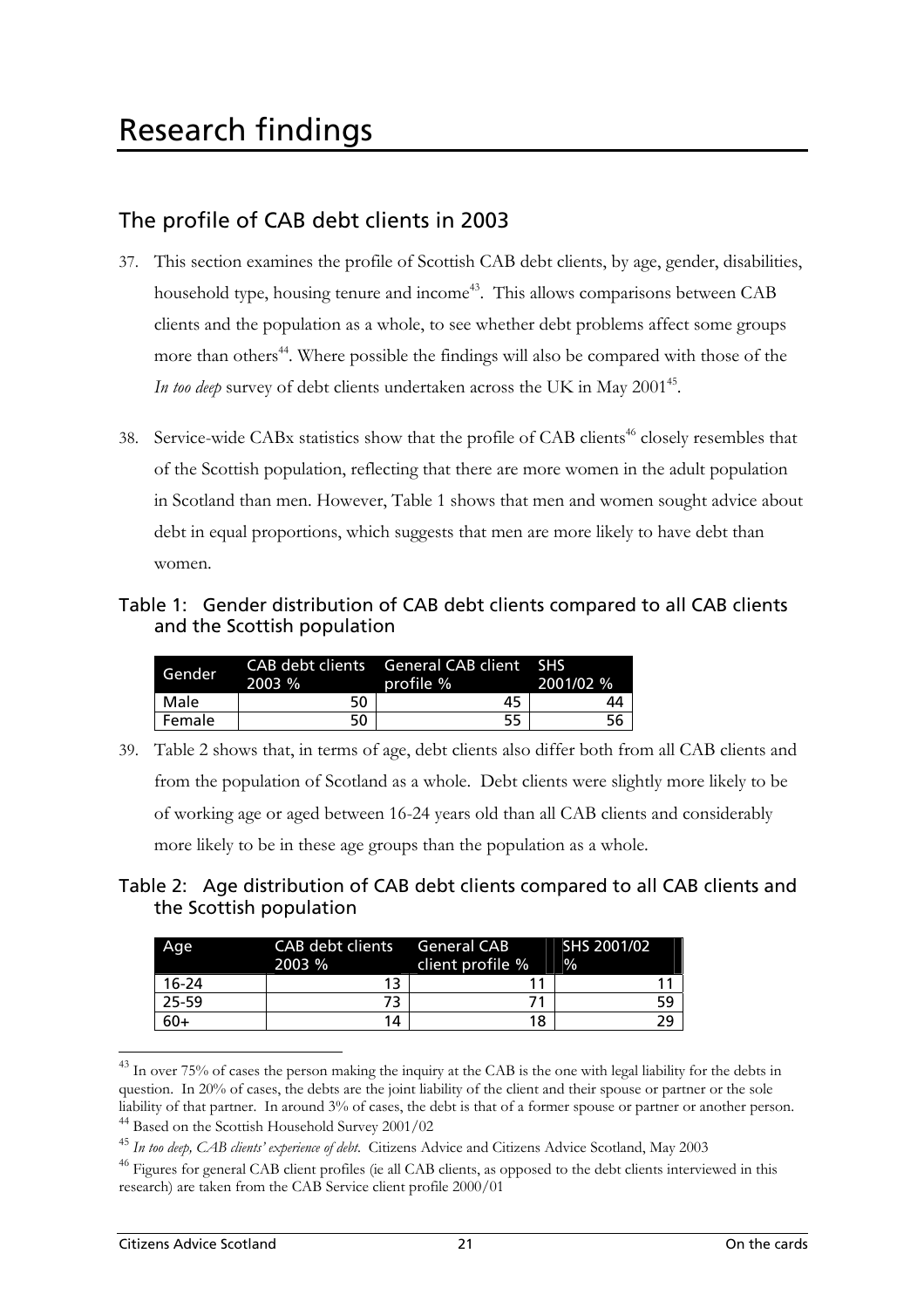- 40. It is likely that those of working age will have higher incomes, more ready access to credit and a greater willingness to use it than both younger and older people. The *In too deep* research reported that four out of five debt clients were of working age. Although older people in the present survey appear to be under-represented amongst those in debt compared to their numbers in the population, a comparison with the 2001 survey suggests that of those in debt now, more are older people than previously. The 2001 survey found that only a small proportion of CAB debt clients were over 60 years old and reported that 13% were aged 55 or over; this compares with 14% aged 60 years or more in this survey.
- 41. Table 3 shows the household composition of CAB debt clients. This shows that the largest group of clients was single adults which comprised 43% of all debt clients, although they make up 31% of the population. There are more male single households than female and correspondingly more female single parents. Thirty seven percent of households in debt had children. This is a higher proportion than the number of households with children in the Scottish population as a whole, which is 27%.

Table 3: Household composition of CAB debt clients

| Household composition      | CAB debt clients 2003 % |
|----------------------------|-------------------------|
| Single adult               |                         |
| Couple no children         | 15                      |
| Single adult with children |                         |
| Couple with children       |                         |
| Other households           |                         |

42. Table 4 shows that CAB debt clients differ quite starkly from the population of Scotland as a whole in terms of their housing tenure and, in some respects, differ from the general CAB client profile. They are less likely to be owner occupiers and significantly less likely to own their home outright than the population as a whole. Nearly half of debt clients are social housing tenants, renting from a local authority or housing association. This is a similar proportion to that in the 2001 *In too deep* research, which found that in Scotland over half of debt clients were tenants of social landlords. However, in this latest survey, debt clients are particularly more likely to be renting from a housing association and less likely to be council tenants than all CAB clients, reflecting changes in the provision of social housing. A large minority of debt clients are living in other circumstances, mostly with parents, family or other temporary arrangements. This may reflect their personal and financial situation, perhaps involving a change of circumstances, of which debt is a part.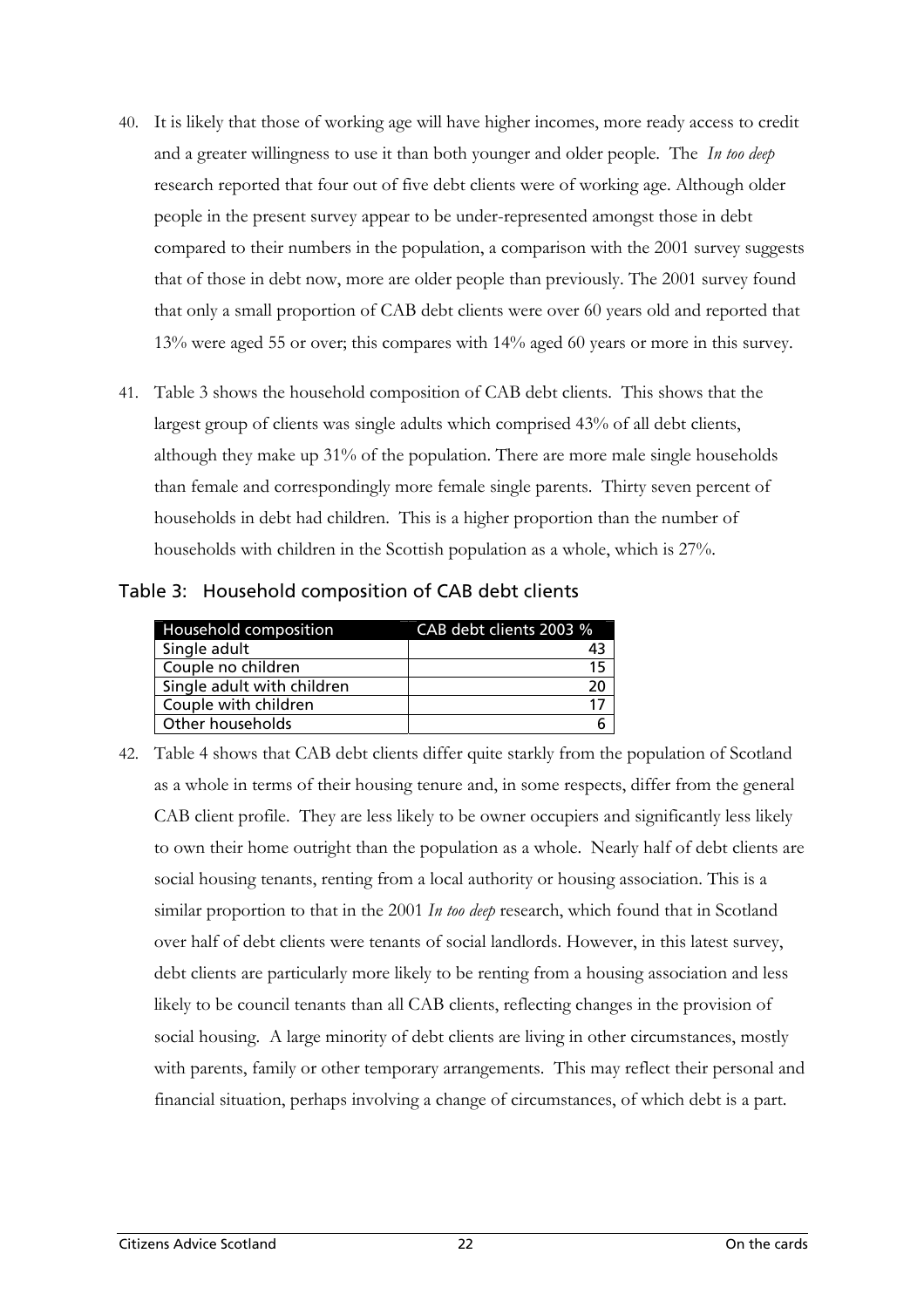#### Table 4: Tenure distribution of CAB debt clients compared to all CAB clients and the Scottish population

| Tenure                       | CAB debt<br>clients 2003 % | <b>General CAB</b><br>client profile SHS 2001/02 %<br>$\frac{0}{0}$ |    |
|------------------------------|----------------------------|---------------------------------------------------------------------|----|
| Owned outright               |                            |                                                                     | 26 |
| Own - with mortgage          | 25                         | $32^{\circ}$                                                        | 38 |
| Rent - local authority       | 36                         | 48                                                                  | 23 |
| Rent - housing association   | 13                         |                                                                     |    |
| Rent - private rented sector | 6                          | 8                                                                   |    |
| Other                        | 16                         | 8                                                                   |    |

a note this includes all owners

- 43. Thirty-five per cent of CAB debt clients said that someone in their household had a long term limiting illness, health problem or disability, a higher proportion than both the 24% of all CAB clients and 31% of the population of Scotland as a whole.
- 44. A similar proportion of debt clients are in work compared with the population as a whole, at around half. Debt clients are more likely to be in work than all CAB clients, of which 43% are in work. However, Table 5 shows that debt clients are less likely to be retired than the population as a whole and far more likely to be unemployed or sick or disabled. Of those in work, over 80% are in permanent employment.

#### Table 5: Employment status of person liable for debt compared to the Scottish population

| <b>Employment status</b>  | CABx debt<br>clients 2003 % | SHS 2001/02 % |
|---------------------------|-----------------------------|---------------|
| Employed or self-employed | 50                          |               |
| Unemployed                | 14                          |               |
| Retired                   | 10                          | 26            |
| Looking after family/home |                             |               |
| Sick/disabled             | 19                          |               |
| Other including students  |                             |               |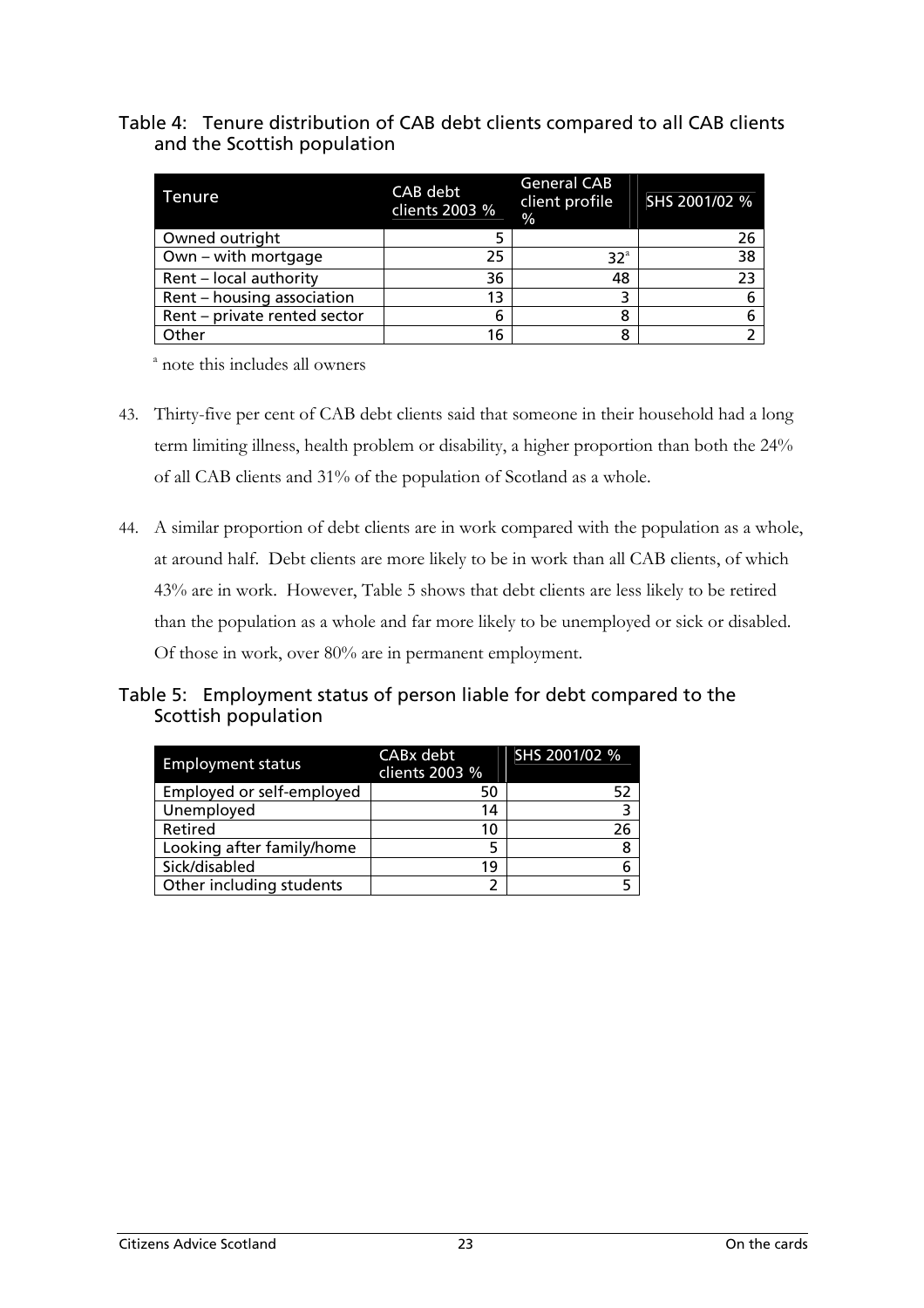#### Incomes of households in debt

45. The average monthly net household income for CAB debt clients was  $\ell$ 801, around half of the average monthly household income in Scotland<sup>47</sup>. *In too deep* reported a Scottish average income of  $\ddot{f}$  (730, so these findings suggest a 9.7% increase since 2001. Table 6 illustrates some key differences<sup> $48$ </sup>; men have higher incomes than women, average rural incomes are slightly higher than urban incomes, single adults and the youngest age groups have the lowest incomes. Homeowners have the highest incomes and those living in other tenures are the poorest tenure group. Average incomes are significantly lower in areas of deprivation.





Base: 255

46. The current survey shows that as well as a rise in average incomes, there are also more higher income debtors than two years ago. This is reflected in the greater spread of income amongst debt clients, with more in the higher income bands. This is shown in Table 7 and Figure 2. However, just under a quarter of debt clients have less than  $\mu$ 400 a month and over half less than  $\text{\emph{f}}800$  a month.

#### Table 7: Distribution of reported monthly net income of CABx debt clients: comparisons with 2001

| Monthly net income | CABx debt clients In too deep<br>2003 % | 2001 % |
|--------------------|-----------------------------------------|--------|
| Up to $£399$       | 24                                      | 22     |
| £400-£799          | 30                                      | 33     |
| £800-£1199         | 19                                      | 77     |
| £1200-£1599        | 15                                      |        |
| $£1600+$           | 12                                      |        |

Base: 255

<span id="page-38-0"></span><sup>47 £393</sup> per week (£1703 per month) ONS Family Spending Survey 2001-02 (revised September 2003)

<span id="page-38-1"></span><sup>&</sup>lt;sup>48</sup> Note income figures may be an underestimation due to the likely under-enumeration of housing benefit as a form of income.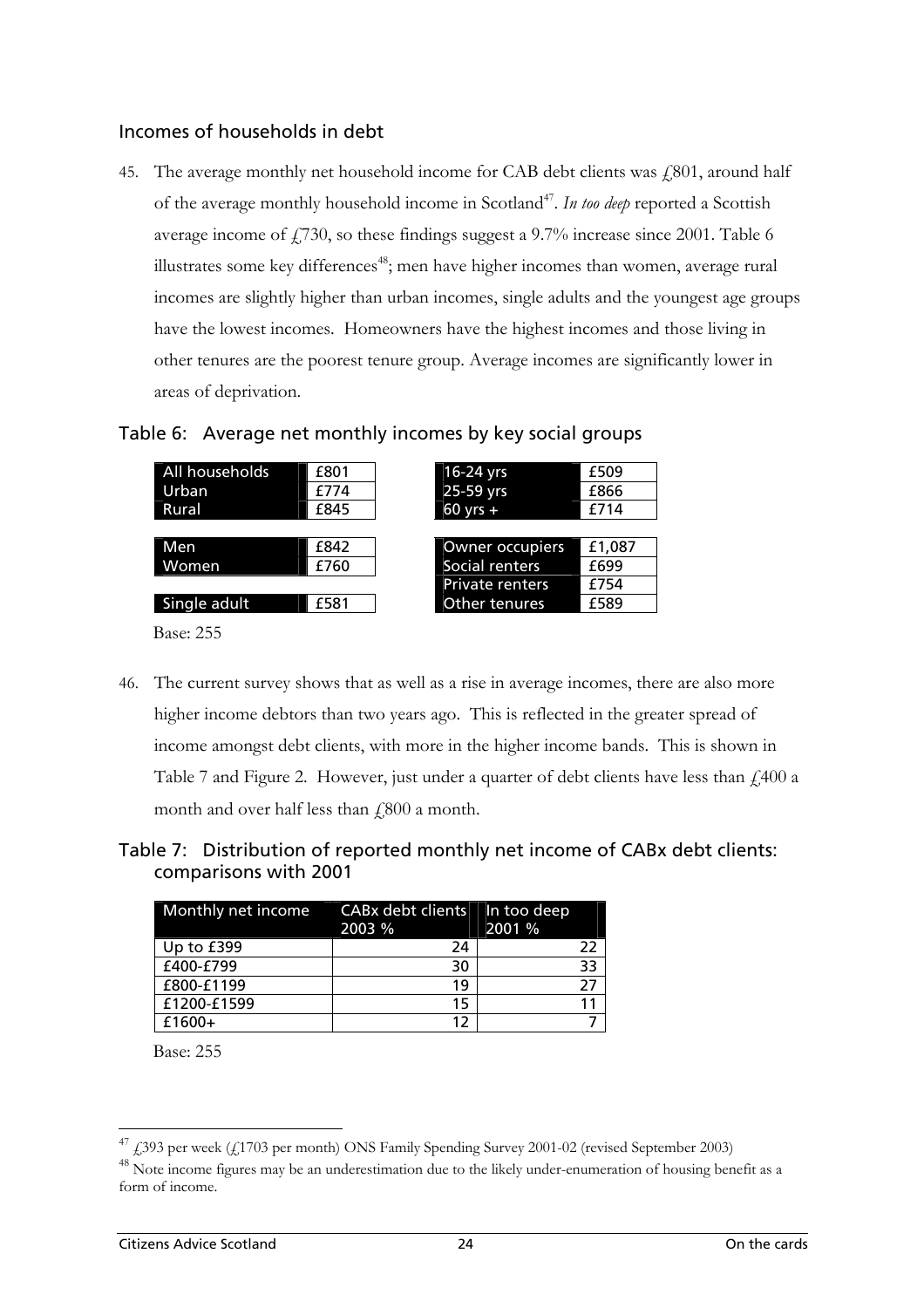Figure 2:Monthly net household income of CAB debt clients 2003



Table 8: Annual income – CAB debt clients compared with population of Scotland $49$ 

| Annual income (net) | <b>CAB debt clients</b><br>2003 % | SHS 2001/02<br>$\frac{0}{0}$ |
|---------------------|-----------------------------------|------------------------------|
| Up to $£6000$       | 34                                | 10                           |
| £6001-£10000        | 26                                | 21                           |
| £10001-£15000       | 20                                | 21                           |
| £15001-£20000       | 15                                | 15                           |
| $£20000+$           |                                   | 33                           |

- 47. Table 8 shows that CAB debt clients are considerably poorer than the population of Scotland as a whole, using the latest available income statistics as a broad indication. Sixty per cent of debt clients have annual incomes of below  $\text{\emph{L}}10,000$  and only 5% have incomes above  $\text{\emph{f}}(20,000)$ . The average annual household income in Scotland is just over  $\text{\emph{f}}(18,800^{50})$ .
- 48. Nearly half of clients have some form of household income from work. This means that slightly more than half of debtors have no income other than pensions or benefits. Of all

 $\overline{a}$ 

<span id="page-39-0"></span><sup>&</sup>lt;sup>49</sup> Scottish Household Survey 2001/02

<span id="page-39-1"></span> $^{50}$  ONS Family Spending Survey 2001-02 (revised September 2003)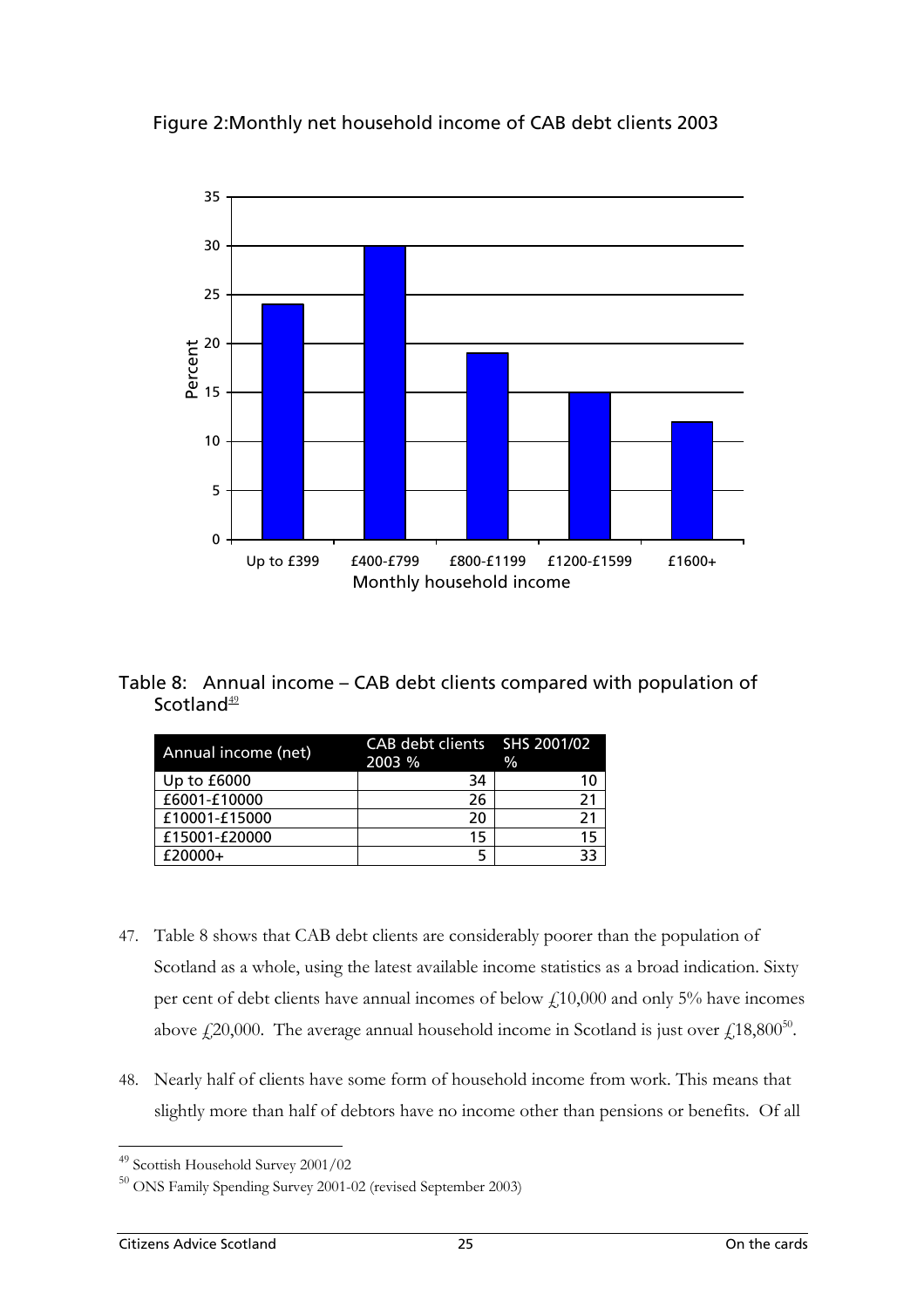clients, those in work are more likely to have both higher average incomes and higher debts.

| Table 9: CAB debt clients sources of income |
|---------------------------------------------|
|---------------------------------------------|

| Source of income                                 | No of cases | % of clients |
|--------------------------------------------------|-------------|--------------|
| Income from work                                 | 132         | 49           |
| Child benefit                                    | 67          | 25           |
| Income support                                   | 54          | 20           |
| Incapacity benefit                               | 44          | 16           |
| Council tax benefit                              | 37          | 14           |
| Child tax credit                                 | 35          | 13           |
| Disability living allowance/Attendance allowance | 33          | 12           |
| Working tax credit                               | 31          | 12           |
| Housing benefit                                  | 29          | 11           |
| Jobseeker's allowance                            | 26          | 10           |
| Retirement pension                               | 26          | 10           |
| Occupational pension                             | 21          | 8            |
| Other                                            | 11          | 4            |
| Child maintenance                                | 9           | 3            |
| Pension credit/minimum income quarantee          | 7           | 3            |
| Other disability benefits                        | 2           |              |
| Student loan                                     | 4           |              |

Base: 268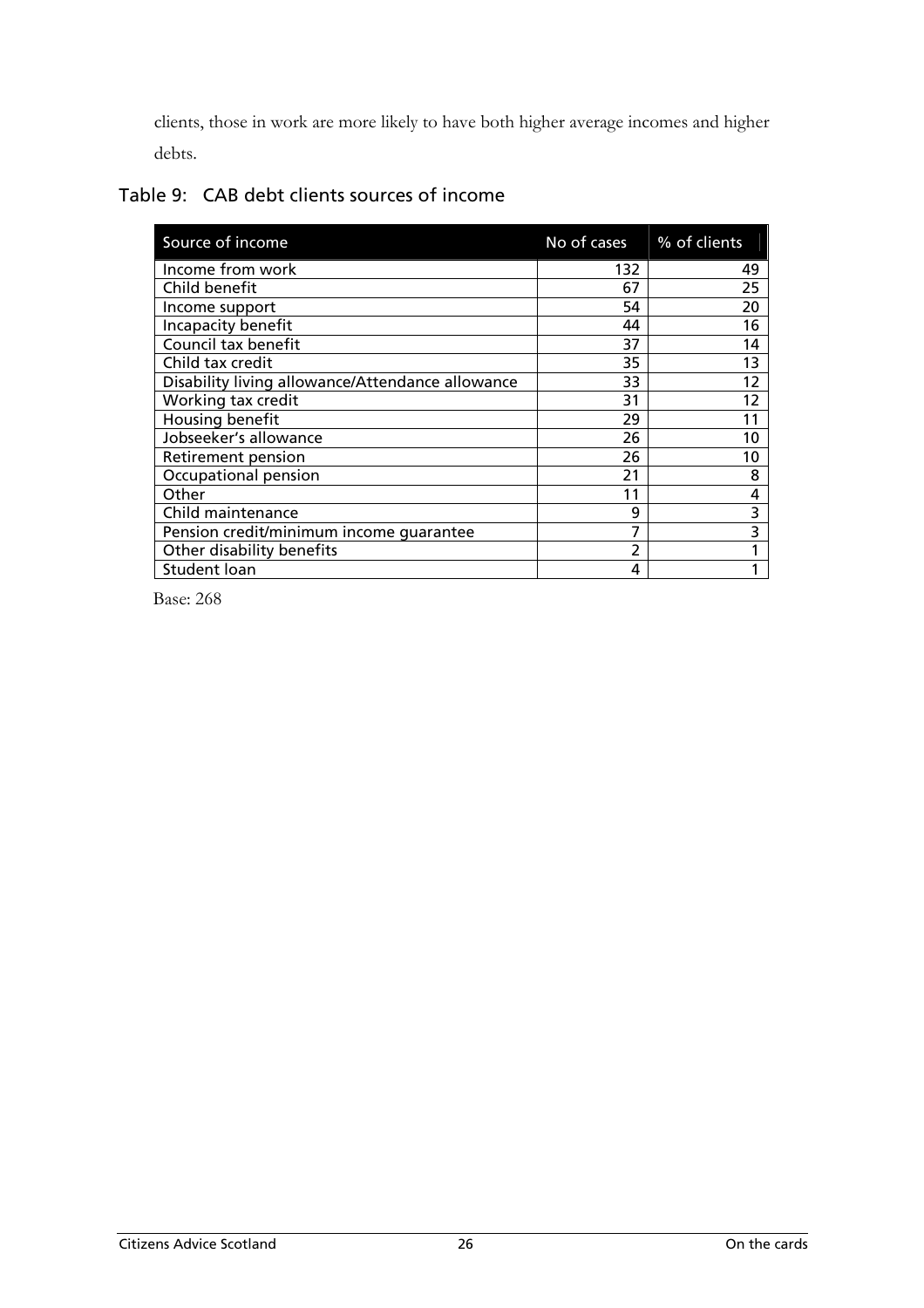# The number of debts

49. The average number of debts is 5.06. This is a small increase since the *In too deep* report, which found that the average number of debts in Scotland was 4.5.

Table 10: Number of debts per client

| Number of debts |    |
|-----------------|----|
| One             | 18 |
| Two to four     | 32 |
| Five to seven   | 79 |
| Eight or more   | 22 |

50. Slightly under a fifth of clients are enquiring about a single debt. Single debtors are more likely to be women or in the youngest age group. However, table 10 shows that over a fifth have more than eight debts with the greatest number recorded being 18. Nonhouseholders, owner-occupiers with a mortgage and private tenants are slightly more likely to have a higher than average number of debts than other tenure groups. Also in this position are those aged between 35-54 years old, people in full time employment or self employment, students, couples and single parents with children over aged 16.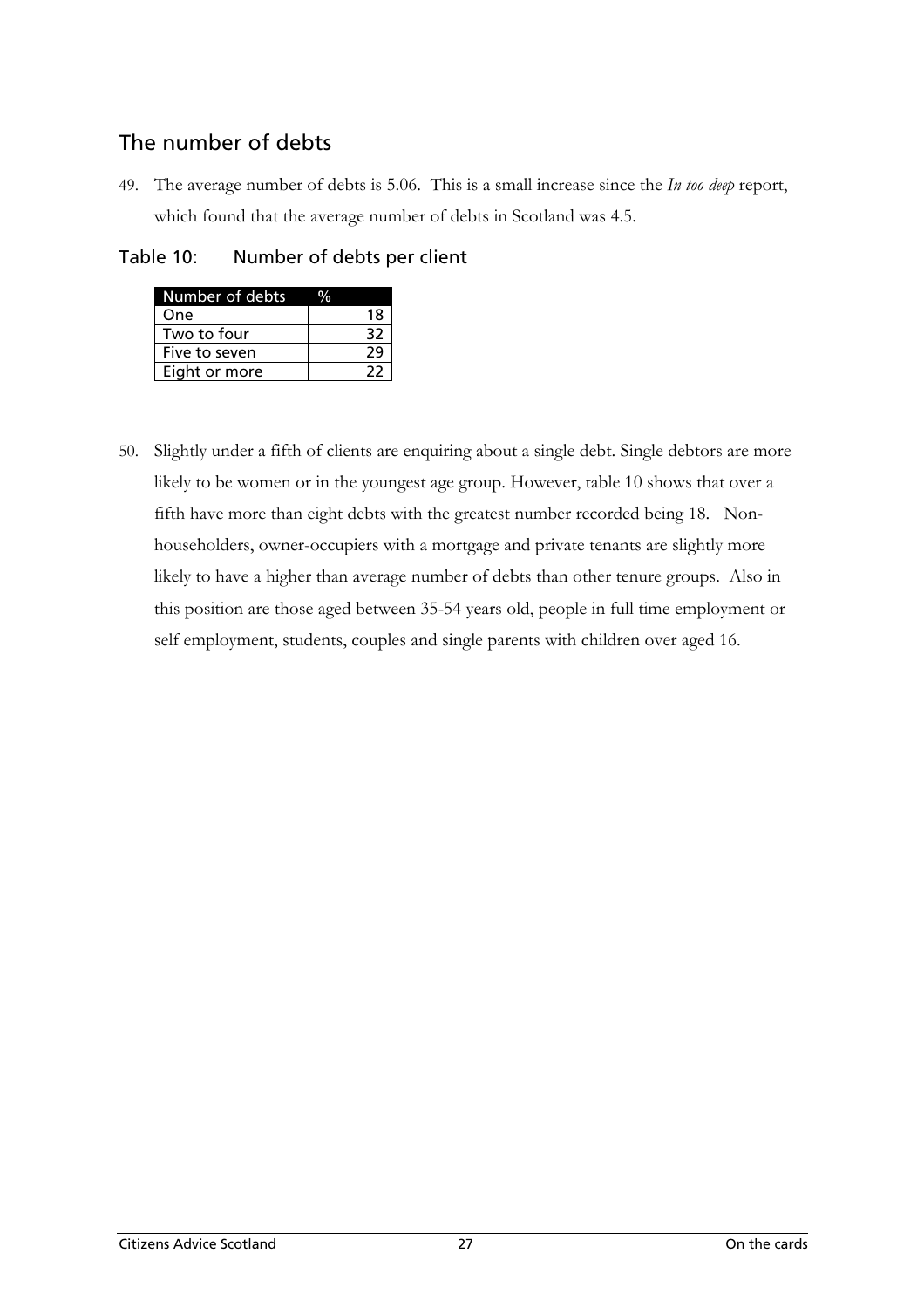# The amount of debt

- [51.](#page-42-0) Clients owe an average of  $f_{1}13,380^{51}$ . The 2001 *In too deep* research found that the average debt in Scotland at that time was  $\ell$ 8,140, so this recent figure suggests that there has been a 64% increase in the average debt. The amount individual debt clients owe ranges from £145 to £94,601. Single debtors owe an average of just over £4,000, whilst multiple debtors owe over  $f(15,000)$ . These figures include mortgage arrears but not outstanding mortgages.
- 52. Figure 3 shows the distribution of average debts. Over a third of clients have debts of less than  $\ddot{E}$ ,000 and a quarter have debts of between  $\ddot{E}$  (10,000 and  $\ddot{E}$  20,000, but over one in five have debts of more than  $\text{\emph{420,000}}$ .



Figure 3: CAB debt clients distribution of average debts 2003

<span id="page-42-0"></span><sup>51</sup> In this sample of 268 clients, this amounts to a total of over  $\text{\emph{f}}_3$ .5million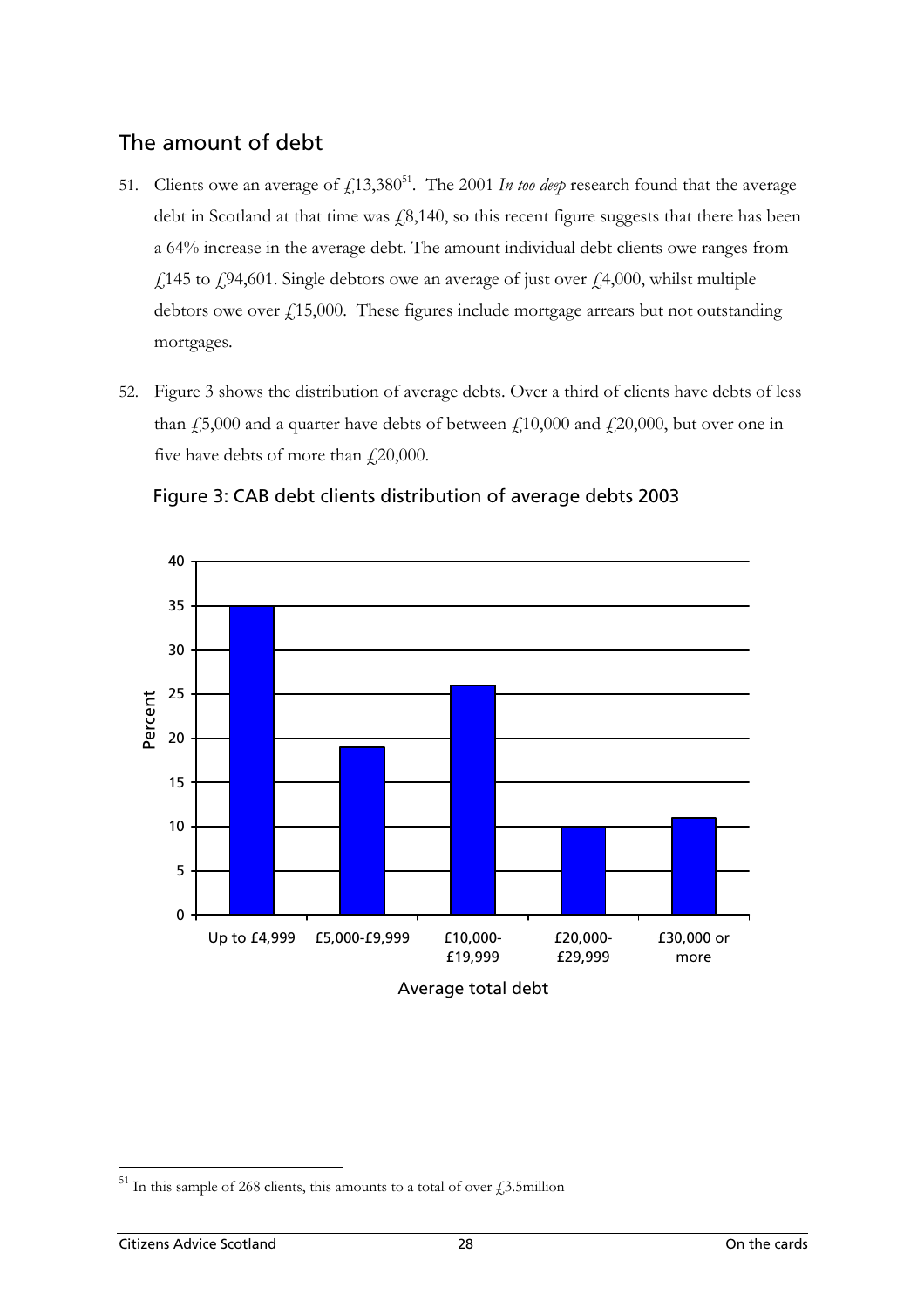# Debt to income ratios

- 53. Debt to income ratios are an indicator of 'debt stress' and, to some extent, reflect the immediate crisis situation at the time of seeking advice. In some cases credit has been taken out when incomes were higher and so the ratio reflects a change in circumstances and sudden drop in income, as well as a high level of indebtedness<sup>52</sup>. The average debt to monthly income ratio is 21.9. This ratio is considerably higher than that of 11.5 recorded in the 2001 *In too deep* research in Scotland. The median debt to income ratio gives a more accurate picture of the relationship between debts and income, as the calculation of the average figure is highly skewed by inclusion of a few very high debts coupled with low incomes. The median debt to income ratio is now 12.1 which compares with 6.8 in 2001<sup>53</sup>. These figures indicate that median debt to income ratios have risen by more than 78% in the last two years. The much higher increase in average debt to income ratios indicates the existence of a smaller number of extreme cases where debts are very high in relation to income.
- 54. Debt to income ratios vary across different groups. Table 11 below shows that the highest median debt to income ratios are amongst private renters, those living in 'other' tenures<sup>54</sup>, single adults and those of working age. Men in the survey have slightly higher debt to income ratios than women. The lowest debt to income ratios are amongst the youngest age group, couples with children, women and social renters. These findings suggest that the belief that women are more likely to have higher debts is mistaken, and they support recent research by the Consumer Credit Counselling Service, which found that single men of all ages have both higher average debt levels and debt to income ratios than single women<sup>55</sup>.

<span id="page-43-0"></span><sup>52</sup> see Appendix 1 for details of how debt to income ratios were calculated.

<span id="page-43-1"></span><sup>53</sup> Median figure for Scotland in 2001 provided by the OFT.

<span id="page-43-2"></span><sup>&</sup>lt;sup>54</sup> for example, living with friends or family which is often a result of a change of circumstances or relationship breakdown.<br><sup>55</sup>Single Men in Debt Danger, CCCS Debt Dashboard Q1 2003

<span id="page-43-3"></span><http://www.cccssecure.co.uk/ew/media/2003/03may07.htm>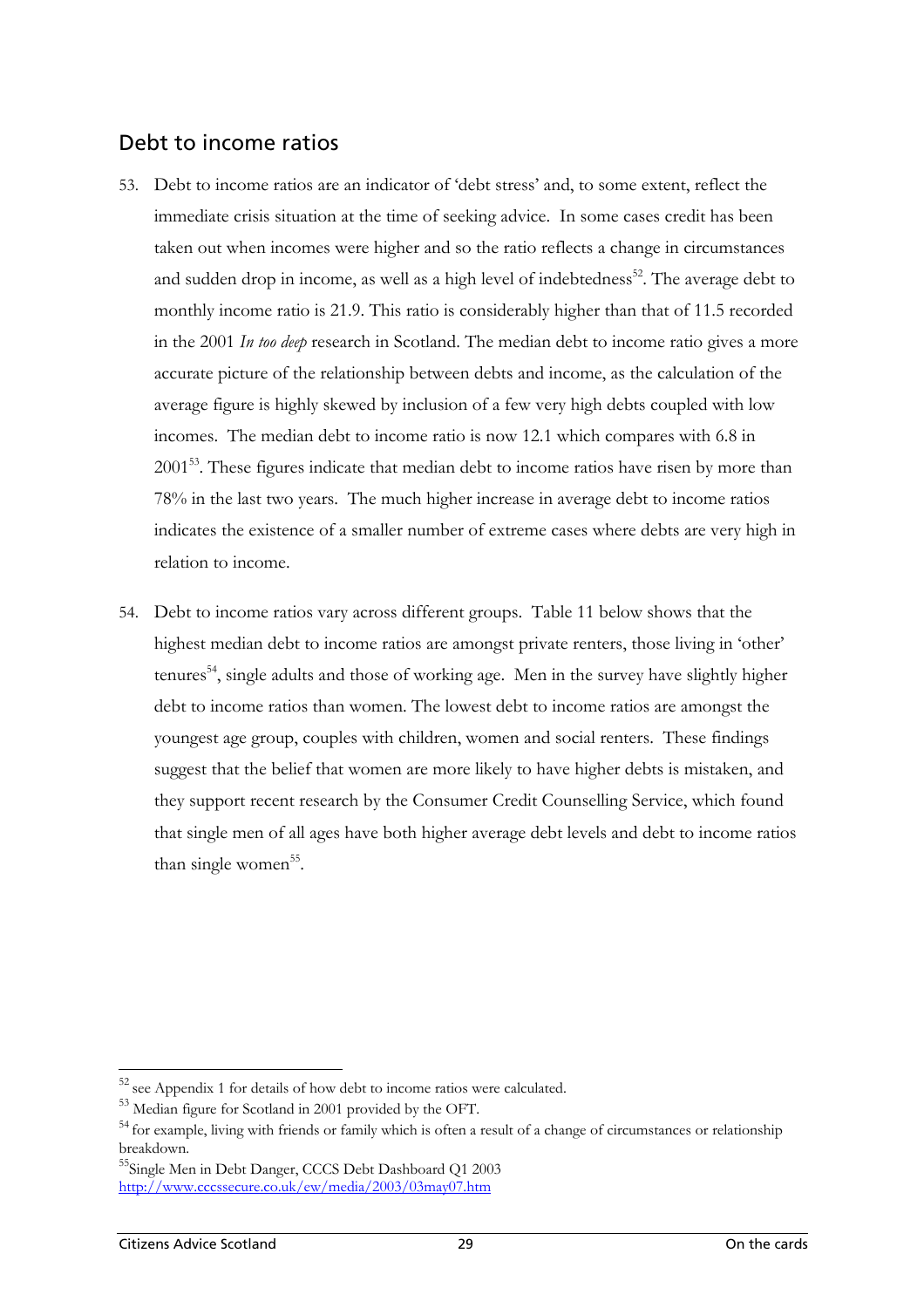Table 11: A profile of debts, household income and debt to income ratios across key social groups

| Social group      | Average<br>debt | Average net monthly<br>household income | Debt to<br>income ratio<br>average | Debt to<br>income ratio<br>median |
|-------------------|-----------------|-----------------------------------------|------------------------------------|-----------------------------------|
| Overall           | £13,380         | £801                                    | 21.9                               | 12.1                              |
|                   |                 |                                         |                                    |                                   |
| Single debtors    | £4,386          | £612                                    | 14.6                               | 4.3                               |
| Multiple debtors  | £15,343         | £840                                    | 23.4                               | 13.9                              |
|                   |                 |                                         |                                    |                                   |
| Owner             | £17,760         | £1,087                                  | 25.0                               | 12.1                              |
| Social renter     | £9,737          | £699                                    | 15.9                               | 11.5                              |
| Private renter    | £14,099         | £754                                    | 21.1                               | 16.3                              |
| Other tenure      | £16,333         | £589                                    | 36.1                               | 14.9                              |
|                   |                 |                                         |                                    |                                   |
| Men               | £14,501         | £842                                    | 23.9                               | 14.0                              |
| Women             | £12,459         | £760                                    | 19.9                               | 11.2                              |
|                   |                 |                                         |                                    |                                   |
| Single adult      | £11,765         | £581                                    | 24.2                               | 14.3                              |
| Single parent     | £11,469         | £877                                    | 14.2                               | 11.4                              |
| Couple & children | £17,790         | £1,217                                  | 18.9                               | 10.3                              |
|                   |                 |                                         |                                    |                                   |
| 16-24 yrs         | £4,928          | £509                                    | 19.5                               | 7.7                               |
| 25-59 yrs         | £14,673         | £866                                    | 22.2                               | 13.7                              |
| $60$ yrs+         | £14,205         | £714                                    | 22.0                               | 12.2                              |

55. Although the average number of debts is similar to the level discovered in the *In too deep* research two years ago, table 12 shows that now clients are more likely to owe larger amounts. Nearly half of current debtors owe over  $f<sub>1</sub>10,000$  compared to a third two years ago. Correspondingly, fewer owe smaller amounts. Debt to income ratios vary widely, with those that owe the least having the lowest debt to income ratios. This group is most likely to be in the social rented sector.

Table 12: Distribution of total debts and debt to income ratios

| Average total debt<br>(banded) | CAB debt<br>clients 2003<br>$\frac{9}{6}$ | In too deep<br>clients 2001% | Debt to income<br>ratios 2003<br>average | Debt to income<br>ratios 2003<br>medians |
|--------------------------------|-------------------------------------------|------------------------------|------------------------------------------|------------------------------------------|
| Up to £4,999                   | 35                                        | 47                           | 5.8                                      | 3.9                                      |
| £5,000-£9,999                  | 19                                        | 20                           | 15.7                                     | 11.5                                     |
| £10,000-£19,999                | 26                                        | 16                           | 23.9                                     | 15.1                                     |
| £20,000-£29,999                | 10                                        | q                            | 40.0                                     | 23.6                                     |
| £30,000 or more                | 11                                        | 8                            | 62.0                                     | 43.2                                     |

Base: 265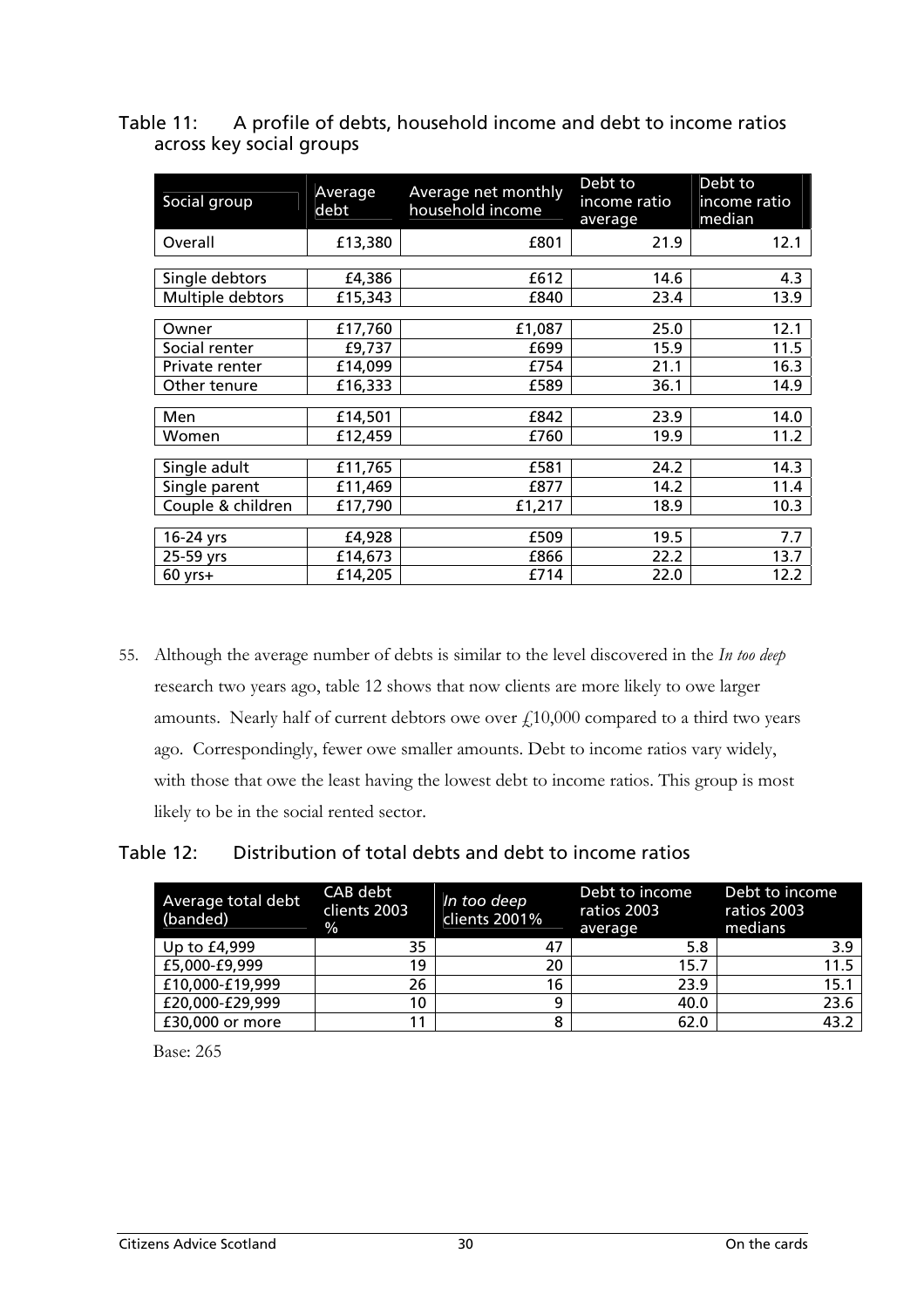# Reasons for debts

- 56. The most common reasons clients gave for being in debt were money mismanagement or budgeting problems and reasons connected to low income such as a drop in income, job loss and illness or disabilities. Table 13 shows the client's initial responses and a further set of reasons given when prompted to suggest any further causes from a list. In answer to this second question, similar responses were given, but clients were more likely to mention easy access to credit and high interest rates or credit charges as being significant. Amongst other reasons that featured more prominently after prompting were institutional factors such as the failure of mortgage indemnity insurance or payment protection insurance, delays in getting benefit payments or tax credit payments or problems caused by the use of cheque cashing facilities<sup>56</sup>. Personal difficulties or changes, such as drug or alcohol addiction and taking on a first home or tenancy, were also more likely to be mentioned when prompted.
- 57. Initially, around one in six clients blamed money mismanagement or budgeting problems for their debts, suggesting that they feel that the debt is their fault for not being able to manage properly. However, overall two in five mention a drop in income and a similar proportion mention low income as being reasons for debt problems. In the 2001 *In too deep* survey, 30% of Scottish debtors gave low income as a reason for being in debt, the highest proportion in the UK, and one in ten referred to a drop in income as a cause. These new findings suggest that a drop in income has become a far more common reason for debt than two years ago, and that low incomes are also more frequently cited than previously. Job loss is mentioned by a little over a quarter of clients, a similar proportion to 2001. The reasons given are likely to be inter-related; illness or disability is given by about a third of clients and relationship breakdown by over a fifth. These changes in circumstances are all factors likely to be associated with a drop in income. Over a third of clients mention easy access to credit as a reason for debt and over one in seven say that high interest rates or credit charges are a cause of debt.

<span id="page-45-0"></span><sup>&</sup>lt;sup>56</sup> There has been a proliferation of cheque cashing facilities in recent years, which are used by people without bank or building society accounts. Cheques are cleared straightaway for a commission and administration fee. Note that, according to the 2001/02 Scottish Household Survey, 13% of Scottish households have no access to a bank account.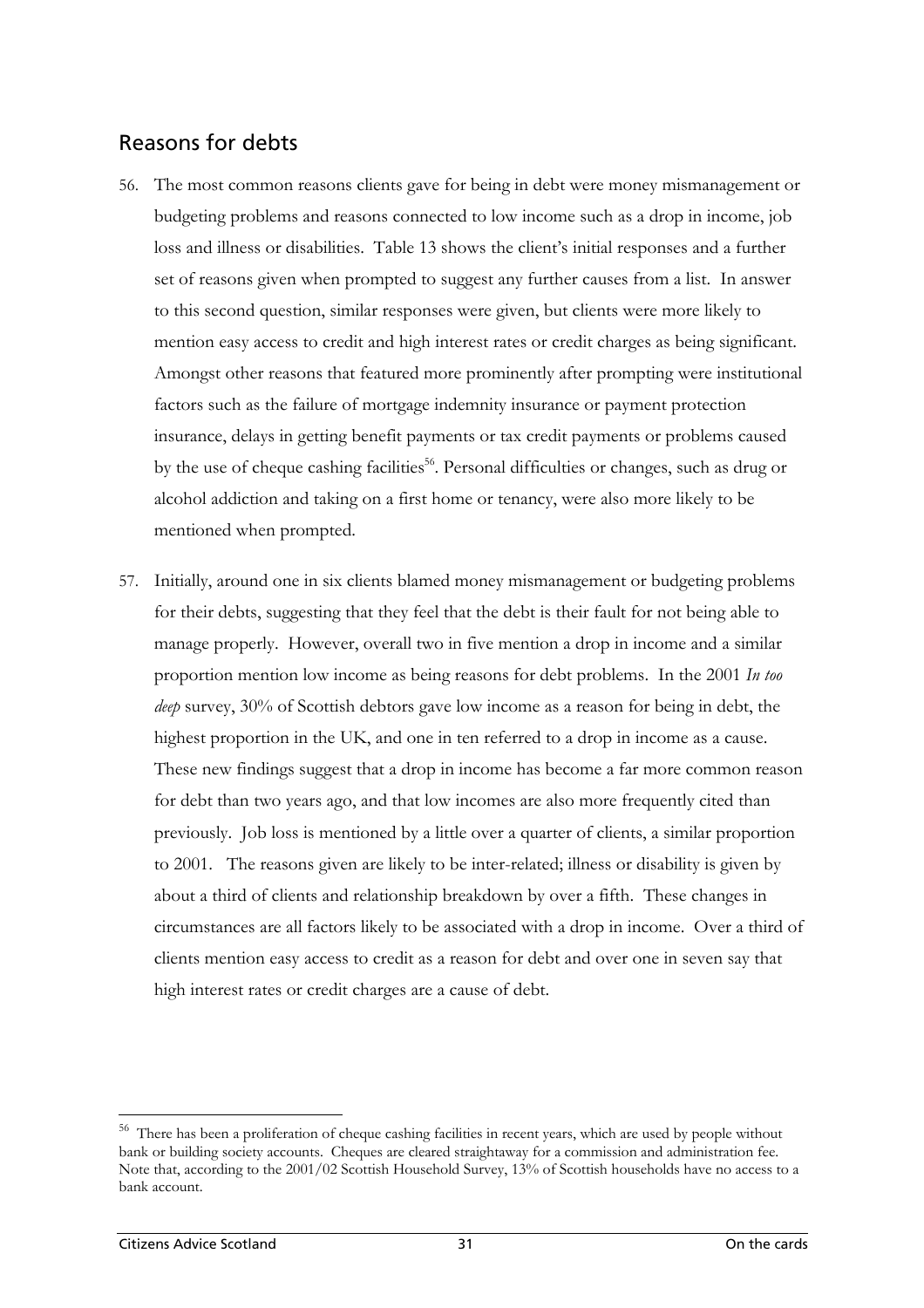| Reason                                  | No. of times<br>unprompted | % of responses<br>unprompted | No of times<br>prompted | % of responses<br>prompted | % of clients mentioning<br>this reason - most<br>common reasons only |  |  |
|-----------------------------------------|----------------------------|------------------------------|-------------------------|----------------------------|----------------------------------------------------------------------|--|--|
| Most common reasons                     |                            |                              |                         |                            |                                                                      |  |  |
| Money mismanagement/ budgeting          | 95                         | 17                           | 37                      | 8                          | 46                                                                   |  |  |
| problems                                |                            |                              |                         |                            |                                                                      |  |  |
| Low income                              | 56                         | 10                           | 54                      | 12                         | 40                                                                   |  |  |
| Drop in income                          | 46                         | 8                            | 65                      | 14                         | 40                                                                   |  |  |
| Easy access to credit                   | 47                         | 8                            | 47                      | 10                         | 34                                                                   |  |  |
| Illness/disabilities                    | 61                         | 11                           | 28                      | 6                          | $\overline{33}$                                                      |  |  |
| Job loss                                | 56                         | 10                           | 24                      | 5                          | $\overline{27}$                                                      |  |  |
| Relationship breakdown                  | $\overline{35}$            | 6                            | $\overline{22}$         | $\overline{5}$             | $\overline{21}$                                                      |  |  |
| High interest rates/credit charges      | 10                         | $\overline{2}$               | 33                      | 7                          | 16                                                                   |  |  |
| Other reasons                           |                            |                              |                         |                            |                                                                      |  |  |
| Other                                   | 37                         | 7                            | 16                      | 4                          |                                                                      |  |  |
| Fault of others in household/family     | $\overline{27}$            | 5                            | 16                      | 4                          |                                                                      |  |  |
| Having children                         | 18                         | 3                            | 17                      | 4                          |                                                                      |  |  |
| <b>Business related problems</b>        | 15                         | 3                            | 3                       | $<$ 1                      |                                                                      |  |  |
| Unexpected major necessary expenses     | 12                         | $\overline{2}$               | 13                      | 3                          |                                                                      |  |  |
| Death/death-related expenses            | 8                          | 1                            | 4                       |                            |                                                                      |  |  |
| Taken on first home/tenancy             | 7                          | 1                            | 11                      | $\overline{2}$             |                                                                      |  |  |
| Creditor maladministration              | $\overline{7}$             | $\mathbf{1}$                 |                         |                            |                                                                      |  |  |
| Delay in paying benefits                | 5                          |                              | 8                       | 2                          |                                                                      |  |  |
| Alcohol and drug addiction              | 5                          | 1                            | 11                      | 2                          |                                                                      |  |  |
| Misunderstanding of repayment terms     | 4                          | 1                            | 9                       | 2                          |                                                                      |  |  |
| Delays in payment of Tax Credit         | 3                          | $<$ 1                        | 7                       | 2                          |                                                                      |  |  |
| Failure of payment protection insurance | 2                          | $<$ 1                        | 12                      | 3                          |                                                                      |  |  |
| Retirement                              | 2                          | $<$ 1                        | 9                       | $\overline{2}$             |                                                                      |  |  |
| Use of cheque cashing facility          |                            |                              | 6                       |                            |                                                                      |  |  |
| Failure of Mortgage Indemnity Insurance |                            |                              | 5                       |                            |                                                                      |  |  |
|                                         |                            |                              |                         |                            |                                                                      |  |  |
| Total                                   | 558                        | 100%                         | 457                     | 100%                       |                                                                      |  |  |

# Table 13: Reasons for debt – prompted and unprompted responses given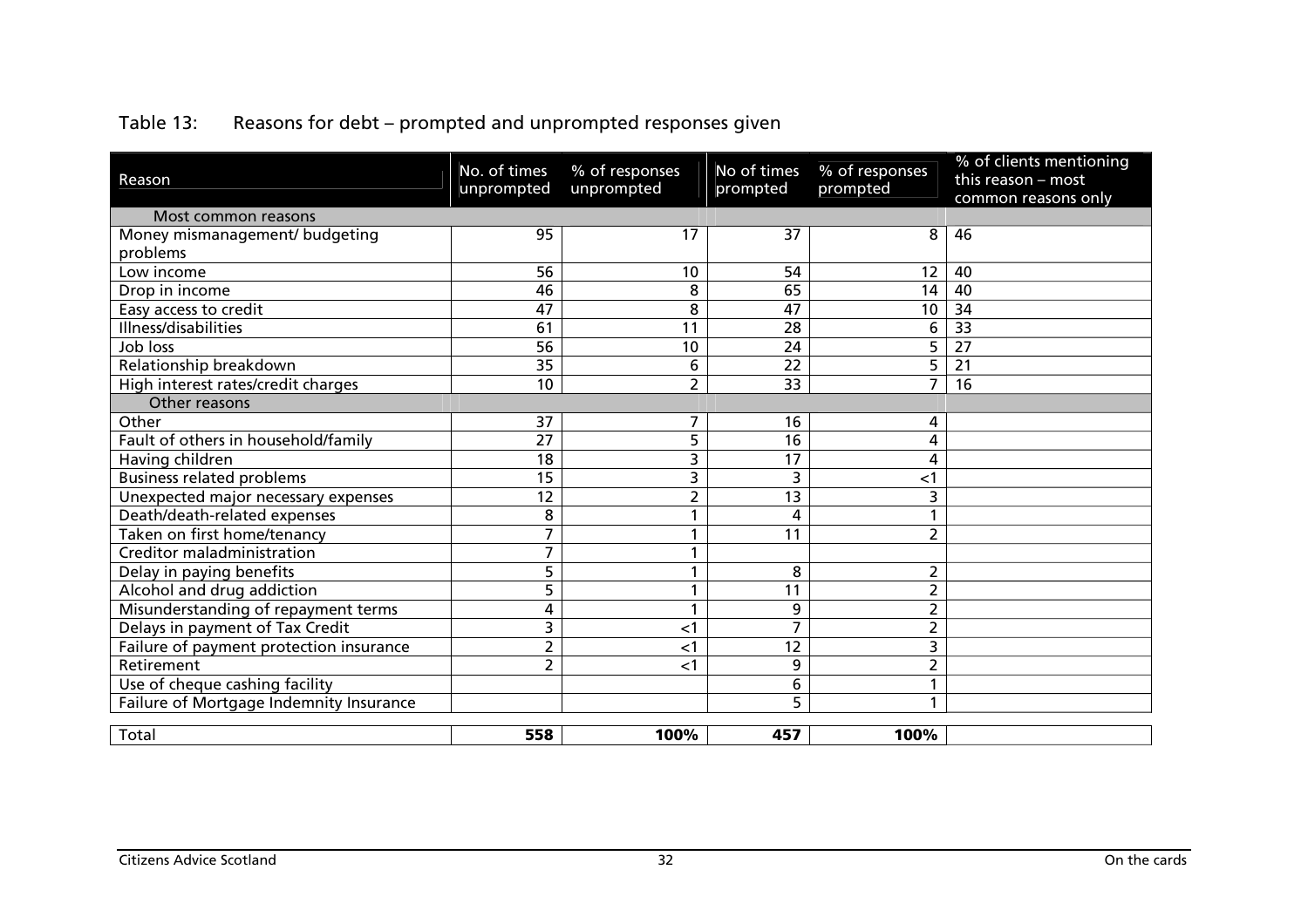*A West of Scotland CAB reports of a young man who had been a taxi driver, but had given up work due to ill health. He is now unemployed and living on jobseeker's allowance. He has five debts and owes nearly £30,000. Two are unsecured loans andthree are credit card debts, all with mainstream lenders. When he was working, his income varied quite a bit, but he was able to manage by borrowing more money and has sought advice before. He attributes his debts to the loss of his job and consequent drop in income, over borrowing, money mismanagement and easy access to credit. He is unable to service any of his debts and now also has mortgage arrears. The bank has issued default notices for both loans and the credit card companies are sending him reminder letters. He faces regular charges and fees for debt recovery and is prioritising the bank loans as at present the bank is putting most pressure on him and he feels under pressure to take out a consolidation loan. His most likely course of action is to give up his house and move in with his partner. He is also considering sequestration as a way of dealing with his debts as he has no way to service them in the foreseeable future and is unlikely to be able to work in the next few years due to ill health.* 

*A West of Scotland CAB is assisting a single woman in her forties who has split up from her husband. She has nine different debts, although some of them are also the responsibility of her ex-husband. She is not working as she is sick and now lives with friends. She receives just over £350 a month from incapacity benefit and income support. She says her debts are due to many factors. After her husband left and she became ill, she could not continue to work. Her benefit payments were delayed and she hasn't been able to manage her money. She had payment protection insurance and mortgage indemnity insurance, but neither have proved to be of assistance in her circumstances. She has borrowed from family and friends, taken on more loans and tried to negotiate with creditors. The debts total over £80,000. The largest single debt is a secured loan on the former family home, on which there are also outstanding mortgage arrears. She has a consolidation loan, overdraft, council tax arrears, hire purchase debt and three different utility debts. All her debts are to mainstream creditors or the local authority.*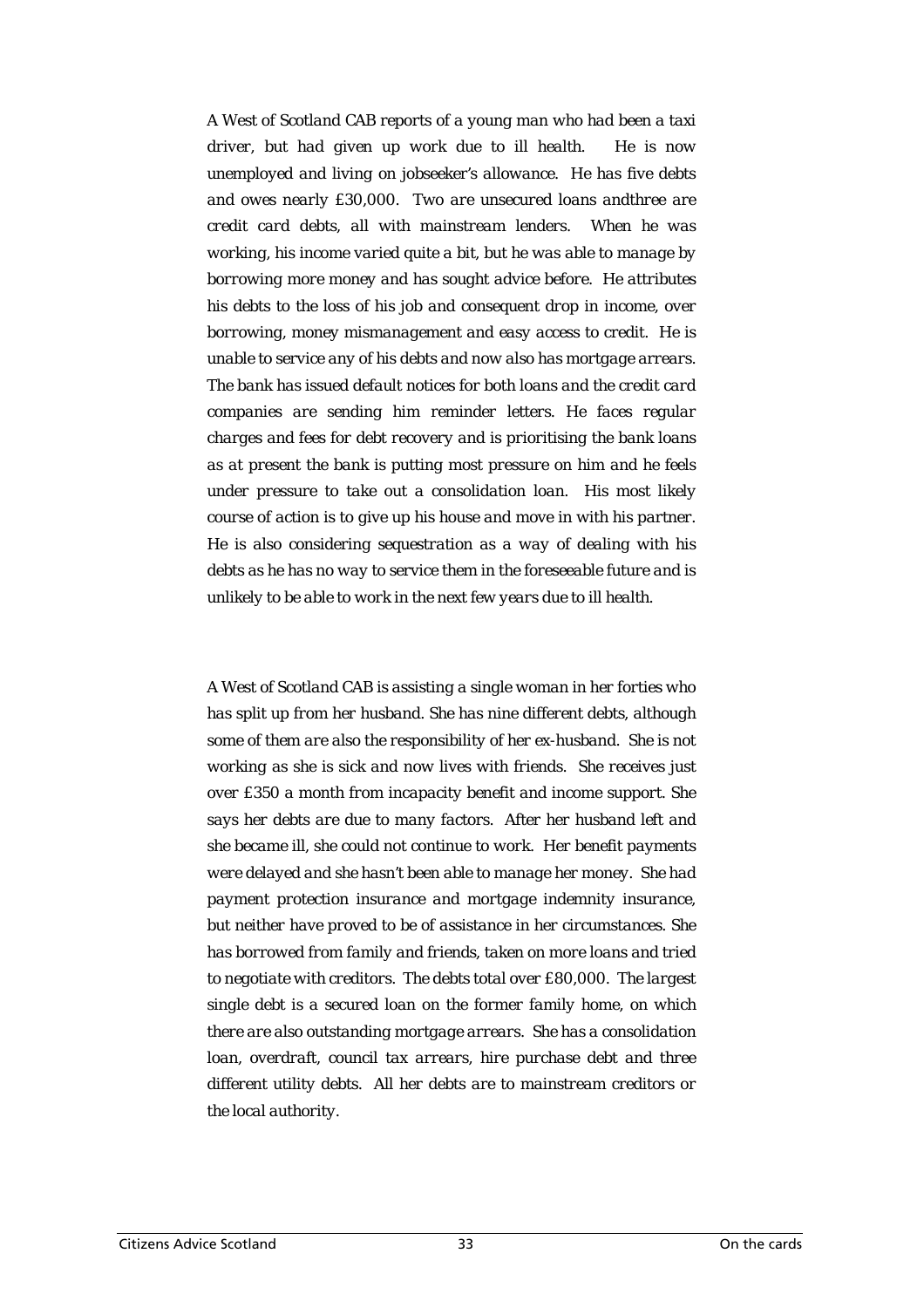# How people deal with debt

58. The most common ways of dealing with debt are to try to manage money better through juggling finances, negotiating with creditors or going without essentials. Table 14 also shows that over half of clients have undertaken some form of further borrowing, either from family or friends, by taking on further loans or using more credit; more people are borrowing from family or friends than in the 2001 survey. Forty-one percent of clients have previously sought advice from a CAB or other agency, but 13% say they have done nothing to address the problem.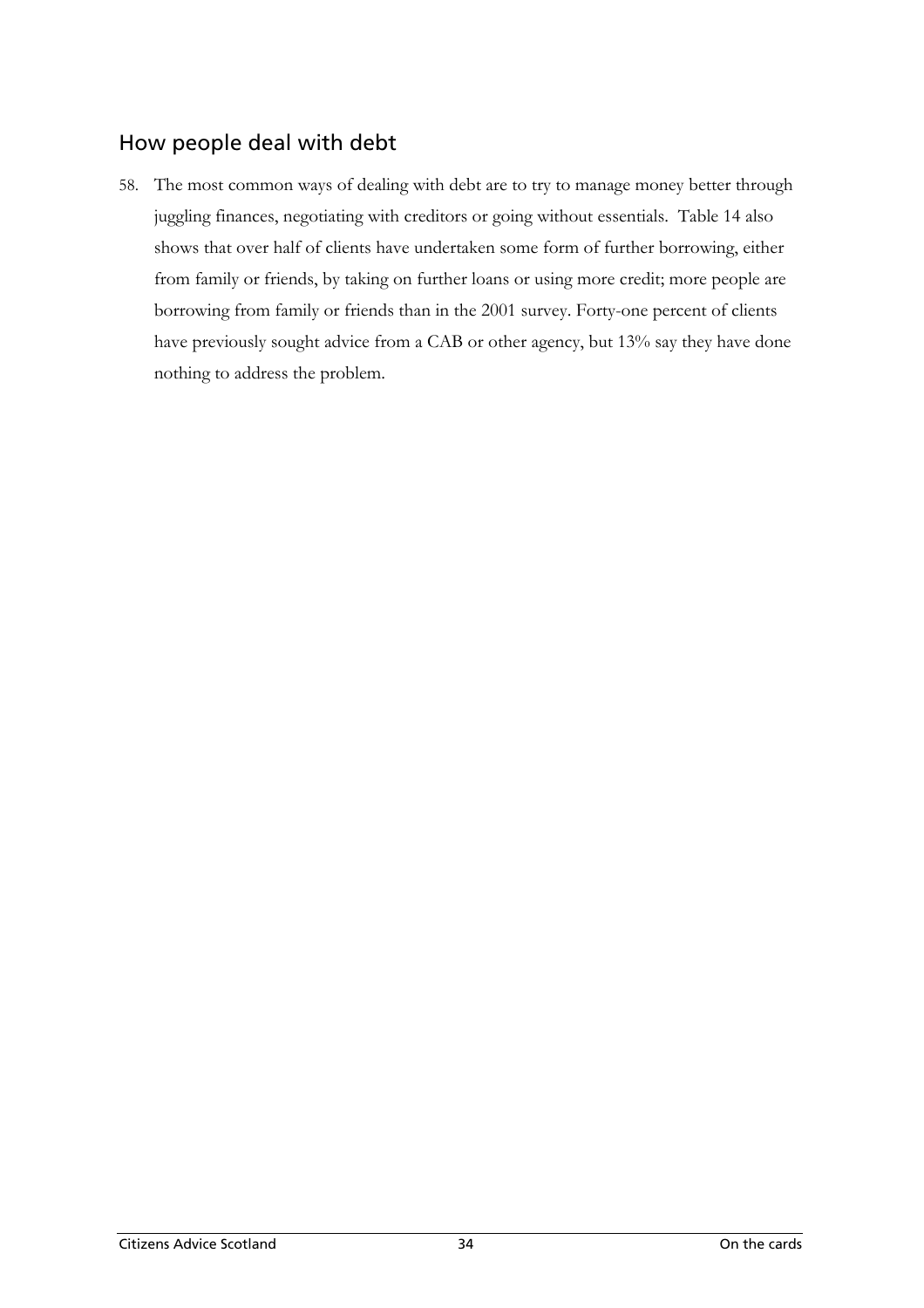| Coping mechanism                        | % of clients saying<br>they have done this | % of clients<br>- in groups |
|-----------------------------------------|--------------------------------------------|-----------------------------|
| <b>Advice seeking</b>                   |                                            | 41                          |
| Previously sought advice from CAB/other | 41                                         |                             |
| Used debt management companies          | 3                                          |                             |
| <b>Work and earnings</b>                |                                            | 13                          |
| Taken on more work/overtime             | 10                                         |                             |
| Taken another job                       | 5                                          |                             |
| <b>Financial strategies</b>             |                                            | 69                          |
| Juggled finances                        | 48                                         |                             |
| Tried to negotiate with creditors       | 35                                         |                             |
| Gone without essentials                 | 32                                         |                             |
| Used cheque cashing facilities          | 3                                          |                             |
| <b>Further borrowing</b>                |                                            | 52                          |
| Borrowing from family/friends           | 29                                         |                             |
| Further loans/borrowing                 | 24                                         |                             |
| <b>Used credit</b>                      | 26                                         |                             |
| <b>Other</b>                            |                                            | 5                           |
| Done something else/other               | 5                                          |                             |
| <b>Done nothing</b>                     |                                            | 13                          |
| Done nothing to address problem         | 13                                         |                             |

### Table 14: Coping mechanisms for dealing with debt

Base: 264

- 59. Those most likely to have done nothing are those with lower incomes and lower debts than others. Those with higher incomes have more options open to them and are more likely to take on a new or additional job or work overtime, adopt other financial strategies or borrow more. Those with a higher than average number of debts are more likely to have taken some form of action.
- 60. Part time workers and the self-employed are more likely to have tried to negotiate with creditors, whilst those who are retired, sick or disabled are less likely to do this. Those who are working or self-employed are particularly more likely to have borrowed more to deal with debts. The unemployed are also slightly more likely to do this, whilst those who are retired, sick or disabled, students or carers are less likely to borrow further. Women are also more likely to borrow more to get out of debt than men. Those in the youngest and oldest age groups are less likely to borrow further.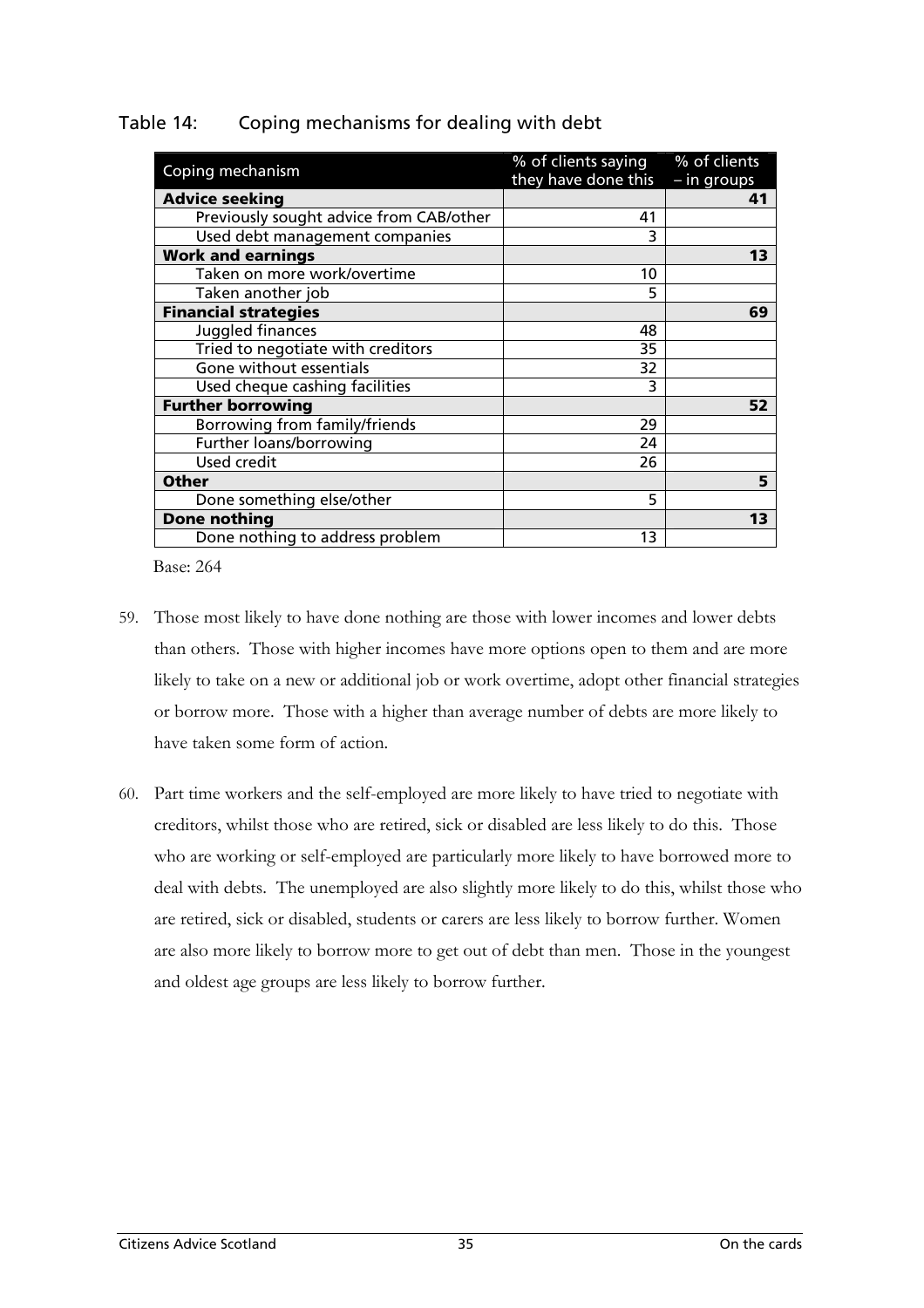# Types of debt

- 61. The 2001 *In too deep* Survey found that the three most common debts were credit cards (20%), bank loans (16%), and catalogue debts (11%).Table 15 shows that in Scotland in 2003, credit card debts were more significant than two years before and accounted for over one in four of all debts, with over half of all clients having at least one such debt.
- 62. Personal or unsecured loans accounted for nearly one in five debts and again, over half of clients have this debt. Storecards account for over one in ten debts, but a quarter of clients have at least one storecard debt<sup>57</sup>. Similarly, one in four clients have an overdraft and the same number have a council tax debt. Nearly one in five have a catalogue debt.

| Type of debt                                              | No of cases    | % of all debts | % of clients<br>with one or<br>more of these<br>debts |
|-----------------------------------------------------------|----------------|----------------|-------------------------------------------------------|
| Credit card                                               | 353            | 26             | 55                                                    |
| Personal/unsecured loan                                   | 259            | 19             | 53                                                    |
| Storecard                                                 | 141            | 11             | 25                                                    |
| Catalogue                                                 | 100            | 7              | 19                                                    |
| Cash Ioan                                                 | 88             | 7              | 17                                                    |
| Overdraft                                                 | 80             | 6              | 25                                                    |
| Council tax                                               | 71             | 5              | 25                                                    |
| <b>Utilities</b>                                          | 62             | 5              | 16                                                    |
| Hire purchase agreement                                   | 33             | $\overline{2}$ | 10                                                    |
| <b>Rent arrears</b>                                       | 28             | 2              | 9                                                     |
| Other - including                                         | 28             | $\overline{2}$ | 8                                                     |
| employment and legal debts                                |                |                |                                                       |
| Other consumer debt                                       | 21             | 2              | 7                                                     |
| Mortgage arrears                                          | 15             | 1              | 6                                                     |
| <b>Consolidation loan</b>                                 | 15             | 1              | 5                                                     |
| Secured loan                                              | 14             | 1              | 5                                                     |
| Repayments of overpaid<br>benefits                        | $\overline{7}$ | 1              | $\overline{3}$                                        |
| Social Fund                                               | 6              | $<$ 1          | 2                                                     |
| <b>Income tax/National</b>                                | 4              | $<$ 1          | $\overline{2}$                                        |
| insurance contributions                                   |                |                |                                                       |
| Student debt                                              | 4              | $<$ 1          | 2                                                     |
| Repayments of overpaid tax<br>credits                     | $\overline{2}$ | $\leq$ 1       | $\overline{1}$                                        |
| Child maintenance including<br>Child Support Agency debts | $\overline{2}$ | $<$ 1          | 1                                                     |
| <b>Credit Union</b>                                       | 1              | $<$ 1          | $<$ 1                                                 |

### Table 15: Types of debts – detail of individual debts

Base: 1,334 debts

<span id="page-50-0"></span><sup>57</sup> Note that the OFT has launched an informal fact finding review into storecards which is expected to report in early 2003.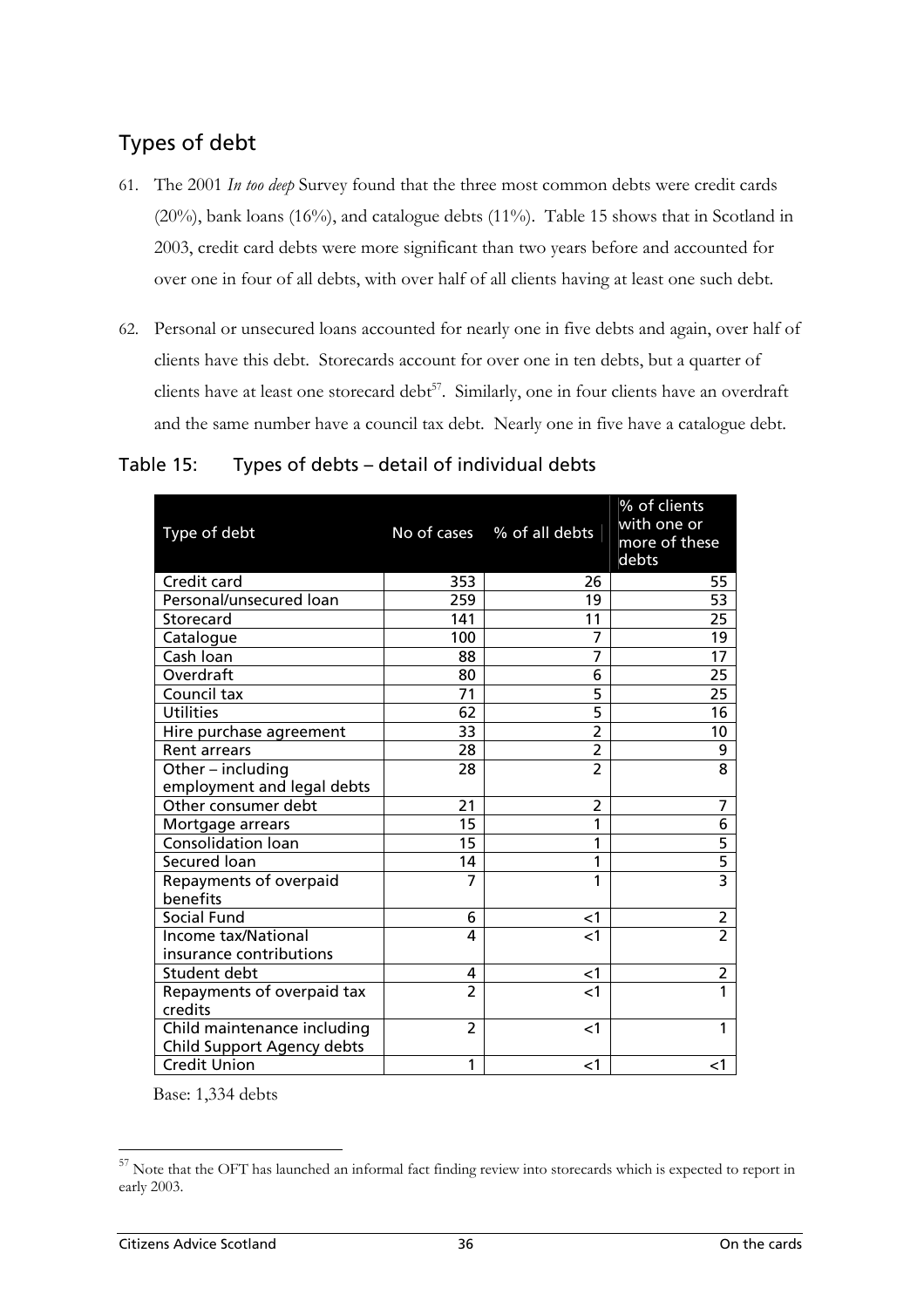- 63. It is clear that consumer debt is now an almost universal phenomenon amongst CAB debt clients in Scotland. This is such that, whilst other kinds of debt are still significant, the sheer scale of various forms of consumer debt now swamps them.
- 64. Over 80% of all debts are consumer debts. Table 16 shows that nearly nine out of ten clients had some form of consumer debt. However, over a quarter of clients have tax debts (principally council tax), and utility and housing debts still affect a significant minority of clients. These latter debts are treated by CAB advisers as debts which have to be repaid as a priority, since failure to pay can lead to loss of a home or essential services. It is worth noting that, although consolidation loans are classified as a form of consumer debt, such loans and other forms of consumer debt, like credit cards and overdrafts, could be used to pay off all kinds of other debts, including priority debts such as rent or mortgage arrears. Citizens Advice Scotland has previously highlighted concerns about the use of consolidation loans, particularly where high street banks pressurise clients to take out loans which they cannot afford to service and which are therefore not necessarily in their best interests $^{58}$ .

*An East of Scotland CAB reports of a female client aged 31 years, single and unemployed. She is in receipt of council tax benefit, housing benefit and jobseeker's allowance. She has a bank loan and is currently seeking full time employment. In the meantime, she has a priority debt of council tax arrears and no funds with which to make any offer of repayment for her bank debts. The CAB prepared a financial statement for the client showing a shortfall of £1.35 in her weekly expenditure. This was sent to the bank together with a letter outlining the client's circumstances and requesting that they defer any action on the account for a period of three months initially. The bank replied stating that they could not accept this proposal and suggested that the client take out a consolidation loan. The minimum monthly repayments acceptable were £300. They also gave reasons as to how this would benefit the client, which were that she could continue to use standard banking facilities, the account would be returned to branch control and there would be a reduced risk of referral to a credit reference agency. Their letter also stated that they had contacted the client directly in this regard. The CAB has responded, expressing concern at a consolidation loan being suggested as a suitable option for someone on benefit who can clearly not afford the repayments.* 

 $\overline{a}$ 

<span id="page-51-0"></span><sup>58</sup> *Consolidation Loans*, Citizens Advice Scotland, August 2003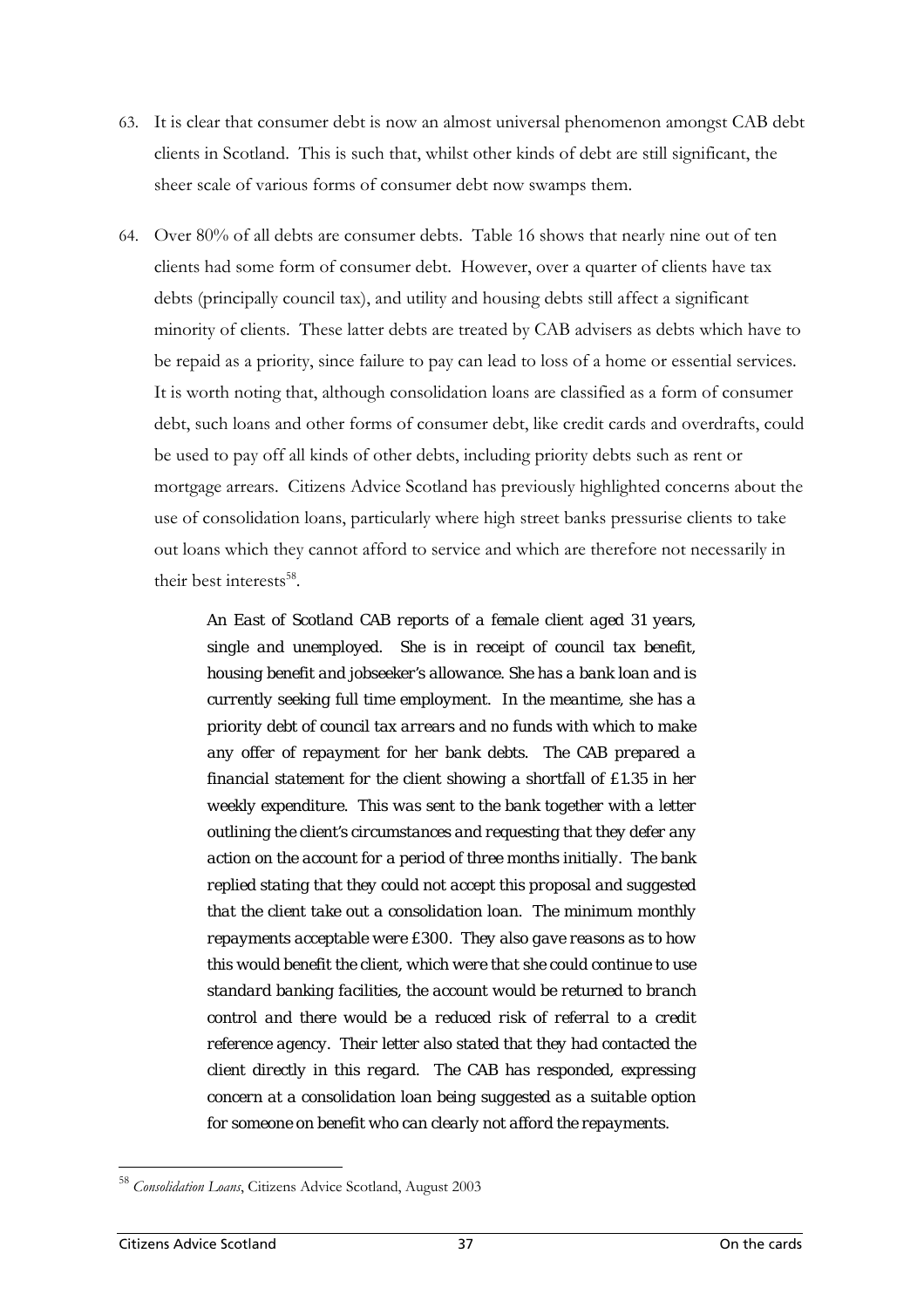- 65. Credit card debt dominates and is spread across all social groups. There are no gender differences in the number of credit card debts. Of all those clients with a credit card debt, 45% have one such debt and 14% have five or more, with a maximum number of 13 different credit card debts.
- 66. There is an interesting pattern to such debts; social and private tenants, those aged 16-24 years old, those who are unemployed and those who are sick or disabled are more likely to have a single credit card debt. Such people are generally on the lowest incomes and in more disadvantaged social and economic circumstances. Here credit card debt may be seen as a debt of poverty as people on low incomes use it in their financial struggles to get by. However, there are also a small number of very low-income clients with multiple credit card debts. This may reflect the ease with which people can get credit despite their circumstances, or a change in circumstances causing a drop in income after debts have been incurred. Overall, those with the greatest number of credit card debts are more likely to be living in 'other' tenures or be homeowners, aged 60 or over, retired or living in households of couples with a number of children. Those in the 'middle income' group are more likely to have two such debts and slightly more likely to have five or more such debts than the average<sup>59</sup>. As such, it is not the highest income group that has the most such debts. The highest income group is more likely than average to have two or three such debts. It is the 'middle income' groups that are more likely to have five or more such debts, suggesting that people on modest incomes of around  $\ddot{f}$  700 a month are using credit cards to juggle their finances. Debt profiles by income bands are discussed in more detail below.
- 67. Other case evidence demonstrates easy access to credit. Even where relatively small sums are involved, debts can quickly escalate due as the result of penalty charges being imposed.

<span id="page-52-0"></span>*An East of Scotland CAB reports of a single female client with a disability who is in receipt of jobseeker's allowance. She had successfully applied for a credit card with a credit limit of £200. In January 2002 her transactions took her over her limit and she missed a payment. This resulted in a demand for charges for £36 that she could not pay. Between January 2002 and July 2003, her balance has steadily increased as overlimit charges were imposed each month. In addition, she has attracted various late payment charges*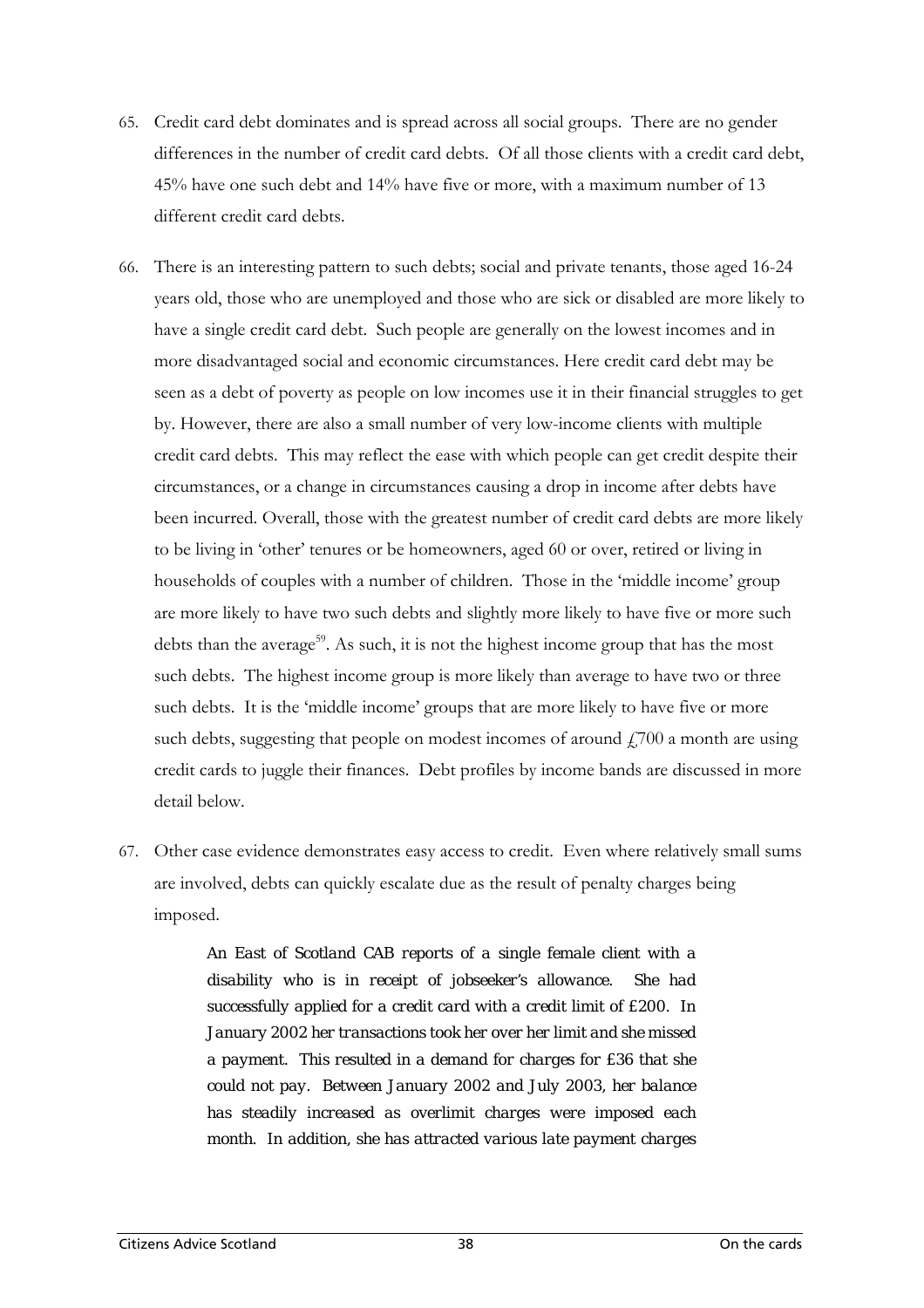*because she paid erratically as she was demoralised by her rising balance. Since she went over her credit limit in January 2002 (although she has had no transactions and has repaid £161) her balance has risen from £229.28 to £749.92 with interest and other charges. The client is horrified that she can be charged an overlimit charge repeatedly when she only went over her limit once due to her own actions. The CAB sent a letter on her behalf requesting consideration to writing off all or part of the debt due to the client's health and lack of financial knowledge.*

| Type of debt   | No of<br>individual<br>debts | % of all debts | 2002/03 CAB<br>clients - % of<br>all debts | % of clients<br>with this debt |
|----------------|------------------------------|----------------|--------------------------------------------|--------------------------------|
| Consumer       | 1,109                        | 83             | 67                                         | 89                             |
| Tax            | 75                           | 6              | 10                                         | 28                             |
| Utility        | 62                           |                | 6                                          |                                |
| Housing        | 43                           | 3              | 10                                         | 14                             |
| <b>Benefit</b> | 15                           |                |                                            |                                |
| Other          | 28                           |                |                                            |                                |
| Relationship   |                              |                |                                            |                                |

#### Table 16: Types of debt – main categories

Base: 1,334 debts

68. Clearly consumer debt is a universal phenomenon, but in a significant minority of cases it is coupled with other debts which should be treated as a more pressing priority for repayment because of the consequences for the client. Clients' priorities are explored below.

> *A West of Scotland CAB reports of a young family with two children. The husband works in the electronics field and has had a string of short-term contracts and lay-offs. As a result they have fallen behind with their consumer credit commitments and have run up rent arrears. They have received a summons in relation to eviction proceedings. The couple had attended another money advice agency in relation to their debt problems. However, they were unable to maintain the repayments arranged by this agency. The local authority is using the fact that they have had a repayment arrangement that has been broken as grounds for proceeding with the eviction.*

> *A West of Scotland CAB reports of a client who has one child. She suffers from depression and sciatica, and her daughter also has*

 $\overline{a}$ 

See Table 17 below for details of income bandings.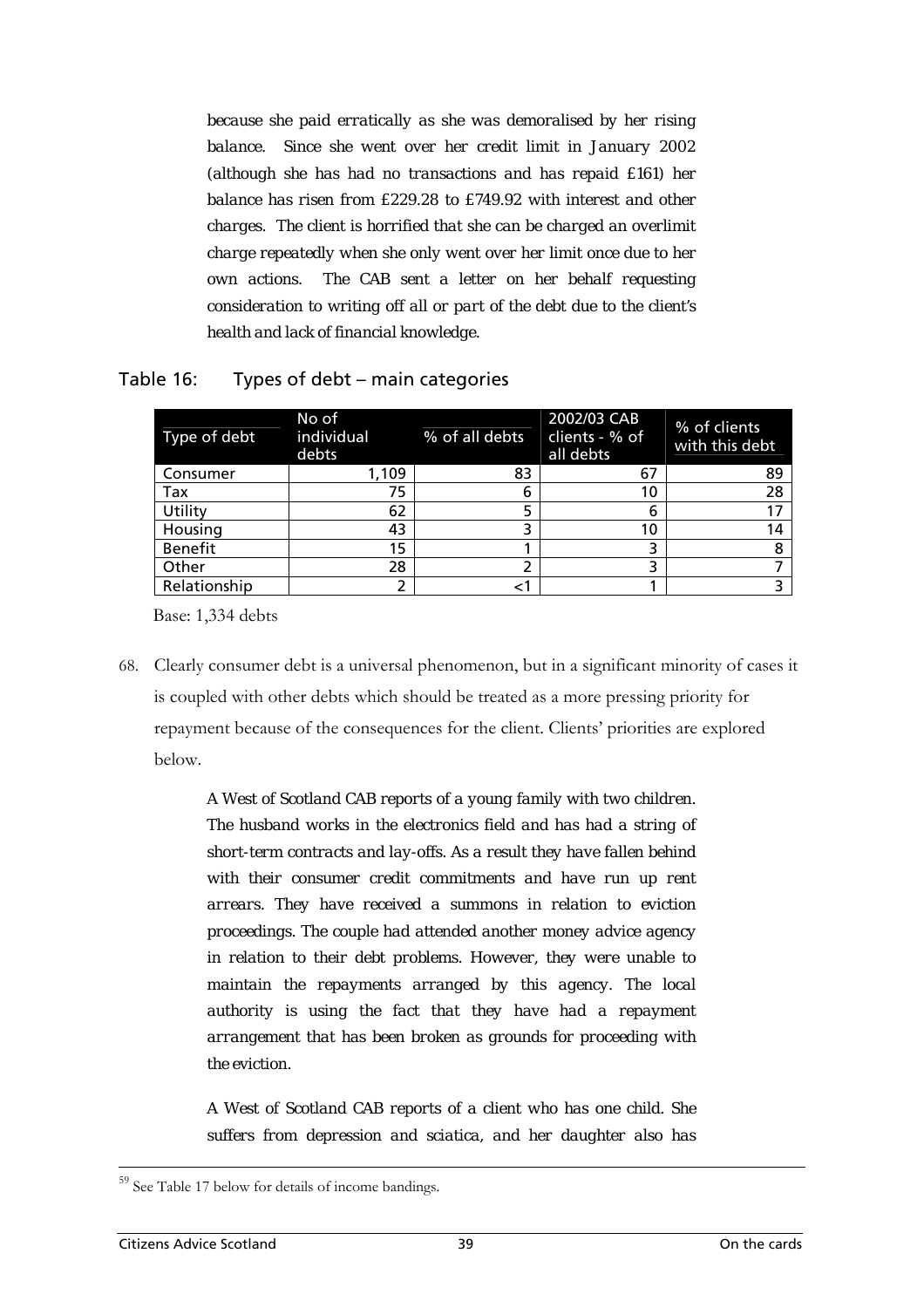*health problems. She has rent arrears, council tax arrears and other consumer debts. Her rent arrears are due in part to poor administration of her Housing Benefit claim. She has been served an eviction notice by the local authority in relation to the arrears. On contacting her council, the only advice she received was that she should speak to a homelessness officer. The bureau was able to assist the client in negotiating a reasonable repayment schedule, which has since been accepted by the local authority.* 

- 69. Sixteen percent of clients have at least one utility debt. Of those with utility debts, two thirds have a single debt, with the remainder having up to four different utility debts.
- 70. Clients may find it difficult to provide accurate figures for utility debts due to the way that arrears payments can be rolled up with payments for current consumption $60$ . While prepayment meters can be valued by those on low incomes because they enable them to budget for their fuel costs, the tariff is higher than for other payment methods and therefore provides less value for money. Recalibration of prepayment meters to recover utility arrears may mean that debtors cannot afford the full cost of their fuel needs, resulting in 'self-disconnection'. In some cases, utility companies insist on the installation of a prepayment meter in order to agree to supply services, as a way of collecting debts or as an alternative to disconnection.

*An East of Scotland CAB reports of a female client in receipt of income support as her only income. She had debt problems, including electricity arrears of approximately £400. The utility supplier involved was only prepared to continue to supply power if a prepayment meter was installed, and the client agreed to the recovery of arrears at the rate of £9 per week plus current usage. The bureau adviser notes that, if the client was able to access Fuel Direct (which enables arrears payments to be deducted directly from social security benefits), she would only be expected to pay £2.70 per week towards the arrears. However, the bureau was unable to persuade Department for Work and Pensions staff to let the client access the Fuel Direct scheme until she had tried a prepayment meter.*

<span id="page-54-0"></span>For example, if a client has a powercard each time they make a payment, part goes to current consumption and part to arrears, so a client may think they use  $\ell$ 20 of electricity per week, but in fact they may use  $\ell$ 13 and  $\ell$ 7 goes to arrears. The levels at which arrears are recovered vary considerably between power companies.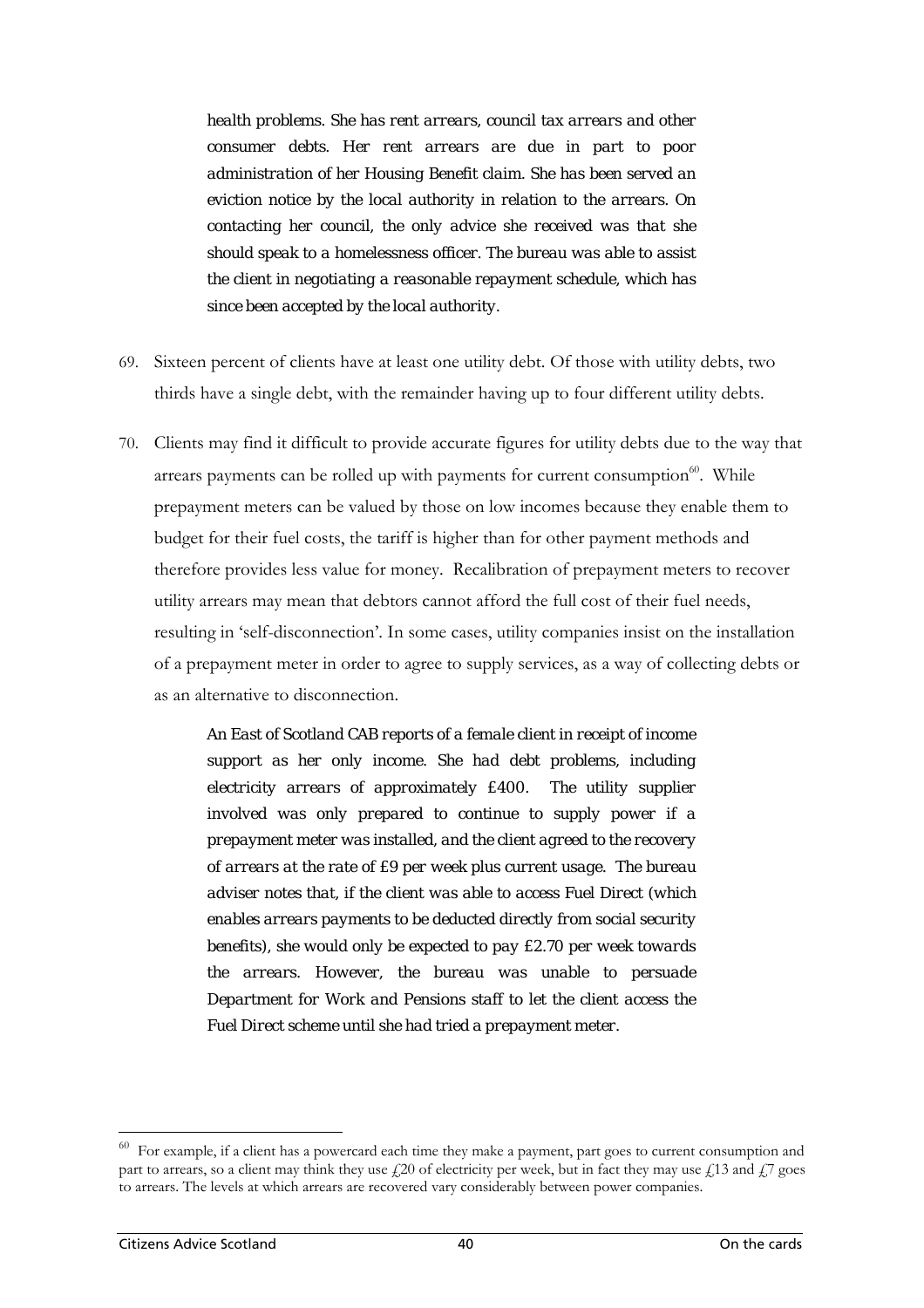71. Of all clients in debt, 28% have prepayment meters for at least one of their fuel supplies. This is higher than the national average of  $20\%$  of Scottish customers<sup>61</sup>. A higher proportion (33%) of clients with a utility debt have at least one prepayment meter. Of all clients who say they have been threatened with disconnection of services, nearly half have a prepayment meter, usually for electricity.

> *A West of Scotland CAB reports of a female lone parent client on income support, with three children. The client had moved to a new address in May 2002. She had a powercard meter at her old address. Since then, the power company told the client she owes them £700 in arrears. She tried contacting them and got nowhere. The matter has since been handed to a debt collection agency, who are now threatening legal action. The client doesn't know what to do, and is warned she will have to pay them £700, which she can't afford. The case was referred to energywatch.*

72. There are a small number of clients with student debts. None of these clients have a single debt, but have between three and eight separate debts. All of them also have a personal or unsecured loan, half of them have council tax debt and half have utility debts. Typical other debts are rent arrears, cash loans, overdrafts, hire purchase debts, credit card or overpaid benefit debts.

> *A West of Scotland CAB reports of a male client who received a graduate loan from his bank while he was a student. He understood he would have two years after he graduated to repay the loan. After one year, the bank has changed his graduate loan to a bank loan to be repaid over five years. The client came to the CAB in order to dispute this. He brought in paperwork with proof of suggested preferential rates for graduate loans compared with 22.6% APR with the new bank loan.*

> *A South of Scotland CAB reports of a 24 year old single male client who is in receipt of jobseeker's allowance. He is currently unemployed, but has various debts to banks dating from his time as a student, as well as a student loan. He has been trying to get work but has also been suffering from depression. He visited the CAB for advice when the bank tried to pressure him into taking a*

<span id="page-55-0"></span><sup>61</sup> OFGEM figures for Scotland in 2003 show that 478,773 electricity customers (20% of all customers) and 161,205 gas customer (10% of all customers) have a prepayment meter. Customer may have both a gas and an electricity meter but figures are not available on a household basis and so, rather than combining these percentages, it has been convention to use the lower figure (20%) as an indicator.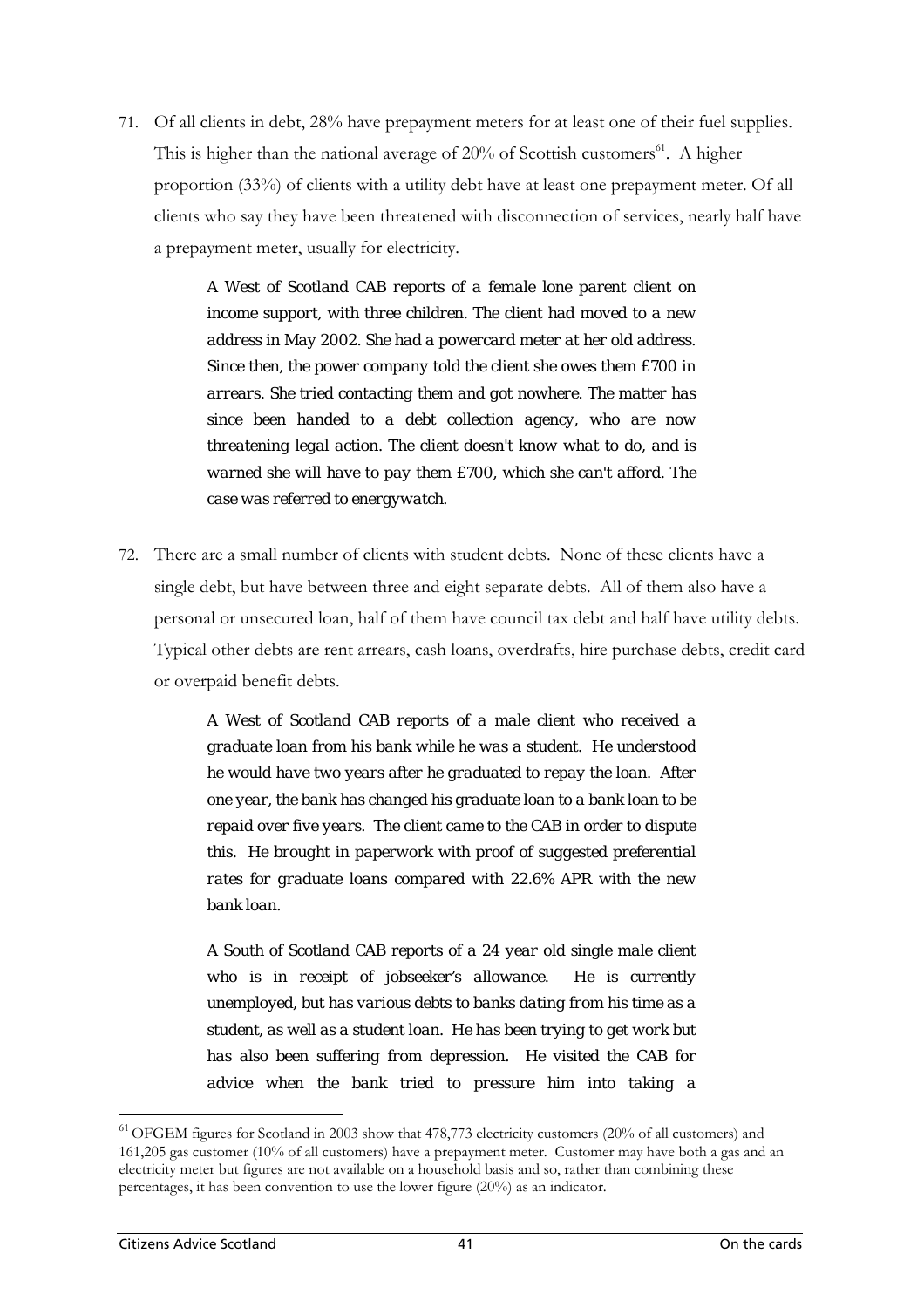*consolidation loan. The client had realised that the interest on the longest term loan he could take would be greater than the interest on an overdraft. His income is £42.70 per week, and he was not in any position to take on a loan. In trying to sort out this client's situation, the CAB has been trying to negotiate with the banks on the client's behalf, which has been extremely difficult. His creditors are not doing anything to assist him – their solution is to pressurise and persuade him into taking on more debt for a longer period. Bank staff give conflicting information and persist in contacting the client directly even when they have been advised the CAB is negotiating on the client's behalf. All this merely serves to confuse and worry the client. The CAB comments that this client's problems are not insurmountable – his debts are relatively small and he will be in a position to recover the situation quickly as soon as he finds employment.*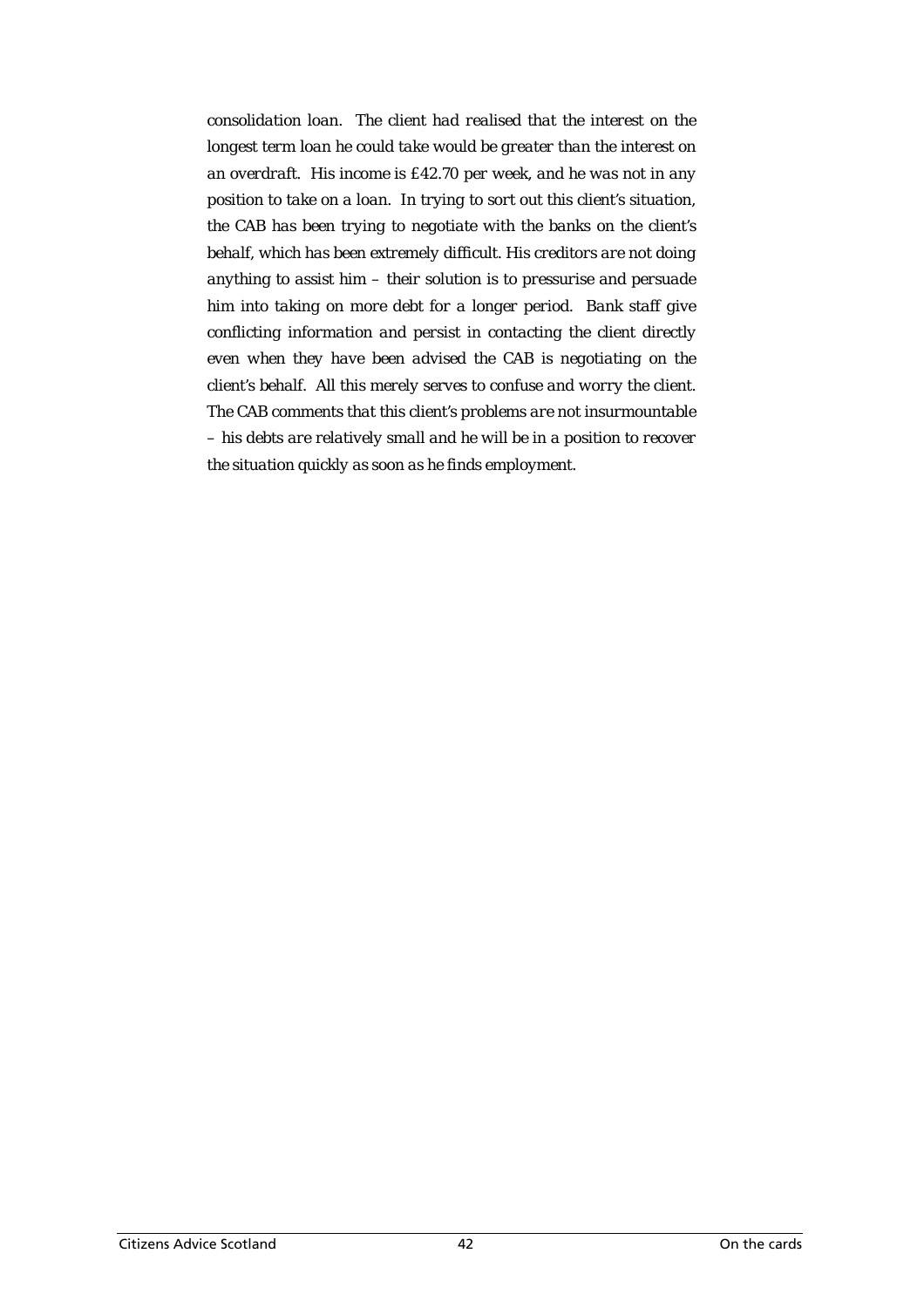# Debt profiles by social groups

- 73. Types of debt do vary across different groups. The youngest debtors, aged between 16-24 years old, are less likely to have rent or mortgage arrears, utility or council tax debts, but are more likely to have a personal or unsecured loan or a cash loan. Fifty eight percent of the youngest age group have a personal or unsecured loan, compared with 41% of those aged sixty or more. Twenty one percent of 16-24 year olds have a cash loan compared with 14% of the oldest group. Young people are also more likely to have an overdraft or catalogue debts than any other age group, but less likely to have a credit card or storecard debt. Those aged between 25-59 years old are most likely to have credit card debts and those in the oldest age group are more likely to have storecards. Whilst less than one fifth of the youngest group and a quarter of the working age group have a storecard, more than a third of the oldest age group have such a debt. Storecards are frequently offered in order to obtain a discount on a purchase and so may have seemed to be a prudent option at the time.
- 74. Debtors aged 60 years or over are split evenly between men and women. They are more likely to have someone in the household with a long term limiting illness or sickness. Twenty two percent have a single debt only, but over a third have more than five debts, which means that a slightly lower proportion are multiple debtors than all debt clients as a whole. Over four out of five older debtors have some form of consumer debt, a slightly lower proportion than debtors as a whole. Older debtors are more likely to have benefit and relationship debts and less likely to have housing debts.

*A West of Scotland CAB reports of an elderly female client, who lives with her daughter. She is partially deaf and has a retirement pension, occupational pension, pension credit and disability living allowance. She has used up all her savings and now lives on an income of around £450 a month. She attributes her debts to retirement, illness/disability and a drop in income. She has managed until now by borrowing from family and friends, taking on further loans, using credit, juggling finances and going without essentials. She has 15 debts in total – all of which are consumer debt. She has 13 different credit card debts and 2 storecard debts. All of these debts are to mainstream creditors. Her debts now total over £65,000, which she has little chance of ever paying off. Eight of the creditors have taken no action to date. Six have issued reminder letters and one has issued a default notice. As yet, no formal actions have been*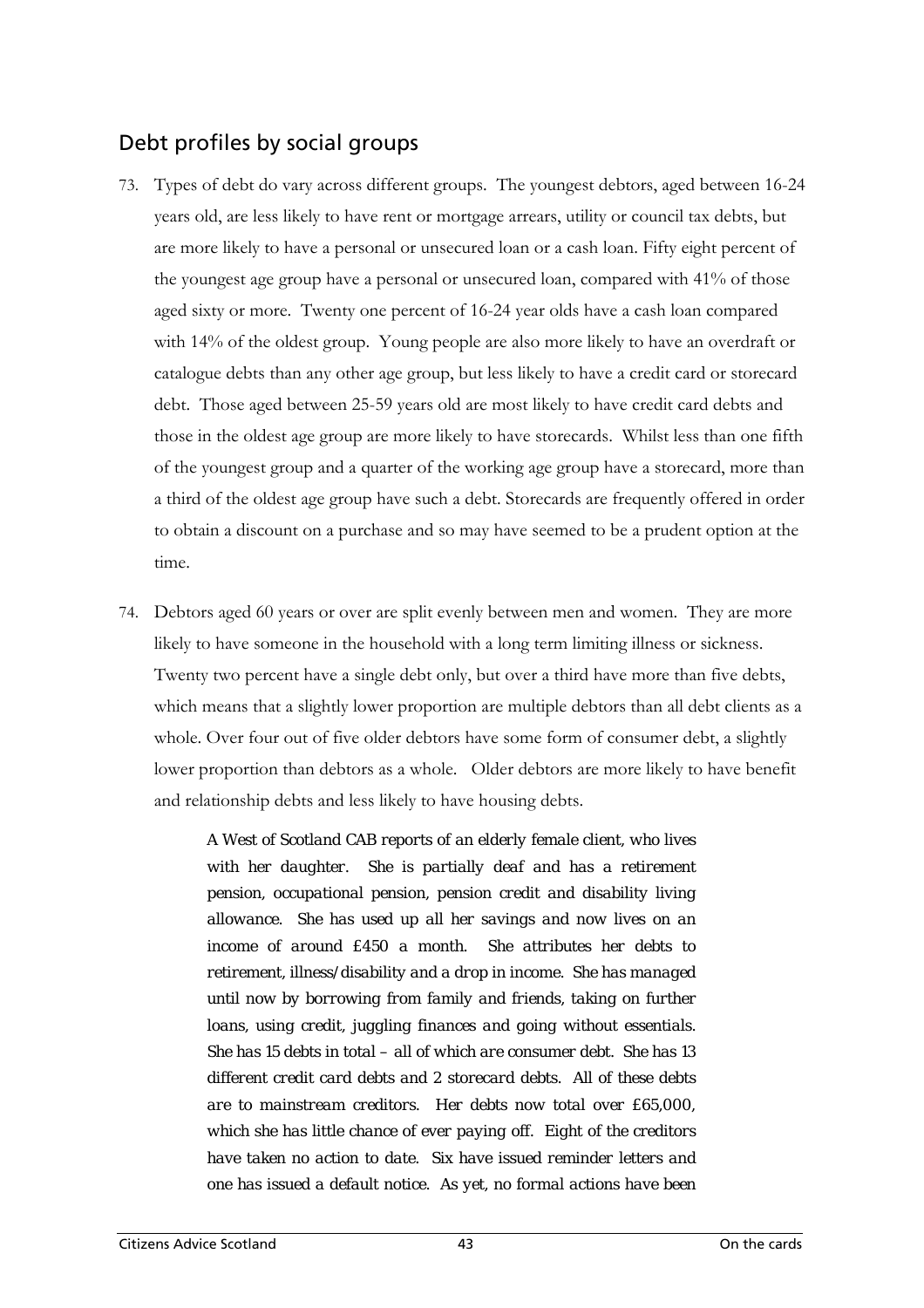*taken by any of the creditors. However, her creditors are looking for payments from the client. She has felt pressurised by their behaviour – one storecard issuer constantly phones up and refuses to listen to her situation stating that she must pay the minimum each month. She is prioritising this storecard over her other debts. She feels she has had misinformation from creditors and is also subject to fees for being in arrears. As well as this, her deafness makes it difficult to discuss her situation clearly with creditors. The CAB has successfully assisted the client to maximise her income. However, this has not really given her any further options as additional benefits have not increased her income enough to look at a trust deed and do not make much impact on the amount of time repayments would take given her age. She has decided to apply for sequestration as repayment would take too long and she has no assets which would be affected by this action.* 

- 75. Female debt clients are less likely to have mortgage arrears or personal or unsecured loans than men and more likely to have cash loan debts, catalogue debts and council tax debts. Less than 2% of women have mortgage arrears, compared to 10% of men. Forty eight per cent of women have a personal or unsecured loan, compared with 57% of men. In contrast, 21% of women have a cash loan, compared with 13% of men. Thirty percent of women have a catalogue debt compared with 9% of men, and 27% of women owe council tax compared with 21% of men.
- 76. There are also distinct patterns across tenure groups. Over 80% of private renters have a personal or unsecured loan compared with 46% of social renters. Social renters are more likely to have a cash loan and catalogue debts, and less likely to have a consolidation loan than other tenure groups. Whilst overall a quarter of all debtors have an overdraft, a third of private renters are in this position. Home owners are more likely to have credit card debts than other groups, whilst those living in 'other' tenures are most likely to have storecard debts. One in four debtors have council tax debts, but this rises to almost a third of home owners. Private tenants and owners are more likely to have utility debts than any other group.
- 77. Most debtors who are not tenants or home owners tend to live with parents or other family, live rent free or in some other situation. This group has high debt to income ratios. They are more likely to be single or living in 'other' households. Both their living arrangements and their high debt to income ratios may be a reflection of a change of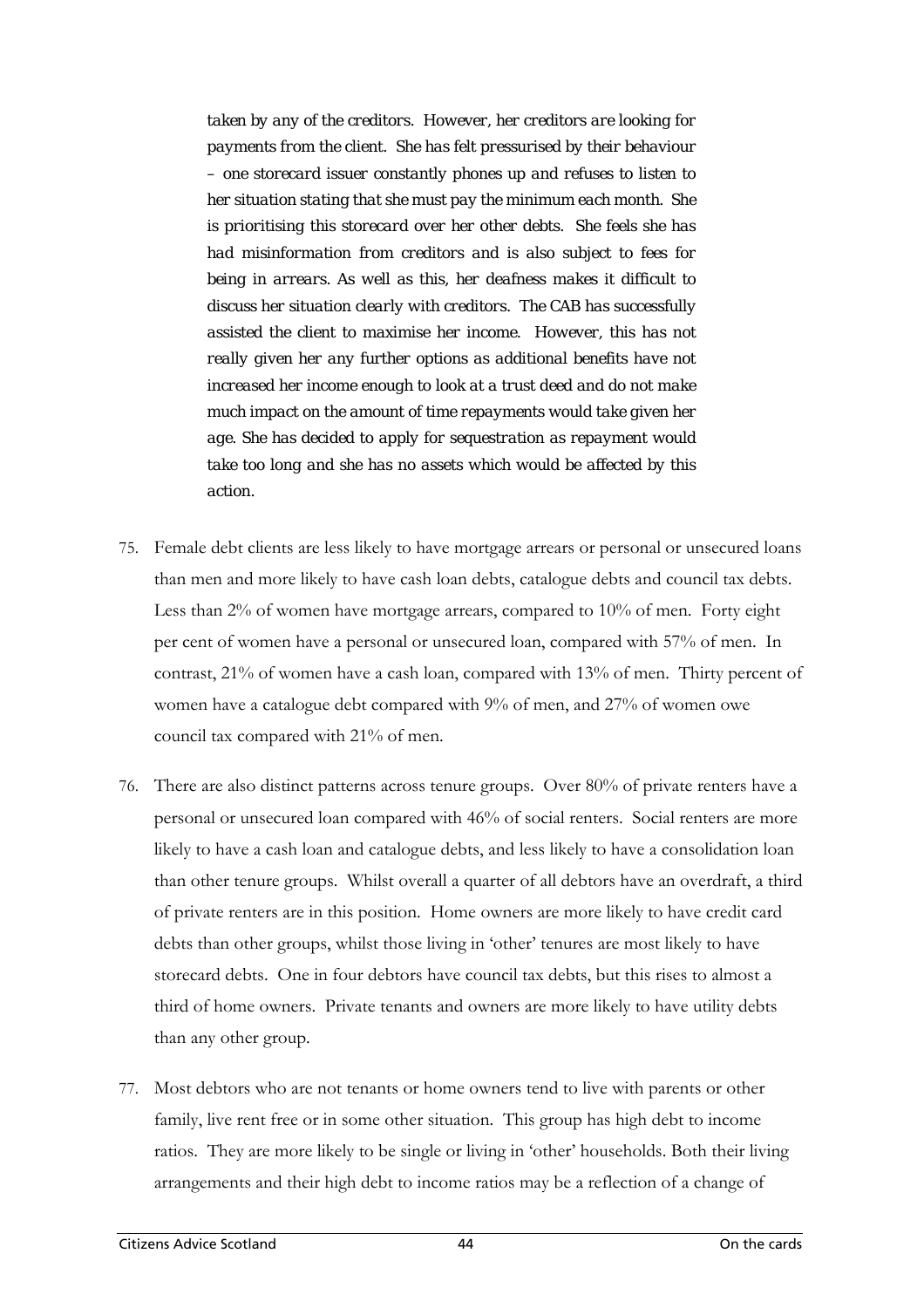circumstances. Non-householders are predominantly younger people, although there are a small number who are over 60 years old. They are more likely to be male than female, more likely to be unemployed or retired, and less likely to be sick or disabled or live in a household where someone has a long term limiting illness or disability. A fifth have a single debt and slightly under a third have more than five debts. Again, this means that a slightly lower proportion are multiple debtors than all debt clients as a whole.

- 78. Single parents are most likely to have rent arrears, cash loans and catalogue debt and least likely to have personal or unsecured loans. However, two thirds of single parents have credit card debts, compared with less than half of single adults. This suggests that credit cards are a debt of poverty as low income households with children may be using them to get by on a daily basis and manage their budgets.
- 79. Single adults are more likely to have consolidation loans. Couples with children and single adults are more likely to have overdrafts. Other households and couples without children are particularly likely to have storecard debts and utility debts. Couples with children are most likely to have council tax debt. Single parents and other households are more likely to have other debts including employment and legal debts.
- 80. Types of debts also vary by income group. Table 17 is based on analysis of three equal sized groups of clients 'banded' according to their income. The average income within each group is given and it can be seen that, in the higher income group, the average income is  $f(1,397)$  a month, still less than the average income in Scotland as a whole. Note that this reflects the current income profile, rather than a previous income level that may have dropped due to a change in circumstances making debts more difficult to manage.
- 81. Those with the lowest incomes are more likely to have rent arrears as they are more likely to be tenants than any other group. However, there are interesting distinctions in the types of consumer debt amongst those with the lowest incomes. They are more likely to have secured loans than any other group. This may relate to a former home, or it may signify borrowing on equity from a council house purchased under the 'Right to Buy' scheme. They are more likely to have a hire purchase agreement than any other group and along with the highest income group are more likely to have a cash loan debt. The middle income group is more likely to have mortgage arrears, credit card, storecard or catalogue debts, suggesting juggling of finances on modest and marginal incomes. The higher income group is more likely to have consumer debts based on personal or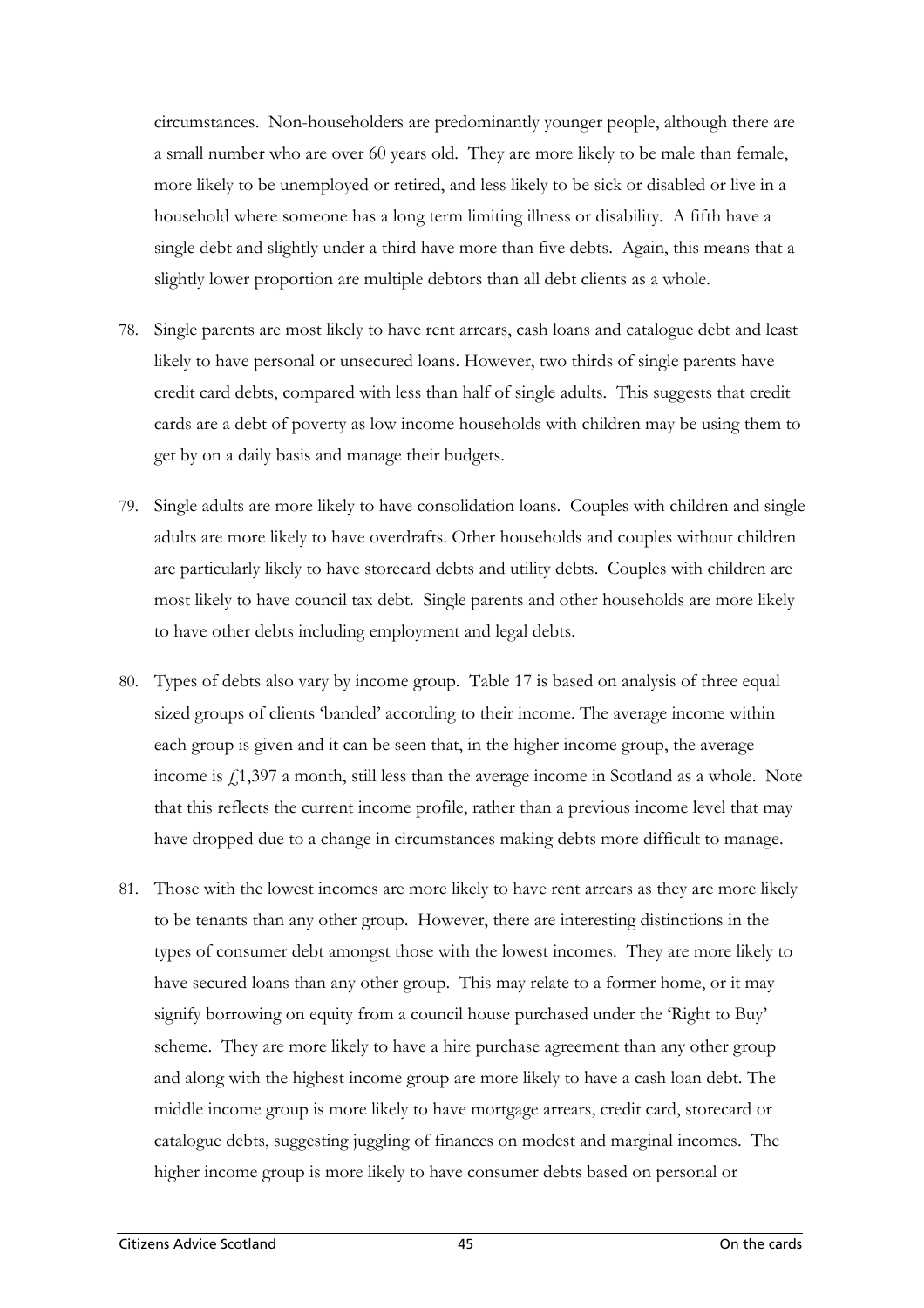unsecured loans or cash loans, overdrafts or storecards. They are also more likely to have consolidation loans reflecting their continuing access to credit, despite their debts. This group is also likely to have utility debts and council tax debts.

| Relative income<br>banding | Net monthly<br>income | Average<br>income<br>within<br>Group | Most likely type of debt                                                                                                 |
|----------------------------|-----------------------|--------------------------------------|--------------------------------------------------------------------------------------------------------------------------|
| Lowest income              | Up to $£480$          | £291                                 | <b>Rent arrears</b><br>Cash Ioan<br>Secured loan<br>Hire purchase agreement<br>Utility debt<br>Social Fund debt          |
| Middle income              | £481-£940             | £715                                 | Mortgage arrears<br>Credit card debt<br>Storecard<br>Catalogue debt                                                      |
| Higher income              | £941 or more          | £1397                                | Personal/unsecured loan<br>Cash Ioan<br>Consolidation Ioan<br>Overdraft<br>Storecard<br>Council tax debt<br>Utility debt |

### Table 17: Debt profiles by income banding

Base: 255

82. Debtors in receipt of Working Tax Credit (WTC) or Child Tax Credit (CTC) are more likely to have rent arrears, cash loans, hire purchase agreement debts, credit card and council tax debts than debtors as a whole. These are also debts of poverty despite clients being in work. Delays in payment of WTC can also be a cause of debt.

> *A West of Scotland CAB reports of a client living with partner, with three children and in full time employment. They have a mortgage, personal loan and other debts and were managing to make essential payments and had applied for the new tax credit. They had heard nothing, in spite of attempts to contact the Inland Revenue by telephone. Their last mortgage payment could not be made due to insufficient funds, resulting in a bank charge of £30. In addition, other standing orders caused their agreed overdraft level of £100 to be exceeded, resulting in further bank charges.*

> *A West of Scotland CAB reports of a female lone parent client aged 33 with two children aged 14 and 15 in full time employment. She was receiving Working Families Tax Credit until April when it changed to WTC and CTC. Because of the mix up and delay in processing of the*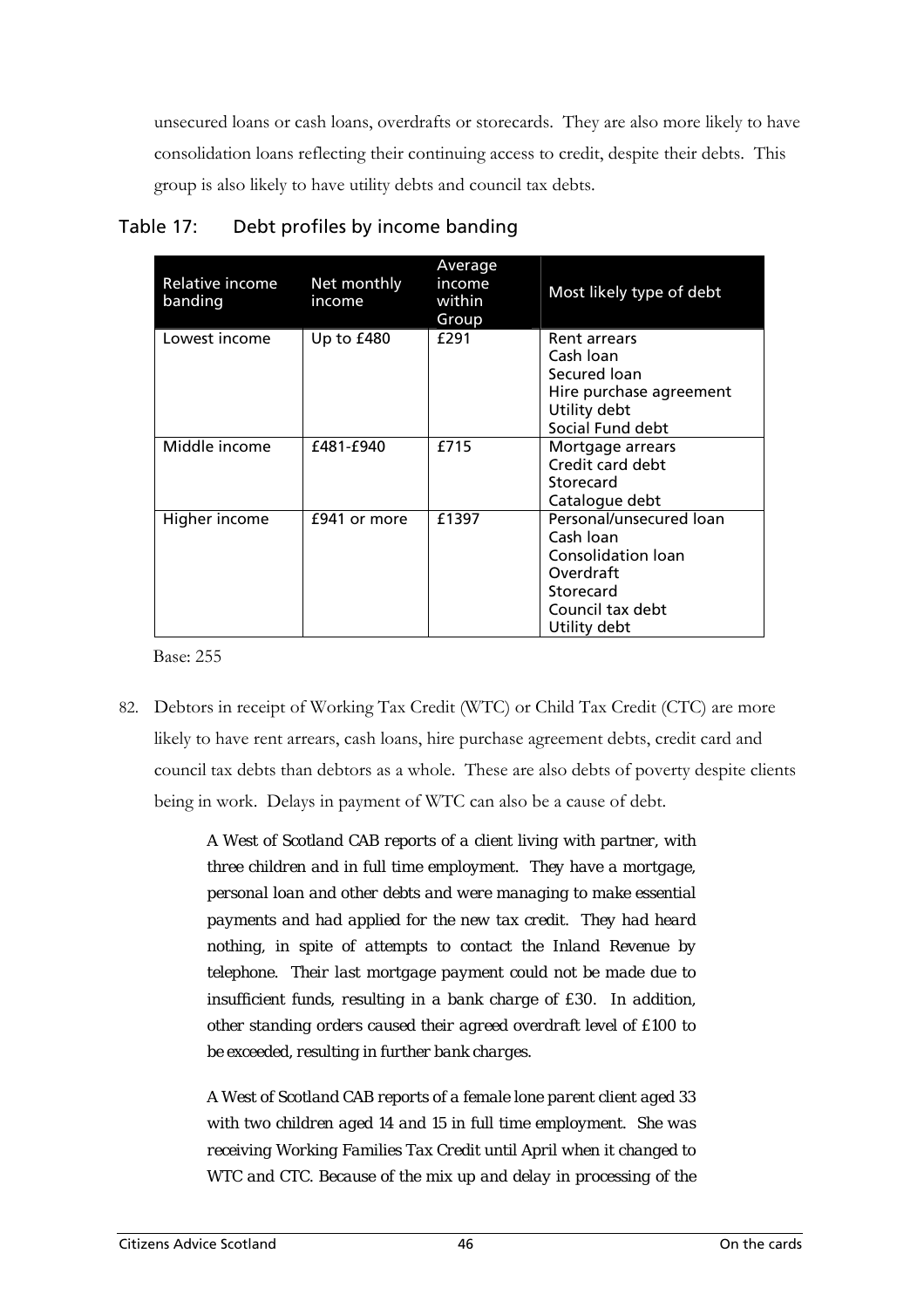*tax credits, the client lapsed into arrears with some of her creditors. She thought she'd managed to cover them by fully using her overdraft facility, but missed one by £3.00 and was charged £30 for not having enough funds in her account to cover a direct debit. The client is most distraught as she feels that this was not her fault and she cannot afford a charge of this size when she is on benefits. The CAB is trying to negotiate with the bank in this regard.*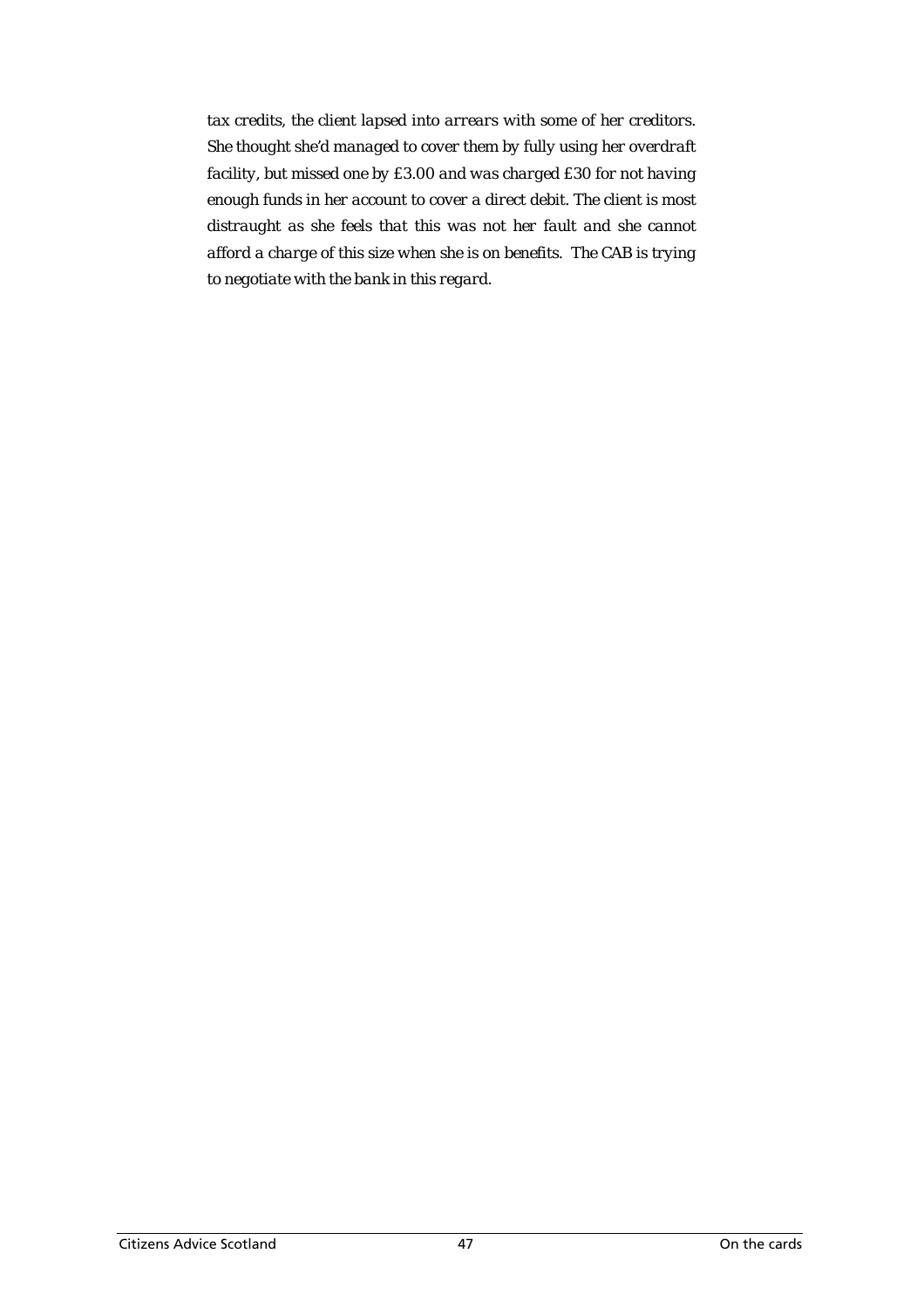# Types of creditor

83. Table 18 shows that most debts are owed to mainstream creditors. Local authorities are also significant as creditors in council tax and rent arrears cases $62$ . Non-status or subprime lenders lend to those who may find it difficult to get credit from mainstream sources, such as people in casual work, non-home owners and those with impaired credit ratings<sup>63</sup>. They include doorstep lenders and licensed money-lending companies, which may charge high interest rates.

### Table 18: Main types of creditor

| Type of creditor | No of times<br>mentioned | % of debt clients<br>mentioning this |
|------------------|--------------------------|--------------------------------------|
| Local authority  | 113                      |                                      |
| Mainstream       | 1.095                    | 89                                   |
| Non-status       | 117                      |                                      |
| Don't know       | 26                       |                                      |

Base: 1,351

84. Table 19 shows the pattern of lending across the different consumer debts. Mainstream creditors are the dominant creditors in all the main categories of debts, except for cash loans. Non-status creditors make around two thirds of cash loans, but otherwise account for a small proportion of total debts, although they are also significant creditors amongst those with secured loans, catalogue debts and hire purchase agreements.

#### Table 19: Creditors by consumer debts

| Type of consumer debt      | Mainstream<br>creditor | Non-status<br>creditor |
|----------------------------|------------------------|------------------------|
| Credit card                | 97%                    | 3%                     |
| Personal/unsecured loan    | 96%                    | 4%                     |
| Storecard                  | 95%                    | 5%                     |
| Catalogue                  | 79%                    | 21%                    |
| Cash Ioan                  | 35%                    | 65%                    |
| Overdraft                  | 100%                   |                        |
| Hire purchase agreement    | 83%                    | 16%                    |
| Other consumer debt        | 100%                   |                        |
| <b>Consolidation loans</b> | 100%                   |                        |
| Secured loans              | 77%                    | 23%                    |

 $\overline{a}$ 

<span id="page-62-0"></span> $62$  Note that rent arrears are classified as mainstream debts.

<span id="page-62-1"></span><sup>63</sup> See *Tackling Loan Sharks and more,* Susan McPhee, CAS, September 2001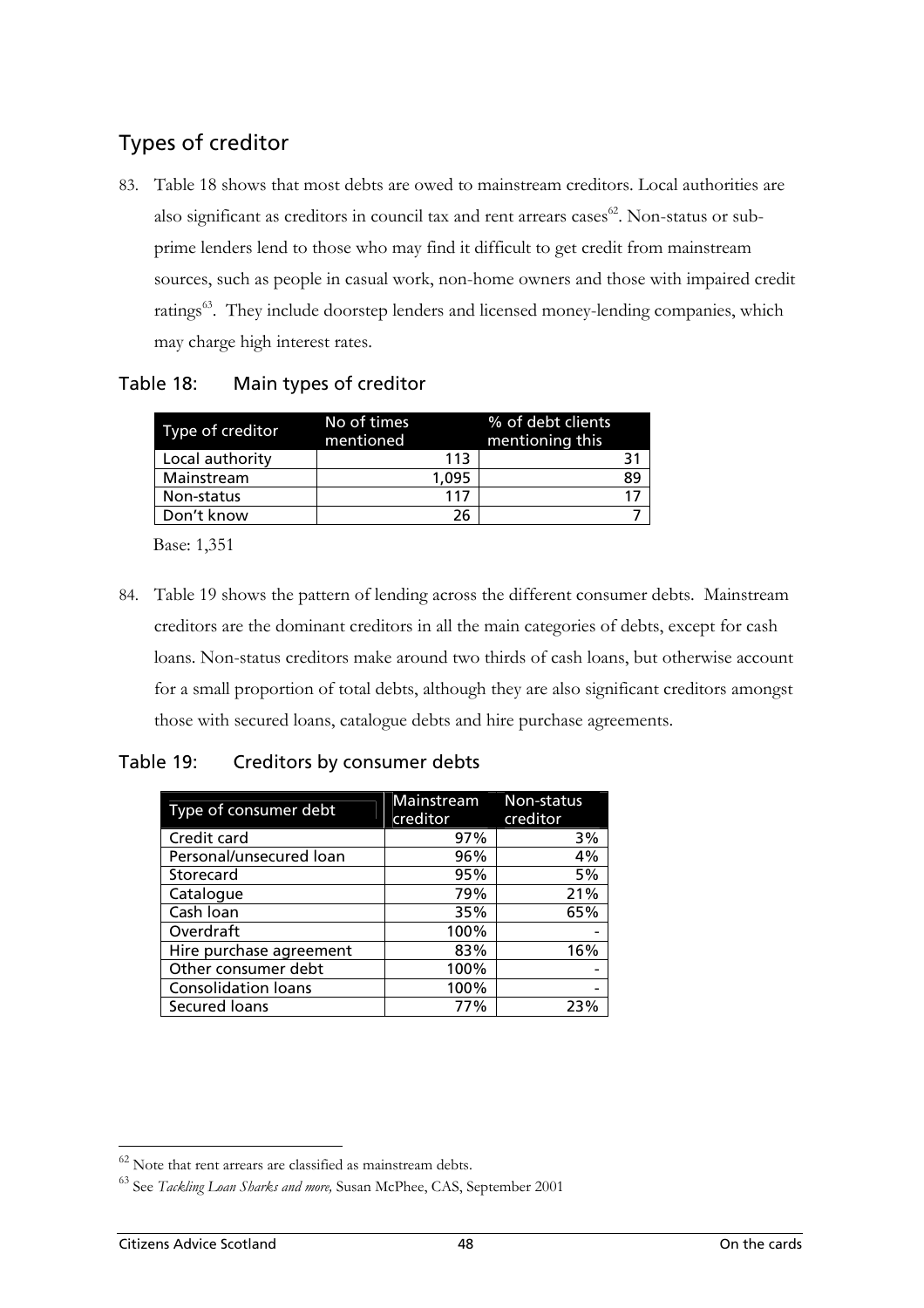# Actions to recover debts

- 85. Actions taken by creditors to recover debts can be informal, such as sending reminder letters, or the agreement of repayment plans, or negotiation with the client and the CAB. Less positive forms of conduct are also used and these are discussed more fully in paragraph [90](#page-65-0) below. Actions also involve more formal enforcement steps, such as referrals to a debt collection agency or court action and the use of diligence to recover debts. Clients in the survey were asked to provide information on the last action taken by creditors at the time of seeking advice. Information was also collected on the type of formal recovery action, if any, taken by that point.
- 86. Table 20 shows the type of action taken by creditors at the time the client sought advice from the CAB and includes both informal and formal actions. Overall, a little over a fifth (22%) of creditors had taken no action at all. However, utility companies, local authorities and housing debt creditors were all more likely to have taken some action than ordinary consumer creditors. A comparison with the 2001 *In too deep* research shows that then some 28% of creditors had taken no action and, across different debts, there had been no action in around a fifth to a third of cases. For specific debts where there is comparable data from 2001, it is clear that, overall, creditors are more likely to be taking some action across all forms of debt and that this is particularly true in cases of the priority debts.
- 87. Overall, about a quarter of clients had received reminder letters before they sought advice from the CAB. Creditors had taken formal action in a minority of cases, suggesting that most creditors would prefer to use informal recovery methods than risk the expense of formal court action. In particular, creditors in cases of personal or unsecured loans and credit card debts are less likely to have taken any action at all by the time the client sought advice.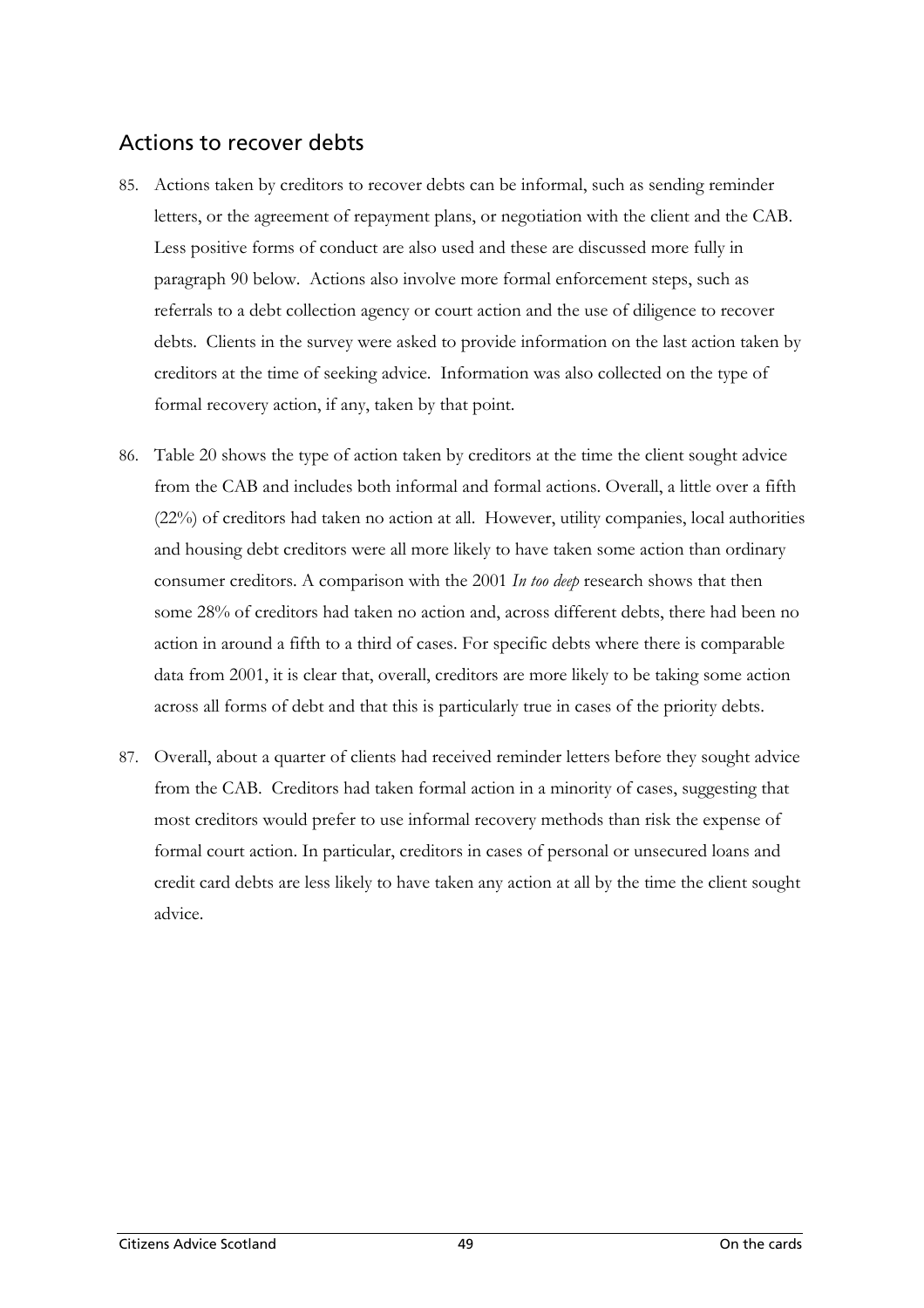| Type of last action                       | No of<br>cases | % of all<br>debts | Rent<br>Arrears<br>$\frac{9}{6}$ | Mortgage<br>Arrears %    | Council<br>tax<br>arrears<br>$\frac{1}{2}$ | Utility<br>debts %       | Personal/<br><b>Unsecured</b><br>loans % | Credit<br>Card<br>debt % | Storecard<br>debt % |
|-------------------------------------------|----------------|-------------------|----------------------------------|--------------------------|--------------------------------------------|--------------------------|------------------------------------------|--------------------------|---------------------|
| No action to date                         | 283            | 22                | 13                               |                          | 6                                          | 3                        | 27                                       | 26                       | 13                  |
| <b>Actions</b>                            |                |                   |                                  |                          |                                            |                          |                                          |                          |                     |
| <b>Reminder letters</b>                   | 313            | 24                | 21                               | 20                       | 20                                         | 30                       | 22                                       | 28                       | 19                  |
| Referral to debt collection               | 197            | 15                |                                  |                          | 4                                          | 16                       | 15                                       | 18                       | 17                  |
| agency                                    |                |                   |                                  |                          |                                            |                          |                                          |                          |                     |
| Default notice issued                     | 146            | 11                | 13                               |                          | 3                                          | 8                        | 16                                       | 11                       | 17                  |
| Repayment plan agreed                     | 134            | 10                | 4                                |                          | 4                                          | 8                        | 9                                        | 11                       | 20                  |
| In negotiation with CAB                   | 88             |                   | 13                               |                          | 4                                          | 10                       | b                                        | 4                        | 11                  |
| Court action initiated/decree<br>obtained | 53             | Δ                 | 29                               | 40                       |                                            | 13                       |                                          |                          | $\overline{2}$      |
| Don't know/other                          | 43             | 3                 | 8                                | 27                       | 3                                          | 10                       |                                          |                          | $\mathbf{2}$        |
| <b>Referral to Sheriff Officers</b>       | 24             |                   | $\overline{\phantom{0}}$         |                          | 25                                         |                          | ا>                                       |                          |                     |
| Summary warrant obtained                  | 24             |                   | $\overline{\phantom{0}}$         | $\overline{\phantom{0}}$ | 28                                         | $\overline{\phantom{0}}$ |                                          | $\overline{\phantom{0}}$ | -                   |

### Table 20: Last action undertaken by creditor at the time client sought advice

Note: Based on recovery stage reached at the time advice was sought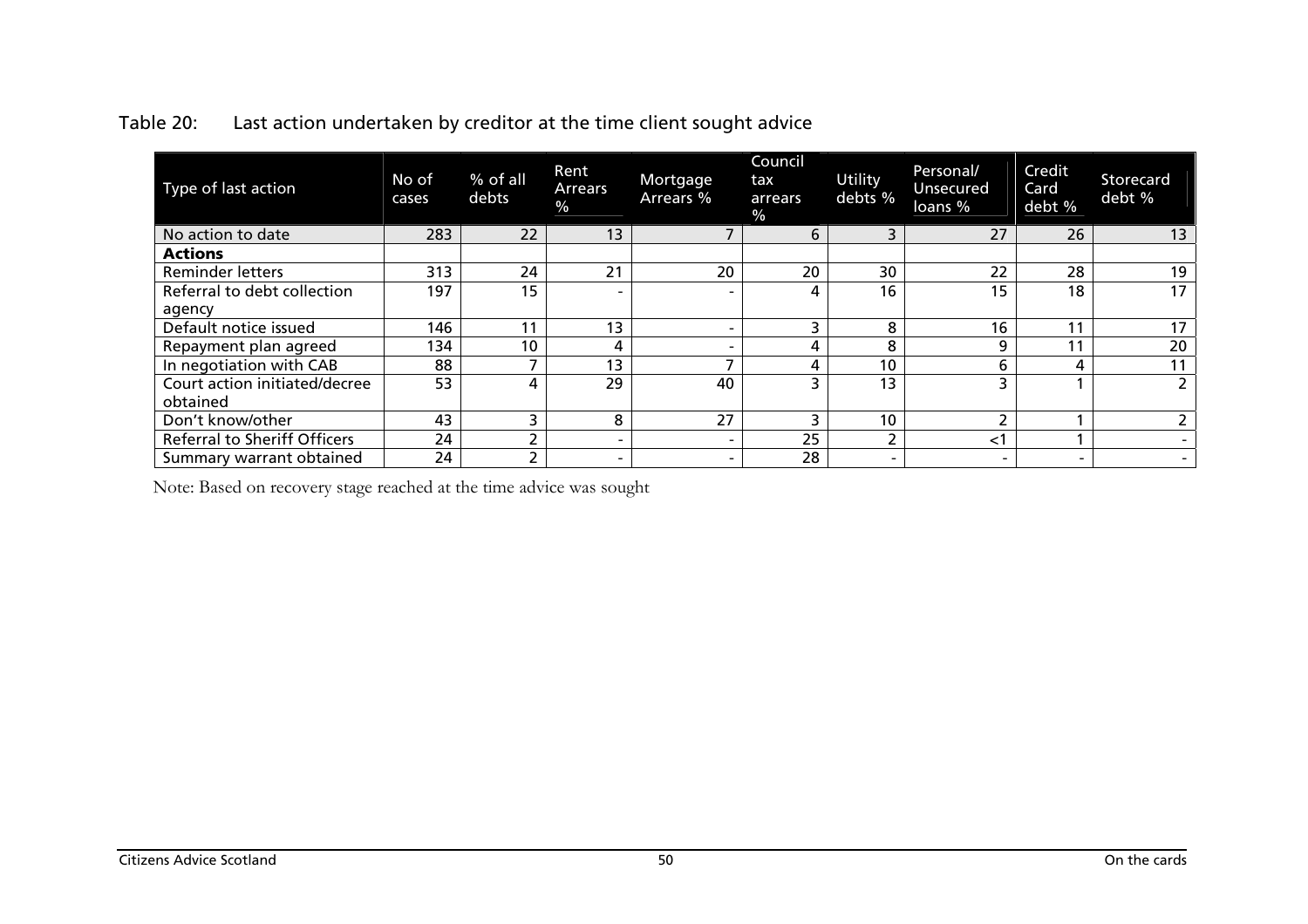- 88. Although taking no action is now less common than it was in the 2001 *In too deep* research, the pattern of recovery actions across different creditors is similar to that found in 2001. Consumer creditors are more likely to have taken no action than other creditors and far less likely to take any formal action to recover the debt. Although recent references to a *'culture of complacency'* have been targeted at clients who do not address their financial difficulties until late in the day<sup>64</sup>, it might also be said to apply to particular consumer creditors who are, apparently, doing very little. Some are not even taking informal action. This may be because they are prepared to let debt pile up and wait for clients' circumstances to change.
- 89. Informal action may be the preferred strategy for creditors, in comparison to pursuing the client through court, which is expensive and might give the debtor access to bankruptcy. Creditors may be reluctant to pursue formal court action in situations where it is not clear whether the debtor has assets or income to make this worthwhile. This situation may give clients a respite but that could be short-lived now that interest rates have started to rise. However, there is case evidence that, where they do take informal actions, this can be distressing for clients. There are also implications for other creditors where there is multiple debt, as they are effectively in competition with each other to ensure that the debtor prioritises their debt over others.
- <span id="page-65-0"></span>90. Table 21 shows that, at the time of the enquiry, in two out of five cases, creditors are negotiating repayment terms with the CAB. Other forms of creditor conduct are less positive. With a quarter of clients reporting that they had experienced behaviour or language that seeks to pressurise them. One in six clients had been threatened with debt recovery without court action and a similar number felt under pressure to refinance, take out further borrowing or take out a consolidation loan. One in six had also had a financial statement or offer rejected. One in ten reported a threat of repossession and a similar proportion were under threat of disconnection of services. Repossession proceedings had been completed or were underway in a number of cases at the time advice was sought. A small number of creditors have refused to negotiate with the CAB.

<span id="page-65-1"></span>see *Time to Tackle the Culture of Complacency*, CCCS, 5 November 2003, <http://www.cccssecure.co.uk/ew/media/2003/03nov05.htm>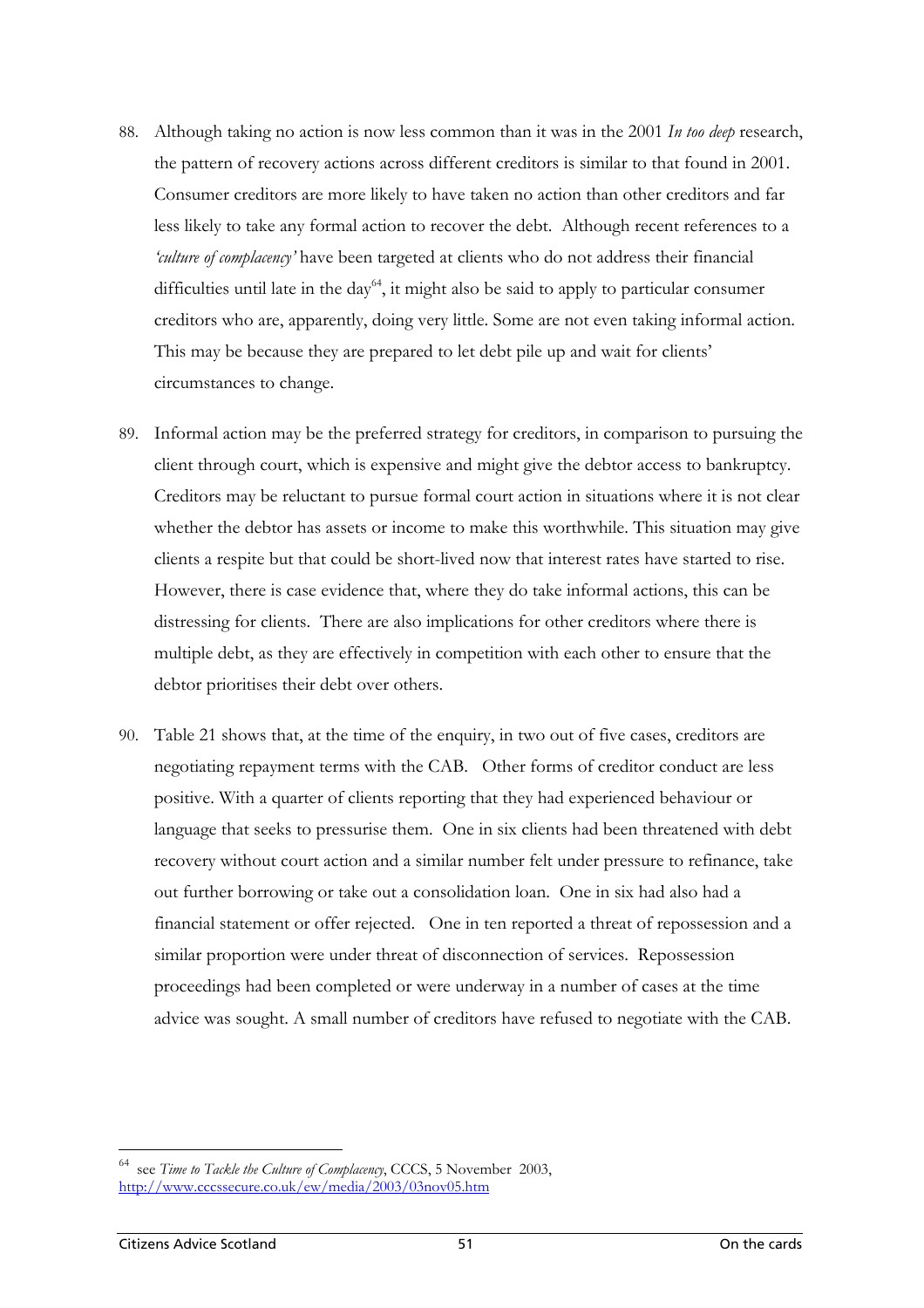| Table 21: |  | Other forms of creditor conduct: Informal and other actions |
|-----------|--|-------------------------------------------------------------|
|           |  |                                                             |

| Nature of conduct                                    | <b>Number of times</b> | % of clients    |  |  |
|------------------------------------------------------|------------------------|-----------------|--|--|
|                                                      | mentioned              | mentioning this |  |  |
| Negotiating agreed repayment terms with CAB          | 106                    | 41              |  |  |
| Fees/charges for non-payment including court fees    | 80                     | 31              |  |  |
| Behaviour/language that seeks to pressurise the      | 62                     | 24              |  |  |
| debtor                                               |                        |                 |  |  |
| Threat of debt recovery without court action         | 43                     | 17              |  |  |
| Rejection of client financial statement/offer        | 41                     | 16              |  |  |
| Pressure to refinance/ take out further borrowing    | 39                     | 15              |  |  |
| Pressure to take out consolidation loan              | 34                     | 13              |  |  |
| Misinformation to debtor                             | 28                     | 11              |  |  |
| Threat of repossession                               | 25                     | 10              |  |  |
| Threat of or disconnection of services               | 25                     | 10              |  |  |
| Repossession proceedings commenced/completed         | 21                     | 8               |  |  |
| Other conduct                                        | 14                     | 5               |  |  |
| Use of different firms of Sheriff Officers to pursue | 10                     | 4               |  |  |
| different years' council tax arrears                 |                        |                 |  |  |
| Allocation of payments to previous years' council    | 10                     | 4               |  |  |
| tax arrears                                          |                        |                 |  |  |
| Refusal to negotiate with CAB                        | 4                      | 2               |  |  |
| None of the above                                    | 41                     | 16              |  |  |

Base: 258. Note: excludes formal court action

91. One form of 'informal action' that is used to intimidate debtors is the threat of legal action that is inappropriate. There is case evidence that shows deliberate use of client's lack of awareness of the abolition of poindings and warrant sales to pressurise clients.

> *An East of Scotland CAB reports of a female client in her forties who is a lone parent with a 17 year old child. She is on long term sick leave, and is unable to return to her job. She contacted the CAB in great distress as her bank had passed one of their debts to debt collectors. Their demand letter indicated that "your possessions will be seized". No information was given on the debtor protections introduced by the Debt Arrangement and Attachment (Scotland) Act, and the client perceived this phrase as a threat. The CAB was able to advise the client on the new Act and provide her with advice and information on her options.*

> *A West of Scotland CAB reports of a female lone parent client in her thirties with one child. She is in receipt of Working Tax Credit. She is £24,000 in debt. She had a debt with a credit card company who sold the debt on. The debt collection agency that bought the debt started phoning the client numerous times a day at work and at home. Her boss told them to stop phoning her at work but they still did this constantly. They told her they were going to sell her home, arrest her wages and sell goods from her home. She has been paying £20 per*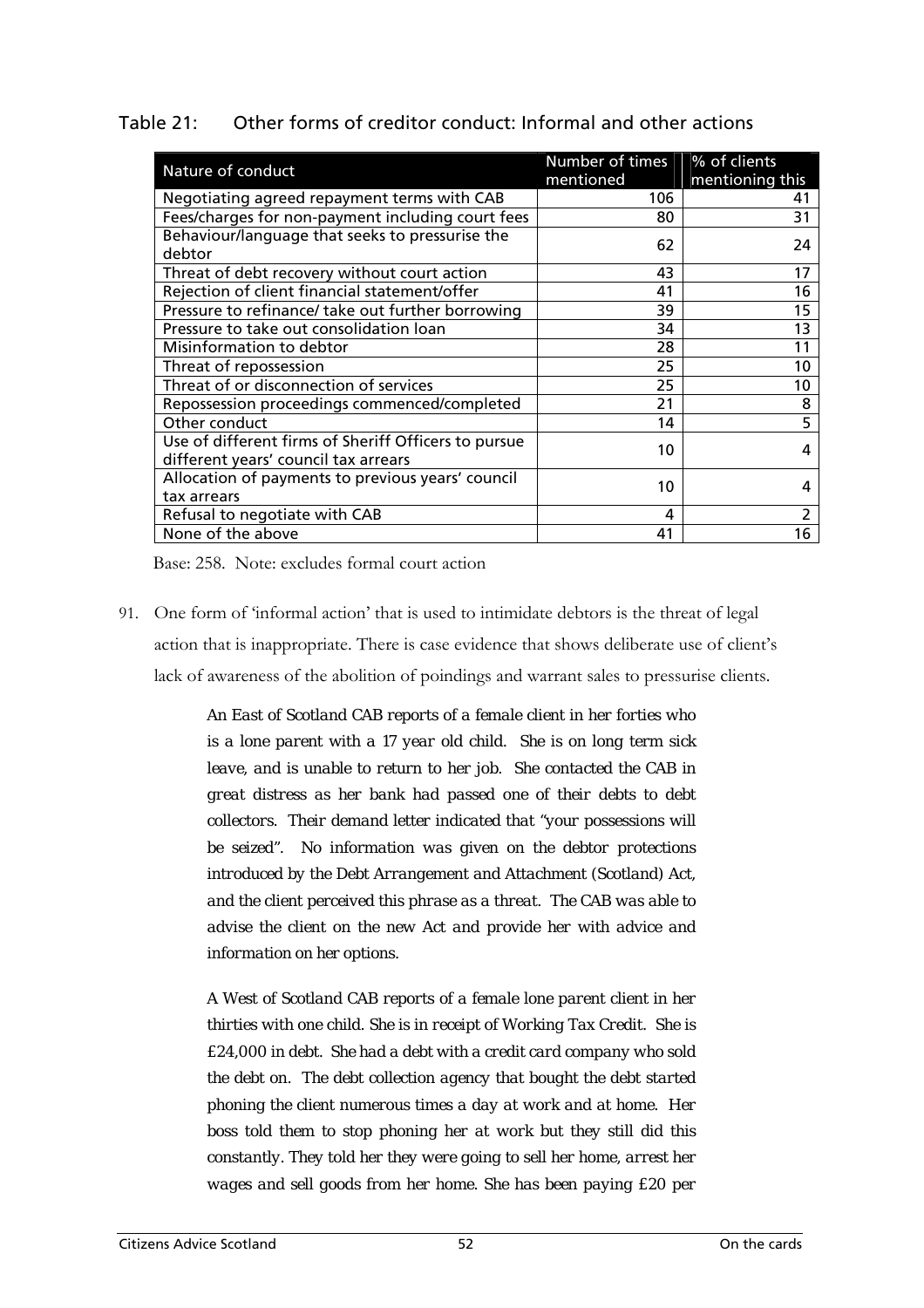*month to the credit card company and has never missed a payment, but they are wanting more. The CAB phoned both the debt company and the credit card company and told them they would be reporting them to the OFT.*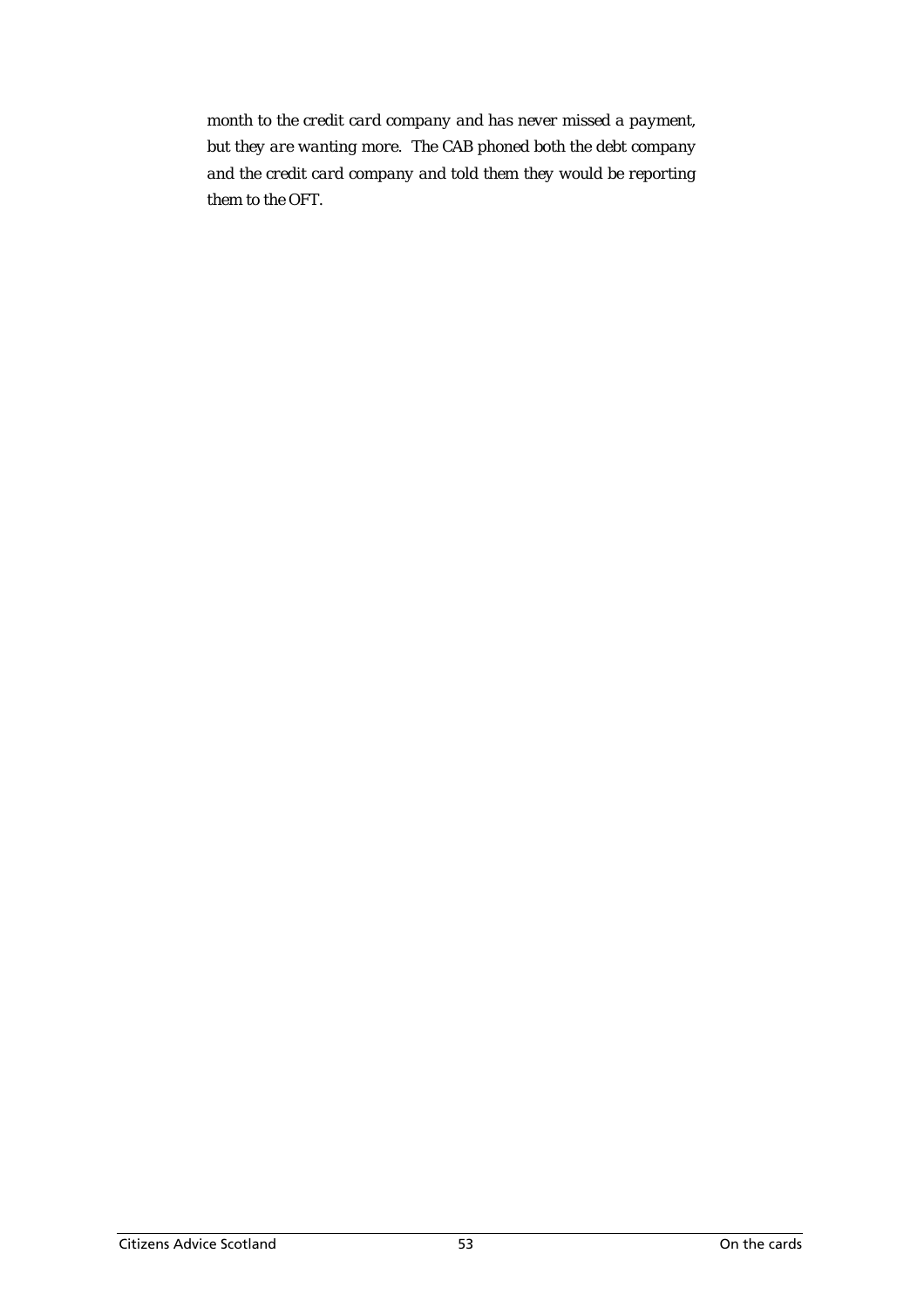# Forms of diligence

- 92. Different creditors have different diligence options open to them to recover debt and these will affect the patterns of enforcement action. Council tax collection is based on statutory provisions that allow payment in instalments through a variety of methods. Where instalments are missed, clients will be sent a reminder but can lose their right to pay by instalments. Further reminders may be sent, but at this point the local authority can take formal recovery action through the power to apply to the Sheriff Court for a summary warrant. Before a local authority applies for a summary warrant, they must issue a final demand. However, unlike other forms of court-based debt recovery action, the procedure does not require that any further notice be served on debtors to notify them of impending court action. Twenty eight percent of council tax debts had a summary warrant obtained. Technically, this demonstrates that the court has accepted that the debtor is liable for the debt. However, since the debtor is not given an opportunity to appear in court to dispute any facts, it is possible that the debtor is not liable for the debt in question or is liable only in part. Where a local authority is granted a summary warrant a surcharge of 10% of the amount owed is added to the account. A further quarter of council tax debts had been referred to the Sheriff Officers for enforcement or recovery.
- 93. Granting of a summary warrant opens up further diligence options for the local authority, including arrestment of earnings and bank arrestments. Bank details are not necessary to do a bank arrestment. The procedure is that a Sheriff Officer presents the name and address of the debtor to a bank and the bank is responsible, at its own cost, for establishing whether an account is held with them. Citizens Advice Scotland has already published a report and briefing which illustrate the hardship that this can cause clients, not least where clients are dependent on social security benefits paid directly into their bank  $\arccos 65$ .
- 94. Table 22 shows that whilst there are a small number of such actions amongst debt clients in the survey, bank arrestments and earnings arrestments are largely used by local authorities for recovery of council tax arrears.

<span id="page-68-0"></span><sup>&</sup>lt;sup>65</sup> Citizens Advice Scotland, Briefing on Bank Arrestments and Social Security Benefits, January 2003 and Frozen Money – bank arrestments, CAS, June 2001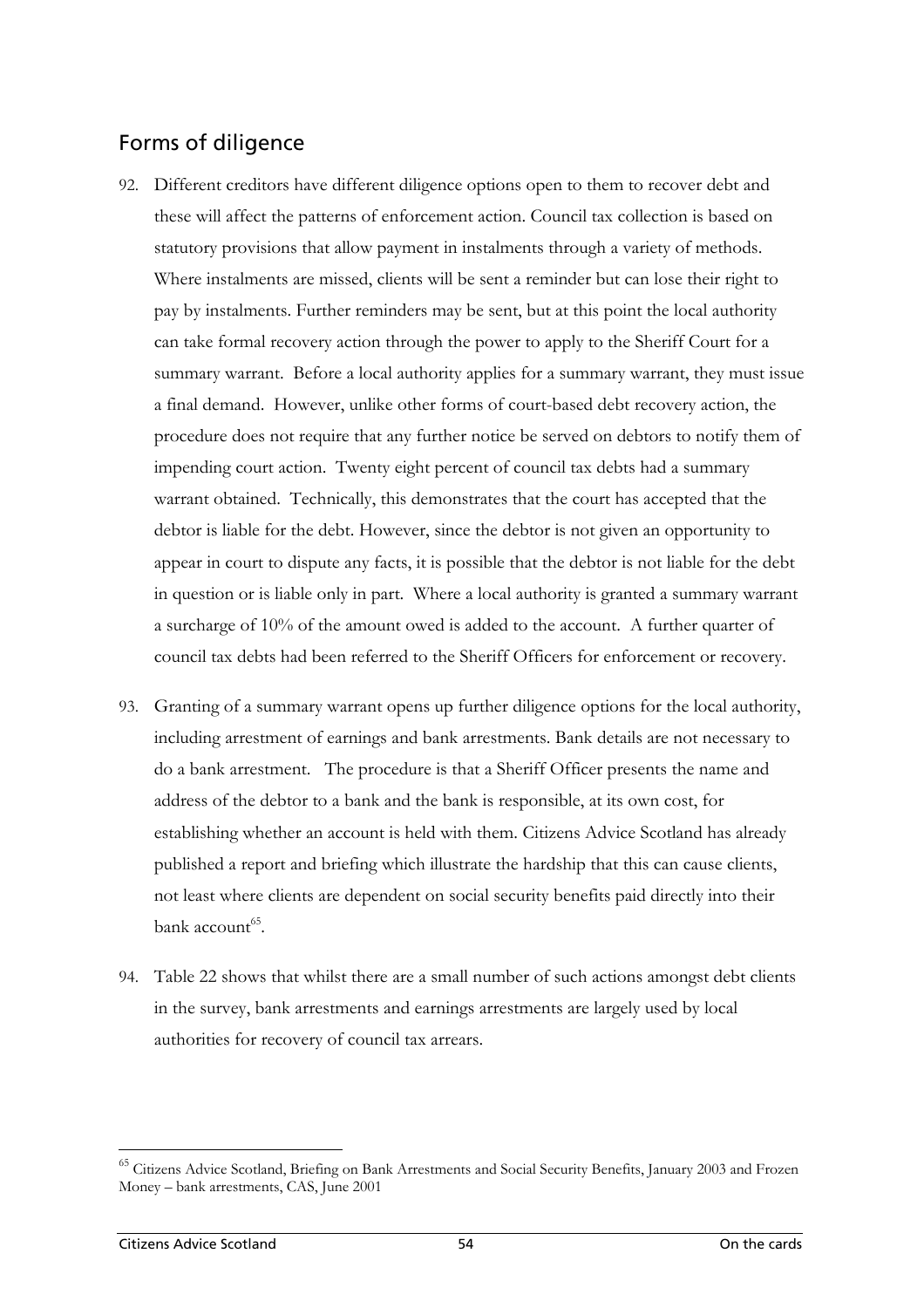| Type of formal recovery action        | No of<br>cases | % of all<br>debts | Rent<br>arrears<br>% | Mortgage<br>arrears % | Council<br>tax arrears<br>$\frac{0}{0}$ | Utility<br>debts %       | Personal/<br>Unsecured<br>loans % | Credit<br>Card<br>debt % | Storecard<br>debt % |
|---------------------------------------|----------------|-------------------|----------------------|-----------------------|-----------------------------------------|--------------------------|-----------------------------------|--------------------------|---------------------|
| No formal action taken                | 1,080          | 87                | 54                   | 55                    | 35                                      | 71                       | 95                                | 96                       | 86                  |
| <b>Actions</b>                        |                |                   |                      |                       |                                         |                          |                                   |                          |                     |
| Summary warrant obtained              | 38             |                   |                      |                       | 34                                      |                          |                                   | $\overline{\phantom{0}}$ |                     |
| Repossession action or other forms of | 34             |                   | 25                   | 27                    |                                         |                          |                                   |                          | 12                  |
| legal action                          |                |                   |                      |                       |                                         |                          |                                   |                          |                     |
| Other                                 | 19             |                   | 8                    |                       | h                                       | 14                       |                                   |                          |                     |
| Sequestration proceedings initiated   | 12             |                   |                      |                       |                                         |                          |                                   | $<$ 1                    |                     |
| Charge for payment obtained           | 10             |                   |                      |                       |                                         |                          |                                   | $\overline{\phantom{0}}$ |                     |
| <b>Bank arrestment</b>                | 8              |                   |                      |                       |                                         |                          |                                   | $<$ 1                    |                     |
| Earnings arrestment                   | 8              |                   |                      |                       | 10                                      |                          |                                   |                          |                     |
| Threat of attachment order or EAO     | 8              |                   |                      |                       |                                         |                          |                                   |                          |                     |
| Notice of attachment order            | 8              |                   |                      |                       |                                         |                          |                                   |                          |                     |
| Threat of repossession                | 8              |                   | 11                   | ົ                     |                                         |                          |                                   |                          |                     |
| Threat of sequestration               |                |                   | 4                    |                       |                                         | 6                        |                                   | $\overline{\phantom{0}}$ |                     |
| Notice of earnings arrestment         |                | ≺`                |                      |                       |                                         |                          |                                   |                          |                     |
| <b>Repossession complete</b>          |                | ا>                |                      | q                     | $\overline{\phantom{0}}$                | $\overline{\phantom{0}}$ |                                   | $\overline{\phantom{0}}$ |                     |

### Table 22: Type of formal recovery action taken by creditor at the time client sought advice

Base: 1,245 cases. Note: % may not add to 100 due to rounding.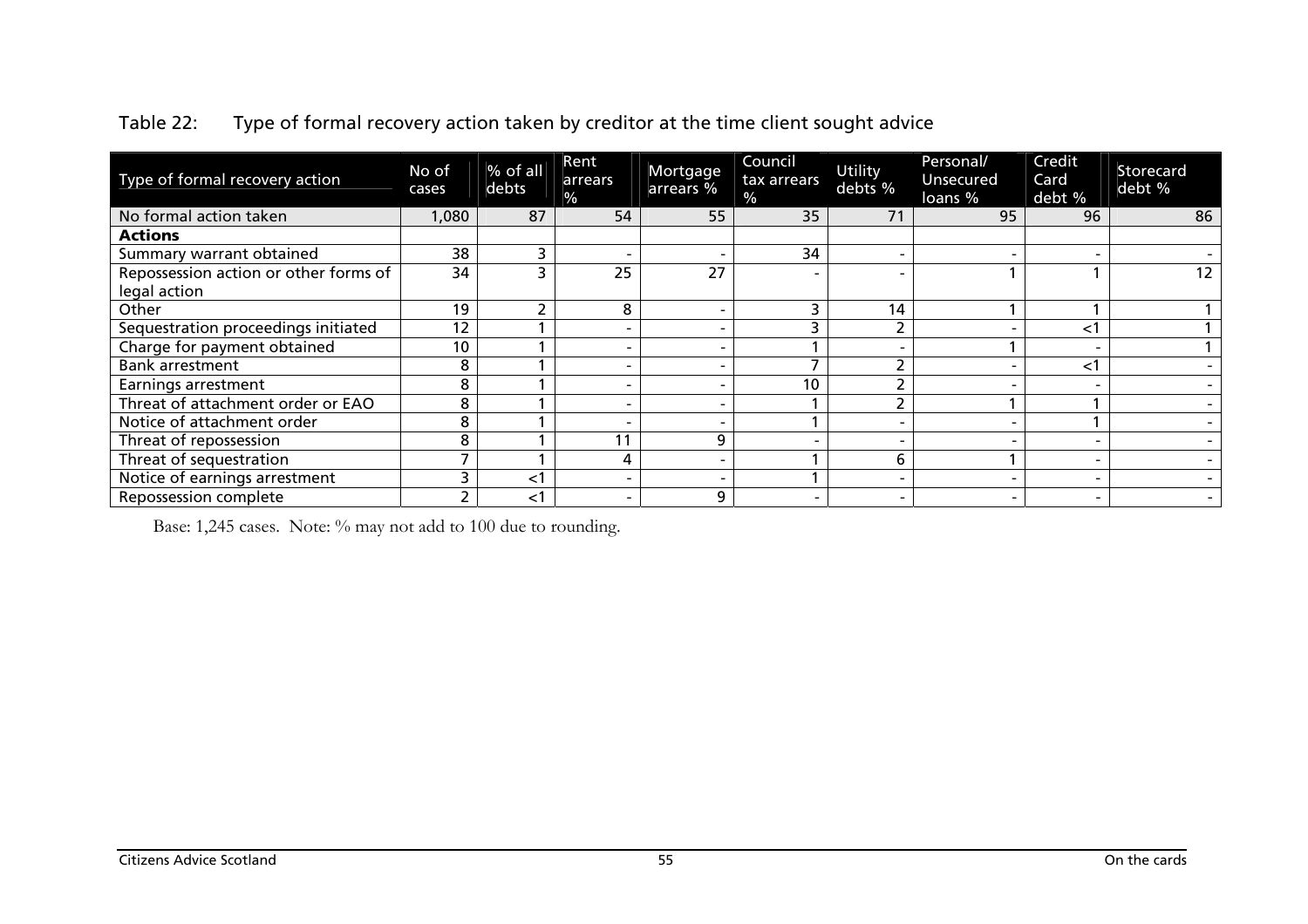95. Case evidence shows that people in receipt of tax credits are particularly vulnerable to losing access to all of their income should they be the subject of debt enforcement action in relation to council tax arrears. In any event, it is unclear in law whether tax credits should be subject to bank arrestment.

> *A West of Scotland CAB reports of a female lone parent with four young children in part time employment. She has been told by letter that her bank account is being arrested for council tax arrears. Her tax credits and wages are being paid into this account and this will leave her no money to pay her rent or any other bills.*

> *A West of Scotland CAB reports of a female lone parent client in full time employment. She is working and receives Working Tax Credit and Child Tax Credit, but owes council tax. A firm of Sheriff Officers has frozen her bank account but the only money she had in the account was backdated tax credits from the Inland Revenue which was paid by cheque into her account. She phoned the bank who said that they couldn't do anything about it because, in their view, payments lot their protection from arrestment once they had been paid into a bank account. She phoned the Sheriff Officers who agreed that if she could prove it was a cheque from the Inland Revenue then they would release the money. The client had been trying to contact the Inland Revenue all day without success and came to the CAB for help. The CAB advised the client to go directly to her local tax office to get the proof to release the money; very time consuming for something that should have been handled over the phone.*

- 96. An earnings arrestment will continue every week or month until the debt is paid off, so is more likely to be successful in recouping the debt than a bank arrestment, unless the debtor loses their job. However creditors, particularly local authority creditors, may not always have access to current employment details, which can make bank arrestments a preferable option.
- 97. It is also possible for there to be double diligence, where a debtor faces both an earnings arrestment and a bank arrestment. This may arise where Sheriff Officers deliberately pursue both earnings arrestment and bank arrestment, or a local authority may employ different firms of Sheriff Officers to pursue different council tax debts, perhaps from different years, with the same client. There are a small number of cases where double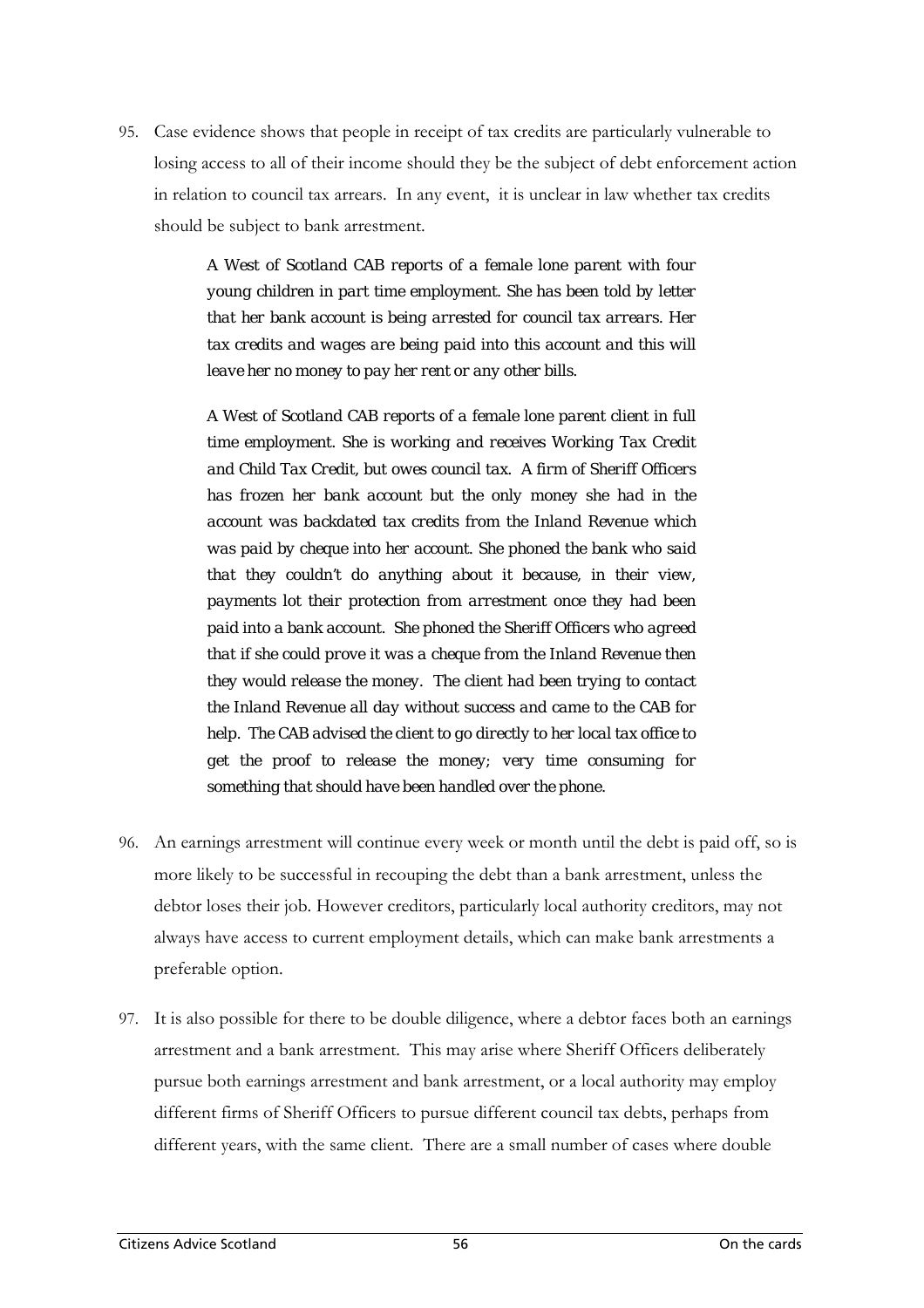diligence is reported in the survey although it is not known which scenario is more common.

*An East of Scotland CAB reports of a single male client in full time employment. He has had an earnings arrestment of £100 in respect of council tax arrears, and has now had his bank account frozen because the council used two sets of sheriff officers for different arrears payments periods. The client thought he had an arrangement with the council to pay off his arrears and was unaware that different sets of sheriff officers can use different enforcement methods of recovery at the same time. The CAB negotiated with both firms for a conjoined earnings arrestment.*

- 98. Ordinary creditors can also use bank and earnings arrestments as a form of diligence, but there are few incidences of such use from the survey evidence. Citizens Advice Scotland case evidence suggests that such creditors prefer inexpensive, informal debt recovery methods. Another reason for the apparent small scale of formal actions by ordinary creditors in relation to the scale of debt, may be that some creditors may be based in England and, accordingly, may not be familiar with the different legal remedies in Scotland. Local authorities are, of course, by definition Scottish and familiar with the Scottish legal system.
- 99. Like local authorities, utility companies, landlords and mortgage lenders are more likely to have taken some form of action to recover debts than ordinary creditors. Utility companies take a variety of actions including the use of debt collection agencies and the use of sequestration. Case evidence shows that some clients have little option but to agree to the installation of a prepayment meter in order to have fuel supplies.

*A North of Scotland CAB reports of a female client aged 19 who is a lone parent with two children both aged under three. She is unemployed and in receipt of incapacity benefit, income support and child benefit. Her husband left her the day before she visited the CAB. On the day she did visit the CAB, Sheriff Officers had forced entry into her home and disconnected the gas supply. The client uses gas for cooking, water and heating and was totally unaware of the unpaid bill. The utility company would not accept the client as a customer, and stated that even if they would they would want the full amount of arrears paid before considering reconnection. At first they were unwilling to speak to the CAB adviser, and requested to speak to the husband directly. The CAB negotiated on behalf of the client, pointing*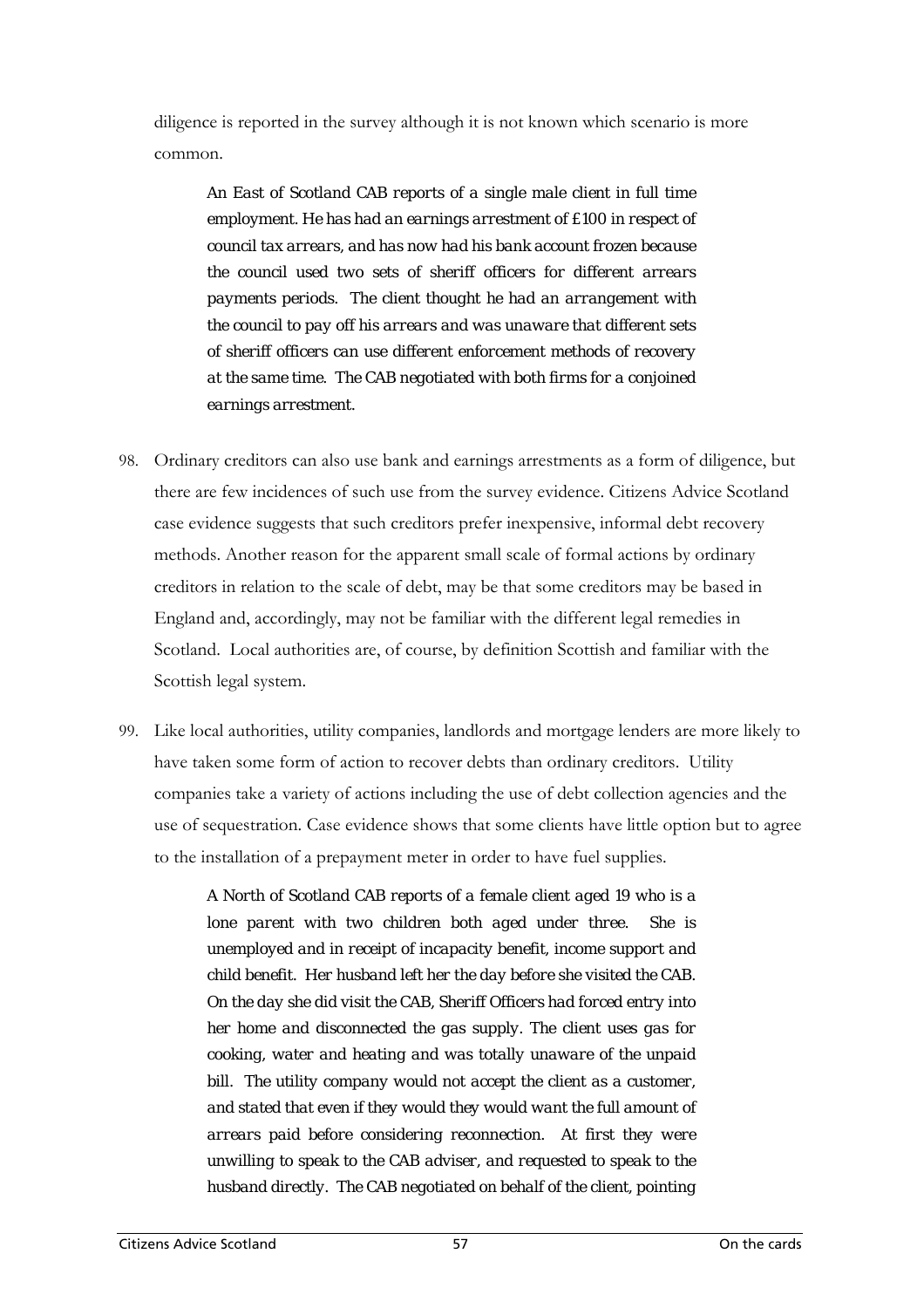*out that she was vulnerable, young children were involved and she had no knowledge or warning. Eventually TRANSCO was told to go back that afternoon to reconnect the supply and fit a prepayment meter.* 

100. Creditors also pass debts to firms of debt collectors. These firms may own the debt outright, or they may be acting as agents of the original creditor. Citizens Advice Scotland has highlighted on-going concerns regarding debt collection companies and creditor behaviour in relation to debt collection on a number of occasions<sup>66</sup>. Clients often face problems when creditors or agents acting for them try to recoup debts informally, rather than raising formal court proceedings. The survey shows that such negative informal creditor conduct is still significant in a number of cases.

> *A North of Scotland CAB reports of a female client aged 35 in part time employment living with her partner and three children and in receipt of working tax credit. She has been contacted by telephone by a firm of debt collectors who were very persistent, four times in four days. She explained to no avail that the CAB was dealing with her debts. She had no idea why the company was contacting her, unless it was from one of the collection agencies that is handling her debts.*

> *A West of Scotland CAB reports of a female client in her fifties. She is single and in receipt of income support and disability living allowance. She has six creditors, all of which are doorstep lenders. She feels pressurised to take on more loans. She has fallen behind with her payments and each time one of the collectors calls she hides in the house. One firm send their collectors in pairs, and, as they cannot enter her home, they discuss her indebtedness at the top of their voices so her neighbours can hear. The CAB contacted the company to advise them of the situation and to make repayment proposals.*

> *A West of Scotland CAB reports of a single female client with one child aged 16. She is in full time employment but is on low wages and receives WTC. She has one debt with a company that specialises in bad credit finance loans. The local agents keep phoning her and she feels intimidated. Two agents arrived at her door and started to shout loudly, telling her she could discuss it for everyone to hear or*

<span id="page-72-0"></span><sup>66</sup> see *Would you credit it? – creditor behaviour in Scotland*, Citizens Advice Scotland, December 2001; Tackling loan sharks – and more! A response from Citizens Advice Scotland, September 2001; Review of the Consumer Credit Act 1974:Consumer Credit Licensing – the evidence of Citizens Advice Bureaux clients in Scotland, CAS, May 2003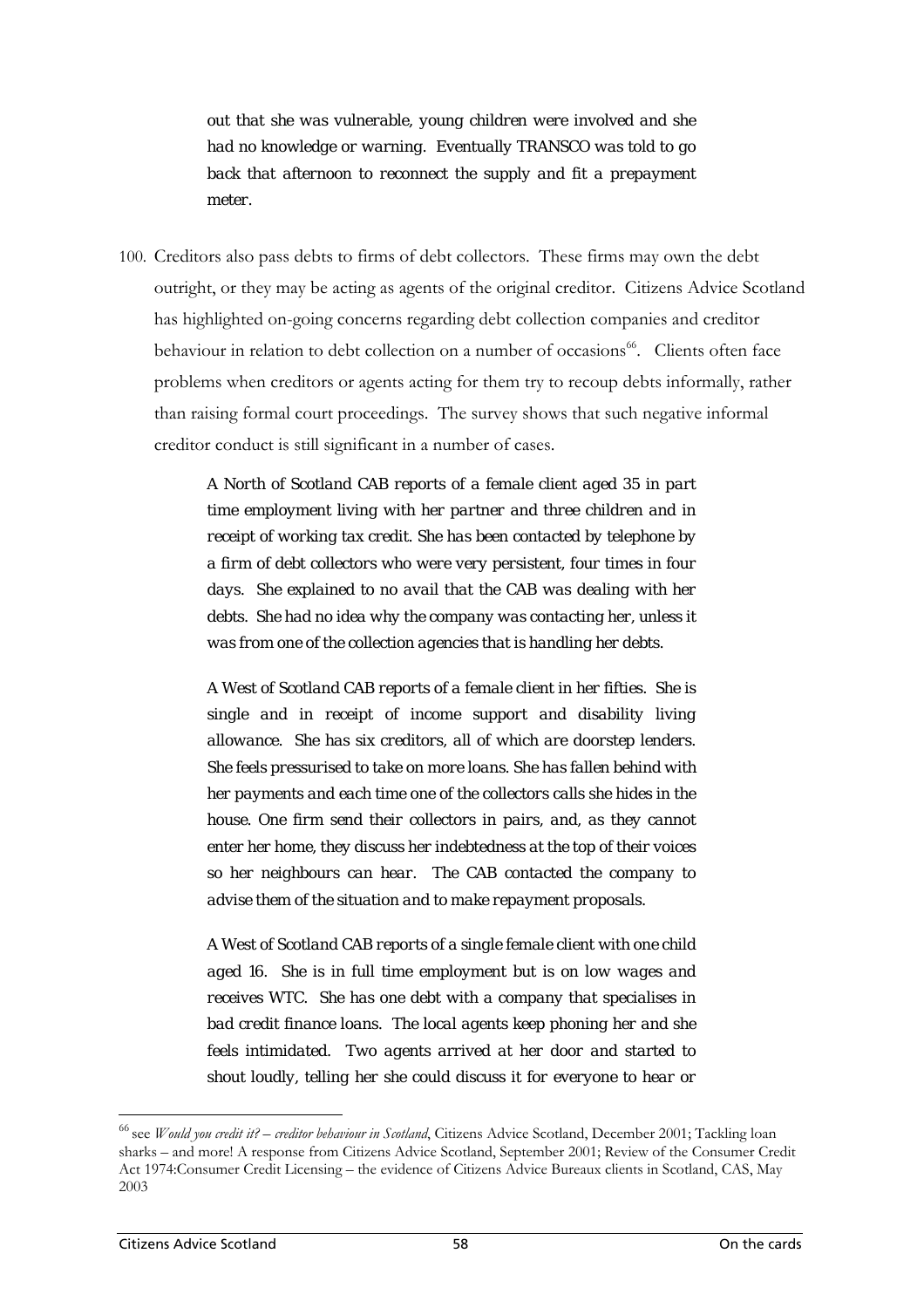*invite them in. They told her that the CAB tells lies and they are not legal. The male agent told her he lives locally so he can call her at her home day or night, two, three or four times a week or whenever he feels like it. The CAB wrote to the company referring to the new OFT guidelines on debt collection practices.* 

101. Table 22 shows that there is a threat of repossession proceedings or some other form of legal action (apart from those specifically listed in the table) in around one in ten cases where there are mortgage or rent arrears. In about a quarter of such cases repossession proceedings have commenced by the time the client has sought advice.

> *An East of Scotland CAB reports of a client who received notice from Sheriff Officers advising that their mortgage company was instituting repossession proceedings on the basis of mortgage arrears of £1,278. The client was unaware that she had any arrears and had not received any notification from the bank of such. She paid the amount outstanding. Nevertheless, she received a further letter stating that the mortgage company now had a date to repossess her home. She contacted the Sheriff Officers to demonstrate that the amounts demanded had been paid off. However, the Sheriff Officers stated that they could only stop action at the request of the creditor.*

102. Sequestration is a legal process that results in the client being formally declared bankrupt by a court. Sequestration results in the transfer of assets to a trustee who will sell them with the aim of sharing the proceeds among the client's creditors. Creditors can apply for sequestration under certain conditions. A client can also apply for sequestration if they have total debts of  $f1,500$  or more and can demonstrate apparent insolvency<sup>67</sup>. There are only a small number of cases from the survey where sequestration has been threatened or proceedings initiated and these are largely for council tax, rent arrears or utility debts. It is possible that creditors are using sequestration as a spur to payment. There is still a stigma attached to it, even though it can often be the best option for a client who has no assets and is not a home owner.

> *An East of Scotland CAB reports of a male unemployed client aged 58 years who lives with his wife. He is unemployed, has a disability and receives disability living allowance. The client is in receipt of council tax benefit, housing benefit, incapacity benefit and income support.*

<span id="page-73-0"></span><sup>67</sup> *Would you credit it? – creditor behaviour in Scotland*, Citizens Advice Scotland, December 2001.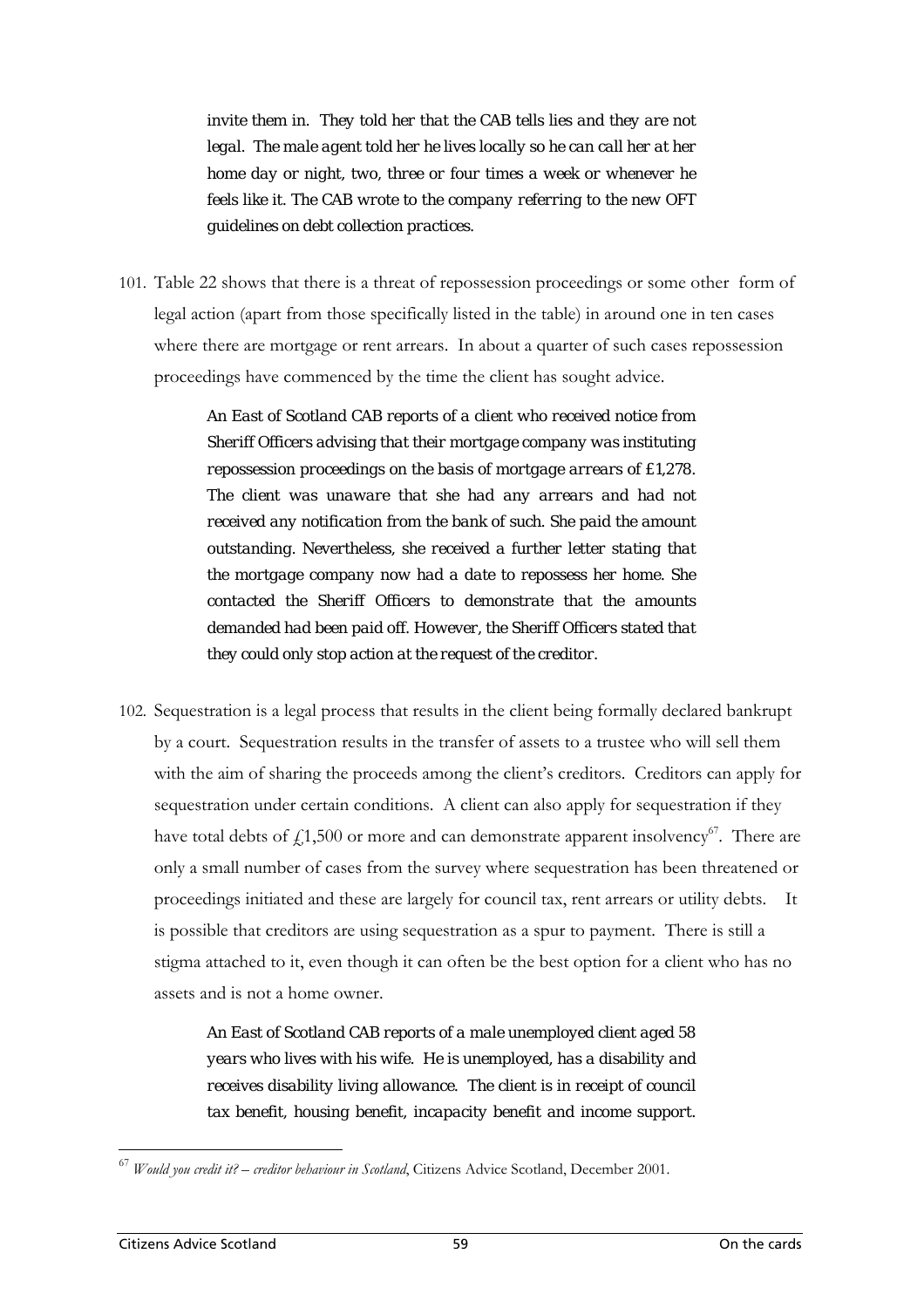*He has not worked since 2000. They live in council property and both rent and council tax are up to date. Over the years the clients have run up credit card and personal loan debts of £14,000, mostly in the name of his wife. It has now reached the stage where they can no longer afford to maintain the payments, other than by paying for one debt by borrowing from another creditor. The wife says she is ashamed and embarrassed to be in this situation and throughout the interview she was in tears. The clients' situation is unlikely to improve; after paying their normal household accounts, there is no money left to pay any of the creditors. The clients had initially gone to their bank who had offered to consolidate their existing debt with them and add on some of the other outstanding debt - meaning a loan of £7,500 over 5 years to be repaid at £180 per month. It would not however include the largest credit card debt of £7,000, which is with their existing bank. Their current weekly income is £180 per week. The CAB advised that the best course of action was to do nothing and wait to see if any of the creditors take legal action. Such legal action would mean that they could apply for their own bankruptcies. Alternatively, they could offer reduced payments, although it is hard to see where the money would come from. The CAB discussed with them what bankruptcy entailed. They were able to reassure the clients that they would not lose their house nor their car (the car was leased through the Motability scheme, which allows access to adapted vehicles for disabled people) and that their neighbours and friends would not find out about the bankruptcy, nor could they be imprisoned. The clients decided that this was the best option.* 

- 103. Recent research for the Credit Services Association suggested that more people are declaring themselves bankrupt, particularly in Scotland<sup>68</sup>. It will be important to track how sequestration is used over the next few years. Local authorities may have fewer options now that they no longer can use poindings and warrant sales as a threat. They cannot write off their debts until they have pursued them as far as possible.
- <span id="page-74-0"></span>104. Attachment Orders (AOs) and Exceptional Attachment Orders (EAOs) can both be used by any creditor. These forms of diligence replaced poindings and warrant sales under the Debt Arrangement and Attachment (Scotland) Act 2002. They involve valuing a debtor's moveable goods and ultimately selling them. In relation to EAOs, it was intended that this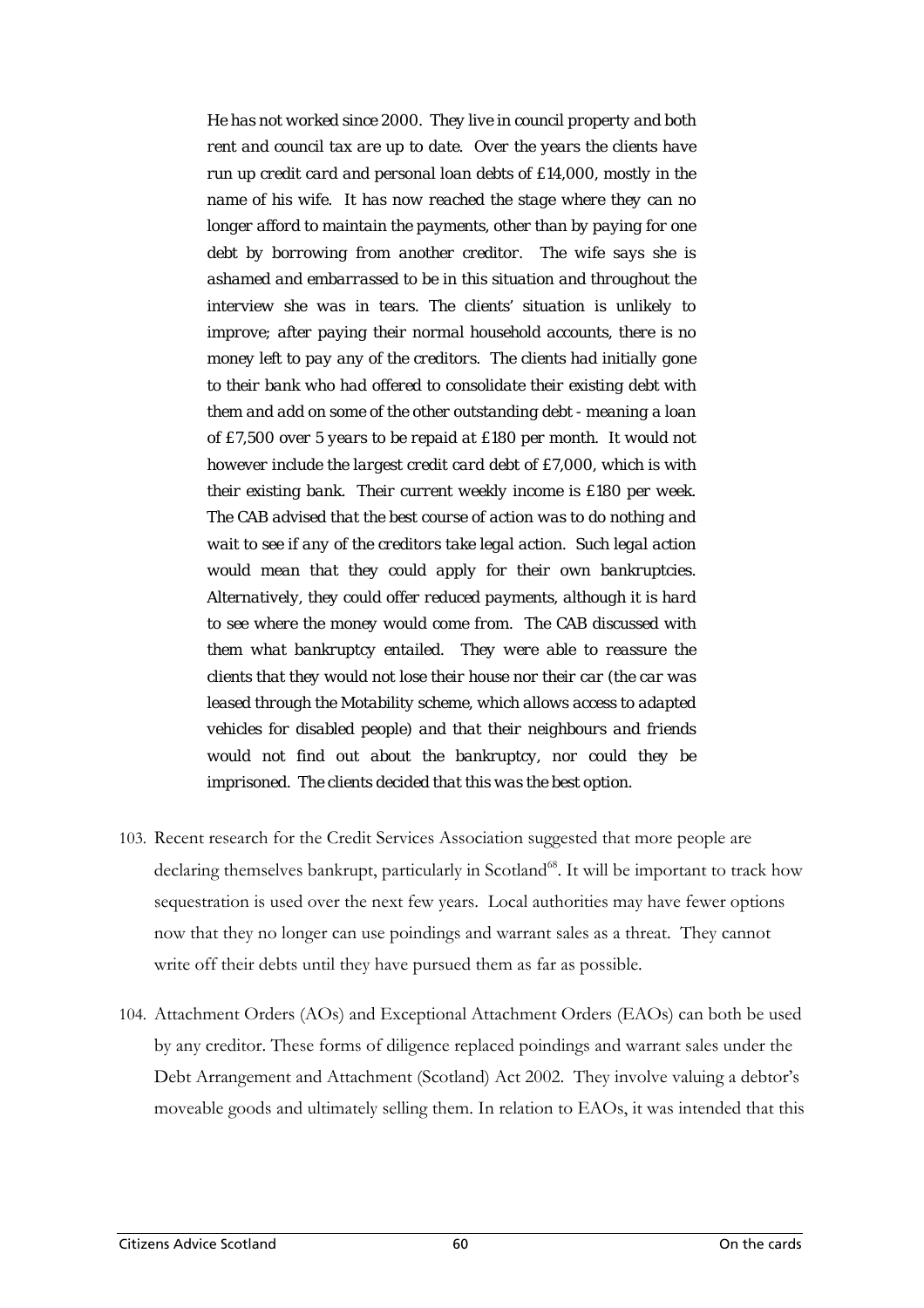form of diligence would only be used in very exceptional circumstances and, even then, the creditor has to go through a range of procedures designed to protect the debtor before being granted the order. The OFT has issued guidelines governing debt collection, and it is likely that threatening the use of an EAO without proper court authority would constitute a breach of these guidelines. However, their situation is less clear in relation to Sheriff Officers, who are not required to hold consumer credit licences in relation to collection of council tax or court enforcement procedures. It should be noted that most formal diligence relates to collection of Government debts such as council tax.

105. The survey found only a small number of cases where there had been threats of Attachment Orders (AOs) or formal notification by both local authority and ordinary creditors. It is likely that ordinary creditors will not be keen to use either form of attachment. AOs are relatively simple to apply for, but not necessarily very effective as they can only be used on goods outwith the dwelling place. Similarly, EAOs involve extended and uncertain court procedures which may limit the usefulness of this form of diligence. However, there is some evidence that Sheriff Officers in particular are using the threat of AOs and EAOs in the same way that they used the threat of poindings and warrant sales, relying on debtors' ignorance of the new protections to encourage payment.

> *A West of Scotland CAB reports that they have now had two cases of a firm of Sheriff Officers trying to serve an attachment order where it is obvious there is nothing to attach. One was 22 floors up in a tower block and the other was the top floor of a tenement building. No car was involved in either case, and outbuildings would be highly unlikely. More alarming is that they have said they will make return visits and the client should be there for them to gain access to the home. In both cases the CAB has advised the client to refuse entry at this stage.*

> *An East of Scotland CAB reports of an unemployed female lone parent with three children aged 11, 10 and nine. She brought a letter from a firm of Sheriff Officers to the CAB which misrepresented the legal situation by stating:- "We enclose herewith a questionnaire in accordance with the Debt Arrangement and Attachment (Scotland) Act 2002. You are required to complete this document and return it to our office within the next five working days. Failure to do so will*

<sup>68</sup> *Debt management, collection and recovery: a survey of trends and current practice*. Report by the Credit Management Research Centre, Leeds University Business School and Creditscorer Ltd, Credit Services Association, October 2003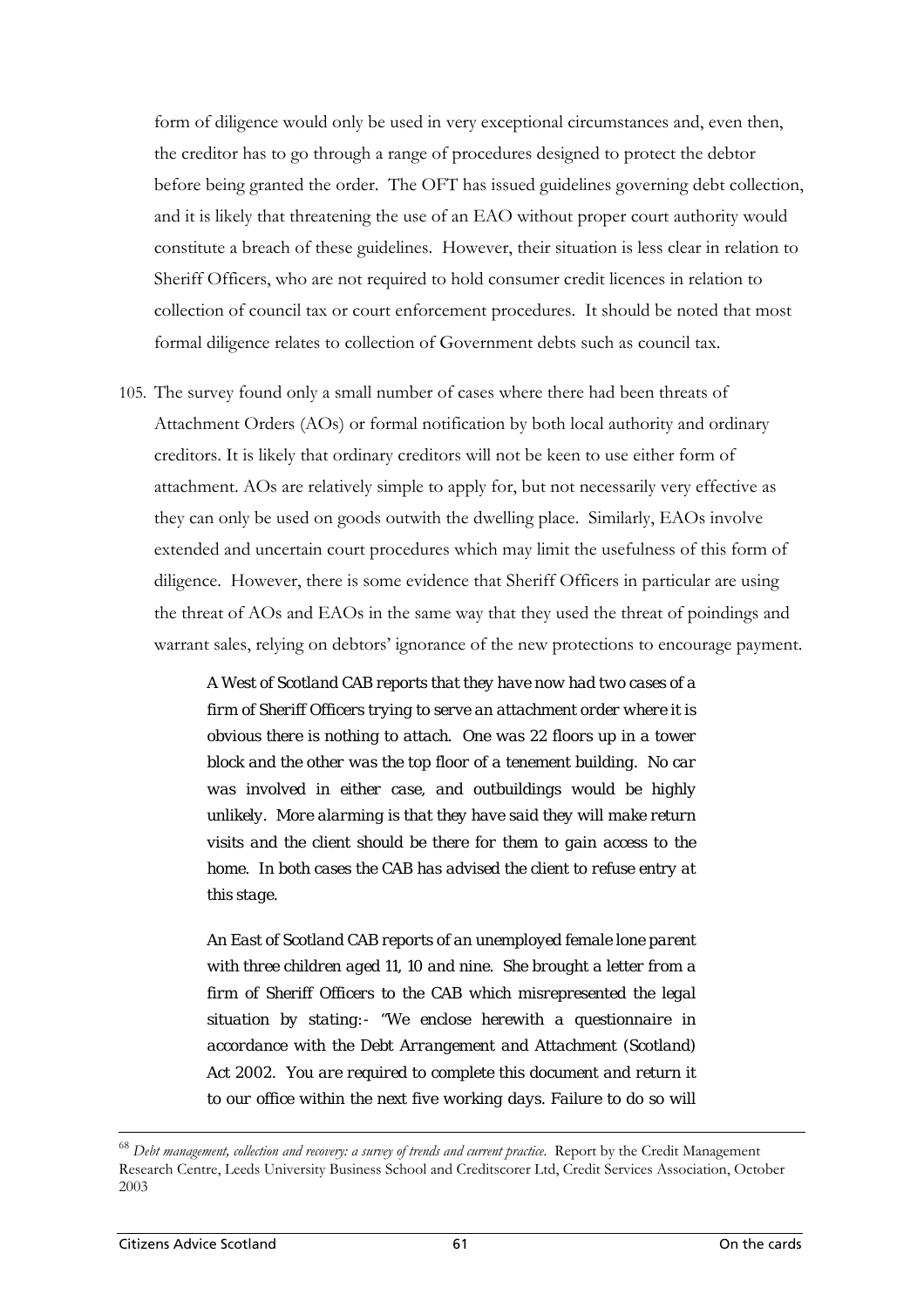*result in an officer attending at your home on the …….2003 to carry out an Exceptional Attachment Order assessment. The granting of this procedure may result in the immediate removal of your non– essential household goods". The letter is accompanied by a questionnaire that states, 'ignoring this intimation could result in the auction of your assets'.*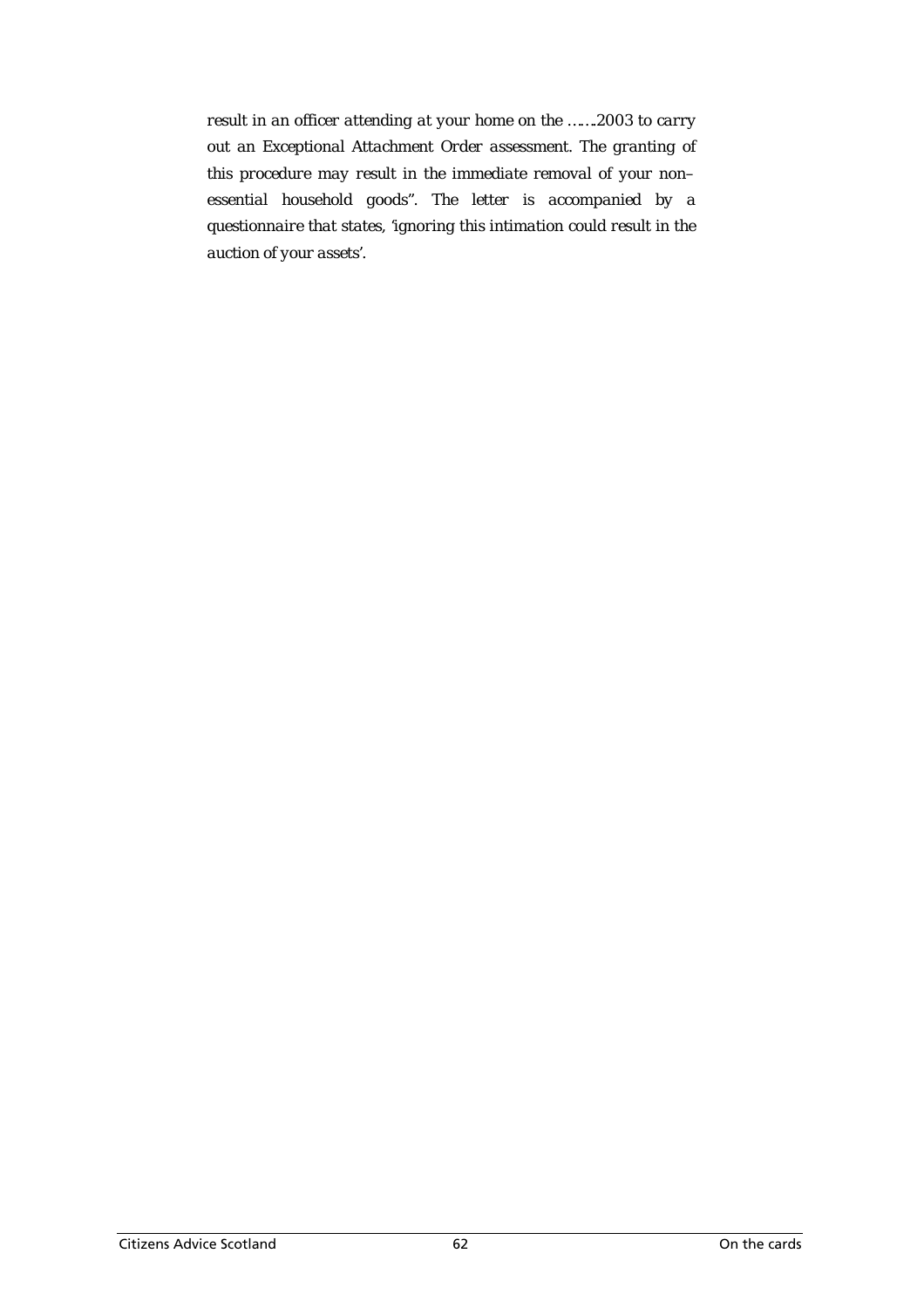## Fees and charges for non-payment

106. Table 23 shows that more than half of all clients face regular charges for being overdrawn or in arrears. In addition, failure to freeze interest, charging of fees for missed payments or for sending reminder letters, as well as high fee levels are also common practice. Many debtors also face court, solicitors or other enforcement fees.

| Nature of fees/charges                         | No of cases | % of clients<br>mentioning this |
|------------------------------------------------|-------------|---------------------------------|
| Regular charges for being overdrawn/in arrears | 152         | 57                              |
| One-off charges/fees for recovery action       | 78          | 29                              |
| Court fees                                     | 33          | 12                              |
| Sheriff Officer fees                           | 35          | 13                              |
| Solicitor costs                                | 12          | 5                               |
| Other enforcement costs/fees                   | 28          | 10                              |
| Increased APR as a result of arrears           | 16          | 6                               |
| Other fees and charges                         | 10          |                                 |

#### Table 23: Nature of fees and charges

*A West of Scotland CAB reports of a female client aged 60 who is in receipt of retirement pension. She could not afford to keep up payments on her car after her husband died. She still owes £722, but was required to pay £154 per month. The CAB negotiated payments down to £50 per month and a halt to interest charges. Even though the client has kept to the new agreement, the creditors keep sending letters saying she is in arrears and have levied late payment charges of £35 per letter. The CAB has written to them reminding them that an agreement has been reached and asking that they keep to their side of the agreement and cancel the late charges.* 

*A West of Scotland CAB reports of a female client in her late forties. She is single, in full time employment and has multiple debts. One of her creditors has been telephoning her repeatedly – four times in the course of one day, despite CAB involvement and an offer of repayment having been made. The client later received a letter from the creditor stating that telephone calls are charged at £10 each.* 

107. Such actions can seem like a deliberate attempt to intimidate debtors into paying more than they can afford for fear of accruing a large amount of fees.

> *A West of Scotland CAB reports of a female client who receives carer's allowance and income support, as she lives with her mother who is on*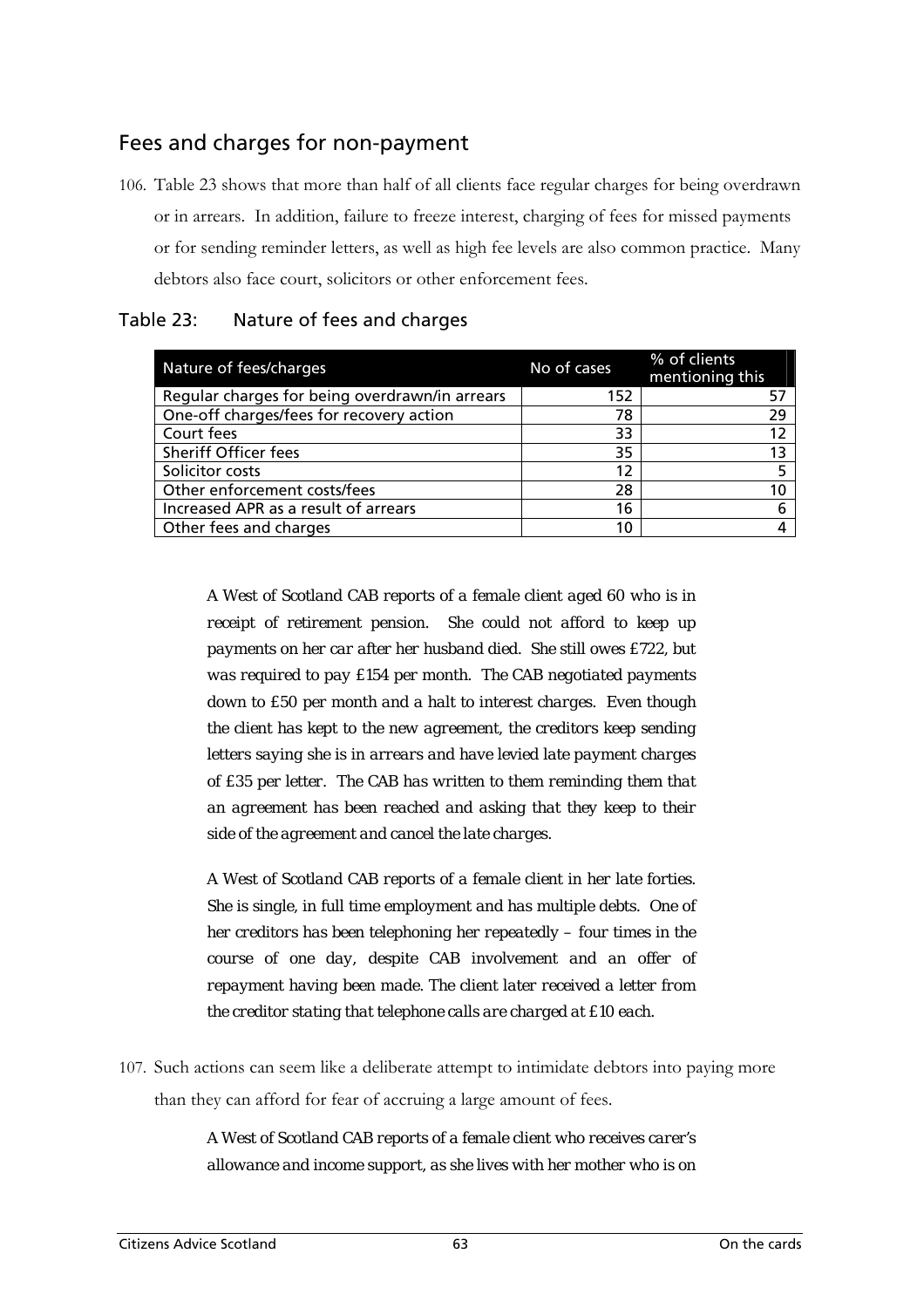*attendance allowance. She had various debts to catalogues and home shopping agencies and so the CAB prepared a financial statement and sent out offers of pro rata payments. One creditor responded by accepting the offer of £6.45 every 28 days, but added an arrangement fee of £96.87 – this represented 10% of the account balance.* 

108. Arrangement fees of this kind appear to be legal where they are contained in the terms of the credit agreement, but they penalise those who are trying to deal responsibly with their debts by offering a sustainable, reduced rate of payment.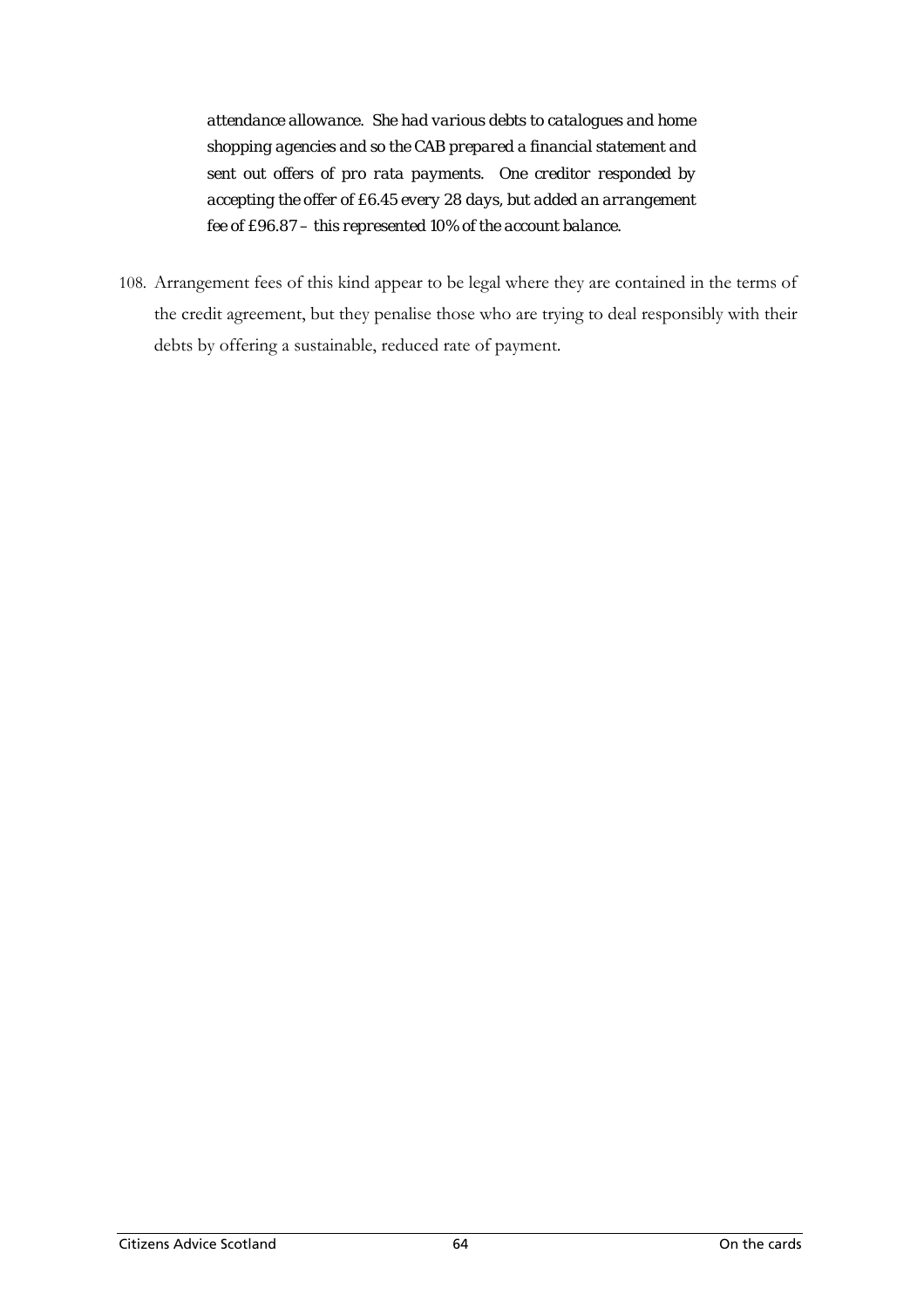## Clients' views of priorities

- 109. Clients with more than one debt were asked to indicate their view of the most important ones to deal with, and their responses are shown in Table 24. Priorities will depend on the mix of different types of debt that clients have, the degree of informal pressure by creditors, perception of the likelihood of court action or the actual enforcement action being taken by the creditor and perception of the consequences of not prioritising a particular debt.
- 110. It is clear that clients generally do prioritise those debts that the CABx treats as priority, such as mortgage or rent arrears, as they fear the loss of their home. However, personal and unsecured loans are a first priority amongst nearly half of those with such debts, usually because it is the largest amount owed or because of pressure from the banks to pay. Personal loans are also likely to be prioritised because to do otherwise may jeopardise continued access to banking facilities. Where clients have such debts but are not prioritising them, it is generally because they also have housing or council tax debt, which they perceive as a greater priority. The perceived likelihood of facing formal debt recovery action is the most frequent reason for prioritising council tax debt, although a number of clients with such debts also have rent arrears and these are usually prioritised over council tax.
- 111. It is clear that clients are generally not prioritising credit and storecard debts, although, where they do so, they say it is due to the cost of repayments and the large size of such debts. Personal and unsecured loans, council tax and housing debt are all greater priorities than credit card debts, with a similar pattern for storecards. Utility debts are less frequently a priority, as personal loans, council tax and housing debts take precedence. Around one in seven of those with cash loans say that this is their first priority. Whilst it is not known what proportion of these are made by doorstep lenders, case evidence above has illustrated the tactics used by debt collectors to embarrass or intimidate clients in face to face situations. It is such circumstances that can cause a client to prioritise these debts over others. Additional factors include the need for continued access to credit and a personal relationship built up with the lender's agent.
- 112. Of those that have a secured loan, only a fifth say the secured loan is their first priority. Of those not prioritising the secured loan, this is largely as they are giving greater priority to mortgage arrears, other debts where there is threatened or actual court action or other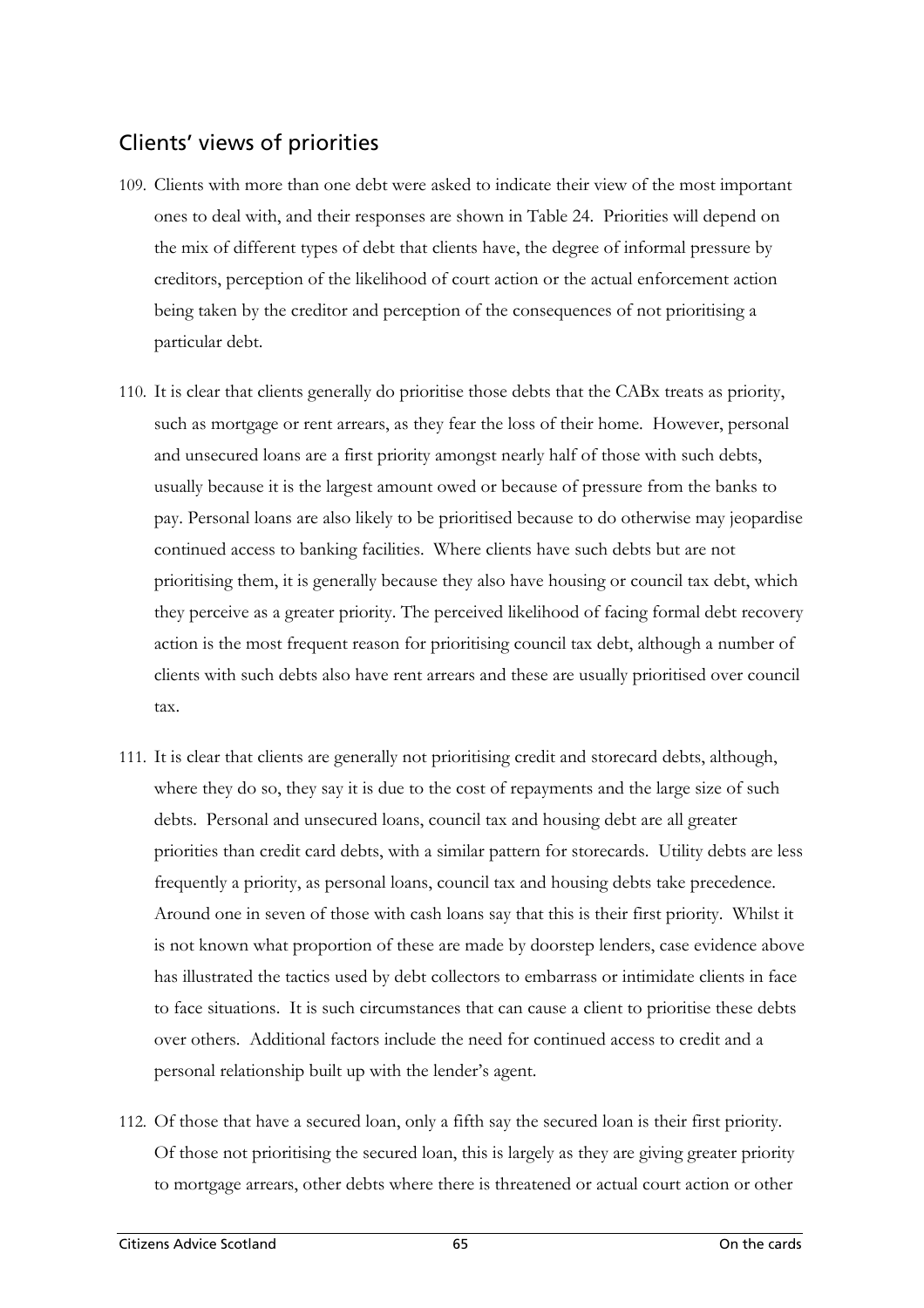creditor pressure, or debts due to family obligations for child maintenance. Where priority is being given to other non-priority debts, this may demonstrate a lack of understanding of the consequences of not making payments on a secured loan.

| Priority debt           | Most important<br>debt - % of clients<br>with this debt | Second priority -<br>% of clients with<br>this debt | Third priority -<br>% of clients<br>with this debt |
|-------------------------|---------------------------------------------------------|-----------------------------------------------------|----------------------------------------------------|
| Mortgage arrears        |                                                         | 8                                                   |                                                    |
| <b>Rent arrears</b>     | 62                                                      | 5                                                   |                                                    |
| Personal/unsecured loan | 47                                                      | 14                                                  | 13                                                 |
| Council tax etc         | 22                                                      | 40                                                  | 9                                                  |
| Secured loan            | 18                                                      | 45                                                  | 33                                                 |
| Cash Ioan               | 15                                                      | 17                                                  | 17                                                 |
| Overdraft               | 10                                                      | 26                                                  | 10                                                 |
| Credit card             | 8                                                       | 31                                                  | 34                                                 |
| Store card              | 8                                                       | 15                                                  | 20                                                 |
| <b>Utilities</b>        | 5                                                       | 19                                                  | 28                                                 |

### Table 24: Clients views of three main priority debts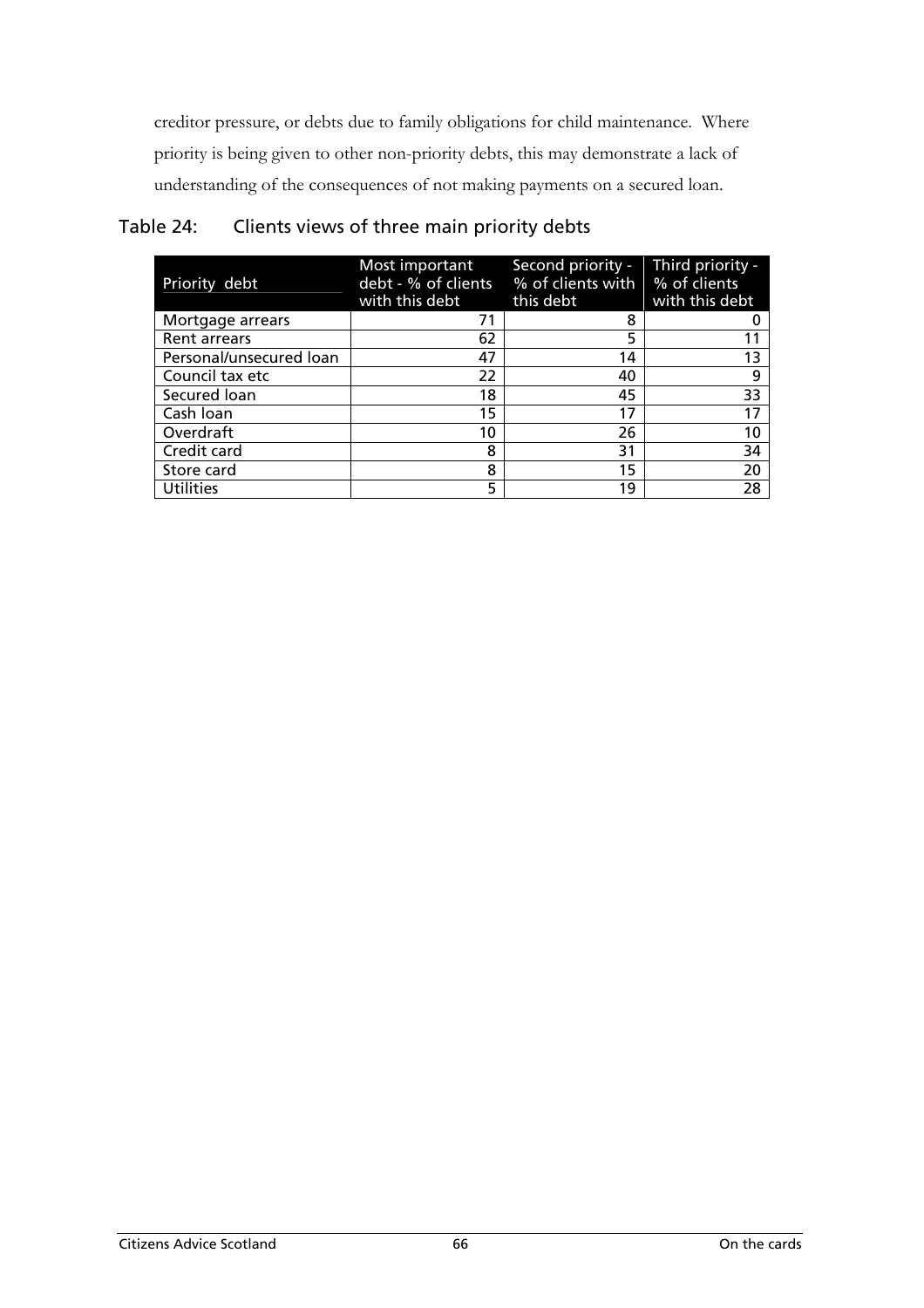## Payment protection insurance for consumer debts

- 113. Payment protection insurance is normally expected to cover the payments on a loan where the borrower is unable to work because of unemployment or illness for a limited period. Twenty eight percent of those with consumer debts say that they have payment protection insurance for at least one of those debts. This does not mean that the insurance covers all of their consumer debts. Of those that have some form of payment protection insurance, at the point of seeking advice two thirds have not taken any action in relation to claiming. Of those that have taken some form of action, fewer than 10% have been successful in their claims at the point of inquiry. Where reasons are known, the main reasons for unsuccessful claims seem to be ineligibility for general reasons, the nature of illness or the lapse of time.
- 114. Citizens Advice Scotland case evidence provides a fuller insight into the failures of payment protection insurance. Clients in non-standard employment such as agency work or self-employment, or those whose circumstances have changed since they took out the insurance, often find that they are not covered by payment protection insurance. In some cases, the insurance only covers the main wage earner or the first signatory on a loan agreement. Companies also claim that the particular nature of an illness is not covered by the policy. Frequently clients are not aware of such clauses or do not feel that the terms have been fully explained. Many clients feel pressurised to take out such insurance, yet it is clear that it is not unusual for it to be ineffective, and the additional cost can often exacerbate a client's financial problems<sup>69</sup>. These findings endorse those of previous research that found that PPI has significant limitations in resolving debt problems when they arise $70,71$  $70,71$ .

<span id="page-81-0"></span> $^{69}$  Citizens Advice Scotland, Insurance Briefing, February 2003<br> $^{70}$  Security at Risk, Citizens Advice, 1995.

<span id="page-81-1"></span>

<span id="page-81-2"></span><sup>&</sup>lt;sup>71</sup> In too deep, CAB clients' experience of debt. Citizens Advice and Citizens Advice Scotland, May 2003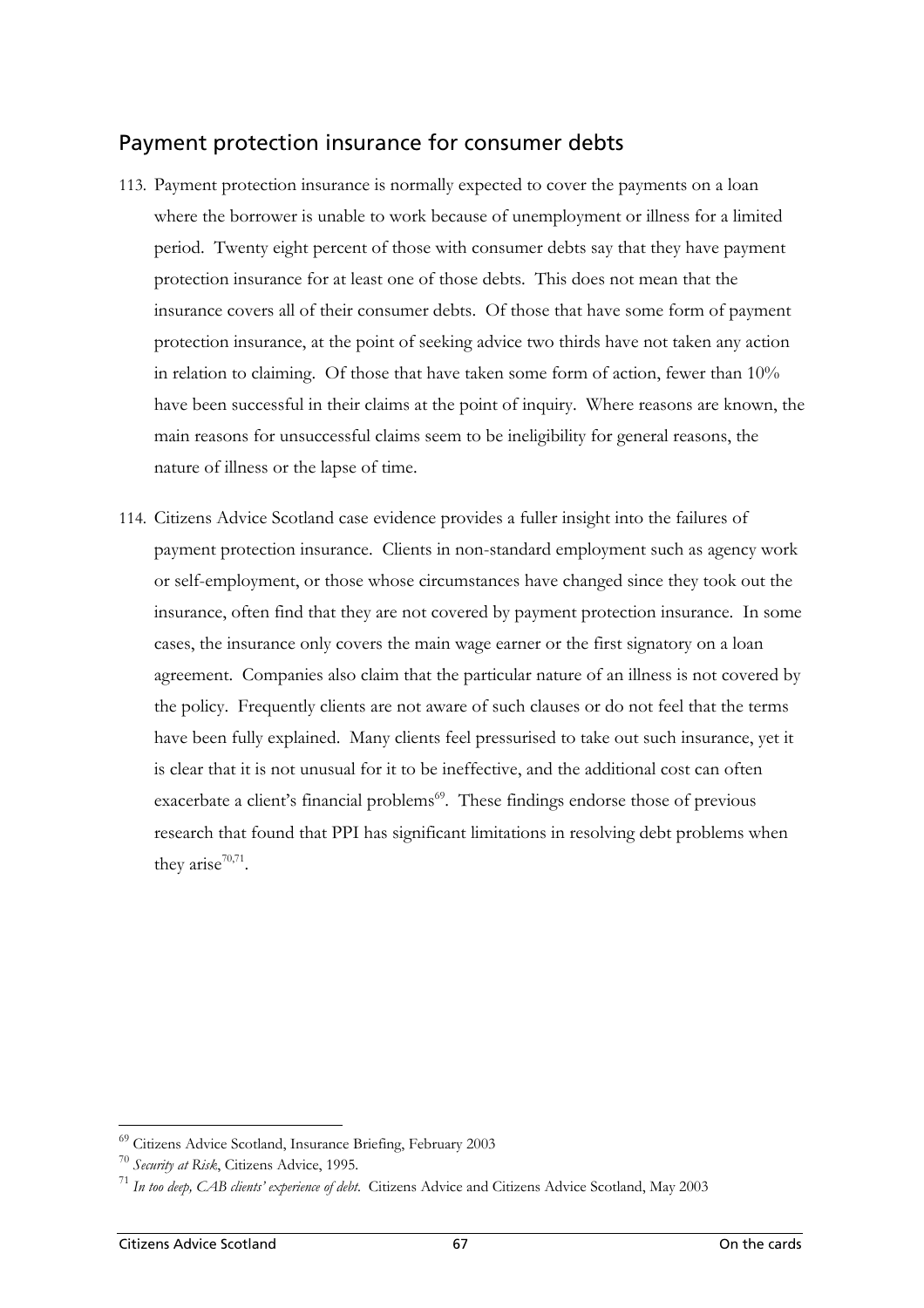## Knowledge of the Debt Pack

115. The survey sought an early indication of the reach of the Debt Pack. Overall, thirty clients had seen the Debt Pack. This is less than one in five of those clients that should have seen it by virtue of being subject to some form of formal recovery action, demonstrating that the pack is not yet reaching it's target group. However, of those that had seen it, a third said it was very easy to understand and over half said it was fairly easy to understand. In most cases it had prompted the visit to the CAB or another agency for advice.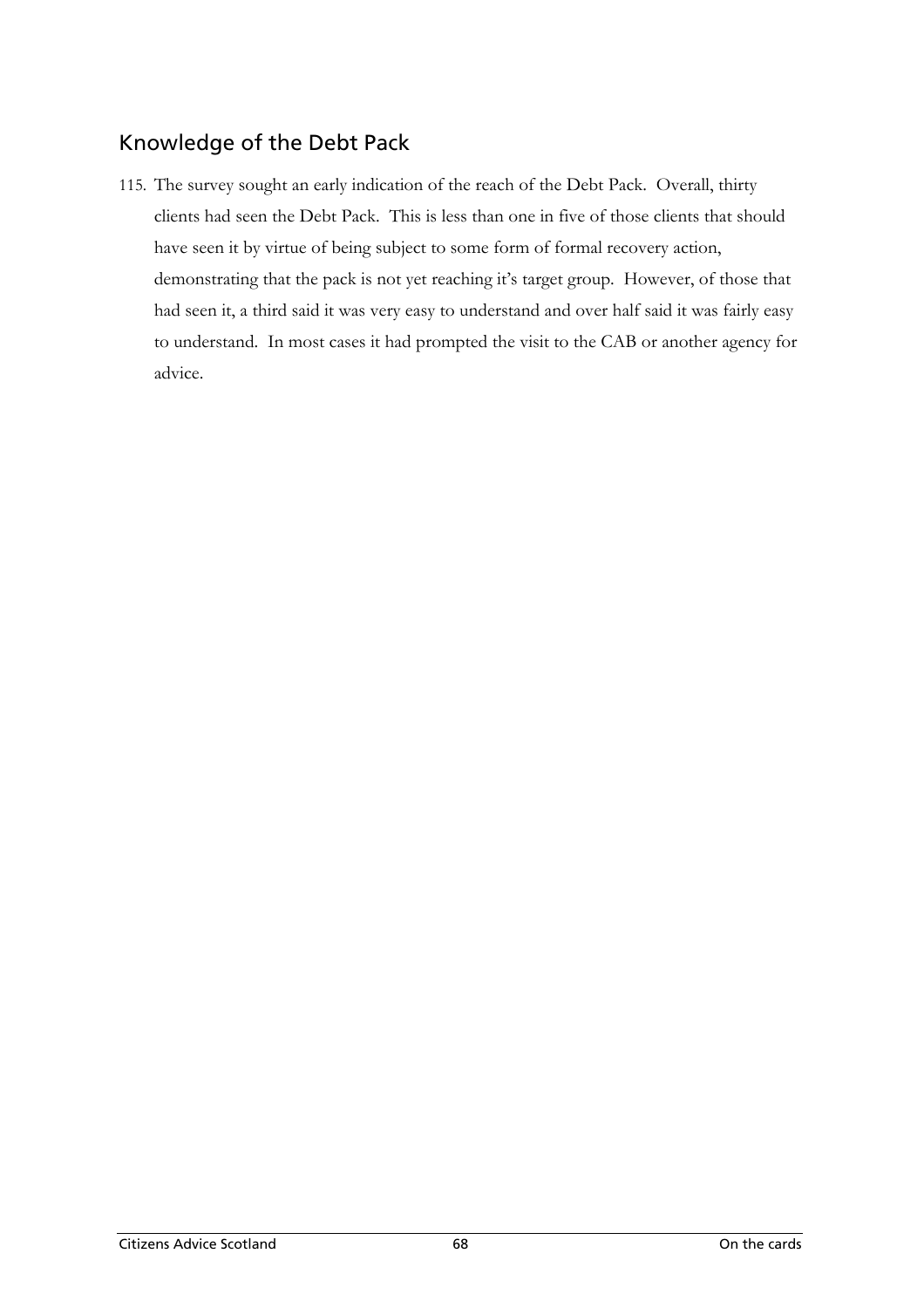## The impact of debt on clients' lives

116. These findings demonstrate the scale and nature of debt. The survey did not investigate the social impact of debt as previous research has demonstrated the devastating impact that it can have on people's lives<sup>72</sup>. Financial pressures often cause arguments and relationship breakdown. Similarly debt can arise from changes in family circumstances. What may have seemed affordable when someone is in work or the household has two incomes can easily become unmanageable on the loss of a job, reduction in earnings or relationship breakdown. Debt can also be a cause of ill-health or aggravate existing health problems.

> *A West of Scotland CAB reports of a client couple who came in for advice after they had already sold their home due to debts and moved in with relatives. The husband had been unable to work for six months due to stress-related illness. The wife was beginning to have health problems and their 14 year old son had started bed wetting. They moved to privately rented accommodation while waiting for council property. Then the husband and son moved out to stay with his mother and the wife was living between rented accommodation and her mother's house. The husband is currently attending hospital and receiving treatment for stress. He is presently on half pay from his employer which will only last for another few months.*

117. Dealing with debt is stressful in many ways. Debt can easily get out of control; people find themselves borrowing more to meet demands from creditors, then find that the debt spirals. Ease of access to credit, even amongst those already heavily indebted, can seem like a lifeline. However, ignoring underlying repayment difficulties simply makes debt problems worse in the long-run. Financial management may seem easier on a high income, but even this does not guarantee that debts will not get out of control.

> <span id="page-83-0"></span>*An East of Scotland CAB reports of a middle-aged couple, both in fulltime work, with a joint income of £2,500 per month. They have 35 credit cards, on which they owe a total of £187,000. In addition, they have three bank loans, one of which is secured, and a mortgage. The total debt, including the mortgage, is £275,193. The couple are not in arrears with any of their debts and have been making minimum payments of more than £4,500 each month. However, they have been doing so by using their credit cards, which has been getting them*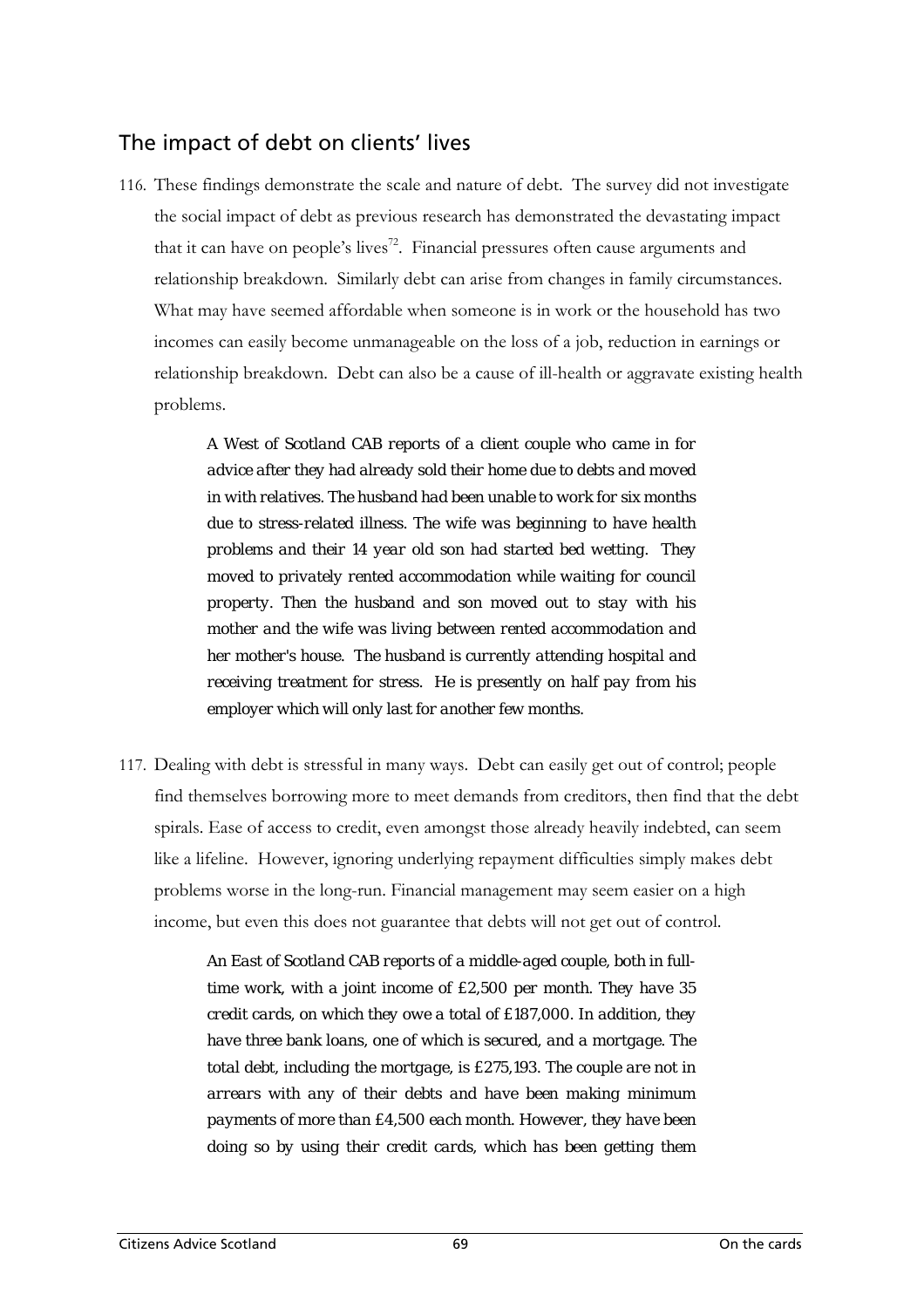*further into debt. The clients approached the bureau having realised that their total indebtedness was getting out of control. They have now signed a protected trust deed, which will require that their house is sold as there is a substantial amount of equity. The bureau notes that the couple has never had any difficulty in extending their borrowing and, indeed, was told by one bank official that they had the best credit record he had ever seen.*

*A West of Scotland CAB reports of a client who was sent to the CAB by her bank as she had a loan from them. They refused to negotiate a reduced repayment, as they classed this as a new loan because it was under a year old. In fact, the loan was actually another consolidation loan and amounted to £24,000 (unsecured). This client had a range of other debts, including credit card debts, totalling £56,900, due to nine creditors. The client's husband was completely unaware of the situation, and she was desperate to keep it from him. She knew that she had a problem with borrowing money, and had already approached her GP who had not been able to help her. Despite having referred the client to the CAB, the bank refused to negotiate further. The bank knew she was married and owned property. As she was desperate to keep the facts from her husband, his income could not be disclosed, nor could the property be brought into the picture. The bank harassed her continually, sending threatening letters. It all got too much for this client who tried to commit suicide three weeks ago. She survived, and now more positively her husband is aware of the situation, and has been very supportive, as has the rest of her family who have rallied round. She has now signed a protected trust deed, which means that the bank will receive a restricted sum.* 

118. People are anxious about their debts. The experience of CABx is that clients want to repay, even if they have sometimes not sought advice at an earlier stage. However, these findings suggest that some clients clearly will not be able to repay the substantial sums they owe, due to the sheer scale of debt, their age and little prospect of a change in their financial circumstances. Inappropriate lending is a major factor in many cases.

> *An East of Scotland CAB reports of a 64 year old single male who has not worked since 1988 when he was injured at work. He has been on incapacity benefit and an industrial injuries-related benefit since then. He lives in a council property and has a small amount of rent*

 $\overline{a}$ 

 $72$  Op. cit.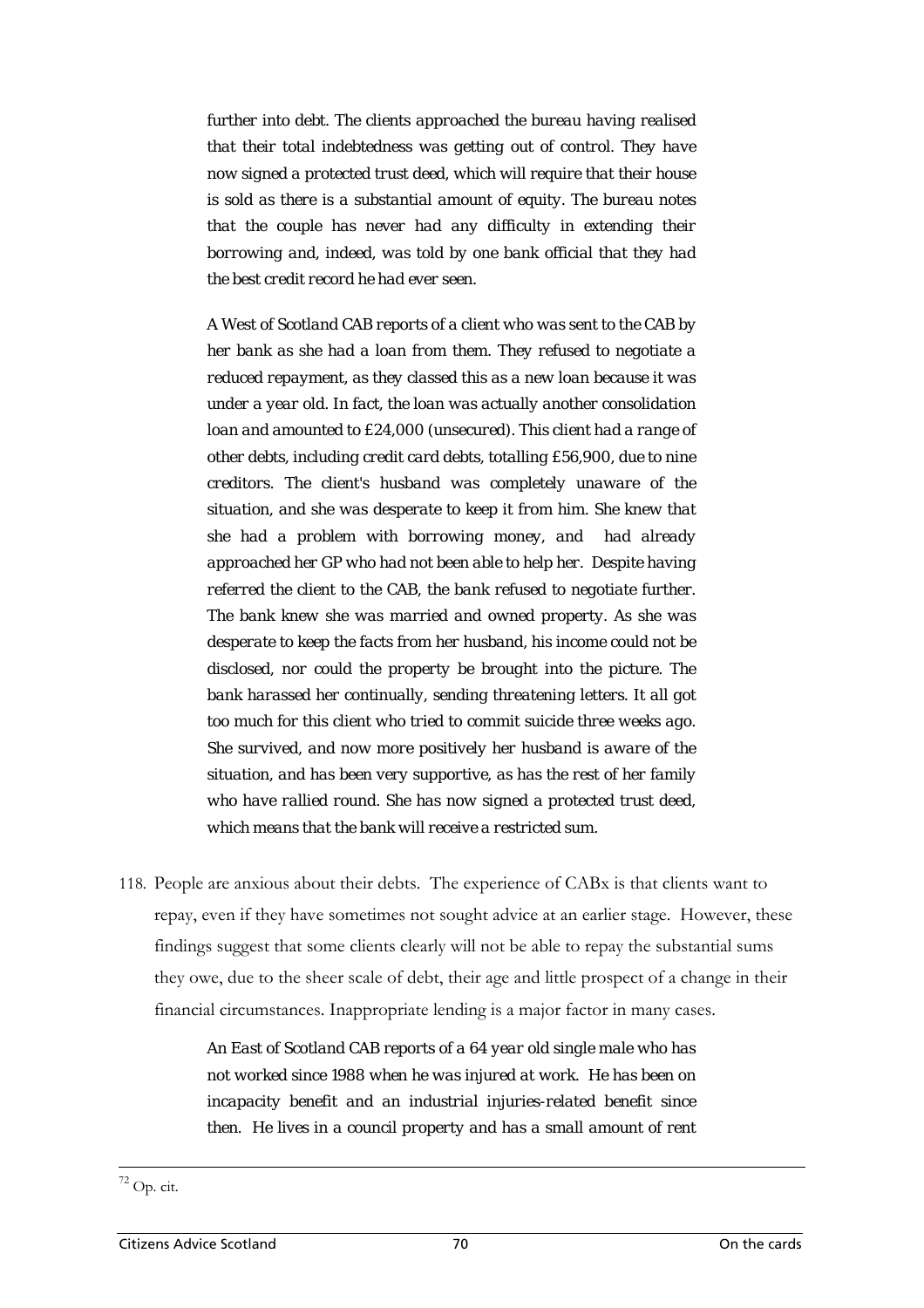*arrears plus council tax arrears. He is paying an extra £17 per week in respect of the rent arrears, and his weekly income is £162. Over a number of years he has built up debts of £7,000 for four loans and an overdraft. He is finding paying the monthly instalments on his debts impossible. He is now extremely anxious about his debts and has thought about killing himself. The CAB has been collating information and they received a reply from one creditor in connection with a loan for £1,250. The loan was taken out in April 2002 for five years – the purpose of the loan was for a holiday. This loan also has insurance attached, which the client can only make limited use of as he is in receipt of incapacity benefit and therefore all pre-existing conditions are excluded. The CAB prepared a financial statement which shows a small surplus of £8 per week. When his rent arrears are brought up to date, he should have about £100 per month but this is based on a tight budget. This client is concerned that he will lose his house or that Sheriff Officers will come and take away his possessions. The CAB advised the client of his options, which are reduced payments, trust deed or bankruptcy. After further discussion, advice and literature being given to the client, he decided he would wait for a creditor to take legal action and hopefully he would then be able to apply for his own bankruptcy.*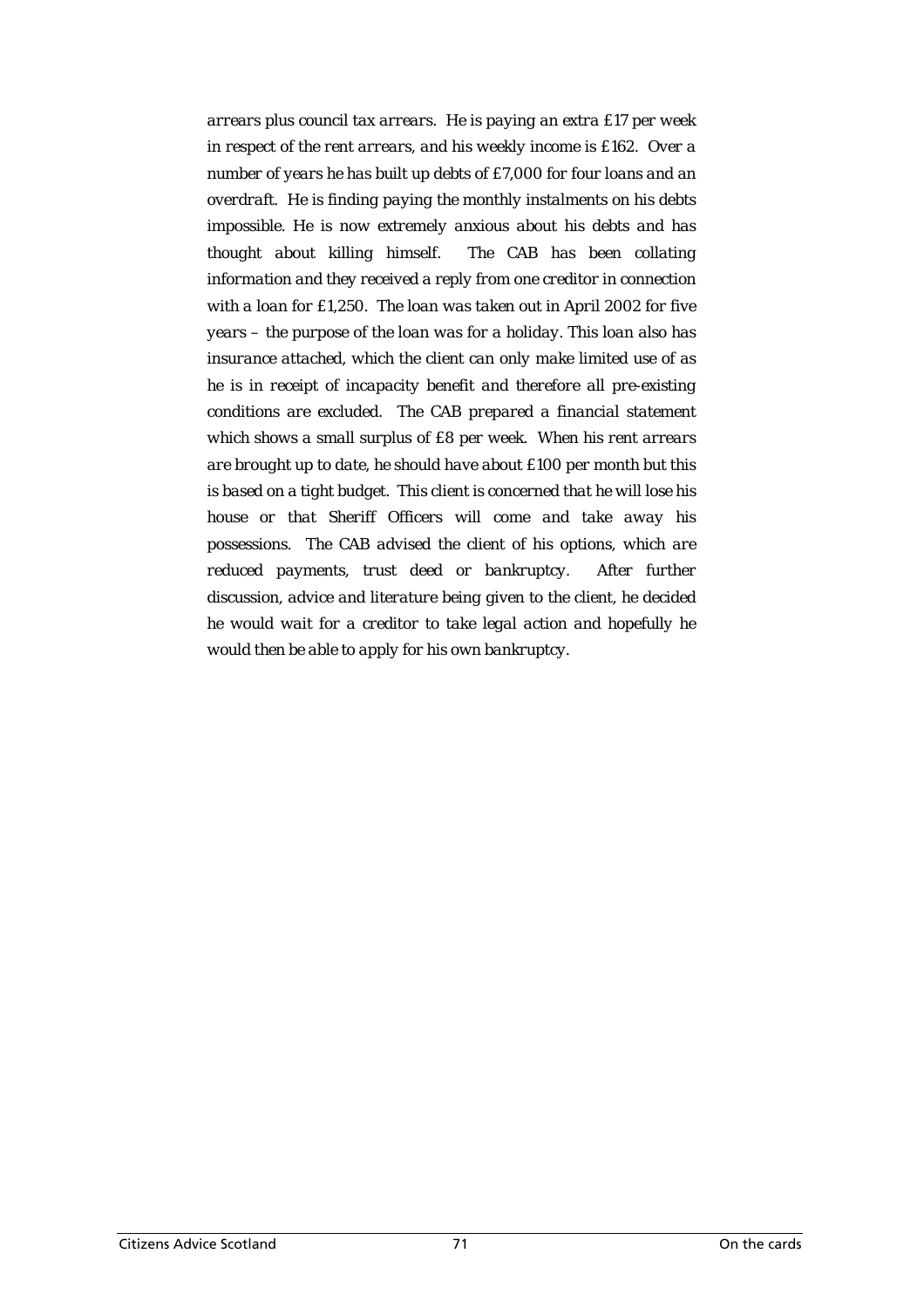## Debtor options and sources of advice

- 119. On the basis of the evidence presented here, it appears that creditors are less likely to be doing nothing to recover debts than indicated by the 2001 *In too deep* research. This is particularly true in relation to priority debts, where creditors are generally more likely to take steps to enforce payment. Nevertheless, it is clear that in the majority of cases, ordinary creditors are not taking formal action. It may be that creditors do not consider the expense of court action to be worth it unless they know the debtor has assets. However, it is not always legal action or the threat of it that is a trigger for people to seek advice. Informal actions, such as repeated telephone contact, intimidating behaviour or the threat of removal of an overdraft facility (or closure of banking facilities altogether), also prompt people to seek advice.
- 120. Most publications and media publicity on debt and money problems reaffirm that people should seek advice early to avoid the serious consequences of debt. Yet, many people do not do so.
- 121. People also seek advice through other advice agencies, and through telephone services such as the National Debtline and the Consumer Credit Counselling Service (CCCS). They may also use fee-charging agencies known as debt management companies. It is therefore likely that what is reflected in the experiences of CAB clients tells only part of the story. Yet, this research has demonstrated the escalating scale of debt amongst CABx clients in Scotland and the extent of consumer debt across all social groups. This must be merely the tip of the iceberg.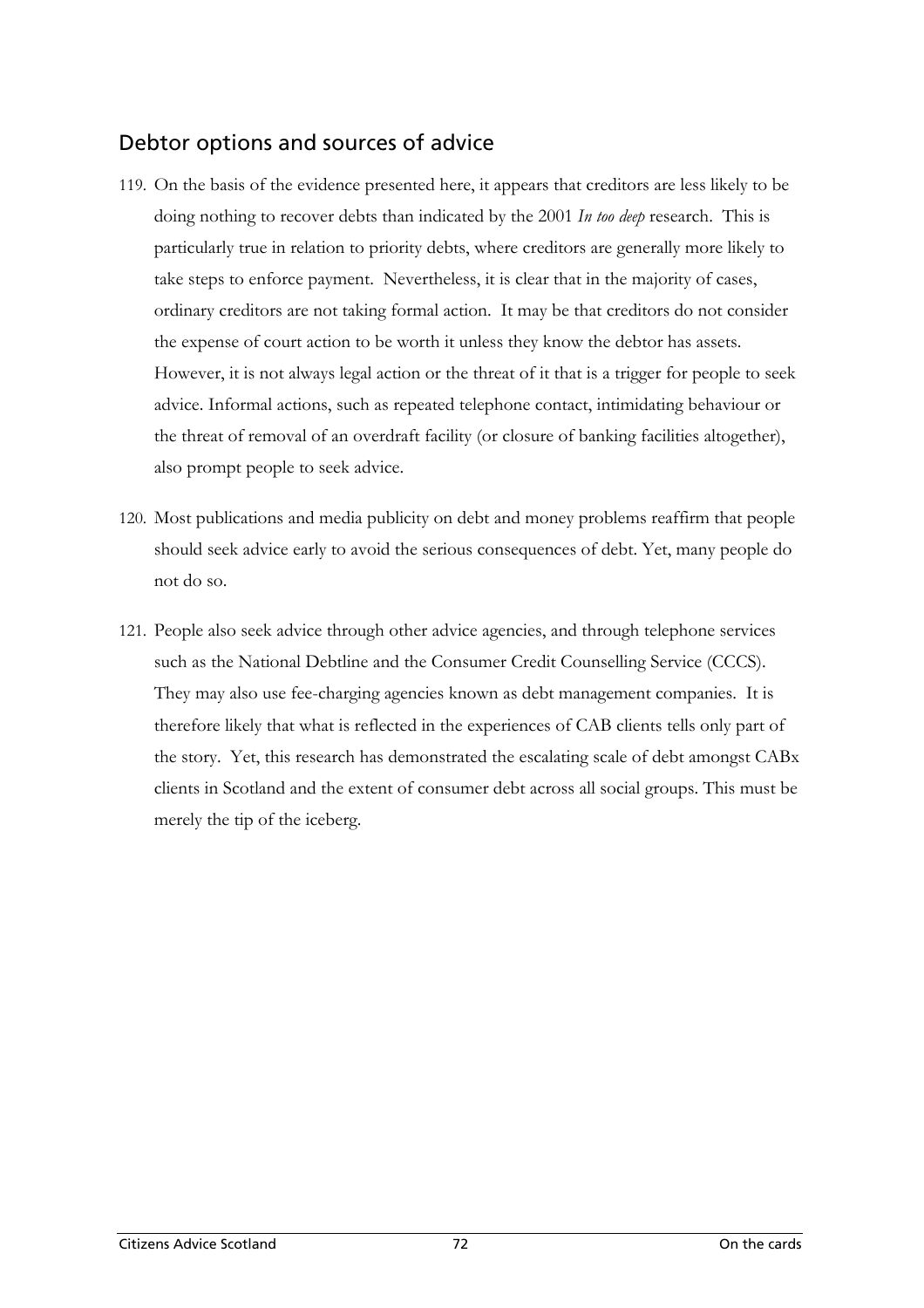- 122. Scottish CAB clients are in substantially greater debt than in 2001. Whilst the average number of debts has increased slightly to just over five, CAB clients are now more likely to owe larger amounts. Multiple debts are the most common scenario – under a fifth of clients are enquiring about a single debt and over a fifth have more than eight debts. The average amount owed has increased substantially since 2001. The scale of debt, high debt to income ratios and the prevalence of multiple debts all have implications for the operation of, and access to, the Debt Arrangement Scheme and other policy developments at both the UK and Scottish level.
- 123. Debt stress in Scotland has increased considerably. The 78% increase in the more cautious median measure of typical debt to income ratios may be a function of lower Scottish incomes than in the UK as a whole. Of course, people living in Scotland are subject to the same financial and consumer pressures and the same interest rates as elsewhere in the UK. The credit industry operates on a UK-wide basis, yet Scottish incomes cannot service that level of debt.
- 124. As well as being considerably poorer than the population of Scotland, CAB debt clients have little spare income from which to fund repayments as over half have less than  $\text{\emph{f}}800$  a month to live on. A similar proportion have no income other than pensions or benefits. The Debt Arrangement Scheme as it is currently constituted will be inaccessible to such debtors as debt payment programmes require there to be sufficient surplus income to make repayments. The sheer scale of debt uncovered in this research means that, realistically, some will never be able to repay their debts. The Scottish Executive should review the arrangements for the statutory Debt Arrangement Scheme and introduce pilots, as permitted by the legislation, to address the issues raised in this report.
- 125. Consumer debt is now near universal amongst CAB debt clients. Credit card debt is as much a debt of poverty as a tool of financial management. Other forms of debt, including priority debts, are still important and risk being overlooked in the UK policy debate, which tends to focus on consumer credit. Over a quarter of clients have tax debts (principally council tax) and utility and housing debts still affect a significant minority of clients. Market and policy pressures dictate that such creditors will continue to exert substantial pressure to recover these debts.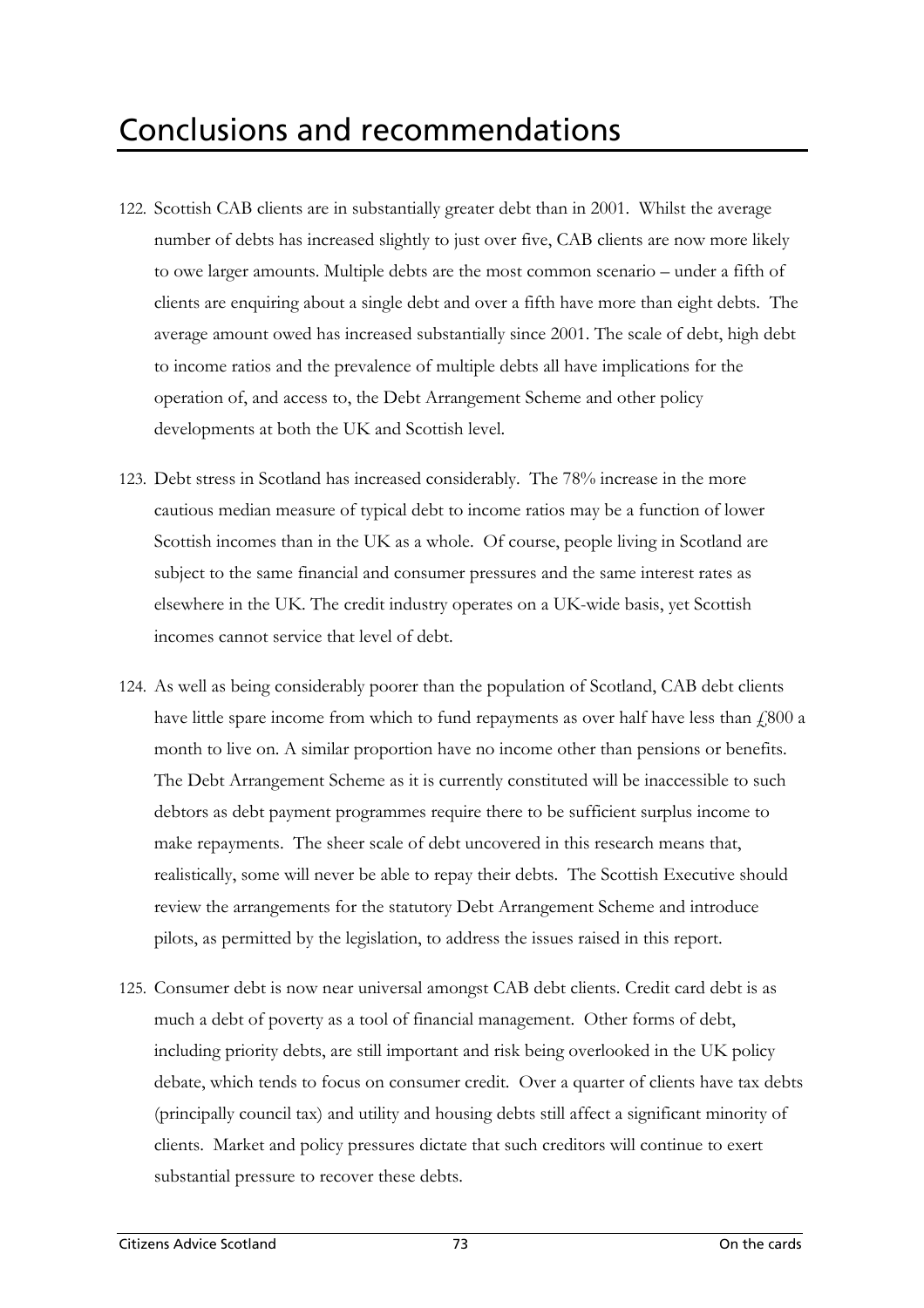- 126. The greater spread of incomes amongst CAB debt clients, and the fact that clients have a different debt profile as they accrue more and larger non-priority debts, has implications for the service that CABx provide. Debtors are also more likely to be home owners than previously and this will affect their asset base and, therefore, the range of options open to them to deal with debt. This all has implications for the CAB Service as advisers will require greater knowledge of the ever more complex financial services market compared with a time when priority or social debts were the main issue.
- 127. The recent White Paper on regulation of consumer credit<sup>73</sup> has focused media attention on non-status lenders. Yet, most debts are owed to mainstream creditors, which are apparently reputable companies. It is evident that extortionate credit, high charges, bad lending practices and disreputable recovery actions are not the preserve of a fringe group of lenders. Lack of access to affordable credit, limited bargaining power and the marketing techniques of many lenders suggests that there is clearly a need for greater consumer protection, particularly for low income clients. We hope that the proposals developed following the recent White Paper on the consumer credit market will address these issues. Creditors should consider all the available evidence about existing commitments as a whole, before extending new credit or increasing the limits on existing facilities.
- 128. Local authorities are also significant as creditors and they demonstrate a greater tendency to take formal court action to recover debt for council tax and rent arrears. Where there is multiple debt, as in most cases reported here, ordinary creditors will compete with each other to get their loans repaid ahead of those of other creditors. Even local authorities may find that debtors are prioritising other debts due to creditor pressure. Given this level of creditor competition, there is even more need to protect those with very low incomes from unduly harsh recovery methods yet, as noted above, the Debt Arrangement Scheme is likely to exclude them. It is important that debt is treated holistically, particularly given multiple debt is such a common situation.
- 129. Many people do blame themselves for their debts, but for many the situation is connected to low income, a drop in income, job loss and illness or disability. Lenders must also share the responsibility. Easy access to credit, irresponsible lending and high credit charges also contribute to the situation. The ease with which debtors can undertake further borrowing

<span id="page-88-0"></span><sup>73</sup> *Fair, Clear and Competitive: the Consumer Credit Market in the 21st Century,* Department of Trade and Industry, Cm 6040, December 2003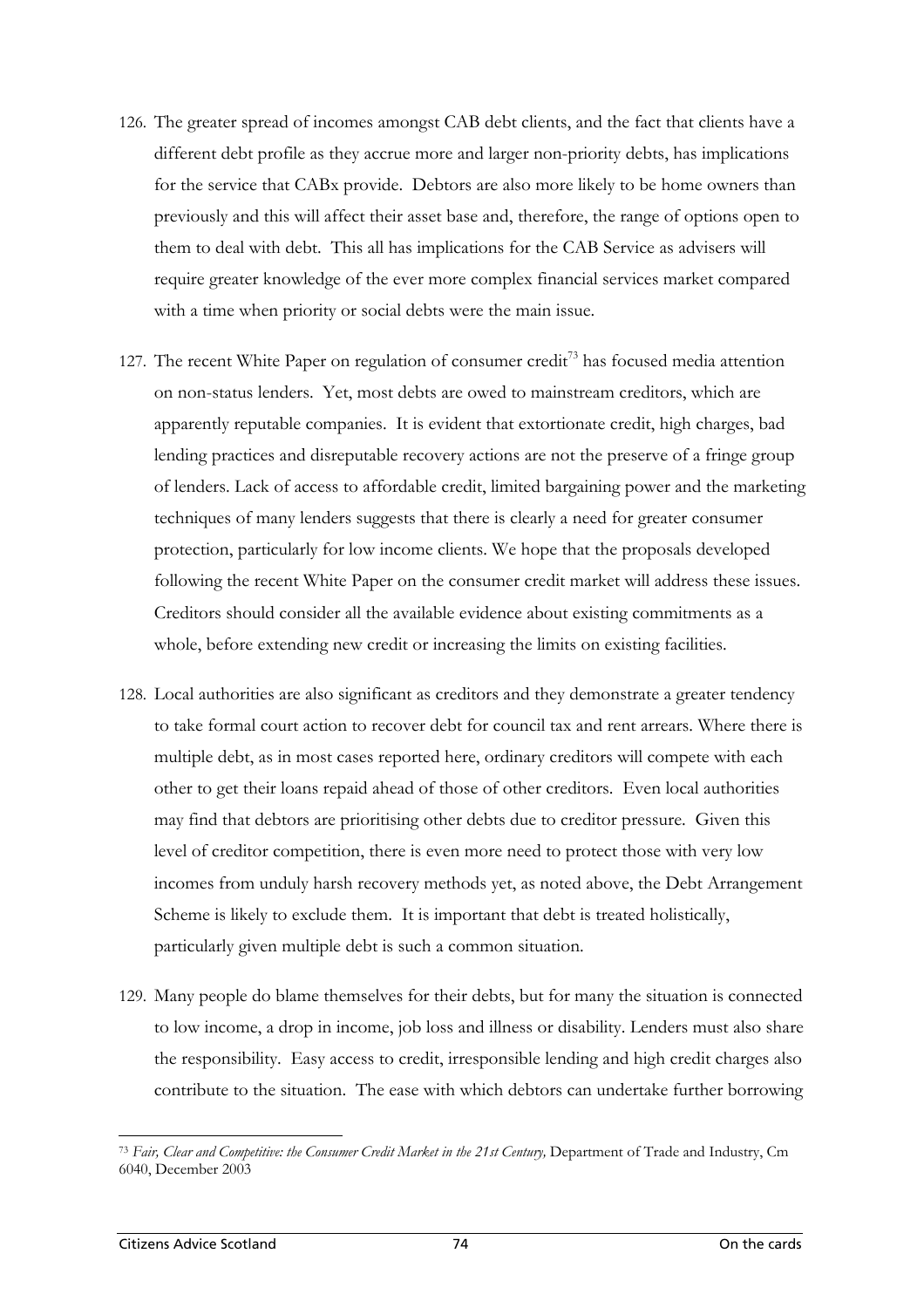is a testament to the fact that lenders do not always consider all the available evidence about a consumer's commitments as a whole, before extending new credit or increasing the limits on existing facilities. The greater significance attributed by clients to a drop in income and low income is an indication of how vulnerable many people are to an unexpected change in their circumstances. Informal creditor pressure, particularly from banks, can also be a factor in the prioritisation of consumer debts over other priority debts and this may put debtors under greater risk of court action, loss of goods or services or even their home.

- 130. Although creditors are less likely to be doing nothing to recover debts than in 2001, a degree of complacency is evident in the fact that, at the time of debtors seeking advice, over a fifth of all creditors had taken no action at all. This is particularly true of ordinary creditors for whom there may be no point in taking legal action. Creditors may prefer to wait for clients' circumstances to change and, in any case, informal actions may be more effective in the long run. In many cases, neither party would want court action although informal actions can still be very distressing for clients. This situation may give debtors a respite but that could be short-lived now that interest rates have started to rise and if creditor attitudes shift, or indeed, they become more familiar with Scottish legal procedures, a great deal of further distress could result.
- 131. There are some early indications of the strategies adopted by local authorities, creditors and Sheriff Officers in response to the new legal provisions. Although there were few examples of the use of Attachment Orders there is some case evidence that Sheriff Officers, in particular, are using the threat of AOs to encourage payment, in the same way that they used the threat of poindings and warrant sales, relying on debtors ignorance of the new protections. We welcome guidance issued by the OFT on debt collection and expect it to be stringently enforced and regularly reviewed.
- 132. The Debt Pack is not yet fully reaching its target group. The majority of debt clients that should have seen the Debt Pack had not done so. The Scottish Executive should clarify the circumstances in which creditors are required to distribute the Debt Pack and keep this under review to ensure that those facing a debt crisis have access to the information they need.
- 133. Debt is a stressful experience. Whilst CAB clients want to service their debts, it is evident that some clients will not be able to repay the substantial sums they owe due to the sheer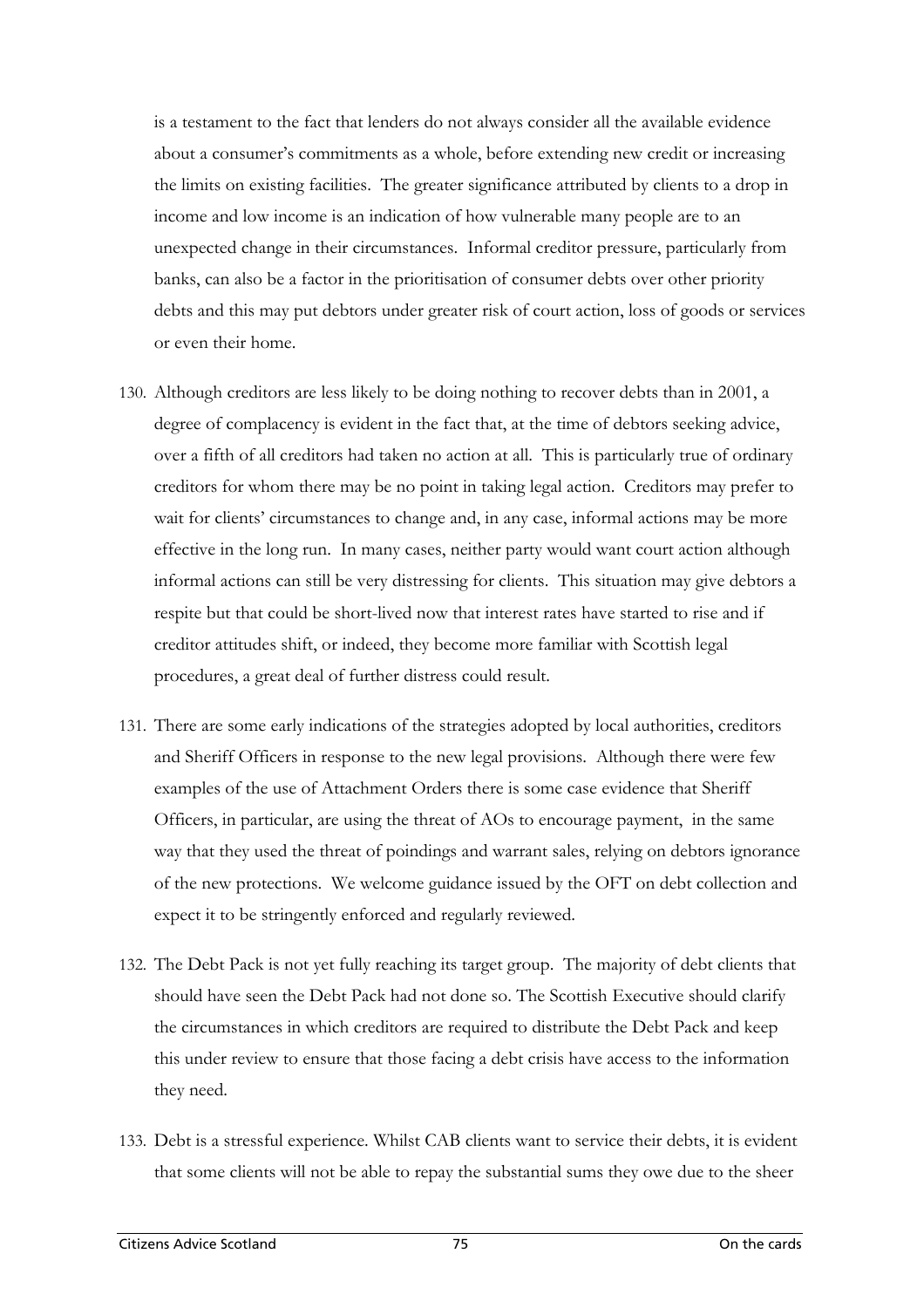scale and number of debts. More older people now have debt than previously, so increasing age and the lack of a prospect of an improvement in financial circumstances mean that some people will never be able to repay their debts.

- 134. Both debtors and creditors could avert problems by addressing them as early as possible; this, however, will increase the demands on advisers. It is likely that the recent increases in the number of debt enquiries to CABx will continue due to the scale and complexity of multiple debt. In addition, the proposed statutory Debt Arrangement Scheme suggests that applicants should have access to free money advice to negotiate and prepare applications. Demand for advice will also increase as a direct result of the provisions of the Debt Arrangement and Attachment (Scotland) Act 2002. These developments will stretch existing resources and the Scottish Executive should ensure that there is sufficient provision of high quality money advice, keep this under regular review and guarantee that resources are made available to cope with the increased demand.
- 135. There is a need for the development of alternatives to high-cost credit. Financial institutions should develop simple and straightforward credit products which meet the needs of low income consumers. This could be in partnership with Credit Unions, social landlords and other agencies.
- 136. Extensive reform of the Social Fund is also needed to improve access to the fund and to ensure that it provides help for people when they need it most. Eligibility should be extended for community care grants and budgeting loans to enable them to better meet the needs that arise at particular life events and repayment should be permitted at modest rates.
- 137. Some form of social lending as in other European countries has been suggested by other research<sup>74</sup>. This could provide affordable credit to people who would otherwise tend to use extortionate credit. Both the Social Fund and Credit Unions have the potential to give low income households access to cheap credit.
- 138. In drafting new relevant legislation, both Parliaments should look for opportunities to encourage and signpost people to seek advice at the earliest opportunity.

<span id="page-90-0"></span> $\overline{a}$ 74 Extortionate Credit in the UK - A report to the Department of Trade and Industr*y*, Elaine Kempson and Claire Whyley - June 1999, available at:<http://www.dti.gov.uk/ccp/topics1/extortionate.htm>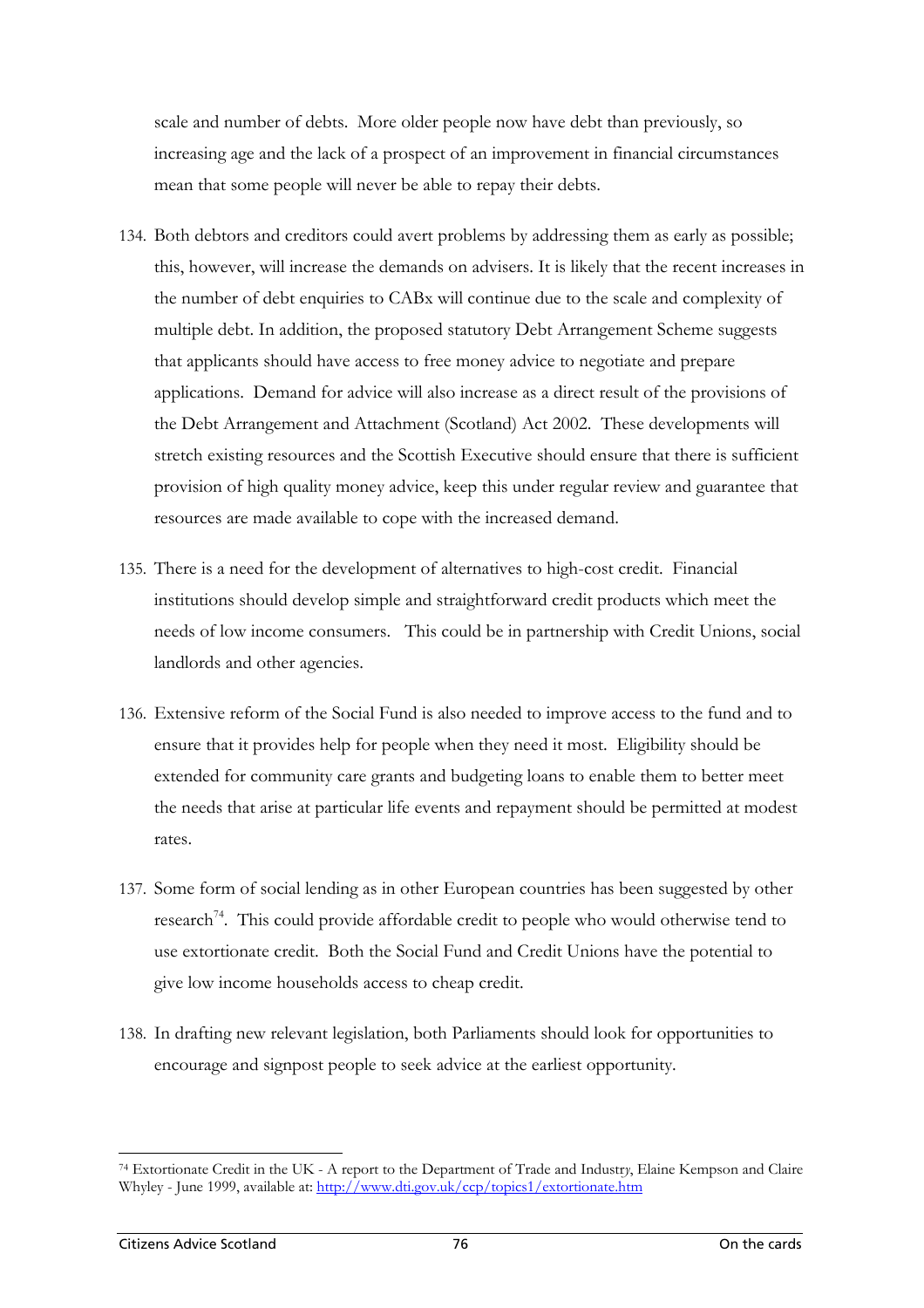139. Both the UK government and Scottish Executive should publicise the debtor protection measures that are in place. This should include reference to OFT guidance and the debt protection element of the Debt Arrangement and Attachment (Scotland) Act 2002. There should also be on-going publicity about the need to seek advice at the earliest opportunity, particularly where circumstances change.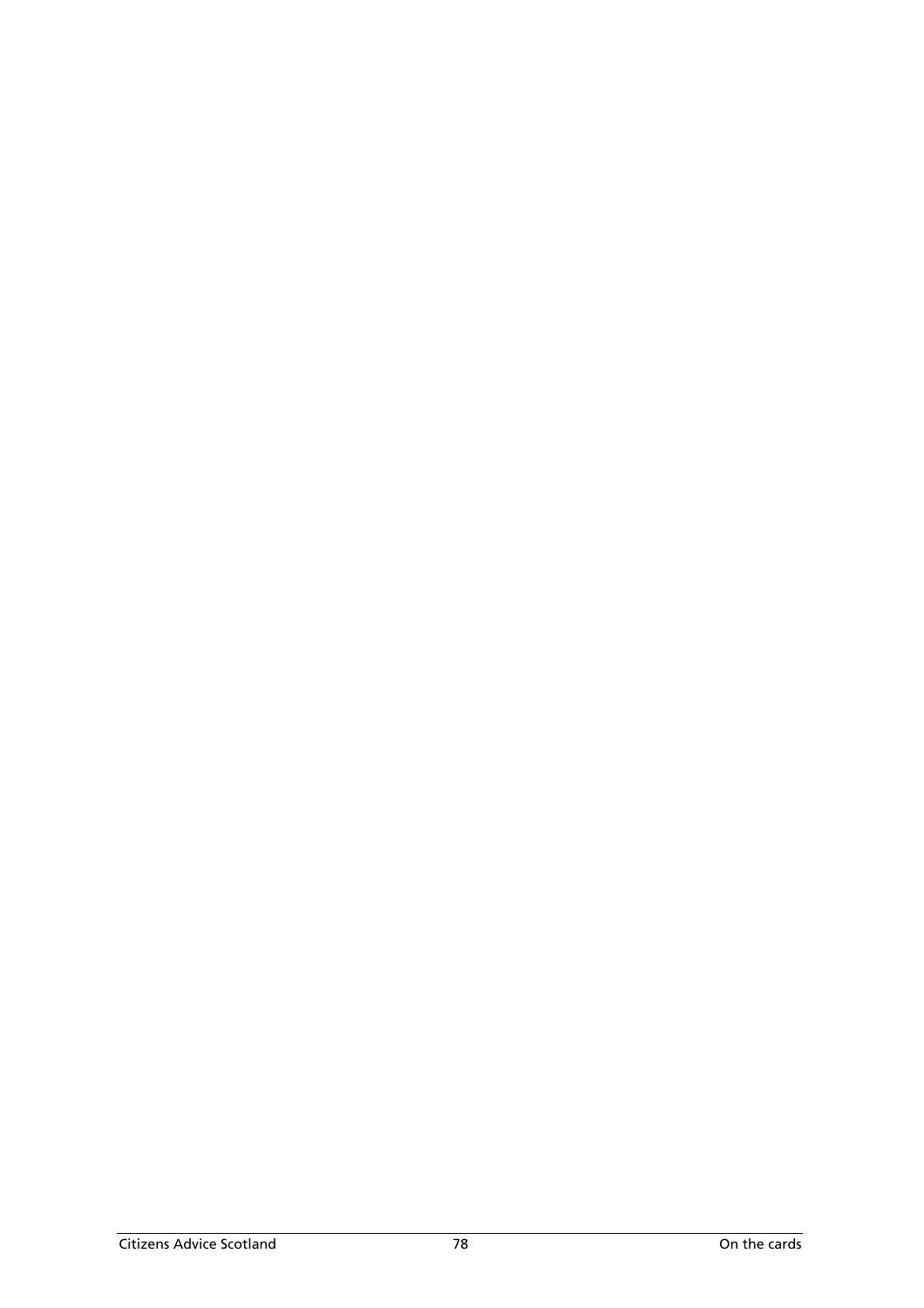This research is based on a survey of debt clients visiting thirteen Scottish CABx between  $22<sup>nd</sup>$  September and  $17<sup>th</sup>$  October 2003. In addition, evidence is drawn from the CAB social policy statistics and anonymised case evidence sent to the CAS social policy team, based on local cases from bureaux that indicate wider concerns and problems in their area.

The design of the research was undertaken in collaboration with a Debt Research Working Group (DRWG) comprising staff from CAS's social policy and money advice sections as well as advisers from participating CABx. The research also drew on the expertise of a Debt Research Advisory Group (DRAG). Both groups discussed and refined the research objectives, detailed below:

### **Objectives**

- To assess the volume and nature of debt amongst CAB clients
- To build a demographic and social profile of CAB clients in debt
- To understand the underlying institutional and individual causes of debt
- To assess whether clients visiting the CAB who should have received the Scottish Executive debt pack have done so
- To explore client understanding of the debt pack and it's role in promoting their visit to the bureaux
- To explore the operation of new forms of enforcement and debtor protection provisions
- To examine the strategies adopted by local authorities, creditors and sheriff officers in response to the new legal provisions, specifically:
	- To assess the impact of the introduction of EAOs on the use of other forms of diligence, such as bank arrestments and earnings arrestments
	- Negotiation with creditors
	- The incidence of sequestration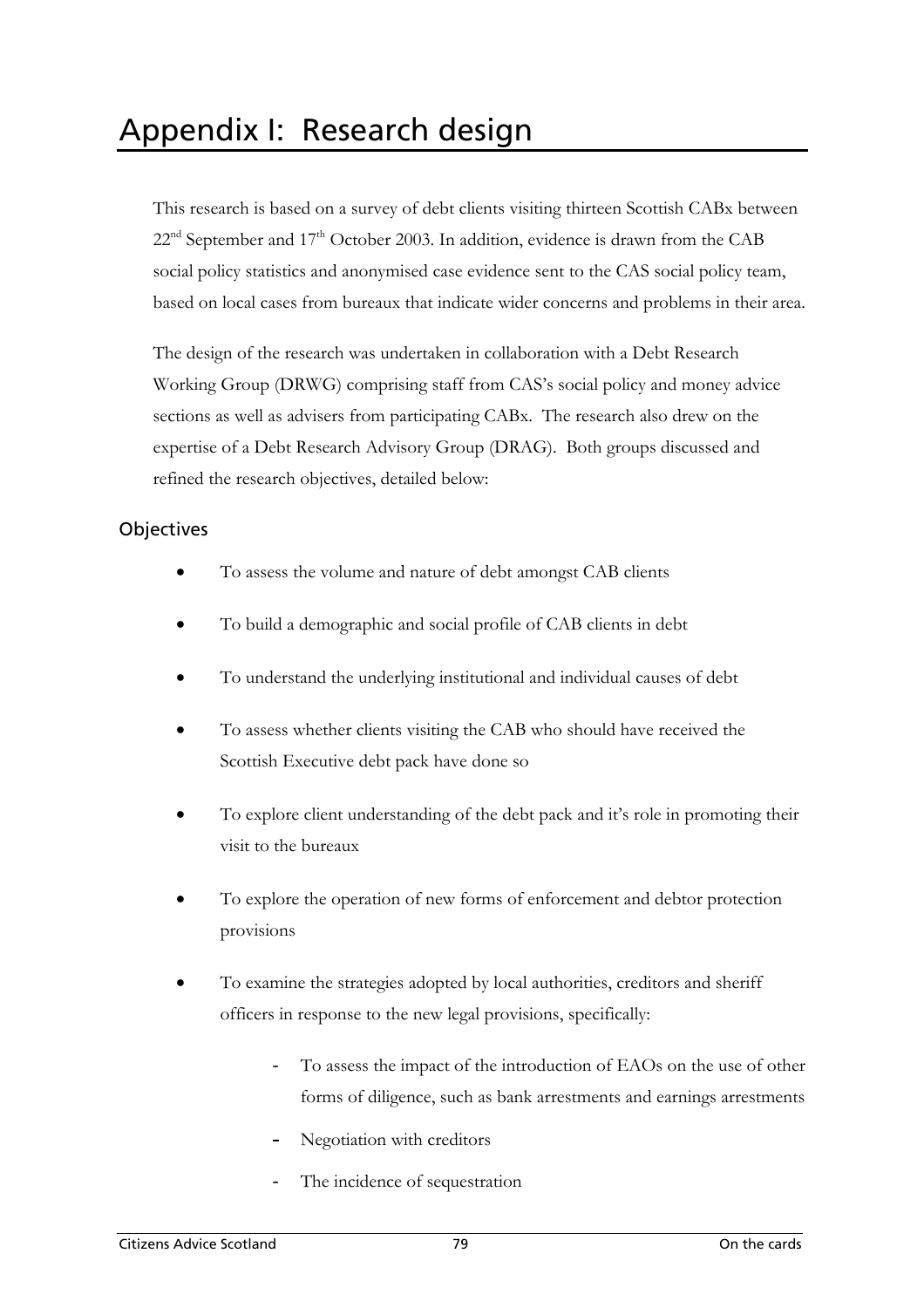An exercise was undertaken with the DRWG to examine the expectations amongst them about what they might anticipate to find was happening, particularly in relation to debt enforcement, and this informed the design of the questionnaire. The DRWG also made detailed comments on the areas of questioning, details of question wording, piloting arrangements and other practical aspects of the fieldwork.

The questionnaire was designed for use by CAB advisers when advising a client with a debt query. It was intended to reduce the need to ask additional questions to those that an adviser would ask anyway, in order to respond to the client's query.

The draft questionnaire was piloted with three bureaux during a week in August 2003. This raised a number of issues about data quality, training for advisers who were to administer the questionnaires and questionnaire design issues. The questionnaire was subsequently reduced in scope in order to make it more manageable.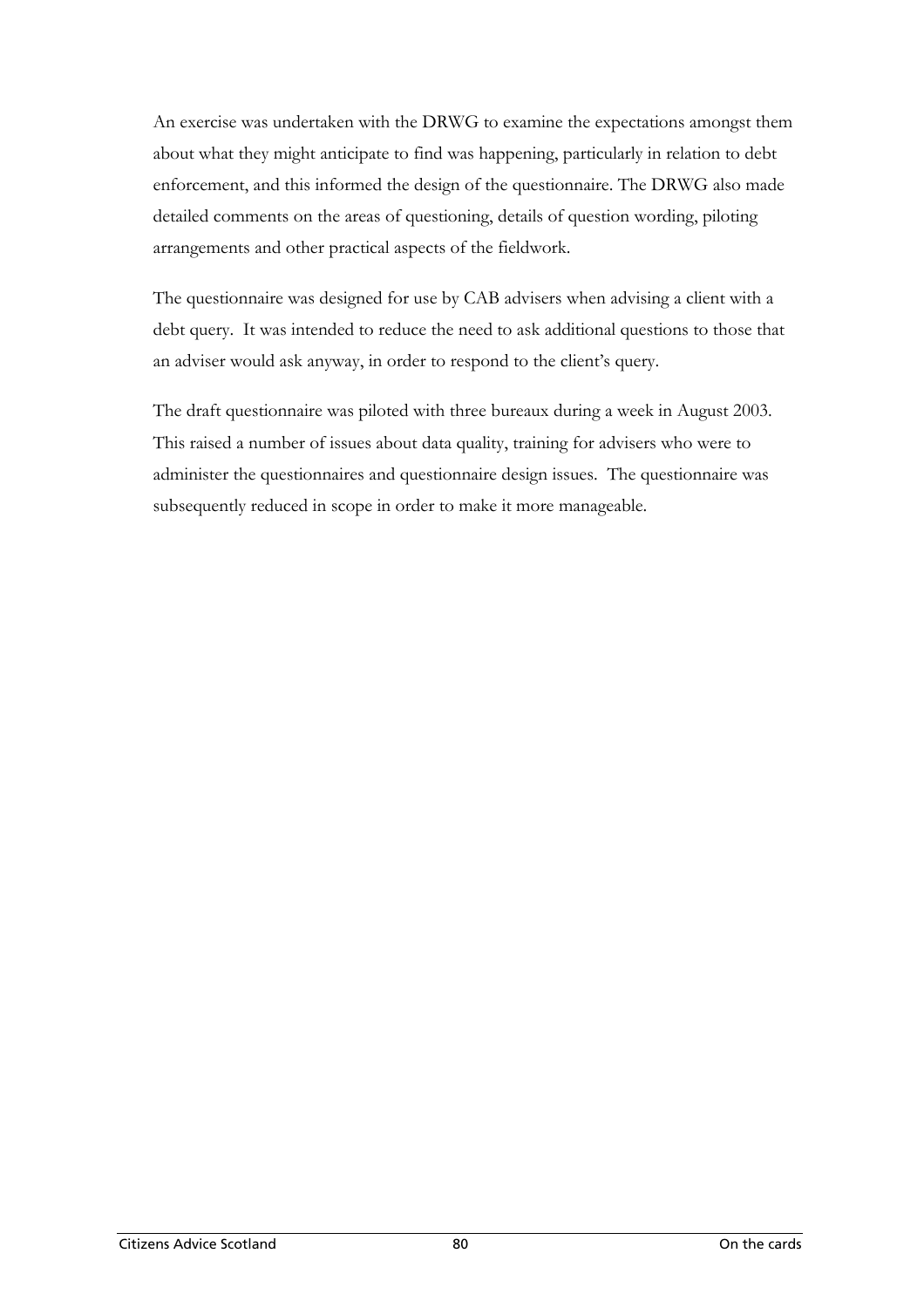| <b>Bureaux</b>                    | Opening<br>hours | No. of<br>client<br>contacts<br>2001/02 | % of debt<br>issues in<br>relation<br>other work | Specialist<br>money<br>advice<br>session | Paid money<br>specialist<br>staff | Court<br>reps | Manager<br>hours | Deputy<br>manager<br>hours | No. of<br>volunteer<br>advisers | Debt handled<br>2001/02 |
|-----------------------------------|------------------|-----------------------------------------|--------------------------------------------------|------------------------------------------|-----------------------------------|---------------|------------------|----------------------------|---------------------------------|-------------------------|
| Airdrie                           | 31.0             | 8,798                                   | 9.65                                             | Yes                                      |                                   | Yes           | 35               | 35                         | 5.                              | £2,831,124              |
| Argyll*                           | 34.0             | N/a                                     | N/a                                              | No                                       | $\Omega$                          | No            | $\overline{35}$  | 0                          | 23                              | N/a                     |
| Clydesdale                        | 20.0             | 7,842                                   | 10.16                                            | Yes                                      |                                   | No            | 34               | $\mathbf{0}$               | 14                              | £1,532,909              |
| Dundee                            | 32.5             | 13,499                                  | 10.47                                            | Yes                                      | 0                                 | No            | 35               | 35                         | 26                              | £853,643                |
| East<br>Dunbartonshire            | 30.5             | 7,329                                   | 14.27                                            | Yes                                      |                                   | No            | 35               | 35                         | 26                              | £2,467,189              |
| Falkirk                           | 31.5             | 9,171                                   | 13.69                                            | Yes                                      | 0                                 | <b>No</b>     | 35               | $\mathbf{0}$               | 34                              | £1,848,784              |
| Glasgow-<br>Easterhouse           | 26.5             | 8,628                                   | 27.75                                            | Yes                                      |                                   | Yes           | 35               | 35                         | 36                              | N/a                     |
| $G$ lasgow $-$<br>Greater Pollok* | 26.5             | N/a                                     | N/a                                              | Yes                                      |                                   | Yes           | 35               | 35                         | 25                              | N/a                     |
| Hamilton                          | 27.5             | 4,447                                   | 21.46                                            | <b>No</b>                                |                                   | Yes           | 35               | 20                         | 18                              | £1,650,000              |
| <b>Inverness</b>                  | 35.0             | 18,139                                  | 13.52                                            | Yes                                      | 2                                 | No            | 35               | 30                         | 25                              | £2,494,108              |
| Motherwell                        | 32.0             | 17,532                                  | 14.18                                            | Yes                                      | 0                                 | No            | 35               | 0                          | 35                              | £1,958,825              |
| Shetland                          | 22.5             | 2,612                                   | 11.56                                            | Yes                                      |                                   | No            | 35               | 35                         | 8                               | £427,908                |
| Skye                              | 29.0             | 2,614                                   | 11.21                                            | Yes                                      | 2                                 | Yes           | 35               | 0                          | 5                               | N/a                     |
| Scottish average                  | 24.8             | 6,881                                   | 14.65                                            | 0.55                                     | 0.89                              | 0.35          | 35.94 hrs        | 8.1 hrs                    | 21.64                           | Approx<br>£1,519,974    |
| Sample<br>average**               | 28.9             | 9,146                                   | 14.35                                            | 0.85                                     | 0.77                              | 0.38          | 34.92 hrs        | 20 hrs                     | 21.54                           | Approx<br>£1,784,943    |

## CABx sample characteristics

\* Figures not available for 2001/02. 2002/03 figures, where available, are estimates.

\*\* The average has been worked out using a base of the number of bureaux for which information was available.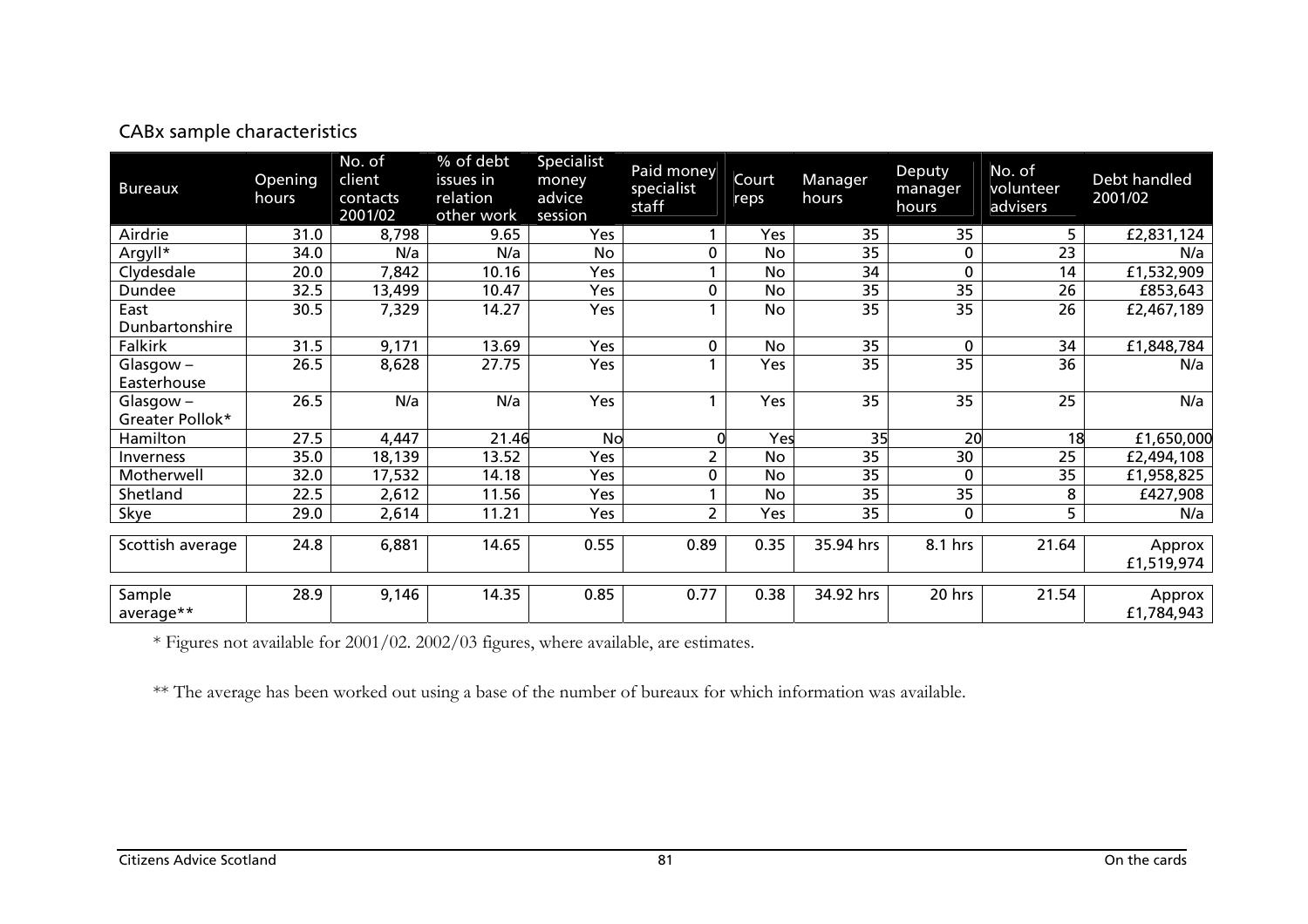Thirteen CABx took part in the fieldwork from across Scotland. In most respects, these are broadly similar to all CABx in Scotland, although they are more likely to hold specialist money advice sessions. According to 2001/02 figures:

- Thirty-four out of 62 CABx offices hold a specialist money advice session. However, only two bureaux in the sample do not.
- All Scottish CABx employ 103 specialist staff in total, with 55 of that number specialising in money advice. The mean nationally for number of money advisers per bureau is 0.89. The mean in the sample is 0.77.
- Twenty-two out of 62 CABx offices provide court representation. However, five bureaux in the sample provide court representation. The mean *number of bureaux* providing court representation is 0.35. The mean in the sample is 0.38.
- Fifty-three out of 62 CABx offices have a full-time manager (other bureaux have part-time managers). All CABx in the sample have a full time manager.
- Twenty out of 62 CABx offices have a paid deputy manager, whereas seven in the sample do.
- There are 1,342 volunteer advisers across all CABx.
- The 47 bureaux that responded to the question reported handling debt of  $\frac{1771}{438,776}$  that year. This can be extrapolated to suggest a total figure in excess of £95 million for 2001/02.

CAS staff visited all participating bureaux before the fieldwork started in order to brief advisers on the purpose of the research and detailed aspects of managing the fieldwork. Advisers were instructed to get informed consent from clients before proceeding with the survey. They also explained to clients the purpose of the research, that it is confidential, voluntary and that participation in the survey would not affect in any way how the CAB adviser assists them to deal with their finances.

During the four-week fieldwork period, a total of 268 clients were recorded with a debt query. This compares with a total of 116 Scottish clients recorded in the 2001 *In too deep* research.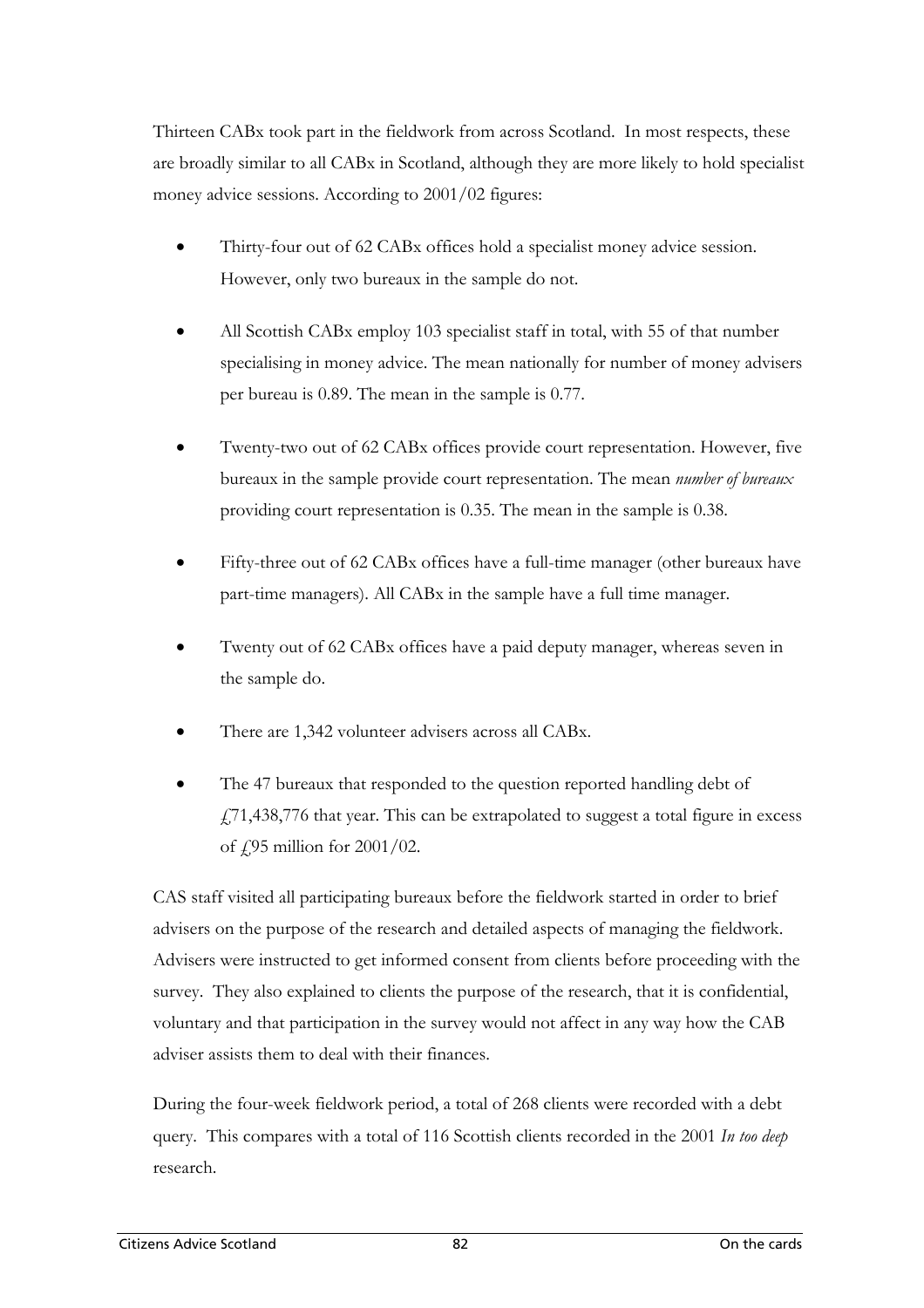Eighty six percent of forms were completed in person by advisers at the participating CAB, with the remaining ones completed in relation to telephone enquiries. Total returns from each CAB during the fieldwork period are detailed below.

| CAB                            | No of cases | % of total |
|--------------------------------|-------------|------------|
| Airdrie                        | 15          | 6          |
| Argyll and Bute                | 9           | 3          |
| Clydesdale                     | 24          | 9          |
| Dundee                         | 8           | 3          |
| <b>East Dunbartonshire</b>     | 44          | 16         |
| <b>Falkirk</b>                 | 17          | 6          |
| Glasgow -Easterhouse           | 21          | 8          |
| <b>Glasgow -Greater Pollok</b> | 13          | 5          |
| Hamilton                       | 26          | 10         |
| Inverness                      | 21          | 8          |
| Motherwell and Wishaw          | 24          | 9          |
| Shetland                       | 24          | 9          |
| Skye and Lochalsh              | 22          | 8          |
| Total                          | 268         | 100        |

Details of distribution of responses

#### Debriefing

The DRWG met to discuss the initial findings and to provide a de-brief of their experience of the fieldwork. They had found that the pre-fieldwork visits by CAS staff were helpful and that this had motivated advisers. However, there were a number of factors that may have affected the overall number of returned questionnaires.

Some CABx reported a lack of staff over the fieldwork period, which would limit the number of clients they could deal with. There were also a number of bank holidays in parts of the country that may also have lowered the number of debt clients bureaux saw.

CABx also noted that it was easier for clients to decline to participate in the survey over the telephone.

#### Analysis

The DRWG and the DRAG have both commented on all drafts of this report and have made suggestions for further analysis.

#### Members of the Debt Research Working Group

Isobel Hall, Falkirk CAB Gill May, Hamilton CAB Brenda Tambarinni, Glasgow – Easterhouse CAB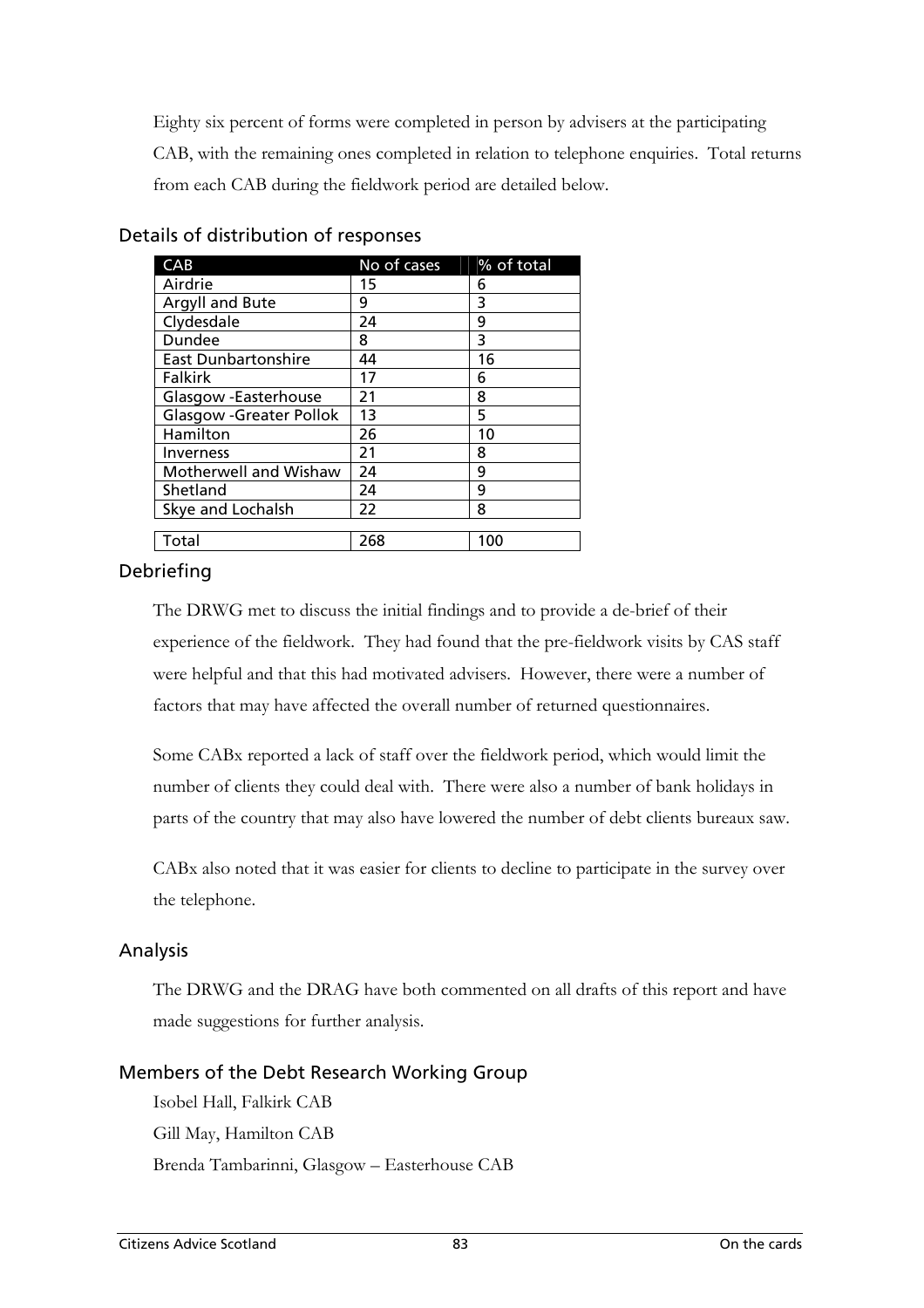Jimmy Rafferty, Clydesdale CAB Anne Burke, East Dunbartonshire CAB Gavin Dempster, Motherwell and Wishaw CAB Joy Melville, Dundee CAB Iain Russell, Airdrie CAB Sylvia White, Shetland CAB Helen Timbrell, Argyll and Bute CAB Margaret Anderson, Inverness CAB Catriona Maclean, Skye and Lochalsh CAB Sheena Campbell, Glasgow – Greater Pollok CAB Cathy Sharp, Research for Real Abigail Bremner, CAS Lindsay Isaacs, CAS David McNeish, CAS Susan McPhee, CAS

Members of the Advisory Group

Sarah O'Neill, Scottish Consumer Council Robbie Clyde, Social Justice Group, Scottish Executive Mike Dailly, Govan Law Centre Anita Morrison, Legal Studies Research Branch, Scottish Executive Simon Stockwell, Home and Social Division, Scotland Office Graham Blount, Scottish Churches Parliamentary Office/Debt on our Doorstep Tracy Moore, Office of Fair Trading Barbara Powell, Office of Fair Trading Beccy Reilly, Citizens Advice Scotland Mark Berman, Citizens Advice Scotland Jane Marnie, Board member Citizens Advice Scotland/CAB West Lothian Luska Jerdin, Social Justice Group, Scottish Executive Douglas Ellis, Home and Social Division, Scotland Office Kerry Jones, Senior Policy Adviser, Department for Trade and Industry Yvonne Gallagher, Money Advice Scotland Paul Hunter, Consumers and Retail Products Team Leader, Financial Services Authority Cathy Sharp, Research for Real Abigail Bremner, CAS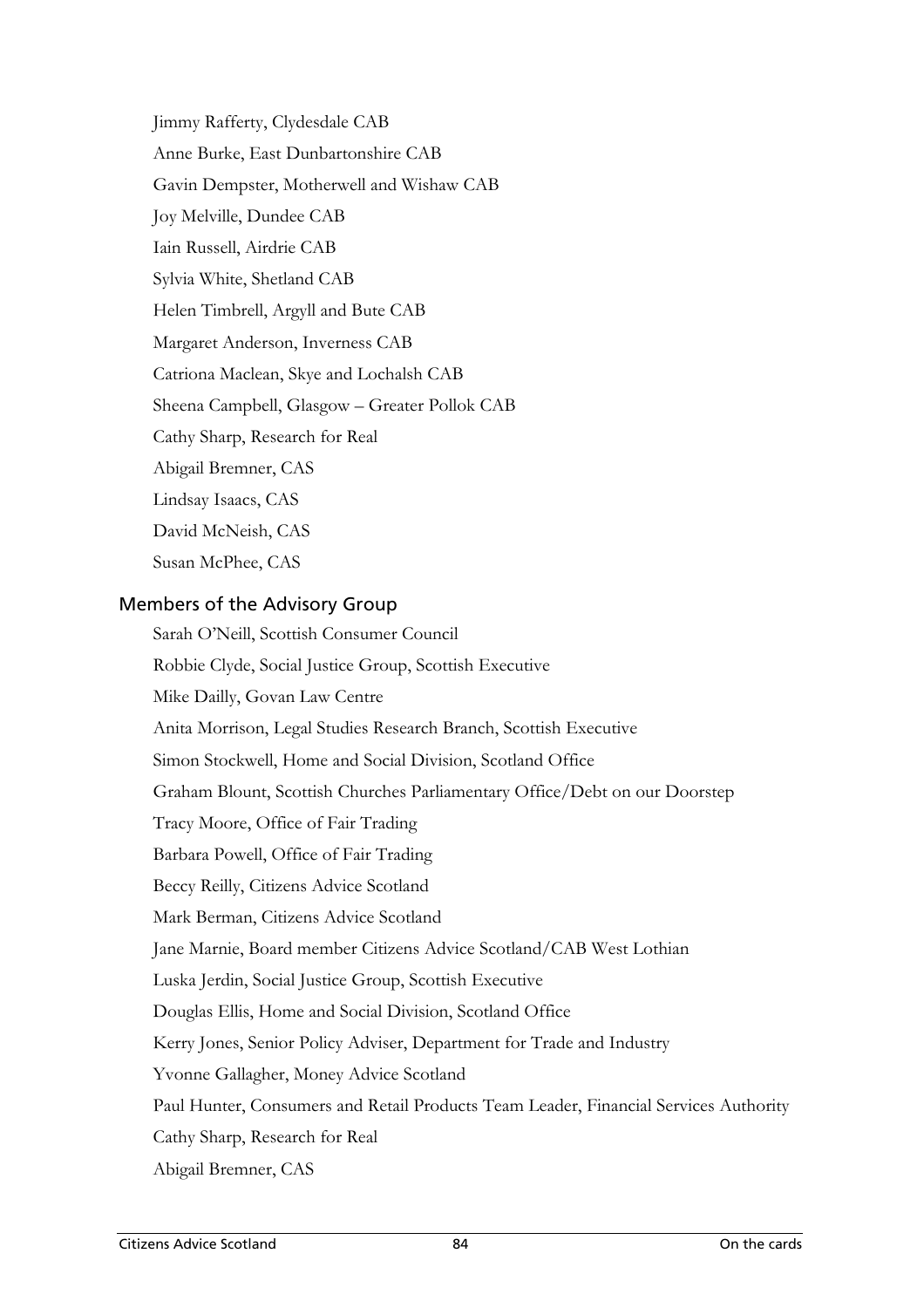Lindsay Isaacs, CAS Susan McPhee, CAS

#### Case evidence

Case evidence was drawn from examples highlighted by the fieldwork and from recent anonymised case evidence collected from CABx by the social policy team. The selection of case evidence was made in order that it might be illustrative of an issue identified in the survey. Cases are indicative but not necessarily typical, representative or indeed, worst case scenarios.

### Calculation of debt to income ratios

There were a total of 268 returned survey forms. Given that a number had some missing information for key variables, these have been excluded from different elements of the analysis. All extreme values for income and debt amounts have been checked manually, errors corrected and any doubtful figures excluded from the analysis. Note that debts do not include outstanding mortgages, but do include mortgage arrears.

Overall, there are 250 cases that have both valid debt and income data for which debt to income ratios have been calculated. Analysis of average debt to income ratios by other key independent variables are based on the valid number of cases for that variable, so for example, there are 247 valid cases for gender. All other independent variables used have either 249 or 250 valid cases.

In nine cases, debts represented commitments of more than a hundred times the net monthly income figure. These cases have been further checked. They are all associated with job loss and/or a drop in income associated with job loss, retirement or relationship breakdown. To some extent, these figures reflect the immediate crisis situation; debts have been taken out when incomes were higher and the ratio reflects the fact of a change in circumstances and sudden drop in income. In the very lowest income cases, clients were either awaiting the outcome of a benefit application or were working but receiving very low wages.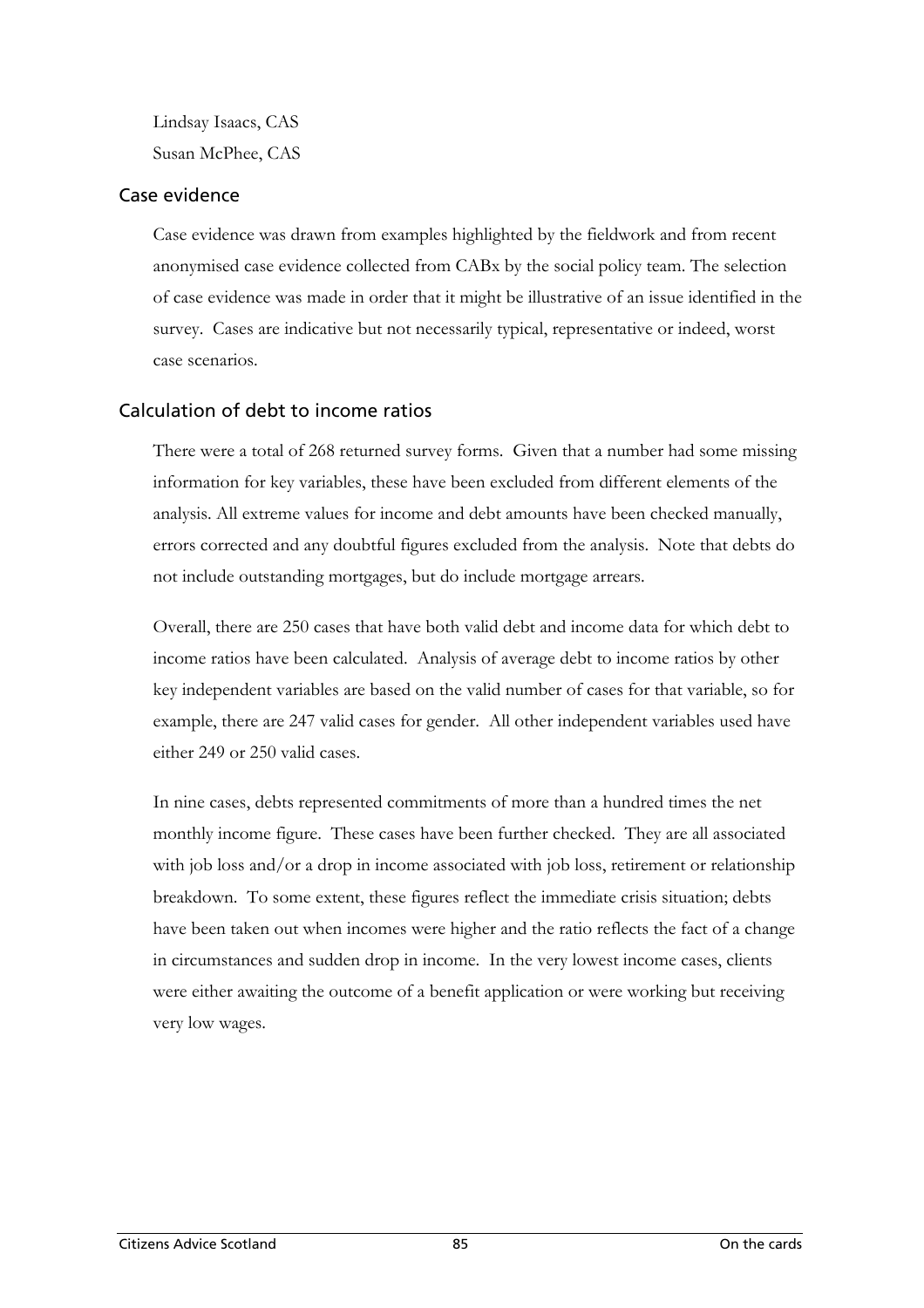## Appendix 2: Survey questionnaire

CITIZENS ADVICE SCOTLAND



# **DEBT RESEARCH PROJECT 2003 QUESTIONNAIRE**

Please direct any questions about this research to the person co-ordinating the research in your bureau in the first instance, or to Abi Bremner, Social Policy Officer, at Citizens Advice Scotland (0131 550 1014; abigail.bremner@cas.org.uk)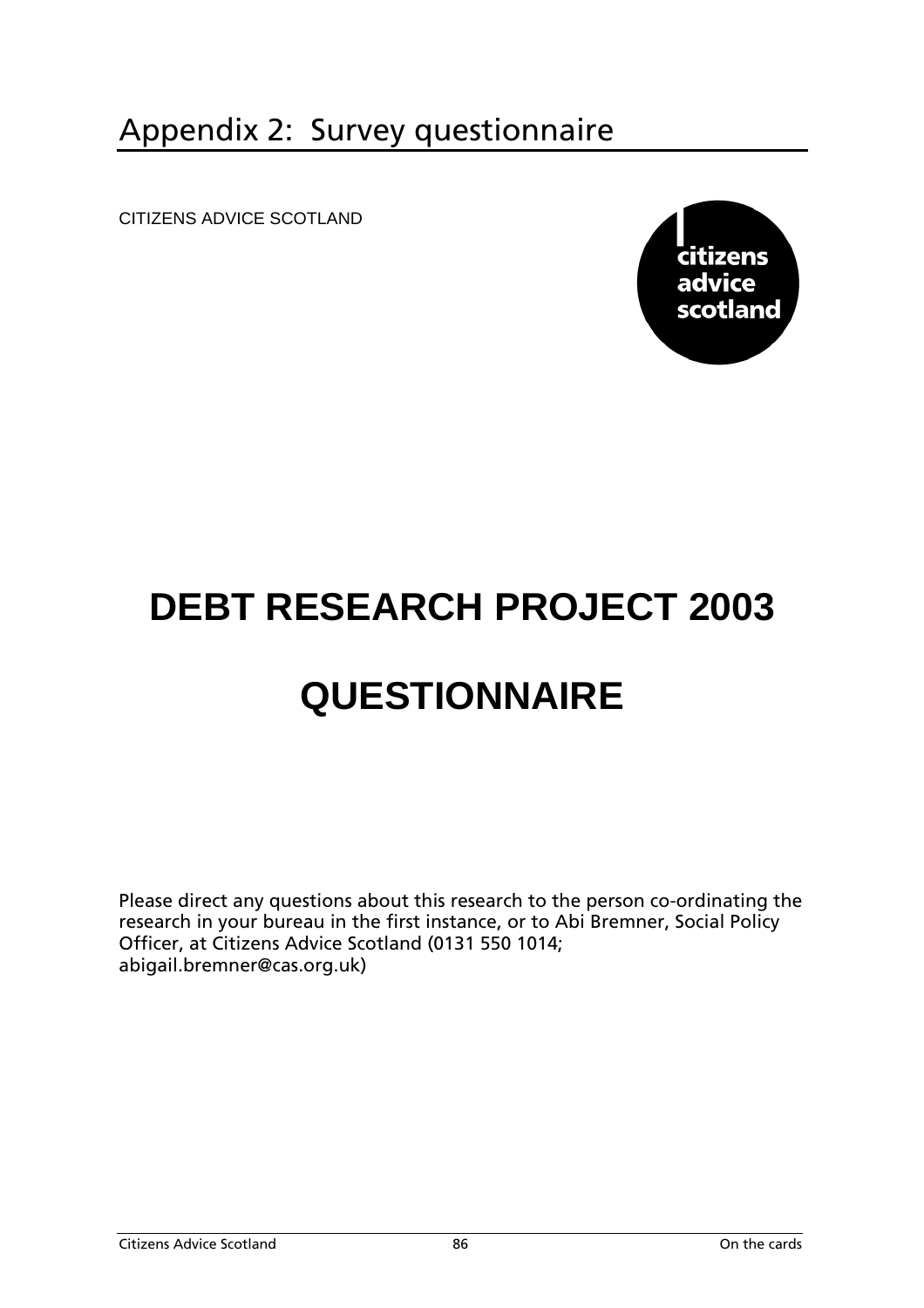#### **CONFIDENTIAL**

#### **CITIZENS ADVICE SCOTLAND DEBT RESEARCH PROJECT 2003**

#### **Instructions for advisors**

This questionnaire is to be used with all new and returning CAB clients with an issue relating to debt on which the CAB is advising during the period **22 September – 10 October 2003** inclusive.

Advisers may complete this form in person or over the telephone. Where a couple come in together to inquire about their debt, questions 3-5 should be completed for one of the couple only. The couple can decide which of them gives the information for these questions. If they are undecided, please select the client whose first name is first in the alphabet. All the remaining questions apply to those who are liable for the debt, whether individually or jointly.

Questions are numbered and written in bold. Some have a preamble that may be read to the client. Instructions to advisors are in *italics.*

Please complete the questionnaire as fully as possible. It may be possible to fill in some of the information after an interview, as you will need it for the purposes of advising the client. In such cases, please make sure you collect all other the information from the client, before ending an interview.

In general, advisers should ask the client the question *as it appears on the form*. Most have precoded answers that require you to circle the appropriate response. Questions 13-17 are designed to enable advisers to ask for this information in their usual way as part of the interview, and then to code appropriately.

Some questions will not apply to all clients. Follow the instructions that route you to the next relevant question, but take care not to miss out any relevant questions.

You will need a copy of the Scottish Executive 'Dealing with Debt' leaflet to use as a prompt for Q18 and a SHOW CARD (provided) for Q11 and Q13.

#### **Before you begin, if another adviser may have seen the client during survey period, check that they have not already completed a questionnaire.**

Advisers should familiarise themselves with the questionnaire before the beginning of the research period. If you make any mistakes please cross them out clearly.

Completed questionnaires should be stored in a secure place and returned to CAS at the end of EACH WEEK.

| Please explain the following to the client                                                                                                                                                                                                                                                                                                                                                                                                                                                                                                                                                                                                                                                                                          |
|-------------------------------------------------------------------------------------------------------------------------------------------------------------------------------------------------------------------------------------------------------------------------------------------------------------------------------------------------------------------------------------------------------------------------------------------------------------------------------------------------------------------------------------------------------------------------------------------------------------------------------------------------------------------------------------------------------------------------------------|
| This survey is being undertaken by The CAB Service to build up a better<br>picture of the types and extent of financial difficulties across Scotland and to<br>see how recent changes in the law are affecting people.<br>We expect several hundred people to take part in this survey.<br>It is confidential. No individual client will be identifiable in the reporting of<br>the results.<br>Participation in the survey is voluntary; it will not affect in any way how the<br>CAB adviser will assist the client to deal with their finances.<br>Some of the questions are similar to those that the adviser will need to ask<br>anyway to help with an enquiry. Others are only necessary for the purpose<br>of the research. |
| Then                                                                                                                                                                                                                                                                                                                                                                                                                                                                                                                                                                                                                                                                                                                                |
| <b>CHECK</b> client has not already completed a questionnaire.<br>Afterwards                                                                                                                                                                                                                                                                                                                                                                                                                                                                                                                                                                                                                                                        |
| <b>THANK THEM</b> for taking the time to answer our questions.                                                                                                                                                                                                                                                                                                                                                                                                                                                                                                                                                                                                                                                                      |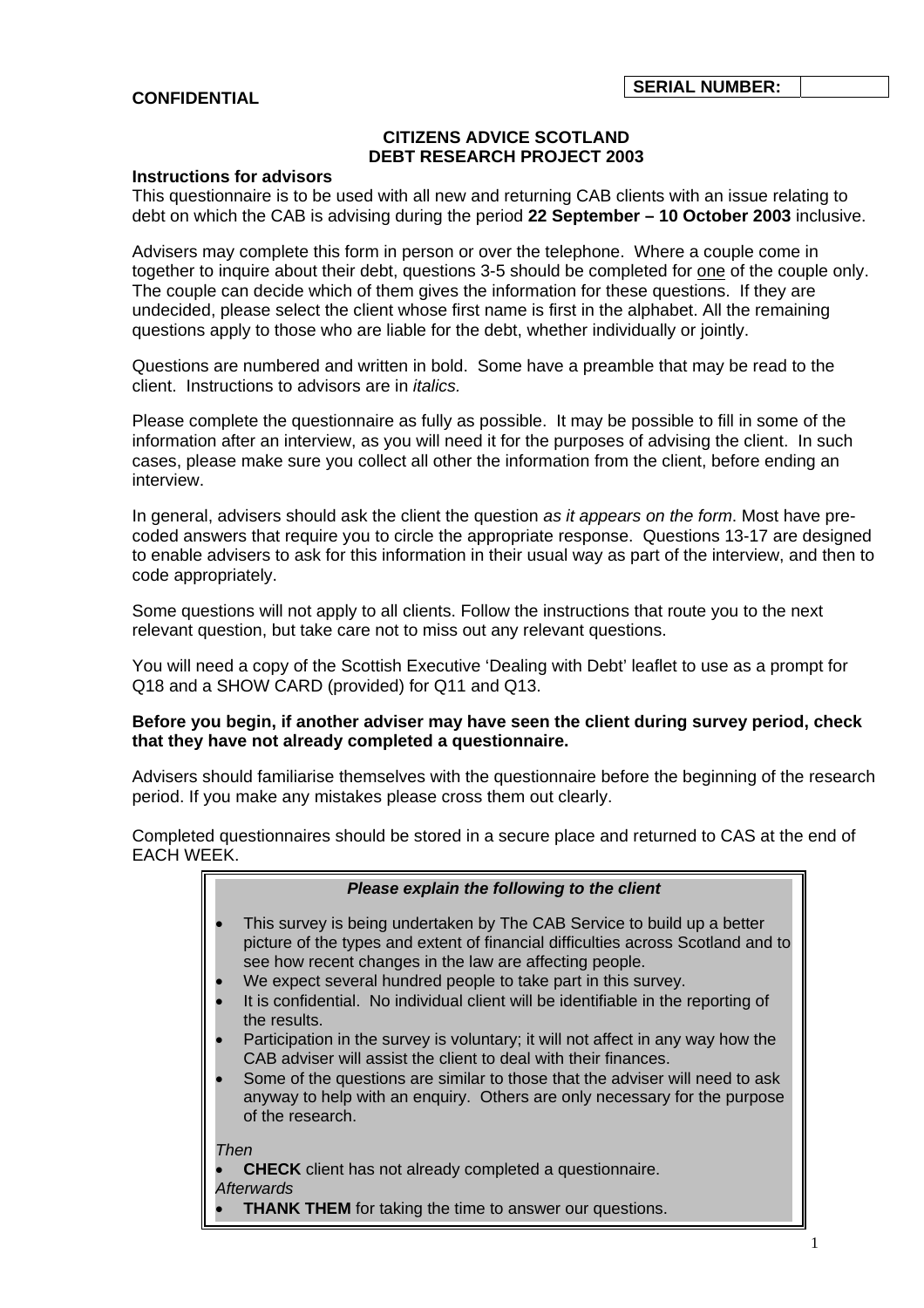#### **ASK ALL CLIENTS**

**I need to establish who is liable for the debt that you are seeking advice about. To do this I need to ask you a few questions about yourself and the people you live with.** 

**1. First of all, can you tell how many adults and children live in your household? That is, who lives in your home with you, whether or not they are related to you?** 

*Include the client when calculating household size. Code replies as follows*:

| One adult, no children                                |    |
|-------------------------------------------------------|----|
| One adult, one or more children all under 16          | 2. |
| One adult, one or more children, at least one over 16 | 3  |
| Couple, no children                                   |    |
| Couple, one or more children all under 16             | 5  |
| Couple, one or more children, at least one over 16    | 6  |
| At least two (unrelated) adults                       |    |
| Other households (please state)                       |    |

**2. Now, we need to establish who is (legally) responsible for repayment of the debts that you are inquiring about today?**  *Code replies as follows:* 

| ie repiles as follows.                                       |             |
|--------------------------------------------------------------|-------------|
| Client only                                                  |             |
| Client and spouse/partner of client                          |             |
| Spouse/partner of client only                                |             |
| Adult child of client (over 16)                              |             |
| Former spouse/partner of client no longer living with client | $5^{\circ}$ |
| Other unrelated adult that lives with client                 |             |
| Other ( <i>please state</i> )                                |             |
|                                                              |             |

#### **Now a few questions about the person who is liable for the debt.**

#### **3. What is your/their age?**

 $16-17$  1 18-24 2 25-34 3 35-54 4 55-59 5 60-74 6 75+ 7

#### **4. Gender**

Male 1 Female 2

#### **5. Employment status of the person who is liable for the debt.**

*a) ASK ALL b) If employed, ASK* 

| Employed FT (30+ hrs per wk)      |    | Temporary |  |
|-----------------------------------|----|-----------|--|
| Employed PT (<30 hrs per wk)      | 2  | Permanent |  |
| Self-employed FT (30+ hrs per wk) | 3  |           |  |
| Self-employed PT (<30 hrs per wk) | 4  |           |  |
| Unemployed                        | 5  |           |  |
| Retired                           | 6  |           |  |
| Student                           |    |           |  |
| Looking after family/home         | 8  |           |  |
| Sick/disabled                     | 9  |           |  |
| Other                             | 10 |           |  |
| Missing OFFICE USE ONLY           | 99 |           |  |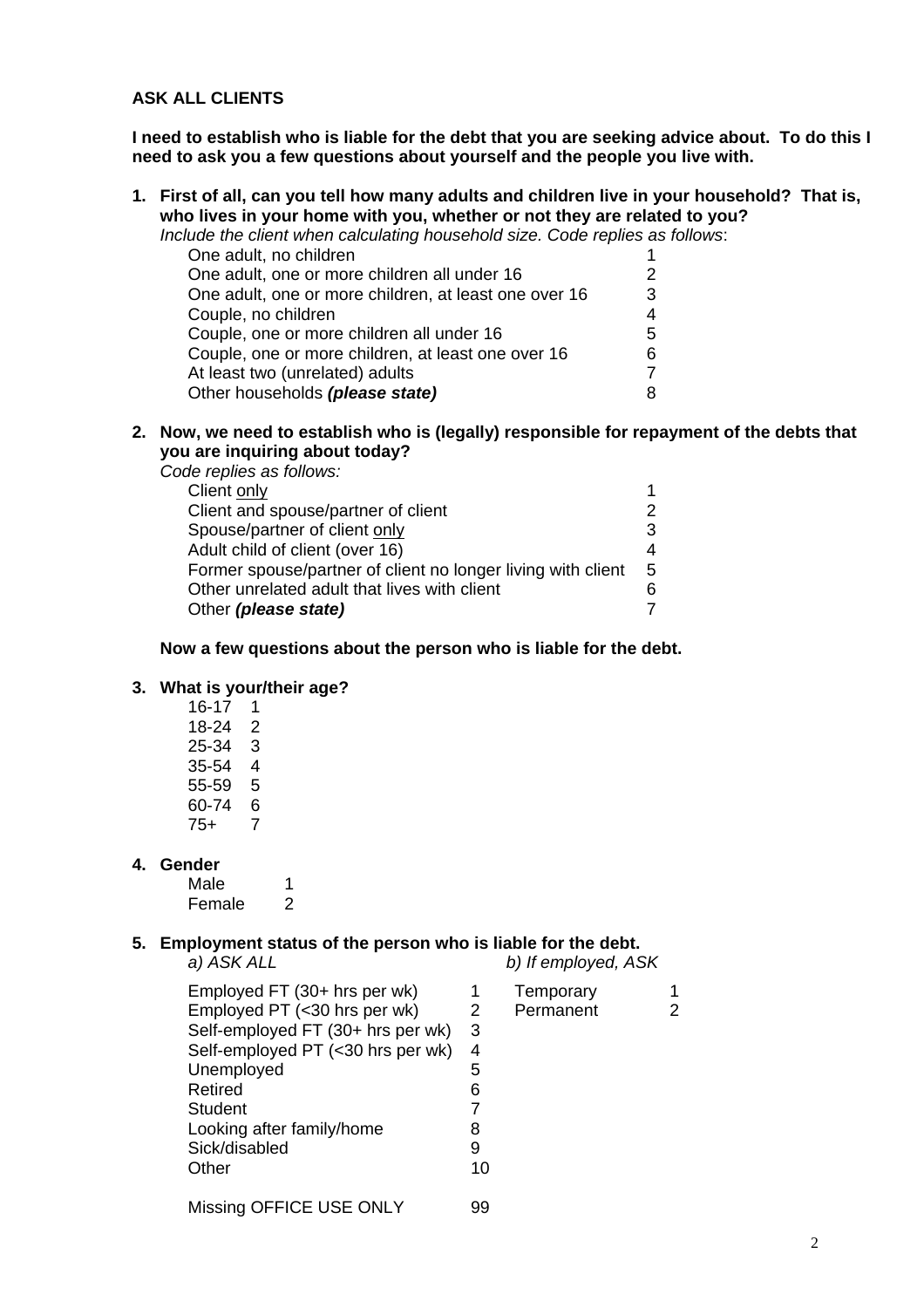- **6. Do you or anyone in the household have any long term limiting illness, health problem or disability that limits your/their daily activities or the work you/they can do?** 
	- Yes 1 No 2

#### **7. Do you/the liable person own or rent your home?**

| Own home – no mortgage                               |   |
|------------------------------------------------------|---|
| Own home – with mortgage                             |   |
| Rent from Council or other public sector             | 3 |
| Rent from Housing Association/co-op/charitable trust | 4 |
| Rent from private landlord/employer                  | 5 |
| Live with parents/family                             | 6 |
| Live rent-free                                       |   |
| Other (please state)                                 |   |

#### **8. What are the sources of income for your household?**

*Check that household refers to the people that have liability for the debt established at Q2 above. For example if the client is an adult living with their parents, only the client's income is relevant if s/he has sole liability for the debt.* 

*(please circle all that apply)* 

| Income from work                                 | 1  |
|--------------------------------------------------|----|
| Income Support                                   | 2  |
| <b>Housing Benefit</b>                           | 3  |
| <b>Council Tax Benefit</b>                       | 4  |
| <b>State Retirement Pension</b>                  | 5  |
| <b>Occupational Pension</b>                      | 6  |
| Pension Credit/ Minimum Income Guarantee         | 7  |
| Jobseeker's Allowance                            | 8  |
| <b>Incapacity Benefit</b>                        | 9  |
| Disability Living Allowance/Attendance Allowance | 10 |
| Other disability benefits                        | 11 |
| <b>Child Benefit</b>                             | 12 |
| <b>Working Tax Credit</b>                        | 13 |
| <b>Child Tax Credit</b>                          | 14 |
| Student Loan                                     | 15 |
| Income from parents                              | 16 |
| Child maintenance                                | 17 |
| Other                                            | 18 |
| Missing OFFICE USE ONLY                          | 99 |

*9.* **How much is the net monthly household income?** *Please include income from all sources after deductions like tax and national insurance contributions. Check that household refers to the people that have liability for the debt established at Q2 above. For example, income from an adult child living in the same household is not relevant unless that person is jointly liable for the debt.* 

| <b>ENTER</b>  |  |
|---------------|--|
| <b>AMOUNT</b> |  |

**AMOUNT £** MISSING 99 OFFICE USE ONLY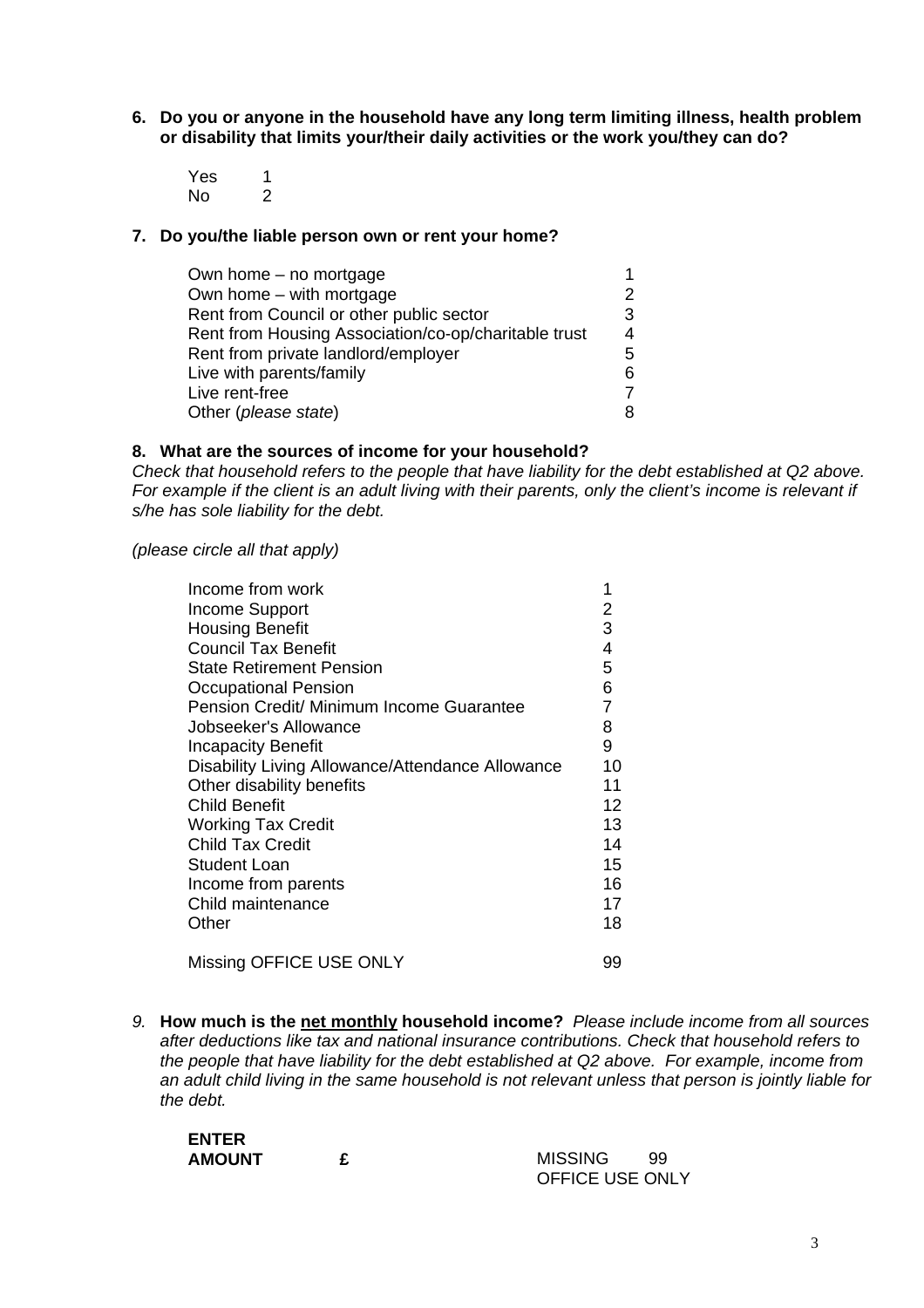**10. Please tell me up to** *three* **main reasons why you think you are in financial difficulties?**  *(Don't prompt; please record full reasons)*

| a) |  |  |  |
|----|--|--|--|
| b) |  |  |  |
| c) |  |  |  |

#### **11. Now looking at this list (SHOW CARD) are there** *any other reasons* **why you think you are in financial difficulties?** *(Circle all that apply)*

| Retirement                                |    | Taken on first home/tenancy                                   | 12       |
|-------------------------------------------|----|---------------------------------------------------------------|----------|
| Job loss                                  | 2  | Delay in paying benefits                                      | 13       |
| Low income                                | 3  | Delays in payment of Tax Credit                               | 14       |
| Illness/disabilities                      | 4  | Easy access to credit                                         | 15       |
| Relationship breakdown                    | 5  | Misunderstanding of repayment terms                           | 16       |
| Having children                           | 6  | Failure of payment protection insurance                       | 17       |
| Money mismanagement/budgeting<br>problems |    | Failure of mortgage indemnity<br>insurance                    | 18       |
| Death/death related expenses              | 8  | Alcohol and drug addiction                                    | 19       |
| Unexpected major necessary expenses       | 9  | Use of cheque cashing facility                                | 20       |
| Drop in income                            | 10 | Business related problems                                     | 21       |
| Fault of others in the household/family   | 11 | High interest rates or credit charges<br>Other (please state) | 22<br>23 |
| Missing OFFICE USE ONLY                   | 99 |                                                               |          |

#### **12. How have you been managing your debt until now?**

*(Circle all that apply)* 

| Borrowed from friends/family           |    |
|----------------------------------------|----|
| Taken another job                      | 2  |
| Taken on more work/overtime            | 3  |
| Further loans/borrowing                | 4  |
| Used credit                            | 5  |
| <b>Used Debt Management Companies</b>  | 6  |
| <b>Used Cheque Cashing facilities</b>  | 7  |
| Juggled finances                       | 8  |
| Tried to negotiate with creditors      | 9  |
| Gone without essentials                | 10 |
| Sought advice from CAB or other agency | 11 |
| Done nothing to address the problem    | 12 |
| Other (please state)                   | 13 |
| Missing OFFICE USE ONLY                | yu |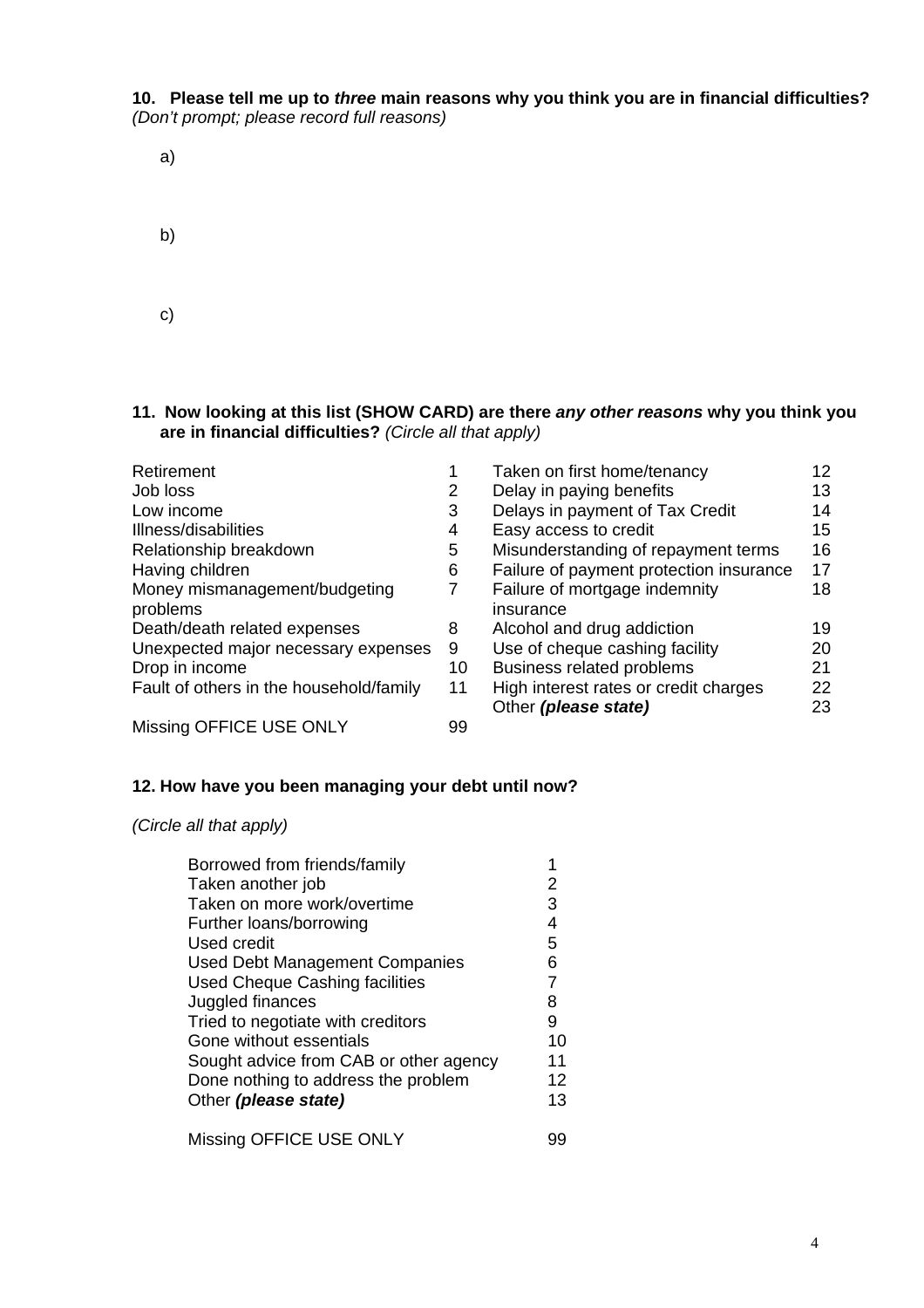#### **PLEASE COMPLETE THE GRID OPPOSITE FOR EACH DEBT.**

(photocopy and continue on extra grid if necessary)

**Now I want to ask about each of the debts that you have in turn.** 

#### **Q13. Please clarify the type of debt and categorise each according to the following key.**

| There is no need to name the creditor                                                                                                                                                                                                                                       |                      |                 |    |
|-----------------------------------------------------------------------------------------------------------------------------------------------------------------------------------------------------------------------------------------------------------------------------|----------------------|-----------------|----|
| Personal/ Unsecured loan (eg. bank loan)                                                                                                                                                                                                                                    |                      |                 |    |
| Cash loan (eg. doorstep loan, family loan)                                                                                                                                                                                                                                  | 2                    |                 |    |
| Secured Ioan                                                                                                                                                                                                                                                                | 3                    |                 |    |
| Hire purchase agreement                                                                                                                                                                                                                                                     | 4                    |                 |    |
| Consolidation Ioan                                                                                                                                                                                                                                                          | 5                    |                 |    |
| Overdraft                                                                                                                                                                                                                                                                   | 6                    |                 |    |
| Credit card                                                                                                                                                                                                                                                                 |                      |                 |    |
| Store card                                                                                                                                                                                                                                                                  | 8                    |                 |    |
| Catalogue                                                                                                                                                                                                                                                                   | 9                    |                 |    |
| Other consumer debt (please state)                                                                                                                                                                                                                                          | 10                   |                 |    |
| Credit Union                                                                                                                                                                                                                                                                | 11                   |                 |    |
| Student debt                                                                                                                                                                                                                                                                | 12                   |                 |    |
| Council tax/Community Charge/Poll Tax (incl. water & sewerage charges)                                                                                                                                                                                                      | 13                   |                 |    |
| Utilities, including fuel, mobile phones etc.                                                                                                                                                                                                                               | 14                   |                 |    |
| Social Fund                                                                                                                                                                                                                                                                 | 15                   |                 |    |
| Repayment of overpayments of benefits                                                                                                                                                                                                                                       | 16                   |                 |    |
|                                                                                                                                                                                                                                                                             | 17                   |                 |    |
|                                                                                                                                                                                                                                                                             |                      |                 |    |
|                                                                                                                                                                                                                                                                             |                      |                 |    |
|                                                                                                                                                                                                                                                                             |                      |                 |    |
|                                                                                                                                                                                                                                                                             |                      |                 |    |
|                                                                                                                                                                                                                                                                             | 22                   | OFFICE USE ONLY | 99 |
| Repayment of overpayments of Working Tax Credit/Children's Tax Credit<br>Child maintenance including Child Support Agency<br>Income tax/National Insurance contributions<br>Rent arrears<br>Mortgage arrears<br>Other - including employment and legal debts (please state) | 18<br>19<br>20<br>21 | Missing         |    |

#### **Q14. Amount owed for each debt** *(Enter in £)*

**Q15. Type of creditor** (Local Authority/ Mainstream (*like high street banks etc*)/ Non-Status (*or 'sub-prime,' lends to those who have problems accessing credit eg. doorstep lender*)/ Don't Know) **Q16. Record the last action undertaken by the creditors to recover the debt** according to the following key: *(code one only)*

| 2  |                 |    |
|----|-----------------|----|
| З  |                 |    |
| 4  |                 |    |
| 5  |                 |    |
| 6  |                 |    |
|    |                 |    |
| 8  |                 |    |
| 9  | Missing         |    |
| 10 | OFFICE USE ONLY | 99 |
|    |                 |    |

#### **Q17. Details of formal recovery actions by creditor.**

*(Code one only. Code last action for each debt)* 

| Charge for Payment obtained            |    |                 |    |
|----------------------------------------|----|-----------------|----|
| Summary warrant obtained               | 2  |                 |    |
| <b>Bank Arrestment</b>                 | 3  |                 |    |
| Notice of Earnings Arrestment          | 4  |                 |    |
| Earnings arrestment                    | 5  |                 |    |
| Threat of sequestration by creditor    | 6  |                 |    |
| Sequestration proceedings initiated    |    |                 |    |
| Threat of Attachment Order or EAO      | 8  |                 |    |
| Notice of Attachment Order             | 9  |                 |    |
| Attachment Order                       | 10 |                 |    |
| Notice of Exceptional Attachment Order | 11 |                 |    |
| <b>Exceptional Attachment Order</b>    | 12 |                 |    |
| Threat of repossession                 | 13 |                 |    |
| Repossession proceedings commenced     | 14 |                 |    |
| Other (please state)                   | 15 | Missing         |    |
| No formal action taken                 | 16 | OFFICE USE ONLY | 99 |
|                                        |    |                 |    |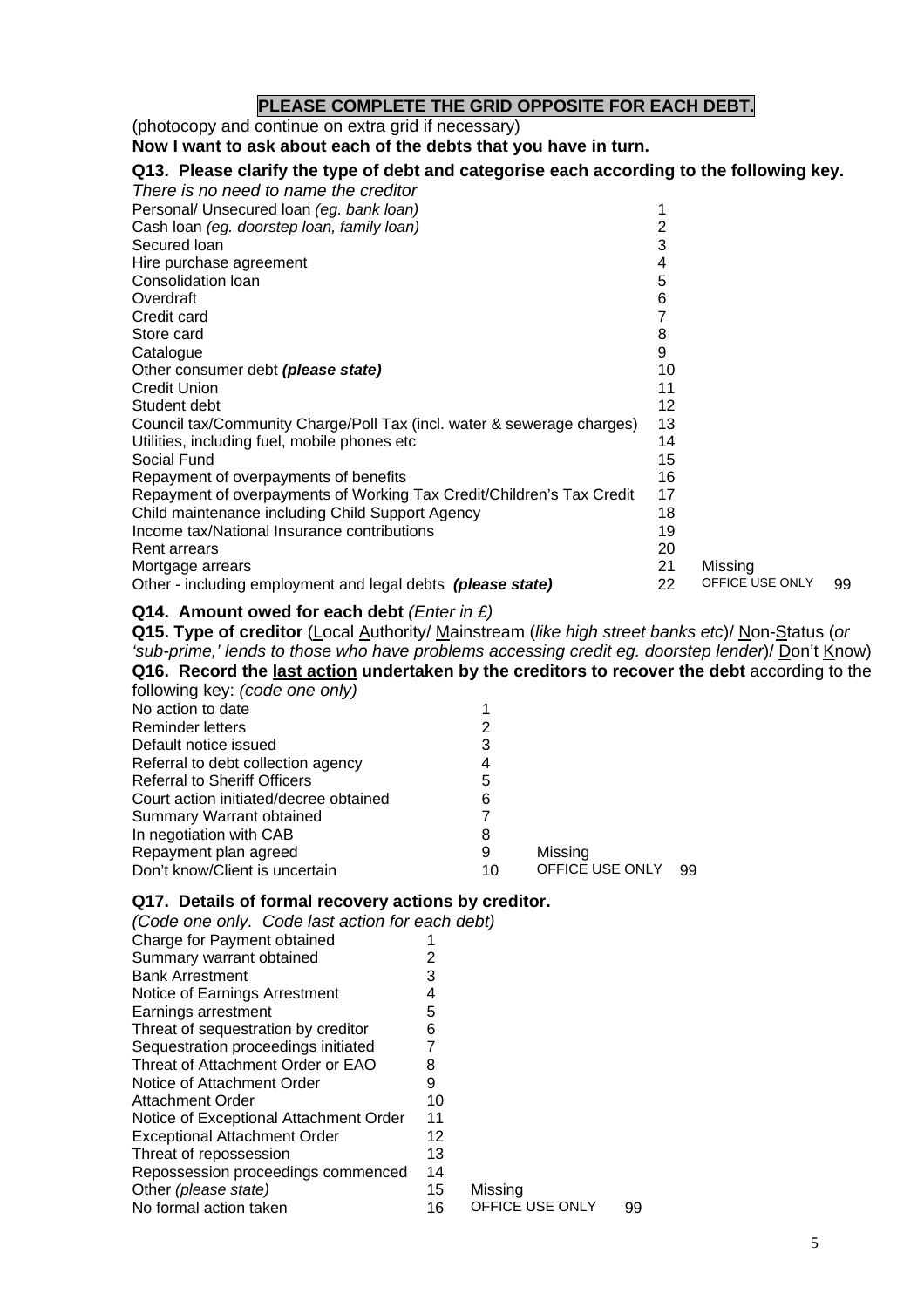#### **COMPLETE THIS GRID FOR EACH DEBT**

| For              | 13. Type of debt (code  | 14. Amount owed | 15. Type of creditor<br>16. Last action taken by |                                           | 17. Details of formal                                 |
|------------------|-------------------------|-----------------|--------------------------------------------------|-------------------------------------------|-------------------------------------------------------|
| each             | according to key above) | (Enter in $E$ ) |                                                  | creditor                                  | recovery procedures                                   |
| debt             |                         |                 | LA/M/NS/DK                                       | (code one only according to<br>key above) | (code one only/last action<br>according to key above) |
| 1 <sup>st</sup>  |                         |                 |                                                  |                                           |                                                       |
|                  |                         |                 |                                                  |                                           |                                                       |
| 2 <sup>nd</sup>  |                         |                 |                                                  |                                           |                                                       |
| 3 <sup>rd</sup>  |                         |                 |                                                  |                                           |                                                       |
| 4 <sup>th</sup>  |                         |                 |                                                  |                                           |                                                       |
| 5 <sup>th</sup>  |                         |                 |                                                  |                                           |                                                       |
| 6 <sup>th</sup>  |                         |                 |                                                  |                                           |                                                       |
| 7 <sup>th</sup>  |                         |                 |                                                  |                                           |                                                       |
| 8 <sup>th</sup>  |                         |                 |                                                  |                                           |                                                       |
|                  |                         |                 |                                                  |                                           |                                                       |
| 9 <sup>th</sup>  |                         |                 |                                                  |                                           |                                                       |
| $10^{\text{th}}$ |                         |                 |                                                  |                                           |                                                       |
| $11^{\text{th}}$ |                         |                 |                                                  |                                           |                                                       |
| $12^{th}$        |                         |                 |                                                  |                                           |                                                       |
| $13^{\text{th}}$ |                         |                 |                                                  |                                           |                                                       |
| 14 <sup>th</sup> |                         |                 |                                                  |                                           |                                                       |
| 15 <sup>th</sup> |                         |                 |                                                  |                                           |                                                       |
| 16 <sup>th</sup> |                         |                 |                                                  |                                           |                                                       |

## **BEFORE GOING ANY FURTHER PLEASE DOUBLE CHECK YOU HAVE RECORDED ALL THE INFORMATION REQUESTED ON EACH DEBT ON THE PREVIOUS GRID**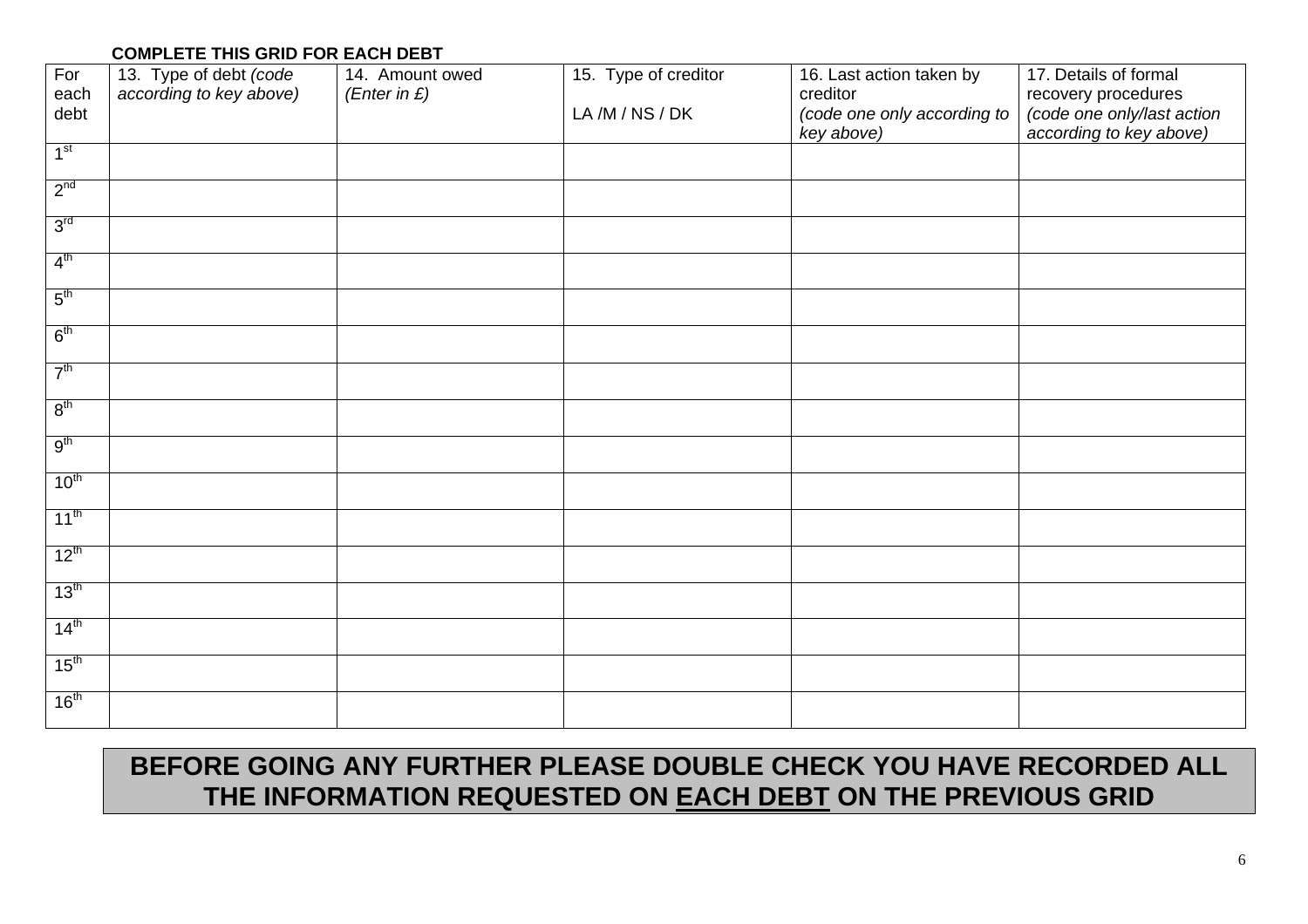**18. ASK ALL** *(except those who have not had formal recovery action taken against them – coded 16, at Q17 above)*

*Show 'Dealing with Debt' booklet as a prompt.* 

|    | a) Have you been sent or given a copy of this publication?        |                |                |                        |                         |                        |
|----|-------------------------------------------------------------------|----------------|----------------|------------------------|-------------------------|------------------------|
|    | Yes                                                               | 1              |                | [if yes, ask b and c]  |                         |                        |
|    | <b>No</b>                                                         | $\overline{2}$ |                | Go to Q19              |                         |                        |
|    | Not sure                                                          | $\overline{3}$ |                | Go to Q19              |                         |                        |
|    | Not applicable                                                    | 8              |                | OFFICE USE ONLY        |                         |                        |
|    | Missing                                                           | 9              |                | OFFICE USE ONLY        |                         |                        |
| b) | How easy or difficult was it to understand?                       |                |                |                        |                         |                        |
|    | Very easy                                                         |                | 1              |                        |                         |                        |
|    | Fairly easy                                                       |                | $\overline{2}$ |                        |                         |                        |
|    | Neither easy nor difficult                                        |                | 3              |                        |                         |                        |
|    | Fairly difficult                                                  |                | $\overline{4}$ |                        |                         |                        |
|    | Very difficult                                                    |                | 5              |                        |                         |                        |
|    | Not applicable                                                    |                | 8              |                        |                         | <b>OFFICE USE ONLY</b> |
|    | Missing                                                           |                | 9              |                        |                         | <b>OFFICE USE ONLY</b> |
| c) | Have you taken any action as a result of receiving this document? |                |                |                        |                         |                        |
|    | Yes, came here for advice                                         |                |                |                        |                         |                        |
|    | Yes, went to another agency for advice                            |                |                |                        | 2                       |                        |
|    | Yes, other (please specify)                                       |                |                |                        | 3                       |                        |
|    | <b>No</b>                                                         |                |                |                        | $\overline{\mathbf{4}}$ |                        |
|    | Not applicable                                                    |                |                |                        | 8                       | OFFICE USE ONLY        |
|    | Missing                                                           |                |                |                        | 9                       | OFFICE USE ONLY        |
|    |                                                                   |                |                | <b>ASK ALL CLIENTS</b> |                         |                        |
|    |                                                                   |                |                |                        |                         |                        |

#### **19. Please record all other aspects of creditor or debt collector conduct.**  *(Please indicate all that apply)*

|                                                                        | <b>YES</b> | NO             |                  |
|------------------------------------------------------------------------|------------|----------------|------------------|
| Negotiating or agreed repayment terms with CAB                         |            | 2              |                  |
| Rejection of client financial statement or offer of repayment          |            | 2              |                  |
| Threat of or disconnection of services                                 |            | 2              |                  |
| Refusal to negotiate with CAB                                          |            | 2              |                  |
| Allocation of payments received to previous year's council tax arrears |            | 2              |                  |
| Use of different firms of Sheriff Officers to pursue different year's  |            | 2              |                  |
| council tax debts                                                      |            |                |                  |
| Pressure to take out Consolidation Loan                                |            | 2              |                  |
| Pressure to re-finance/further borrowing                               |            | $\overline{2}$ |                  |
| Behaviour or language that seeks to pressurise debtor                  |            | 2              |                  |
| Threat of debt recovery without court action                           |            | 2              |                  |
| Misinformation to debtor                                               |            | 2              |                  |
| Fees/charges for non-payment including court fees                      |            | 2              | <u>go to Q20</u> |
| Threat of repossession                                                 |            | 2              |                  |
| Repossession proceedings commenced/completed                           |            | 2              |                  |
| None of the above                                                      |            | 2              |                  |
| Other (please state)                                                   |            | 2              |                  |
|                                                                        |            |                |                  |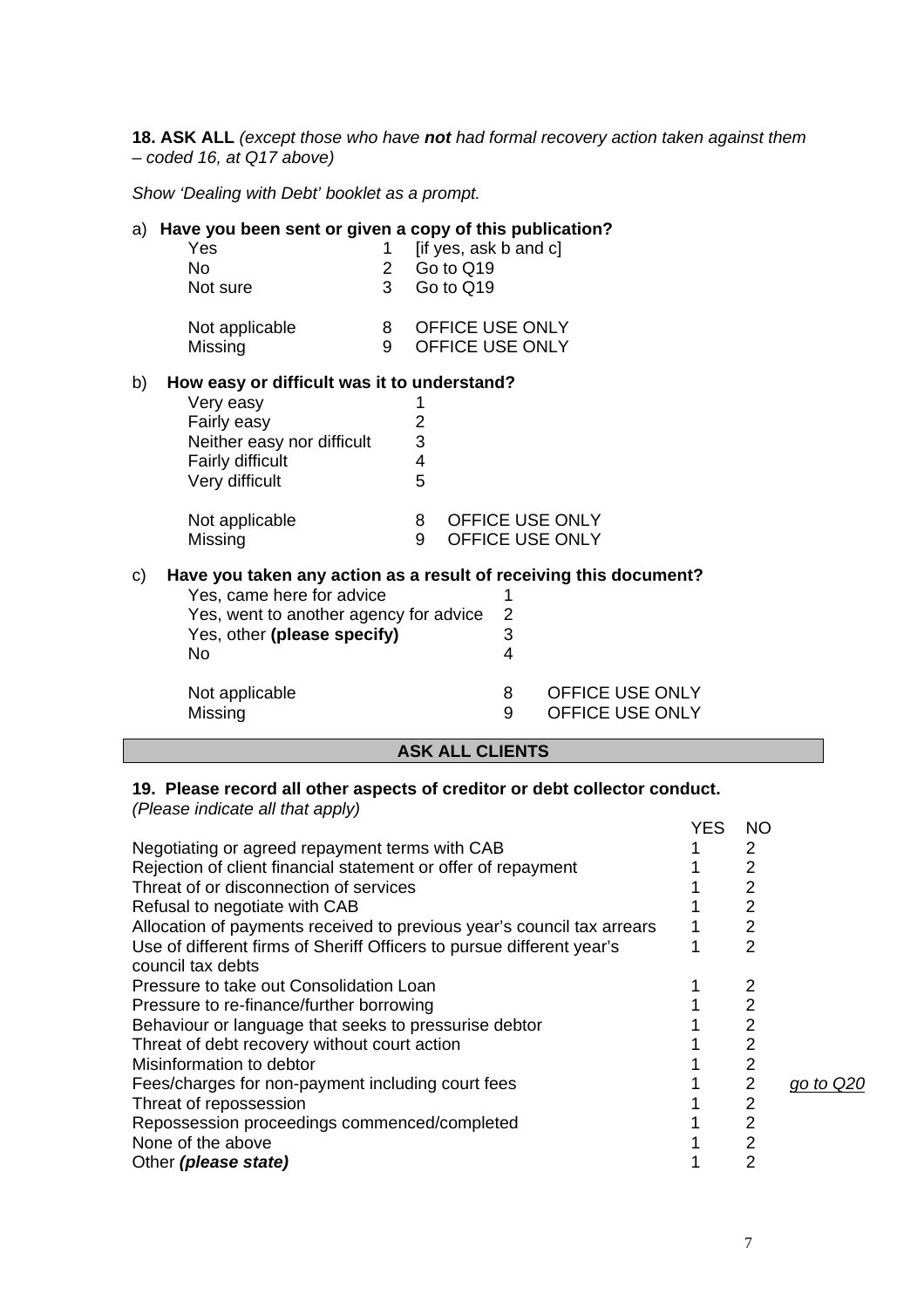#### **ASK ALL CLIENTS WHO HAVE INCURRED EXTRA CHARGES INCLUDING COURT RELATED FEES AND COSTS**

#### **20. What administration charges and fees have you incurred as a result of being in debt?**

*(Please code all that apply)* 

|                                                | YES | NΟ              |
|------------------------------------------------|-----|-----------------|
| Regular charges for being overdrawn/in arrears |     | 2               |
| One-off charges/fees for recovery actions      |     | 2               |
| Court fees                                     |     | 2               |
| <b>Sheriff Officer fees</b>                    |     | 2               |
| Solicitors costs                               |     | 2               |
| Other enforcement costs/fees                   |     | 2               |
| Increased APR as a result of being in arrears  |     | 2               |
| Other (please state)                           |     | 2               |
| Not applicable                                 | 8   | OFFICE USE ONLY |
| Missing                                        | 9   | OFFICE USE ONLY |

#### **ASK ALL CLIENTS WITH MORE THAN ONE DEBT**

#### **21. a) For all of your debts, which do** *you* **consider to the most important to deal with?**

(*please indicate the three most important, 1 being the most important)* 

| Personal/ Unsecured Ioan (eg. bank Ioan)                               |  |
|------------------------------------------------------------------------|--|
| Cash loan (eg. doorstep loan, family loan)                             |  |
| Secured loan                                                           |  |
| Hire purchase agreement                                                |  |
| Consolidation loan                                                     |  |
| Overdraft                                                              |  |
| Credit card                                                            |  |
| <b>Store Card</b>                                                      |  |
| Catalogue                                                              |  |
| Other consumer debt (please state)                                     |  |
| <b>Credit Union</b>                                                    |  |
| Student debt                                                           |  |
| Council tax/Community Charge/Poll Tax (incl. water & sewerage charges) |  |
| Utilities, including fuel, mobile phones etc                           |  |
| Social Fund                                                            |  |
| Repayment of overpayments of benefits                                  |  |
| Repayment of overpayments of Working Tax Credit/Children's Tax Credit  |  |
| Child maintenance including Child Support Agency                       |  |
| Income tax/National Insurance contributions                            |  |
| Rent arrears                                                           |  |
| Mortgage arrears                                                       |  |
| Other - including employment and legal debts (please state)            |  |

b) **Why is that?** *(please record brief details of response)*

----------------------------------------------------------------------------------------------------------------------- -----------------------------------------------------------------------------------------------------------------------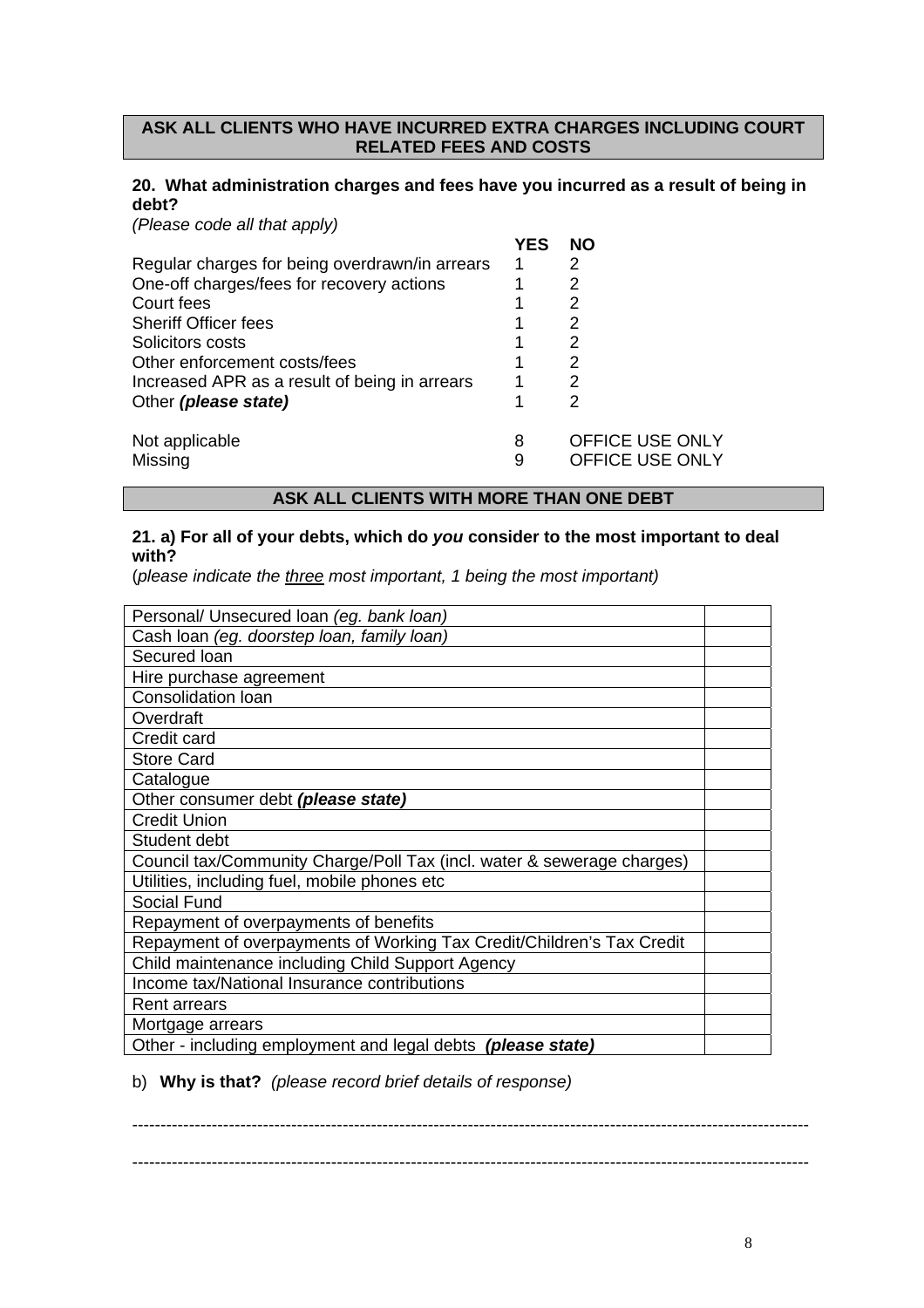#### **ASK ALL WITH CONSUMER DEBTS**

#### **22. a) Do you have payment protection insurance for any of your consumer debts?**

| <b>Yes</b>     |   | ask 22 b)              |
|----------------|---|------------------------|
| No             | 2 |                        |
| Don't know     | 3 |                        |
| Not applicable | 8 | <b>OFFICE USE ONLY</b> |
| Missing        | 9 | <b>OFFICE USE ONLY</b> |

- **b) What action have you taken in relation to the payment protection insurance?**
- **c) Please give reasons why you have not claimed or why the claim was unsuccessful.**

#### **ASK ALL CLIENTS**

#### **23. Do you have a prepayment meter for gas or electricity?**

| Yes, both             | 1 |
|-----------------------|---|
| Yes, gas only         | 2 |
| Yes, electricity only | 3 |
| No, neither           | 4 |

#### **THANK YOU FOR TAKING PART IN THIS SURVEY. Please reassure client of confidentiality.**

#### **To be completed by advisor at the end of the interview**

| <b>NAME OF ADVISOR</b><br><b>COMPLETING FORM</b> |                             |   | <b>OFFICE USE</b><br><b>ONLY</b>   |  |
|--------------------------------------------------|-----------------------------|---|------------------------------------|--|
| 24. FORM WAS<br><b>COMPLETED</b>                 | In person<br>Over the phone | ົ |                                    |  |
| <b>NAME OF BUREAUX</b><br>(Write in)             |                             |   | Q25.<br><b>CAB CODE</b><br>(enter) |  |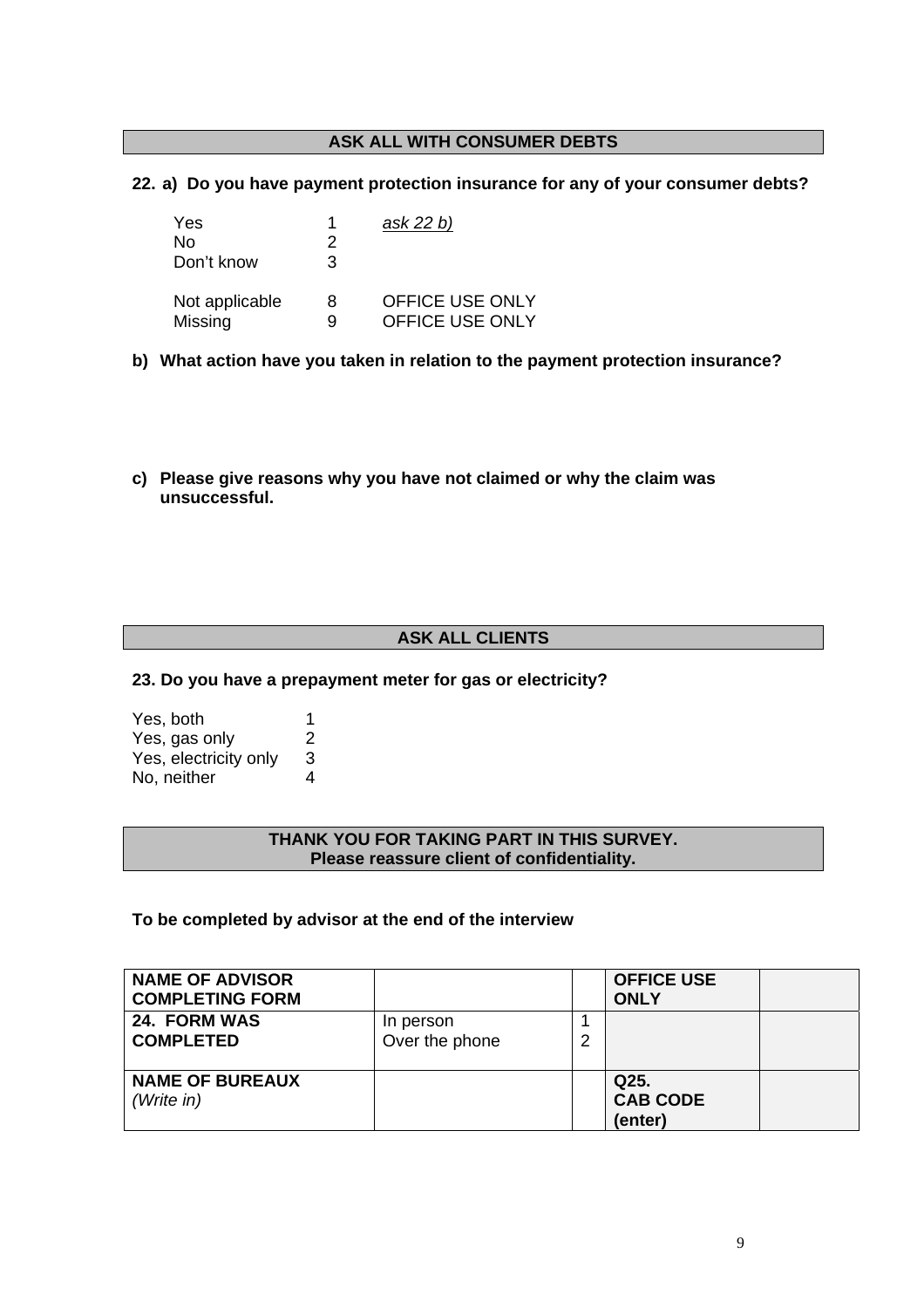**Please return completed questionnaires to:** 

**Debt Research Social Policy Section Citizens Advice Scotland Spectrum House 2 Powderhall Road Edinburgh EH7 4GB**

# TO HELP WITH PROCESSING, PLEASE RETURN QUESTIONNAIRES AT THE END OF EACH WEEK

**That's Friday 26th September** 

**Friday 3rd October** 

**Friday 10th October**

## **PLEASE RETURN ALL QUESTIONNAIRES NO LATER THAN FRIDAY 17TH OCTOBER!**